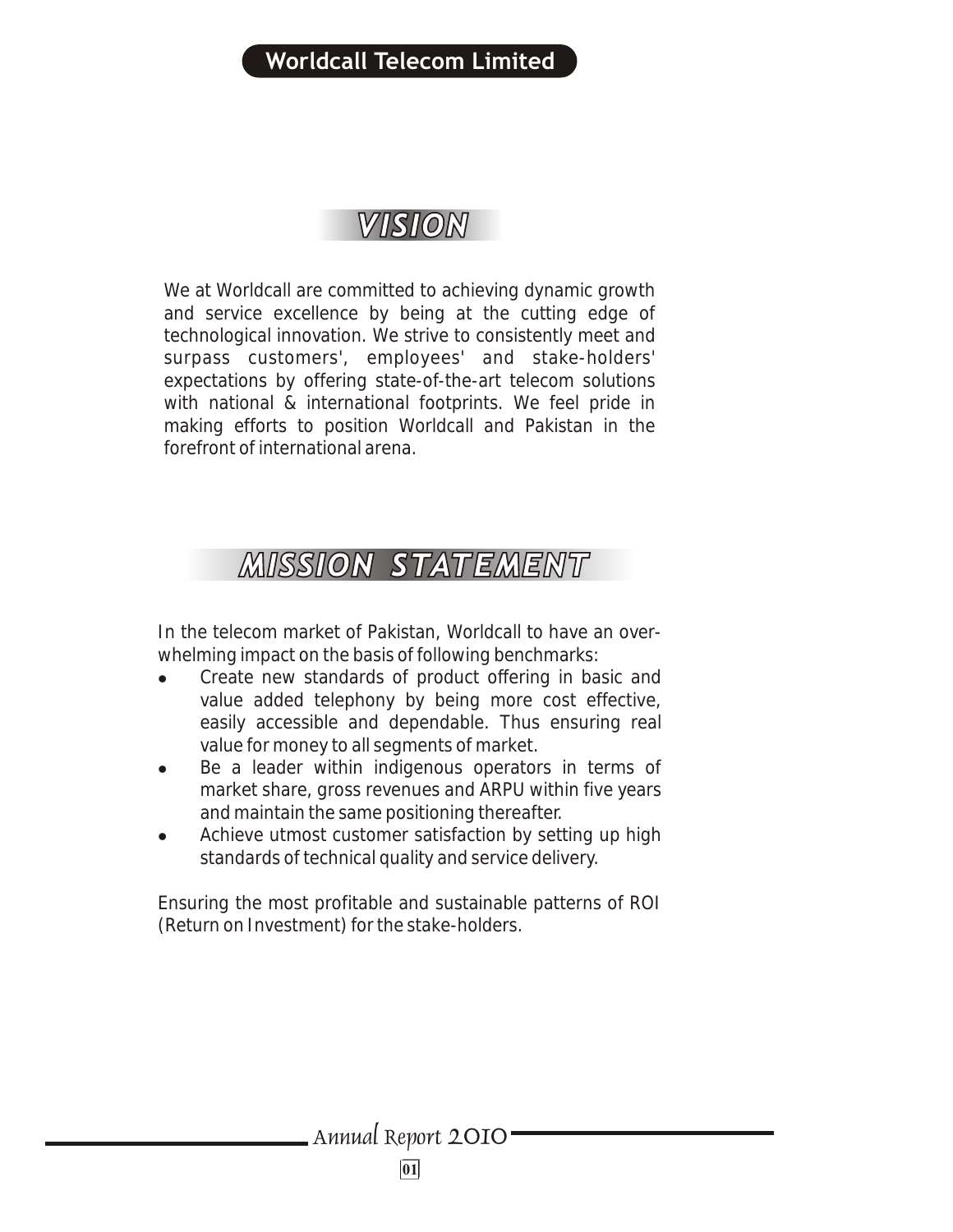## **C O N T E N T S**

| <b>Company Information</b>                                                                     | 05  |
|------------------------------------------------------------------------------------------------|-----|
| <b>Notice of Annual General Meeting</b>                                                        | 07  |
| <b>Message from the Chairman</b>                                                               | 09  |
| <b>Directors' Report</b>                                                                       | 10  |
| <b>Key Financial Information</b>                                                               | 17  |
| Statement of Compliance with the best practices on Transfer Pricing                            | 18  |
| <b>Statement of Compliance with Code of Corporate Governance</b>                               | 19  |
| <b>Auditors' Review Report on Statement of Compliance</b><br>with Code of Corporate Governance | 21  |
| <b>Auditors' Report to the Members</b>                                                         | 22  |
| <b>Balance Sheet</b>                                                                           | 23  |
| <b>Profit and Loss Account</b>                                                                 | 24  |
| <b>Statement of Comprehensive Income</b>                                                       | 25  |
| <b>Cash Flow Statement</b>                                                                     | 26  |
| <b>Statement of Changes in Equity</b>                                                          | 27  |
| <b>Notes to the Financial Statements</b>                                                       | 28  |
| <b>Consolidated Financial Statements</b>                                                       | 67  |
| <b>Pattern of Shareholding</b>                                                                 | 118 |
| <b>Form of Proxy</b>                                                                           | 125 |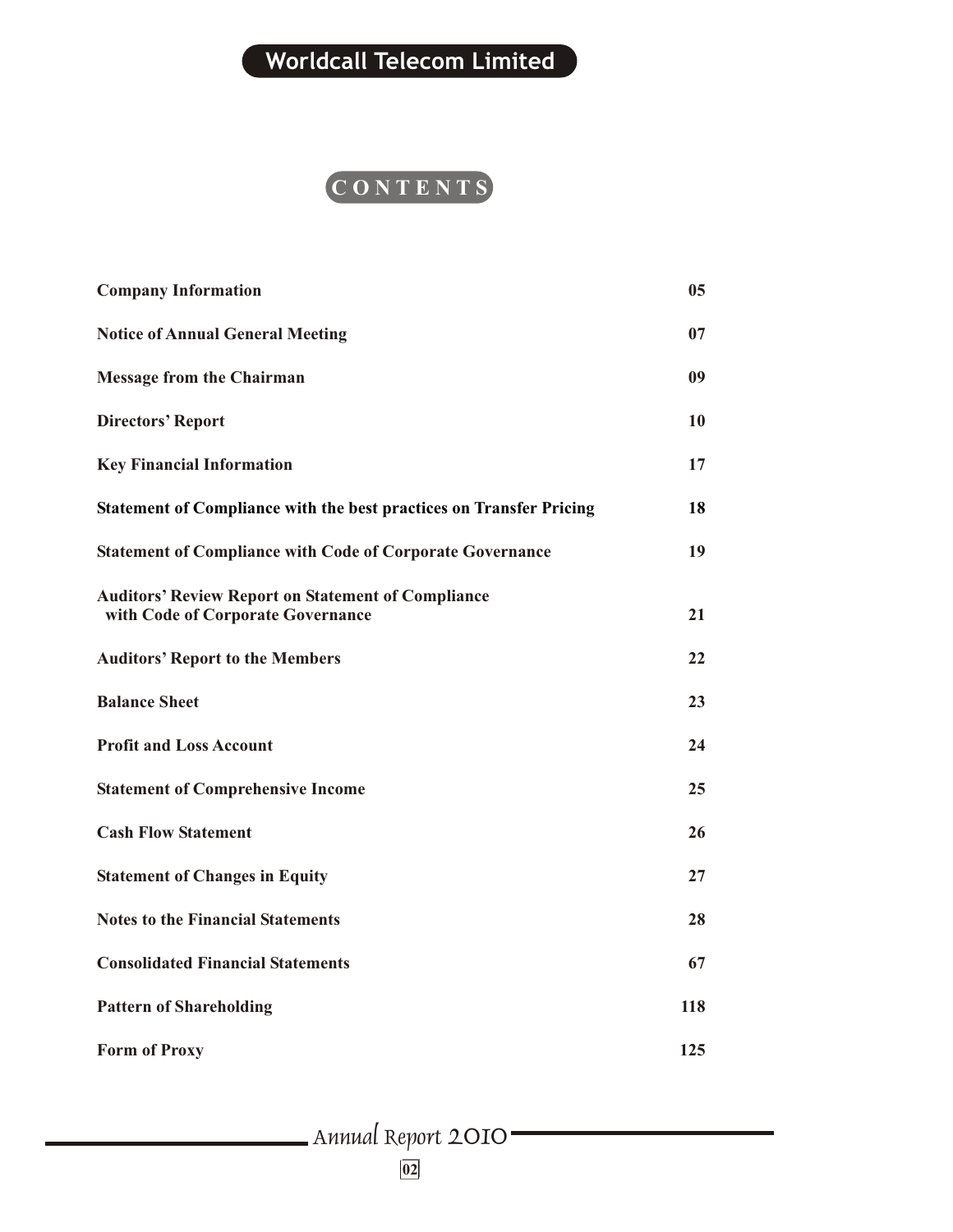## **FINANCIAL STATEMENTS**

## **FOR THE YEAR ENDED 31 DECEMBER 2010**

 $\_$ Annual Report 2010 $\blacksquare$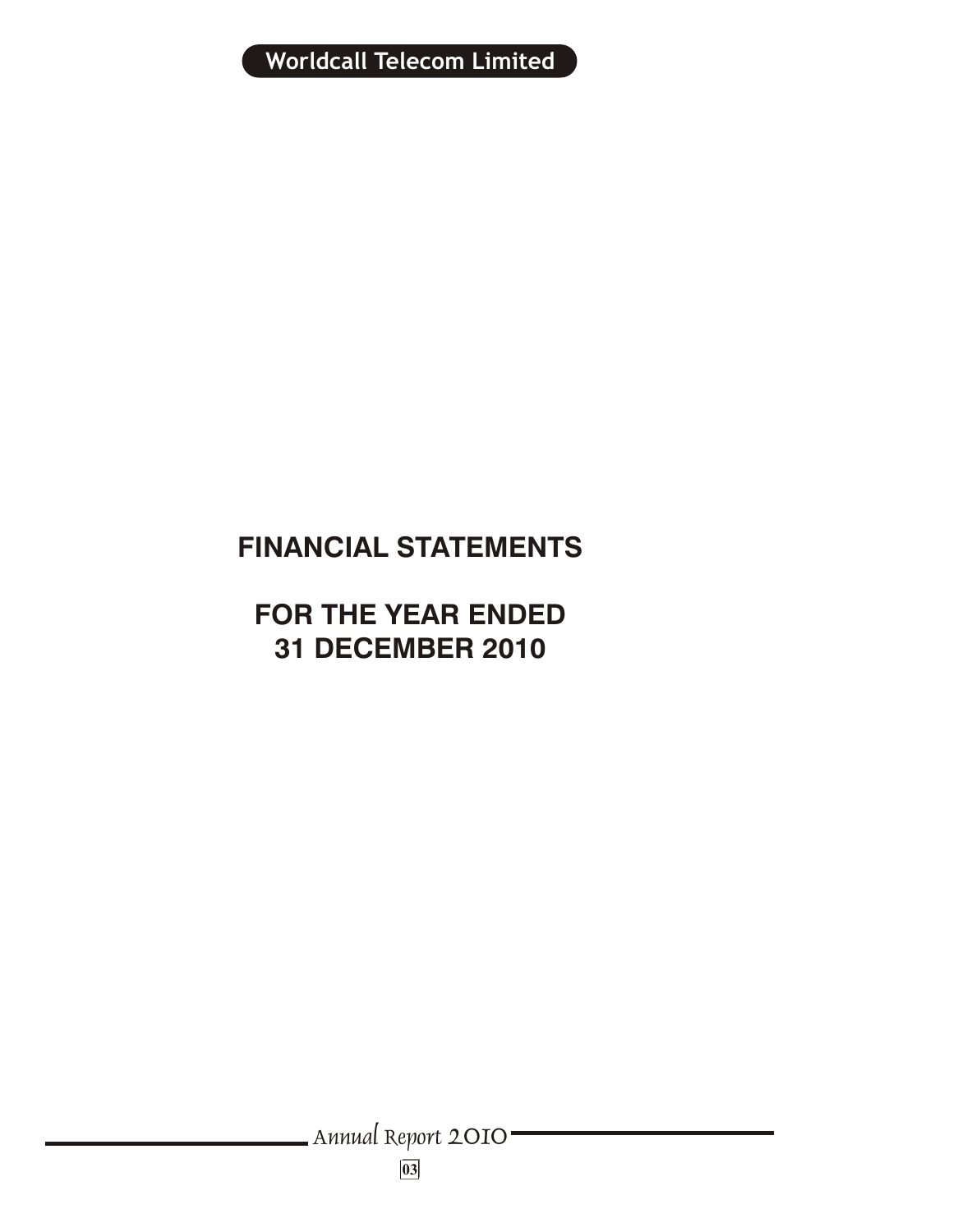$\_$ Annual Report 2010 $-$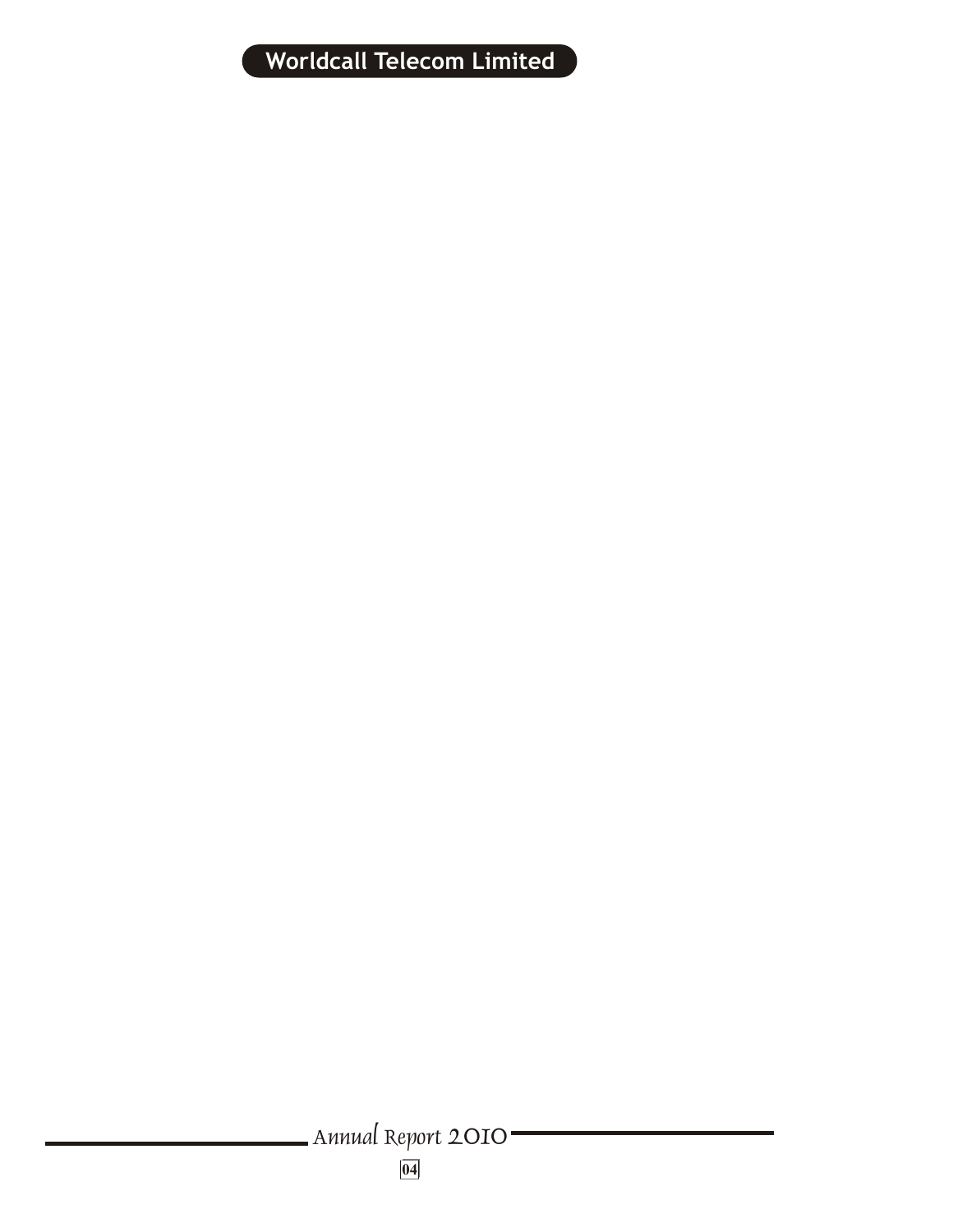## **COMPANY INFORMATION**

| Chairman                                        | Mehdi Mohammed Al Abduwani                                                                                                                                                                                                                                                                                                                                                                                                                                                                                                                                                                                                                                                                                                 |
|-------------------------------------------------|----------------------------------------------------------------------------------------------------------------------------------------------------------------------------------------------------------------------------------------------------------------------------------------------------------------------------------------------------------------------------------------------------------------------------------------------------------------------------------------------------------------------------------------------------------------------------------------------------------------------------------------------------------------------------------------------------------------------------|
| <b>Chief Executive Officer</b>                  | Babar Ali Syed                                                                                                                                                                                                                                                                                                                                                                                                                                                                                                                                                                                                                                                                                                             |
| <b>Board of Directors (In Alphabetic order)</b> | Aimen bin Ahmed Al Hosni<br>Asadullah Khawaja<br>(Nominee Arif Habib Securities Ltd.)<br>Bernhard Heinichen<br>Mehdi Mohammed Al Abduwani<br>Saud bin Ahmed Al-Nahari<br>Shehryar Ali Taseer<br>Samy Ahmed Abdulqadir Al Ghassany<br>Talal Said Marhoon Al-Mamari<br>Zafar Iqbal                                                                                                                                                                                                                                                                                                                                                                                                                                           |
| <b>Chief Financial Officer</b>                  | Mohammad Noaman Adil                                                                                                                                                                                                                                                                                                                                                                                                                                                                                                                                                                                                                                                                                                       |
| <b>Executive Committee</b>                      | Mehdi Mohammed Al Abduwani (Chairman)<br>Talal Said Marhoon Al-Mamari (Member)<br>Asadullah Khawaja (Member)<br>Babar Ali Syed (Member)<br>Aimen bin Ahmed Al-Hosni (Member)<br>Saud Mansoor Al-Mazroui (Secretary)                                                                                                                                                                                                                                                                                                                                                                                                                                                                                                        |
| <b>Audit Committee</b>                          | Talal Said Marhoon Al-Mamari (Chairman)<br>Zafar Iqbal (Member)<br>Asadullah Khawaja (Member)<br>Rizwan Abdul Hayi (Secretary)                                                                                                                                                                                                                                                                                                                                                                                                                                                                                                                                                                                             |
| <b>Chief Internal Auditor</b>                   | Mirghani Hamza Al-Madani                                                                                                                                                                                                                                                                                                                                                                                                                                                                                                                                                                                                                                                                                                   |
| <b>Company Secretary</b>                        | Saud Mansoor Al-Mazroui                                                                                                                                                                                                                                                                                                                                                                                                                                                                                                                                                                                                                                                                                                    |
| <b>Auditors</b>                                 | KPMG Taseer Hadi & Co.<br><b>Chartered Accountants</b>                                                                                                                                                                                                                                                                                                                                                                                                                                                                                                                                                                                                                                                                     |
| <b>Legal Advisers</b>                           | M/s Khan & Partners<br>Barristers & Solicitors                                                                                                                                                                                                                                                                                                                                                                                                                                                                                                                                                                                                                                                                             |
| <b>Bankers</b>                                  | Allied Bank Limited<br>Albaraka Bank (Pakistan) Limited<br>(formerly Emirates Global Islamic Bank Limited)<br>Askari Bank Limited<br>Barclays Bank Plc Pakistan<br>Citi Bank N.A.<br>Deutsche Bank AG<br>Faysal Bank Limited<br>First Dawood Investment Bank Limited<br>Habib Bank Limited<br>Habib Metropolitan Bank Limited<br><b>HSBC Bank Middle East Limited</b><br>IGI Investment Bank Limited<br>KASB Bank Limited<br>MCB Bank Limited<br>National Bank of Pakistan<br>NIB Bank Limited<br>Oman International Bank S.A.O.G.<br>Pak Oman Investment Co. Limited<br>Soneri Bank Limited<br>Standard Chartered Bank (Pakistan) Limited<br>Summit Bank Limited (formerly Arif Habib Bank Limited)<br>The Bank of Punjab |
| <b>Registrar and Shares Transfer Office</b>     | THK Associates (Pvt.) Limited<br>Ground Floor<br>State Life Building No.3,<br>Dr. Zia-ud-Din Ahmed Road, Karachi<br>$\mathbf{\widehat{m}}(021)$ 111-000-322                                                                                                                                                                                                                                                                                                                                                                                                                                                                                                                                                                |
| <b>Registered Office/Head Office</b>            | 67-A, C/III, Gulberg-III<br>Lahore, Pakistan<br>$\bullet$ (042) 35872633-38<br>Fax: (042) 35755231                                                                                                                                                                                                                                                                                                                                                                                                                                                                                                                                                                                                                         |
|                                                 | Annual Report 2010                                                                                                                                                                                                                                                                                                                                                                                                                                                                                                                                                                                                                                                                                                         |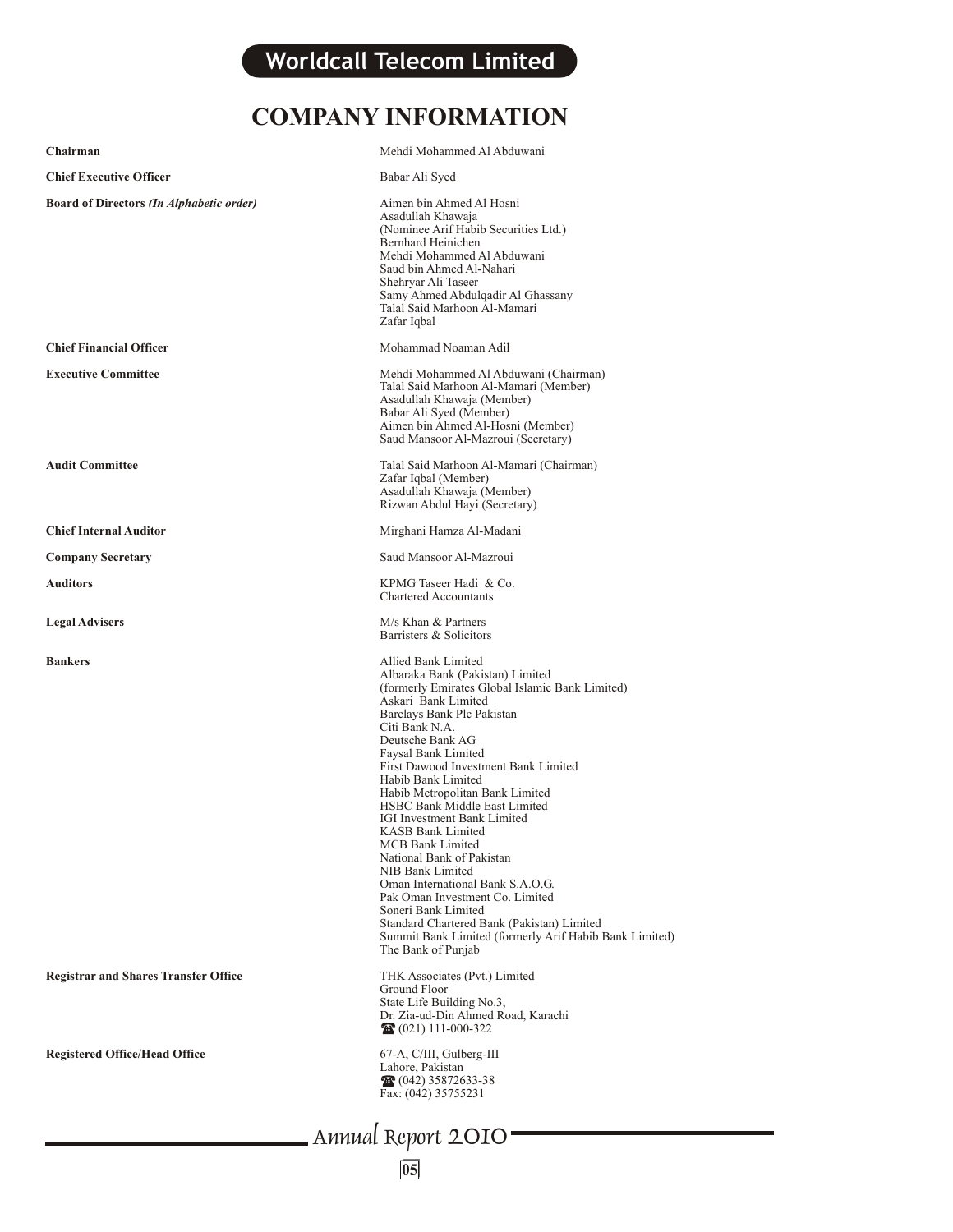$\_$ Annual Report 2010 $-$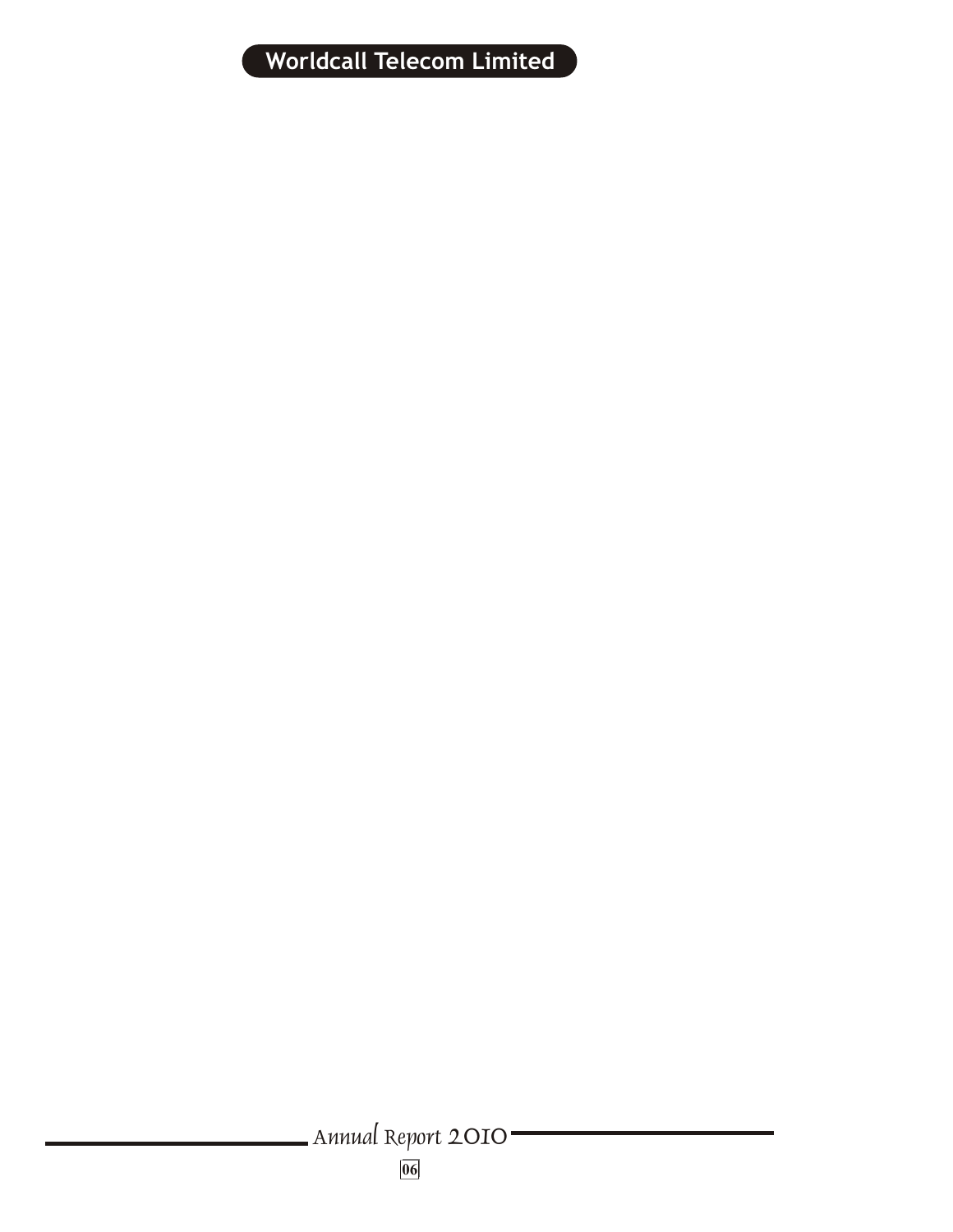## **NOTICE OF ANNUAL GENERAL MEETING**

Notice is hereby given that 11<sup>th</sup> Annual General Meeting ("AGM") of the Shareholders of Worldcall Telecom Limited (the "Company" or "WTL") will be held on Thursday, 31 March 2011 at 11:00 a.m. at Avari Hotel, 87, Shahrah-e-Quaide-Azam, Lahore to transact the following business:

### **Ordinary Business**

- 1. To confirm the minutes of the last Annual General Meeting held on 25 February 2010;
- 2. To receive, consider and to adopt the financial statements of the Company for the year ended 31 December 2010 together with the Directors' and Auditors' reports thereon;
- 3. To appoint Auditors of the Company for the year ending 31 December 2011 and to fix their remuneration;
- 4. To elect 07 (seven) Directors of the Company as fixed by the Board of Directors in pursuant to Section 178 (1) of the Companies Ordinance, 1984 for the term of next three years commencing from 31 March 2011. Following are the retiring Directors:-
	- **1.** Mr. Mehdi Mohammed Al Abduwani **2.** Mr. Talal Said Marhoon Al-Mamari
	-
	-
	- **5.** Mr. Zafar Iqbal **6.** Mr. Aimen bin Ahmed Al Hosni<br> **7.** Mr. Saud bin Ahmed Al-Nahari **8.** Mr. Shehryar Ali Taseer
- - **3.** Mr. Bernhard Heinichen **4.** Mr. Samy Ahmed Abdulqadir Al Ghassany
		-
		-
	- **7.** Mr. Saud bin Ahmed Al-Nahari<br>**9.** Mr. Asadullah Khawaia (nomin) **9.** Mr. Asadullah Khawaja (nominee Arif Habib Securities Limited)

### **Special Business**

5. To consider, and if thought fit, to pass the following special resolutions, with or without modification, regarding amendments in the Articles of Association of the Company.

### **RESOLVED THAT:**

- **A) Article 23-Annual General Meeting. "**Period of six months" be replaced by "a period prescribed under Section 158(1) of the Companies Ordinance 1984" in  $4<sup>th</sup>$  line after the word "calendar year within" and before the word "following the close".
- B) Article 28-Ouorum. "Two" be replaced by "Ten" in 2<sup>nd</sup> line after the word "business" and before the word "members" present personally".

**RESOLVED FURTHER THAT** the Chief Executive Officer or any one Director and/or the Company Secretary and/or the Officiating Company Secretary of the Company be and hereby authorized singly to complete all the necessary corporate and legal formalities in respect of the above."

6. To transact any other business with the permission of Chair.

**By order of the Board**

Baland

**Lahore Babar Ali Syed** 08 March 2011 Chief Executive Officer

**Notes:**

1) The Register of Members will remain closed from 24 March 2011to 31 March 2011 (both days inclusive). Transfers received at THK Associates (Pvt.) Limited, Ground Floor, State Life Building No. 3, Dr. Ziauddin Ahmed Road, Karachi, the Registrar and Shares Transfer Office of the Company, by the close of business on 22 March 2011 will be treated in time.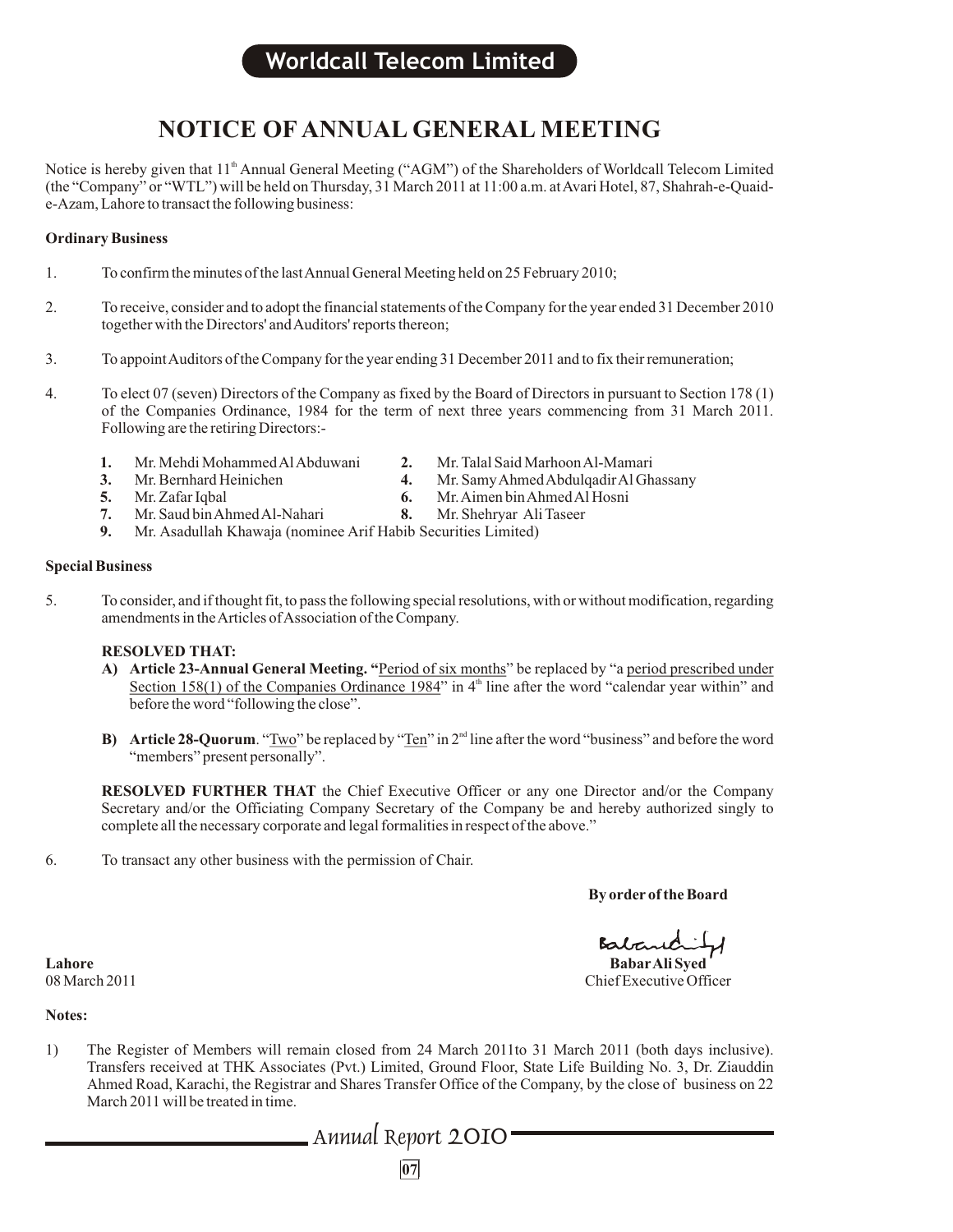- 2) A member eligible to attend and vote at the meeting may appoint another member as proxy to attend and vote in the meeting. In order to be effective, proxies must be received by the Company at the Registered Office, not later than 48 hours before the time for holding the meeting.
- 3) In order to be valid, an instrument of proxy and the power of attorney or any other authority under which it is signed, or a notarized/ certified copy of such power of attorney, must be deposited at the Registered Office of the Company, not less than 48 hours before the time of the meeting.
- 4) a) Individual beneficial owners of CDC entitled to attend and vote at the meeting must bring his/her participant ID and account/sub-account number along with original CNIC or passport to authenticate his/her identity. In case of Corporate entity, resolution of the Board of Directors/Power of attorney with specimen signatures of nominees shall be produced (unless provided earlier) at the time of the meeting. CDC Account holders may also refer to Circular 1 dated 26 January 2000 issued by Securities & Exchange Commission of Pakistan for further information.
	- b) For appointing of proxies, the individual beneficial owners of CDC shall submit the proxy form as per above requirement along with participant ID and account/sub-account number together with an attested copy of their CNIC or Passport. The proxy form shall be witnessed by two witnesses with their names, addresses and CNIC numbers. The proxy shall produce his/her original CNIC or Passport at the time of meeting. In case of Corporate entity, resolution of the Board of Directors/Power of attorney along with specimen signatures shall be submitted (unless submitted earlier) along with the proxy form.
- 5) Any member who seeks to contest the election to the office of Directors shall, whether he/she is retiring Director or otherwise, file with the Company, not later than fourteen (14) days before the date of the meeting at which elections are to be held, a notice of his/her intention to offer himself/herself for election as Director. Declaration in accordance with the Listing Regulations alongwith consent to act as Director under section 184 of the Companies Ordinance, 1984 is also to be filed.
- 6) The Company reported the impediments to The Registrar, Securities & Exchange Commission of Pakistan, Lahore on 25 November 2010 under Section 177 for holding the Election of Directors on 31 March 2011 instead of 30 December 2010.

### **STATEMENT UNDER SECTION 160(1) (b) OF THE COMPANIES ORDINANCE, 1984**

This statement is annexed as an integral part of the Notice of the 11<sup>th</sup> Annual General Meeting of Worldcall Telecom Limited ("**the Company**" or **"WTL")** to be held on 31 March 2011 at 11:00 a.m. at Avari Hotel, 87, Shahrah-e-Quaid-e-Azam, Lahore and sets out the material facts concerning the Special Business to be transacted at the Meeting.

In order to streamline the Articles of Association of the Company with the provisions of Sections 158(1) and 160(2) of Companies Ordinance, 1984 as amended, the Board of Directors has approved the amendments in the Articles 23 and 28 of the Articles of Association of the Company and recommended the same to the members for their approval.

### **INSPECTION OF DOCUMENTS**

Recent annual/quarterly accounts along with all published or otherwise required accounts of all prior periods of the Company, Memorandum and Articles of Association of the Company, latest available shareholding pattern of the Company, and any other related information of the Company may be inspected/procured during the business hours on any working day at the Registered Office of the Company from the date of publication of this notice till the conclusion of the General Meeting. The recent financial statements of the Company can also be reviewed/downloaded from the website: www.worldcall.com.pk under the heading "Financials".

### **INTEREST OFTHE DIRECTORS AND THEIR RELATIVES**

The Directors of the Company including the Chief Executive and their relatives (if any) have no direct or indirect interest in the Special Business.

 $\blacksquare$  Annual Report 2010  $\blacksquare$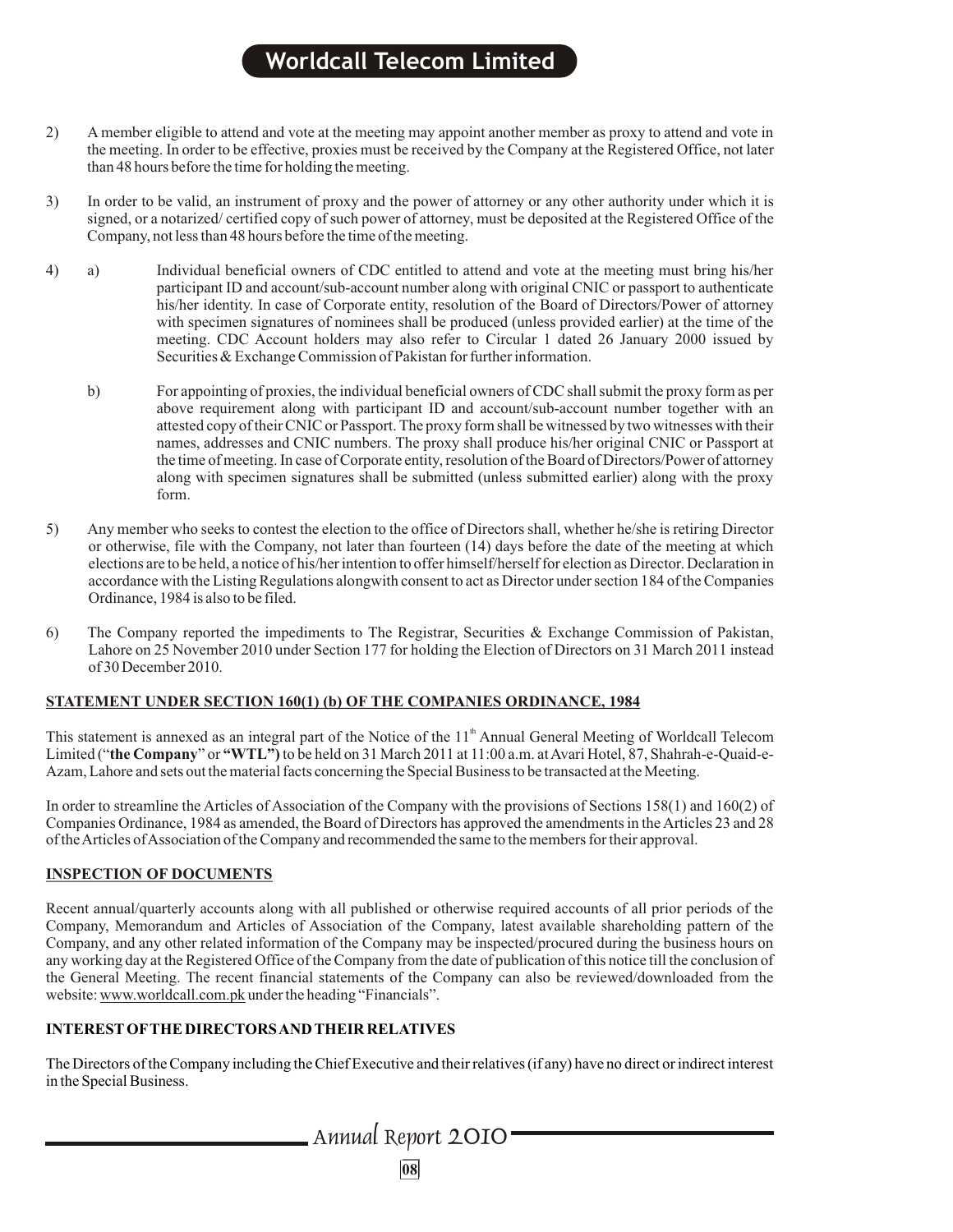## **MESSAGE FROM THE CHAIRMAN**

Respected Shareholders;

On behalf of the Board of Directors I take this opportunity to address you as we move into a new financial year. On the outside, the year that left us was characterized by challenging macro-economic environment, turbulent market situation and massive disorder due to floods across the country. Internally too, it was a difficult year as on account of financial limitations and non availability of proposed funding at the planned time, the Company could not execute several expansion plans as envisaged earlier at the start of year. The non materialization of various projects adversely influenced the scale and standard of services offered in the highly competitive market arena and consequently impacted the financial indicators of the Company.

But as I look forward to the future, I can witness many reasons supported by strong fundamentals which speak loud about a better and superior performance in coming times. Internally the patronage of Omantel in the form of corporate guarantee which has been successfully concluded towards the end of year is a definite reflection of the potential and capability that this Company possesses. All procedural requirements against the first phase of funding comprising term facility of USD 35 million against this corporate guarantee have been successfully complied subsequent to year end. This funding will positively ease the liquidity limitations being confronted by the Company. The management intends to transform this relief into growth driver by assiduously utilizing this to accomplish expansions and upgrades. Given the scale of deployed network, the market presence across all major cities of the country and the planned initiatives to increase the market share, the Company is expected to make a turnaround in the coming year.

In terms of the external environment and the market outlook the information and communication technology is all set to revolutionize the lives of people. As the broadband penetration would continue its movement, the time will observe a remarkable change in the way people lead their lives. The distances would evaporate as all the facilities from the casual retail shopping to health, banking and education will be available through a fast and secure data connection. It would be really interesting and noteworthy for this Company to be a part and facilitator of this change as a multi service operator providing services to a community at large.

The vision that I share with the other management team members illustrates the rich potential, strong ability and the enabling capacity, all favoring to take up the challenges and welcome the opportunities which transpire in the days ahead. I am hopeful that based on the factors discussed and the expected layout of the future particularly the insatiable appetite of this society for affordable, fast and reliable information and infotainment, the turnaround is not so distant.

I am also thankful to all the members of the Board's committees and the executive management for their support, dedication and commitment with this Company. The employees of this Company must also be applauded for their untiring efforts, devotion and loyalty. I also take this opportunity to express my gratitude for the regulatory bodies which provide the enabling environment for the success of this industry.

### **Chairman, Board of Directors of Worldcall Telecom Limited**

 $\begin{picture}(20,20)(-20,0) \put(0,0){\vector(1,0){10}} \put(15,0){\vector(1,0){10}} \put(15,0){\vector(1,0){10}} \put(15,0){\vector(1,0){10}} \put(15,0){\vector(1,0){10}} \put(15,0){\vector(1,0){10}} \put(15,0){\vector(1,0){10}} \put(15,0){\vector(1,0){10}} \put(15,0){\vector(1,0){10}} \put(15,0){\vector(1,0){10}} \put(15,0){\vector(1,0){10}} \put(15,$ 

**Muscat: Mehdi Mohammed Al-Abduwani**<br> **Mehdi Mohammed Al-Abduwani**<br> **Chairman, Board of Directors of** 08 March 2011 **Chairman, Board of Directors of Worldcall Telecom Limited**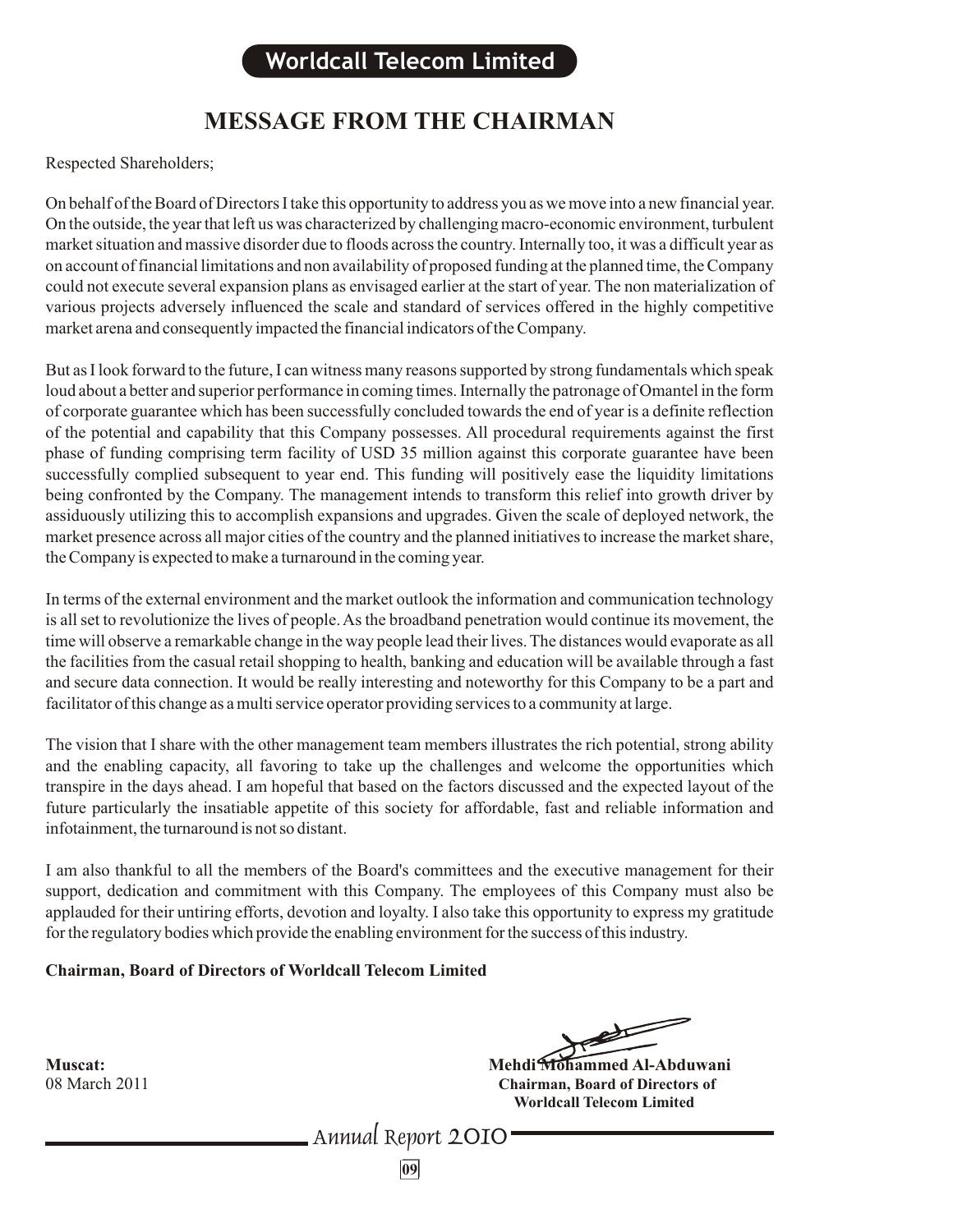### **DIRECTORS' REPORT**

The Directors of Worldcall Telecom Limited ("Worldcall" or "the Company"), are pleased to present audited financial statements of the Company and a review of its performance for the year ended 31 December 2010.

### **Financial Overview**

The year remained somewhat dismal on the front of financial performance. The Company was not able to sustain the revenue levels which it achieved last year. Primarily the fall came due to decline in international termination, delay in roll outs and tariff adjustments in response to price wars. The LDI segment of the Company remained under pressure due to lower APC charges and termination rate instability. The price cuts forced due to the gravity of competition and lower traffic volumes adversely impacted the revenue lines. The depleting margins aggravated the position as the cost of operations continuously soared on account of macro-economic instability, energy crises, and inflationary trends prevailing in the economy. The decline of international segment was partly compensated as the Company strengthened its position in the data and EVDO segment. However the desired targets in these segments too could not be materialized due to delay in expansion and upgrade plans.

The Company posted revenue of Rs 7,464 million which was 11% lower than the last year total. Despite all endeavors of cost rationalization on the part of management, the direct and operating costs remained high on account of heavy depreciation charges, network maintenance expenses and rising cost of doing business. The decline in revenue together with higher cost levels translated to operating loss of Rs 762 million. The finance cost also showed 42% increase due to exposure to high cost borrowings. Fall in the overall revenue together with high levels of costs led to closure of period with net loss of Rs 1,147 million.

Major financial line items compared with the last year figures have been summarized in the following table.

|                        | <b>Year 2010</b>                  | <b>Year 2009</b> |
|------------------------|-----------------------------------|------------------|
|                        | --------(Rupees in Million)------ |                  |
| Revenue                | 7,464                             | 8,408            |
| <b>Direct Cost</b>     | (6,600)                           | (7,036)          |
| <b>Gross Profit</b>    | 864                               | 1,372            |
| <b>Operating Cost</b>  | (1,626)                           | (1,356)          |
| <b>Finance Cost</b>    | (743)                             | (523)            |
| <b>Impairment Loss</b> | (66)                              | (168)            |
| Loss after tax         | (1,147)                           | (491)            |
| <b>EPS</b> - (Rupees)  | (1.33)                            | (0.57)           |

### **Operational Performance Review**

Despite the limitations that confronted, the Company nevertheless was able to show some positive achievements. Omantel, the Parent Company took keen interest in the affairs of the Company and there was a continuous exchange of information aimed at building a unified and coherent vision about the future. The major success came as towards the close of financial year the Shareholders of Omantel graciously gave approval for the corporate guarantee of USD 35 million. This not only reflects the patronage and support of Omantel but also gives a strong demonstration of the current potential and future margin of performance. The said approval is the actual realization of the vision of the long term, broad based and vibrant partnership among the two companies. The support of Omantel in financial and operational terms has a great strategic advantage and will continue to be a vital element in the overall structure of the Company.

Another success came as the Company closed TFC-III redemption worth Rs 817 million in Oct 2010. Subsequent to that, redemption of Rs. 71 million against TFC-II was also accomplished. These hefty payoffs nevertheless led to accumulation of some other liabilities on the balance sheet, but honoring of such heavy commitments to financial institutions in time can be seen as a good gesture.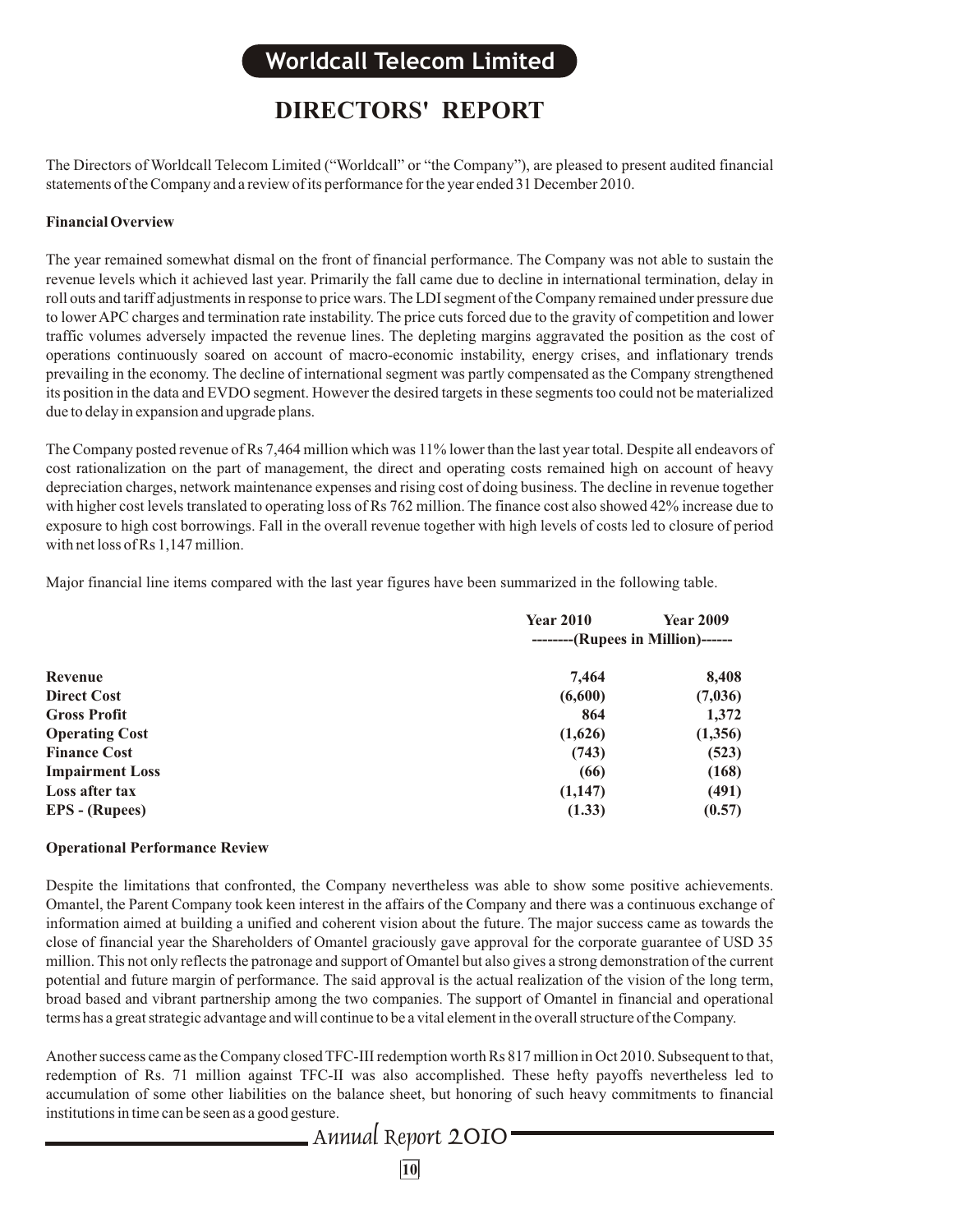The activities in the GTR and MTR under the USF award continued throughout the year. The rampant floods across the country impeded the activity but towards the close of year, major deployment work in MTR has been completed. Similarly installation work in major cities of GTR namely Sialkot and Gujranwala has also been completed.

The EVDO expansion project was also successfully conducted during the year and the presence in seven major cities across the country was effectively accomplished. To support the scale of operations and to meet the customer requirement for fast and reliable services, the Company increased number of sites and upgraded the existing sites as well.

### **Funding**

The first phase of funding comprising term facility of USD 35 million against corporate guarantee of Omantel has been successfully accomplished subsequent to year end. All procedural requirements in this regard have been successfully complied with.

### **The Future Outlook and Way Forward**

The Company is looking forward to next year with a vision of long term growth. The initial term facility of USD 35 million and the remaining funding of equivalent amount will be prudently allocated between network development and operational expenditure heads. On the development and network enhancement side, the capital expenditure that has been planned for the coming year aims at augmenting the strategic competitiveness of the Company across the whole market. The network outreach, standard and scale of services, diversity of products offered and the value delivered to the users, all these factors are expected to improve as the result of the planned initiatives. The footprints across the market will be strengthened and expanded. Investment will be made in the service delivery channels to ensure seamless delivery of consistent and high value services. On the other hand, the mitigation of hefty liabilities will not only ease the finance cost burden but would also spare resources for productive usage in turn leading to further enhancement in the cash generating ability of the Company. The decline in debt servicing costs will also improve the profitability in the year ahead.

As outlined in the five year plan, the Company is pursuing the strategy of maintaining its position in the voice segment and penetrating the data market at a wider scale. The five year plan effectively addresses the evolving market challenges and demonstrates clear road map to achieve the Company's objectives of long term value creation for all the stake holders. With reference to data market, the Company intends to excel the competition by adding additional cities to its service net and by provisioning of quality services at prices which remain affordable for the masses. Expansion in the service net will give advantage in demographical and geographic terms. The high level of population can be looked forward to as potential subscribers keeping in view the growing requirements of masses for the information services. The presence in diversified areas would also allow use of segmented pricing so as to adequately address the market dynamics and customer affordability in respective areas. The whole experience of the customer from the first interaction at the touch point to the consistent usage of the service will be enriched. The planned network upgrades and expansions will ensure delivery of seamless, high quality and reliable services to end users. Simultaneously with the enhancement of data segment, the Company is looking forward to reverse the downward trends in the wireless telephony. The strong system architecture and the expertise possessed by the Company will be used to offer innovative service bouquets which will enable the subscribers to enjoy multitude of services at optimum price.

One of the strategic assets of the Company is the extensive HFC network in the major metropolitan cities of Lahore and Karachi. The Company intends to go for the expedite upgrade of the network besides increasing the service area. Fifty thousand new house passes will be added to the service net to further strengthen and increase the market standing. The market appetite for high standard and modernized infotainment services is gradually increasing and the growing urbanization is also expected to continue. All these factors will keep the market size on the high and would be a good opportunity to create a long lasting customer base. The organic growth in this segment can be easily used to create a brand image carrying distinctive attributes of reliability and superior performance.

The service standard and the customer satisfaction has been a critical factor as all market participants offer highly substitutive products. The Company is mindful of the quality and value requirements of its subscriber base and has plans

Annual Report 2010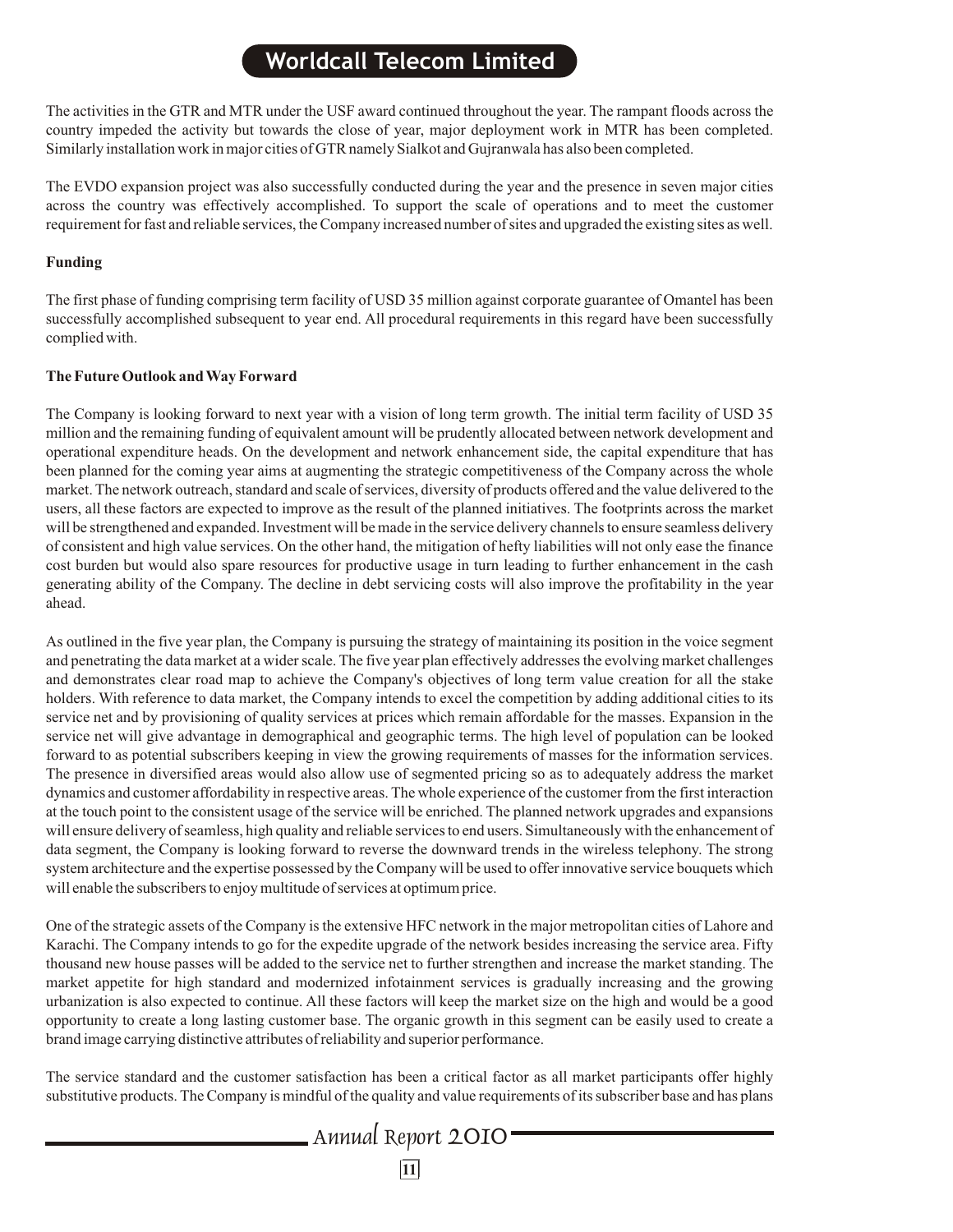to adequately address them. Further the process of creating awareness about the Company's portfolio and building an image of reliability and quality will also be addressed with a keen vision.

### **Business Process Re-Engineering**

The Company has successfully completed a Business Process Re-Engineering project (BPR) with the support of A. F. Ferguson & Co. (a member firm of Price Waterhouse Coopers) in different areas of the Company. The initiative was taken by Board of Directors of the company which will now lead to implementation of an Enterprise Resource Planning (ERP) in the next year. Management believes that with these initiatives, the company will have better and effective controls within the organization.

### **Corporate Social Responsibility**

In the midst of the prevailing uncertainty in the country on the economic as well as security front, it has been a big challenge to maintain large scale Corporate Social Responsibility (CSR) programmes. Company's employees voluntarily contributed one day's salary to affectees of devastating floods in most of the parts of Punjab and Sindh.

Company also contributes Rs. 100 on the sale of each EVDO device to World's Renowned and biggest private sector cancer hospital Shaukat Khanum Memorial Hospital. It is a clear expression of its commitment to serve the community through transparent and responsible business practices.

### **Changes in the Board of Directors**

During the period Ms. Sumbul Munir and Mr. Mohamad Ahmad Ghamlouch resigned and Mr. Aimen bin Ahmed Al Hosni and Mr. Saud bin Ahmed Al-Nahari were appointed in their places.

### **Board Meetings During the Period**

Five (5) meetings of the Board of Directors were held during the period. Attendance by each director is as under:

| <b>Name of Board Member</b>                                 | <b>Meeting Attended</b> |
|-------------------------------------------------------------|-------------------------|
| Mr. Mehdi Mohammed Al-Abduwani                              | 5                       |
| Mr. Talal Said Marhoon Al-Mamari                            |                         |
| Mr. Bernhard Heinichen                                      | 4                       |
| Mr. Saud bin Ahmed Al-Nahari                                |                         |
| Mr. Samy Ahmed Abdulqadir Al-Ghassany                       | 5                       |
| Mr. Salmaan Taseer                                          | 0                       |
| Mr. Aimen bin Ahmed Al-Hosni                                | 2                       |
| Mr. Asadullah Khawaja (Nominee: Arif Habib Securities Ltd.) | 5                       |
| Mr. Zafar Iqbal                                             | 5                       |
| Ms. Sumbul Munir (Resigned)                                 | $\theta$                |
| Mr. Mohammad Ahmad Ghamlouch (Resigned)                     | $\theta$                |
|                                                             |                         |

The directors who could not attend the meeting were duly granted leave of absence.

Subsequent to the year end, Mr. Salmaan Taseer was assassinated and the casual vacancy was filled by Mr. Shehryar Ali Taseer.

### **Audit Committee**

The Board of Directors, in compliance with the Code of Corporate Governance has established an audit committee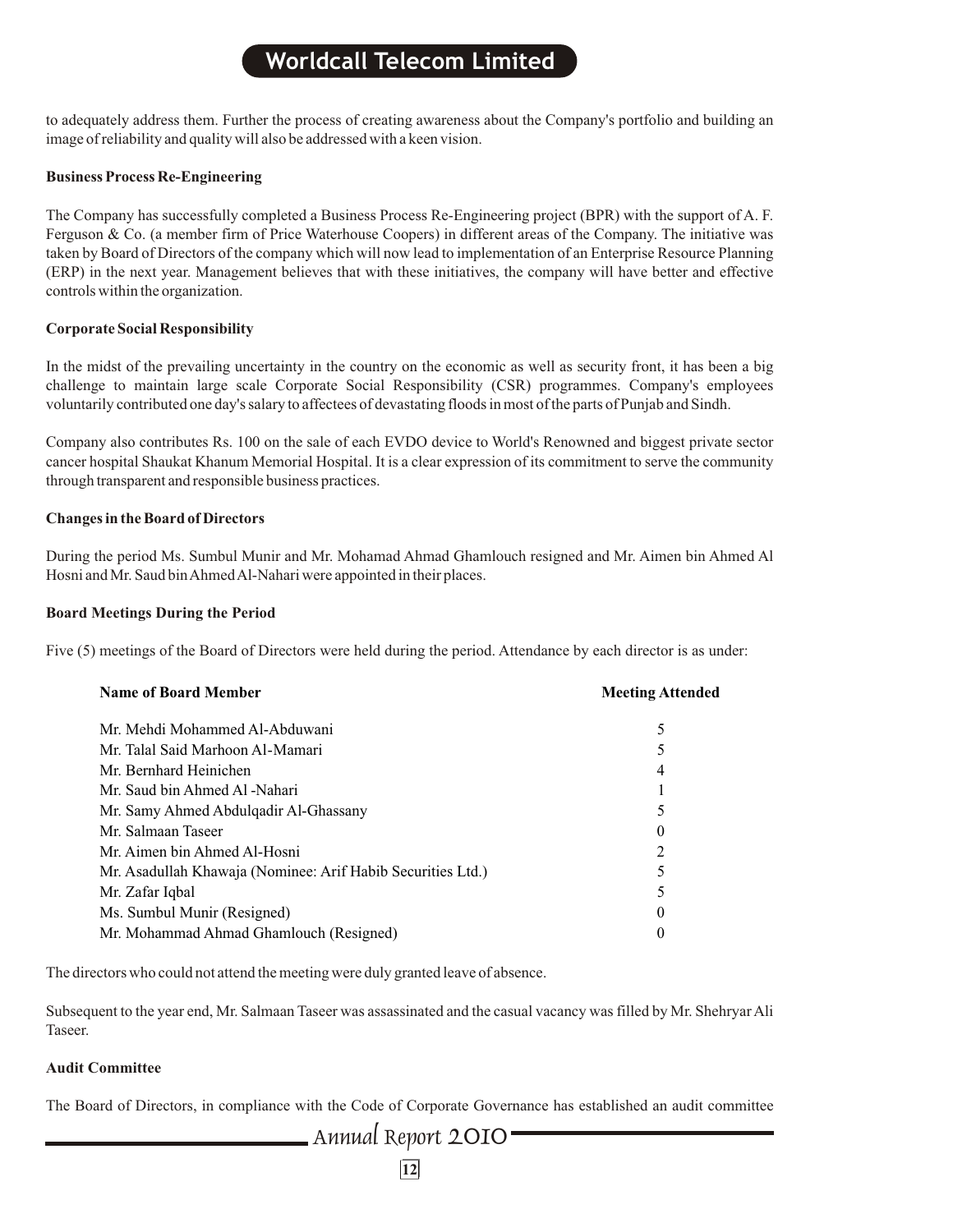consisting of the following:

| Mr. Talal Said Marhoon Al-Mamari | Chairman               |
|----------------------------------|------------------------|
| Mr. Asadullah Khawaja            | Member                 |
| Mr. Zafar Iqbal                  | Member                 |
| Ms. Sumbul Munir (Resigned)      | Member                 |
| Mr. Mirghani Hamza Al-Madani     | Chief Internal Auditor |
| Mr. Rizwan Abdul Hayi            | Secretary              |

During the year five (5) meetings of the audit committee were held. The chief executive officer and the chief financial officer attend meetings of the committee on standing invitation. The chief internal auditor reports directly to the chairman of the audit committee.

The role and responsibilities of the audit committee include determining appropriate measures to safeguard the Company's assets and reviewing quarterly, half yearly and annual financial statements of the Company and preliminary announcements of results before approval by the board and their publication.

The audit committee assists the Board of Directors in monitoring the framework of managing business risks and internal controls. The committee seeks assurance on the measures taken by the management in identification, evaluation and mitigation of relevant business risks.

It also monitors the performance of the internal audit department which adopts a risk based approach for planning and conducting business process audits consistent with the Company's established work practices.

### **Executive Committee**

This committee conducts its business under the chairmanship of Mr. Mehdi Al-Abduwani and has the following structure:

| Mr. Mehdi Mohammed Al-Abduwani   | Chairman  |
|----------------------------------|-----------|
| Mr. Talal Said Marhoon Al-Mamari | Member    |
| Mr. Asadullah Khawaja            | Member    |
| Mr. Babar Ali Syed               | Member    |
| Mr. Aimen bin Ahmed Al-Hosni     | Member    |
| Mr. Saud Mansoor Al-Mazroui      | Secretary |

The committee is entrusted with the tasks to recommend for approval both short term and long term finance options, administrative and control policies adopted by the board and monitoring compliance thereof. The committee is also responsible for dealing on the board's behalf with matters of an urgent nature when the Board of Directors is not in session, in addition to other duties delegated by the board.

During the year five (5) meetings of the executive committee were held.

### **Auditors**

The present auditors M/s KPMG Taseer Hadi & Co., Chartered Accountants retire and offer themselves for reappointment. As suggested by the audit committee, the Board of Directors has recommended their re-appointment as auditors of the Company for the year ending December 31, 2011, at a fee to be mutually agreed. They have confirmed achieving satisfactory rating by the Institute of Chartered Accountants of Pakistan (ICAP) and compliance with the guide-lines on the Code of Ethics of the International Federation of Accountants (IFAC) as adopted by ICAP.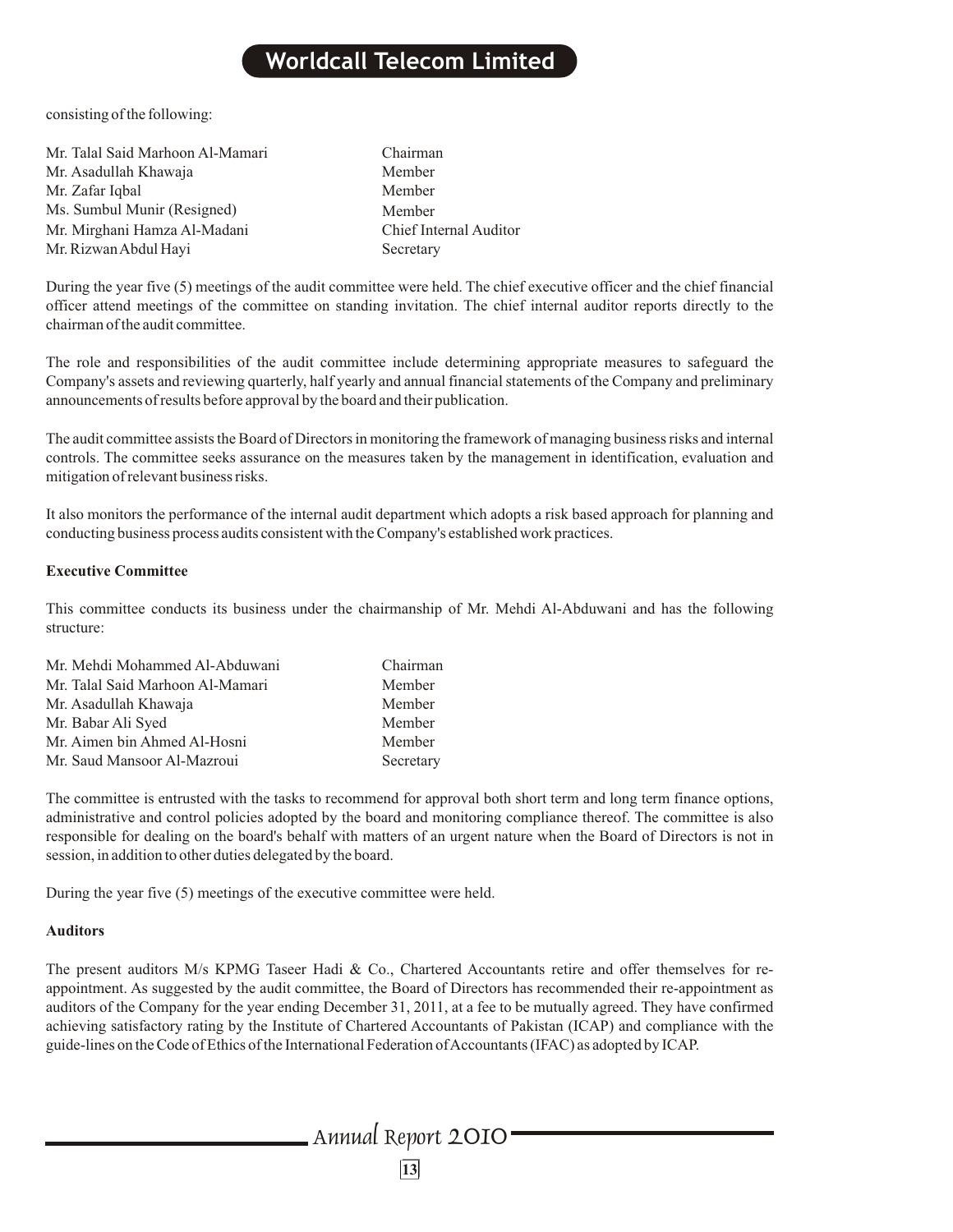### **Compliance with the Code of Corporate Governance**

The requirements of the Code of Corporate Governance set out by the Karachi and Lahore Stock Exchanges in their Listing Regulations, relevant for the year ended December 31, 2010 have been adopted by the company and have been duly complied with. A Statement to this effect is annexed to the Report.

### **Material Changes**

There have been no material changes since December 31, 2010 except as disclosed in this annual report and the company has not entered into any commitment, which would affect its financial position at the date except for those mentioned in the audited financial statements of the company for the year ended December 31, 2010.

### **Statutory Compliance**

During the year the company has complied with all applicable provisions, filed all returns / forms and furnished all the relevant particulars as required under the Companies Ordinance, 1984 and allied rules, the Securities and Exchange Commission of Pakistan (SECP) Regulations and the listing requirements.

### **Duties and Taxes (Contribution to the National Exchequer)**

Information about taxes and levies is given in the respective notes to the accounts.

### **Web Presence**

Updated information regarding the Company can be accessed at the Company website: www.worldcall.com.pk. The website contains the latest financial results of the Company together with Company's profile.

### **Dividend / Payout**

Considering the current year loss, negative cash flow and future expansion plans, the directors have not recommended any dividend / payout for the year.

### **Fixation of Number of Directors**

The Board of Directors of the Company in their meeting held on 25 January 2011 has fixed the number of directors to be elected U/s 178 (1) of the Companies Ordinance, 1984 for further period of three years as 07 (Seven).

### **Pattern of Shareholding**

A statement of the pattern of shareholding of different classes of shareholders as at December 31, 2010, whose disclosure is required under the reporting framework, is included in the annexed shareholders' information.

The Directors, CEO, CFO, Company Secretary and their spouses or minor children did not carry out any trade in the shares of the company during the year, except as given in Annexure I.

### **Statement of Compliance in accordance with the Code of Corporate Governance ("CCG")**

- 1. The financial statements, prepared by the management of the Company, fairly present its state of affairs, the result of its operations, cash flows and change in the equity.
- 2. Proper books of accounts of the Company have been maintained.
- 3. Appropriate accounting policies have been consistently applied in preparation of the financial statements and accounting estimates are based on reasonable and prudent judgment.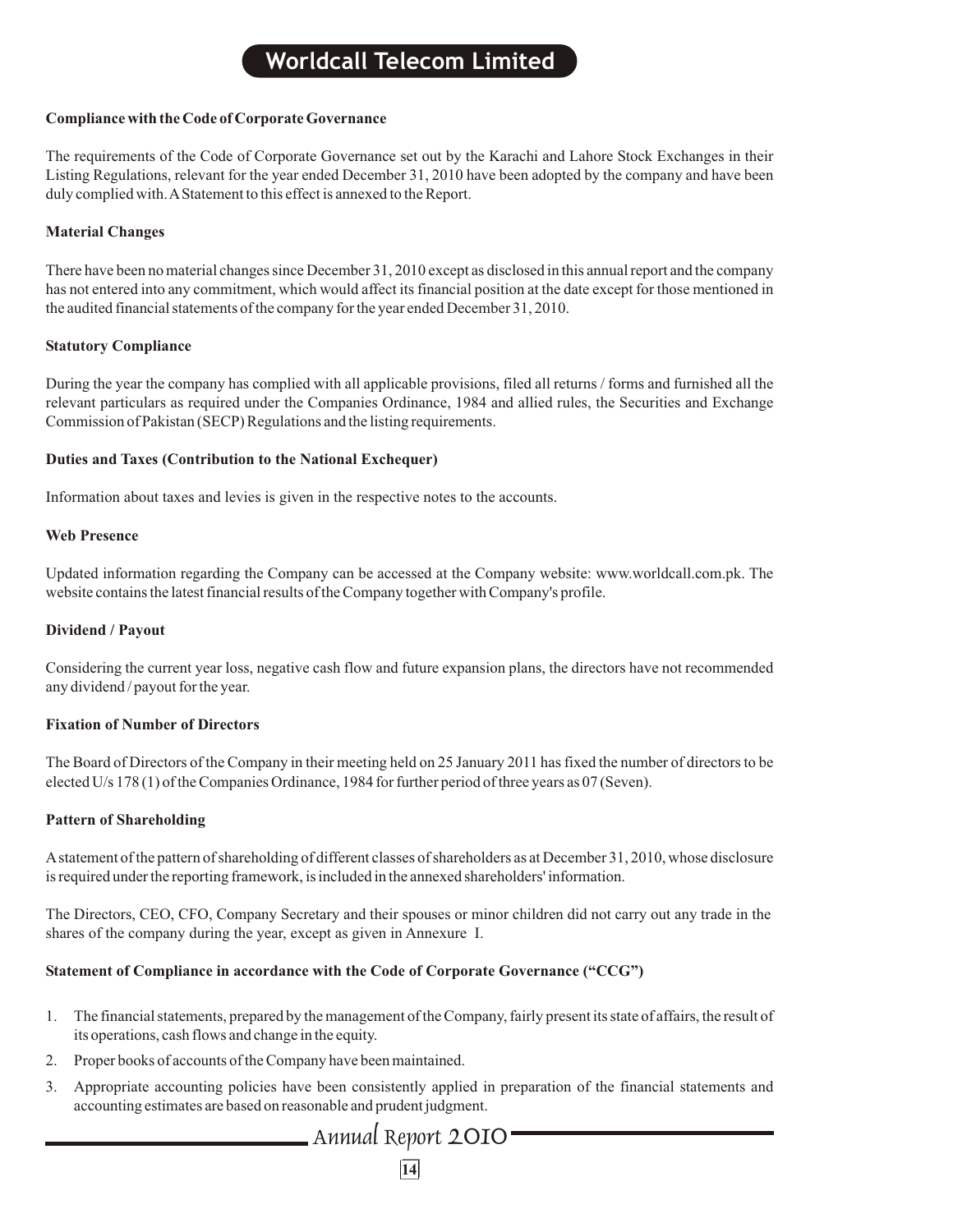- 4. International Financial Reporting Standards, as applicable in Pakistan, have been followed in preparation of the financial statements.
- 5. The system of internal control is sound in design and has been effectively implemented and monitored.
- 6. There are no significant doubts upon the Company's ability to continue as a going concern.
- 7. There has been no material departure from the best practices of corporate governance, as detailed in the listing regulations.
- 8. The key financial data of five years is summarized in the report.
- 9. Information regarding outstanding taxes and levies is given in notes to the accounts of the financial statements.

### **Holding Company Information**

The Company is a subsidiary of Oman Telecommunications Company SAOG, which has been incorporated in Sultanate of Oman and is also the largest communication service provider of Oman.

### **Consolidated Financial Statements**

Consolidated financial statements of the Company and its subsidiary, Worldcall Telecommunications Lanka (Pvt) Ltd (Incorporated in Sri Lanka) are submitted herewith.

### **Acknowledgment**

The Board of Directors wishes to place on record here, appreciation and gratitude for the continued support and trust of our valuable customers, suppliers, contractors and stakeholders. We appreciate their cooperation and assistance which helped us in meeting the challenges and improving our performance.

It goes without saying that all the achievements of the Company have been possible only due to the ceaseless and untiring efforts of its dedicated employees. Their professionalism, commitment to work and ability to perform remarkably well even in certain adverse conditions helped the Company to sustain during the worst economic recession. The Company remains thankful to all of its employees for their persistent efforts and valuable contributions. The Board also appreciates the helpful role played by members of audit and executive committee in assisting the management on various governance matters. We would also like to appreciate the positive and highly constructive role played by PTA in the success and development of the telecom sector.

Apart from this we are also thankful for the continued support and assistance extended to us by our Parent Company throughout the year. This support has been highly pivotal in encouraging the management and employees and in meeting the formidable challenges.

For and on behalf of the Board of Directors

Babartaily

**BABAR ALI SYED** CHIEF EXECUTIVE OFFICER

**Lahore:** 08 March 2011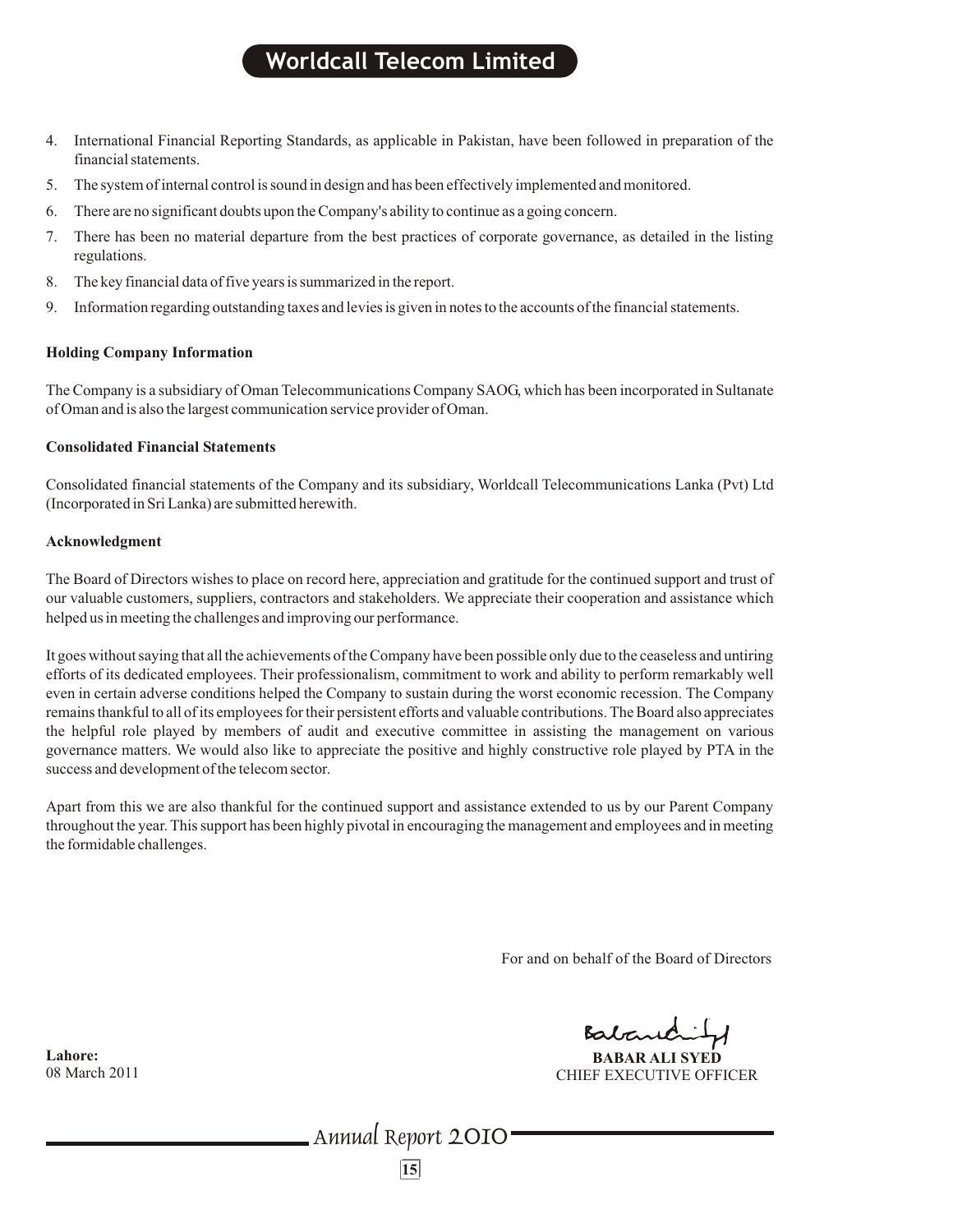| TRADING BY BOARD MEMBERS, COMPANY SECRETARY, CFO<br>AND THEIR SPOUSE & MINOR CHILDREN |                                           |                 |              |                            | Annexure-I                                |
|---------------------------------------------------------------------------------------|-------------------------------------------|-----------------|--------------|----------------------------|-------------------------------------------|
|                                                                                       | 31-12-2009<br>Opening<br>balance<br>as on | Purchase        | <b>Bonus</b> | Sale                       | 31-12-2010<br>balance<br>Closing<br>as on |
| <b>Directors</b>                                                                      |                                           |                 |              |                            |                                           |
| Mr. Mehdi Mohammed Al-Abduwani                                                        | 500                                       | 20,000          |              | $\mathbf{r}^{\pm}$         | 20,500                                    |
| Mr. Talal Said Marhoon Al-Mamari                                                      | 500                                       | $\frac{1}{2}$   |              |                            | 500                                       |
| Mr. Mohamad Ahmed Ghamlouch (Resigned)                                                | 500                                       | $\frac{1}{2}$   |              | 500                        |                                           |
| Mr. Saud bin Ahmed Al-Nahari                                                          | $\overline{1}$                            | 500             |              | $\frac{1}{2}$              | 500                                       |
| Mr. Bernhard Heinichen                                                                | 500                                       | $\bar{\bar{1}}$ |              | $\mathcal{L}_{\mathbf{I}}$ | 500                                       |
| Mr. Samy Ahmed Abdulqadir Al-Ghassany                                                 | 500                                       | $\frac{1}{2}$   |              | $\overline{1}$             | 500                                       |
| Mr. Salmaan Taseer                                                                    | 35,281                                    | $\frac{1}{2}$   |              | $\frac{1}{2}$              | 35,281                                    |
| Ms. Sumbul Munir (Resigned)                                                           | 575                                       | $\mathcal{A}$   |              | 575                        | $\frac{1}{1}$                             |
| Mr. Aimen bin Ahmed Al-Hosni                                                          |                                           | 575             |              | $\overline{1}$             | 575                                       |
| Mr. Asadullah Khawaja (Nominee: Arif Habib Securities Ltd.)                           | 100,000                                   | j,              |              | $\mathbf{I}$               | 100,000                                   |
| Mr. Zafar Iqbal                                                                       | 500                                       |                 |              | $\mathbf{I}$               | 500                                       |
| Mr. Babar Ali Syed (CEO)                                                              | 75                                        |                 |              | $\mathbf{I}$               | 75                                        |
| <b>Chief Financial Officer</b>                                                        |                                           |                 |              |                            |                                           |
| Mr. Mohammad Noaman Adil                                                              |                                           | $\mathbf{I}$    |              |                            | $\mathbf{r}$                              |
| <b>Company Secretary</b>                                                              |                                           |                 |              |                            |                                           |
| Mr. Saud Mansoor Al Mazroui                                                           | $\mathbf I$                               | 390,000         |              |                            | 390,000                                   |
| Spouses / Minor Children<br>Aamna Taseer                                              | 1,246                                     |                 |              |                            | 1,246                                     |

**16**  $\_$ Annual Report 2010 $\blacksquare$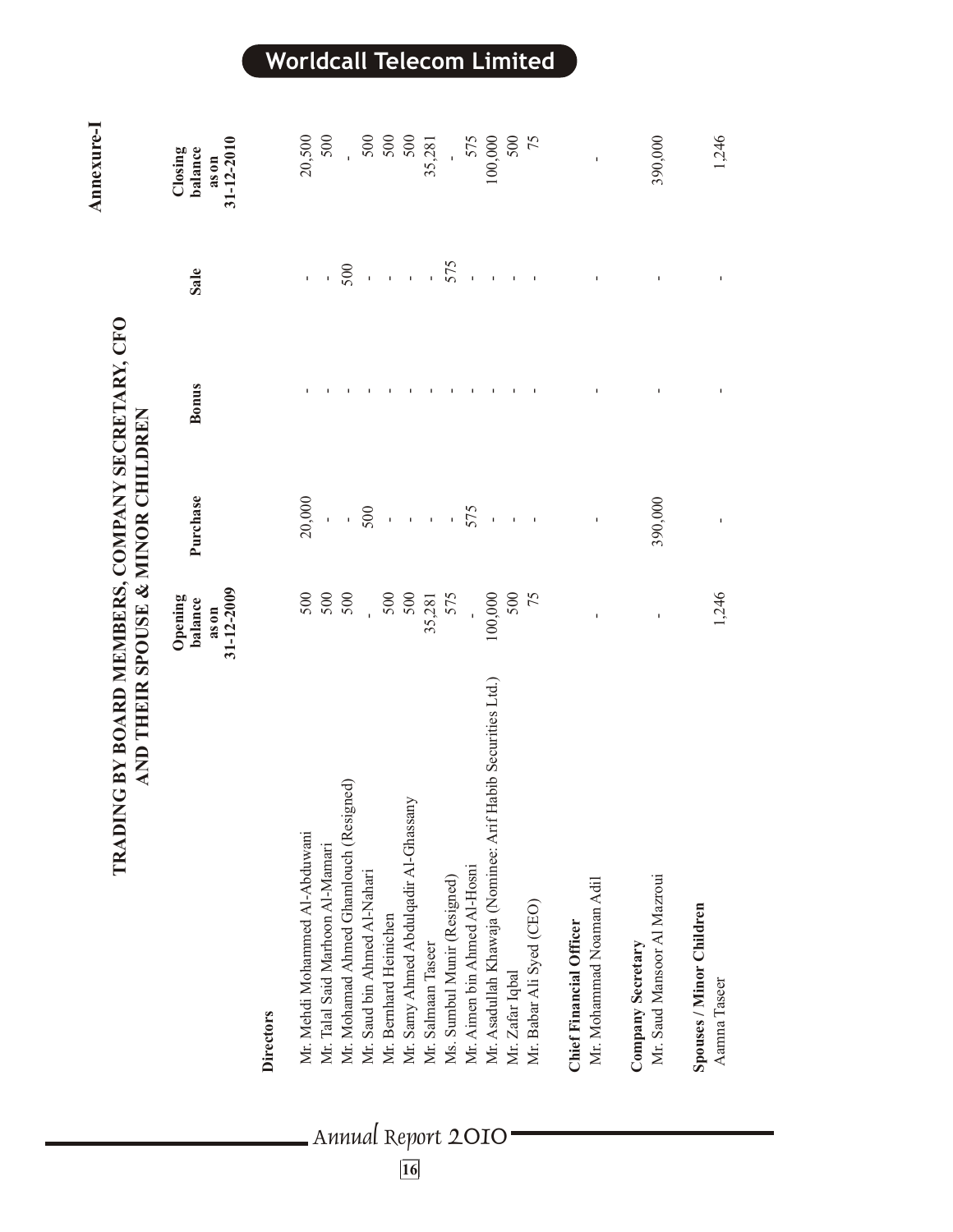### **FIVE YEARS FINANCIAL PERFORMANCE INCOME STATEMENTS**

|                                   |                   |                   |                                   | <b>Restated</b>     |                   |
|-----------------------------------|-------------------|-------------------|-----------------------------------|---------------------|-------------------|
|                                   | <b>Year ended</b> | <b>Year ended</b> | <b>Period ended</b>               | Year ended          | <b>Year ended</b> |
|                                   | 31 Dec 2010       | 31 Dec 2009       | 31 Dec 2008<br>-(Rupees in '000)- | <b>30 June 2008</b> | 30 June 2007      |
|                                   |                   |                   |                                   |                     |                   |
| Revenue -net                      | 7,464,404         | 8,408,275         | 3,091,482                         | 4,319,539           | 4,312,513         |
| Direct cost                       | (6,600,011)       | (7,036,603)       | (2,260,757)                       | (2,854,820)         | (2,628,806)       |
| <b>Gross profit</b>               | 864,393           | 1,371,672         | 830,725                           | 1,464,719           | 1,683,707         |
| Operating cost                    | (1,626,014)       | (1,356,317)       | (1, 133, 279)                     | (1,210,139)         | (1,057,853)       |
| <b>Operating (loss)/profit</b>    | (761, 621)        | 15,355            | (302, 554)                        | 254,580             | 625,854           |
| Finance cost                      | (743, 413)        | (523, 025)        | (163, 182)                        | (460, 569)          | (312,939)         |
|                                   | (1,505,034)       | (507, 670)        | (465, 736)                        | (205,989)           | 312,915           |
| Gain on re-measurement            |                   |                   |                                   |                     |                   |
| of investment at fair value       |                   |                   |                                   | 3,844               | 279,183           |
| Gain on re-measurement of         |                   |                   |                                   |                     |                   |
| investment property at fair value | 1,378             |                   |                                   | 4,012               | 15,516            |
| Impairment loss on available for  |                   |                   |                                   |                     |                   |
| sale financial assets             | (65,894)          | (167, 865)        |                                   |                     |                   |
| Other operating income            | 58,097            | 103,993           | 98,568                            | 93,355              | 138,086           |
| Other expenses                    |                   | (51,981)          | (23, 113)                         | (29, 941)           | (39,259)          |
| (Loss)/profit before taxation     | (1,511,453)       | (623, 523)        | (390, 281)                        | (134,719)           | 706,441           |
| Taxation                          | 364,447           | 132,704           | 90,993                            | 88,365              | (82,905)          |
| (Loss)/profit after taxation      | (1,147,006)       | (490, 819)        | (299, 288)                        | (46, 354)           | 623,536           |
| <b>Bonus</b> shares               |                   |                   |                                   |                     |                   |
| (Loss)/earning per share -        |                   |                   |                                   |                     |                   |
| basic and diluted                 | (1.33)            | (0.57)            | (0.35)                            | (0.06)              | 0.83              |

 $\_$ Annual Report 2010 $\blacksquare$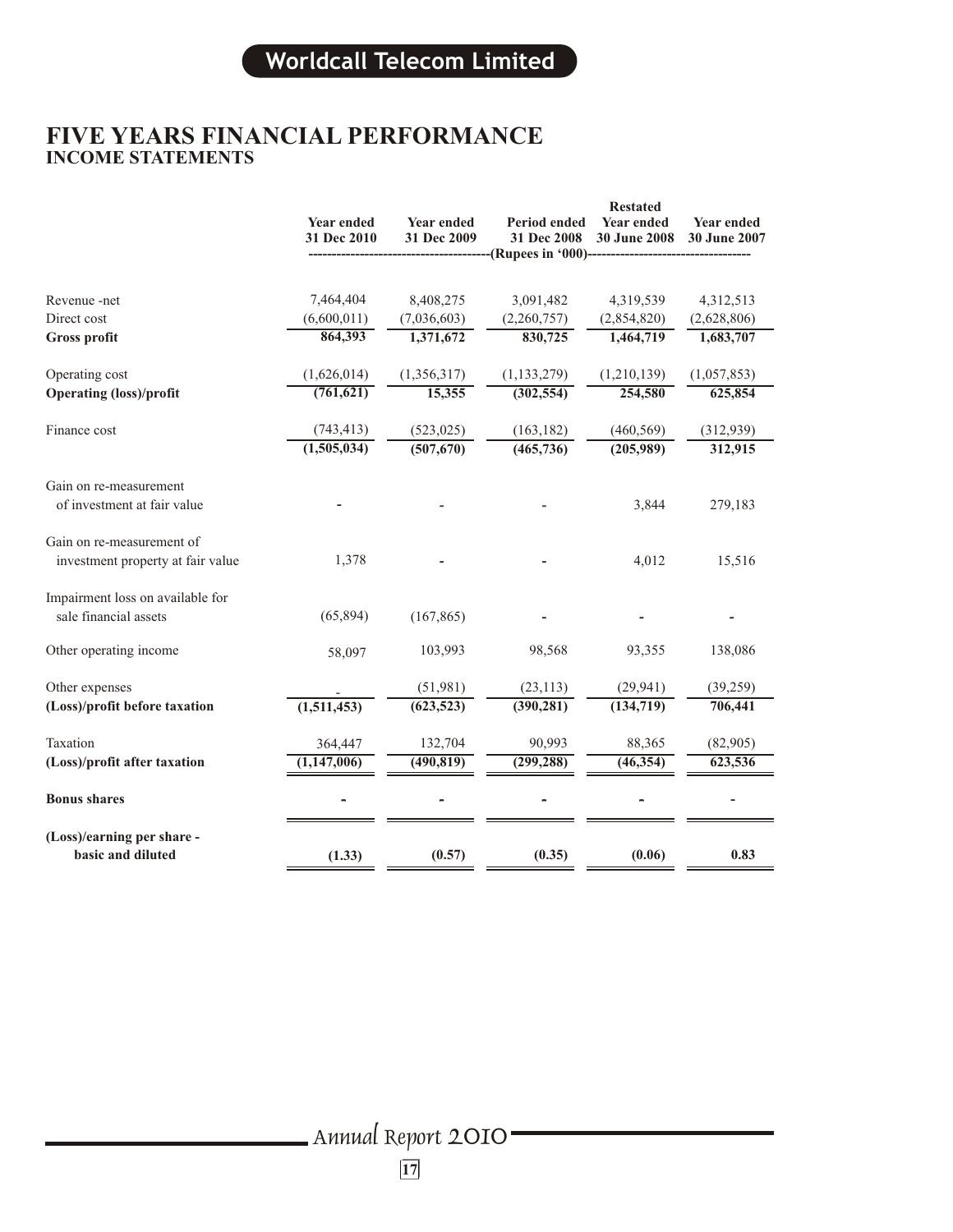### **STATEMENT OF COMPLIANCE WITH THE BEST PRACTICES ON TRANSFER PRICING FOR THE YEAR ENDED 31 DECEMBER 2010**

The Company has fully complied with the best practices on Transfer Pricing as contained in the listing regulations of Stock Exchanges where the Company is listed.

For and on behalf of the Board

**Lahore:** 25 January 2011

 $\pm J$ Baland

**BABAR ALI SYED** CHIEF EXECUTIVE OFFICER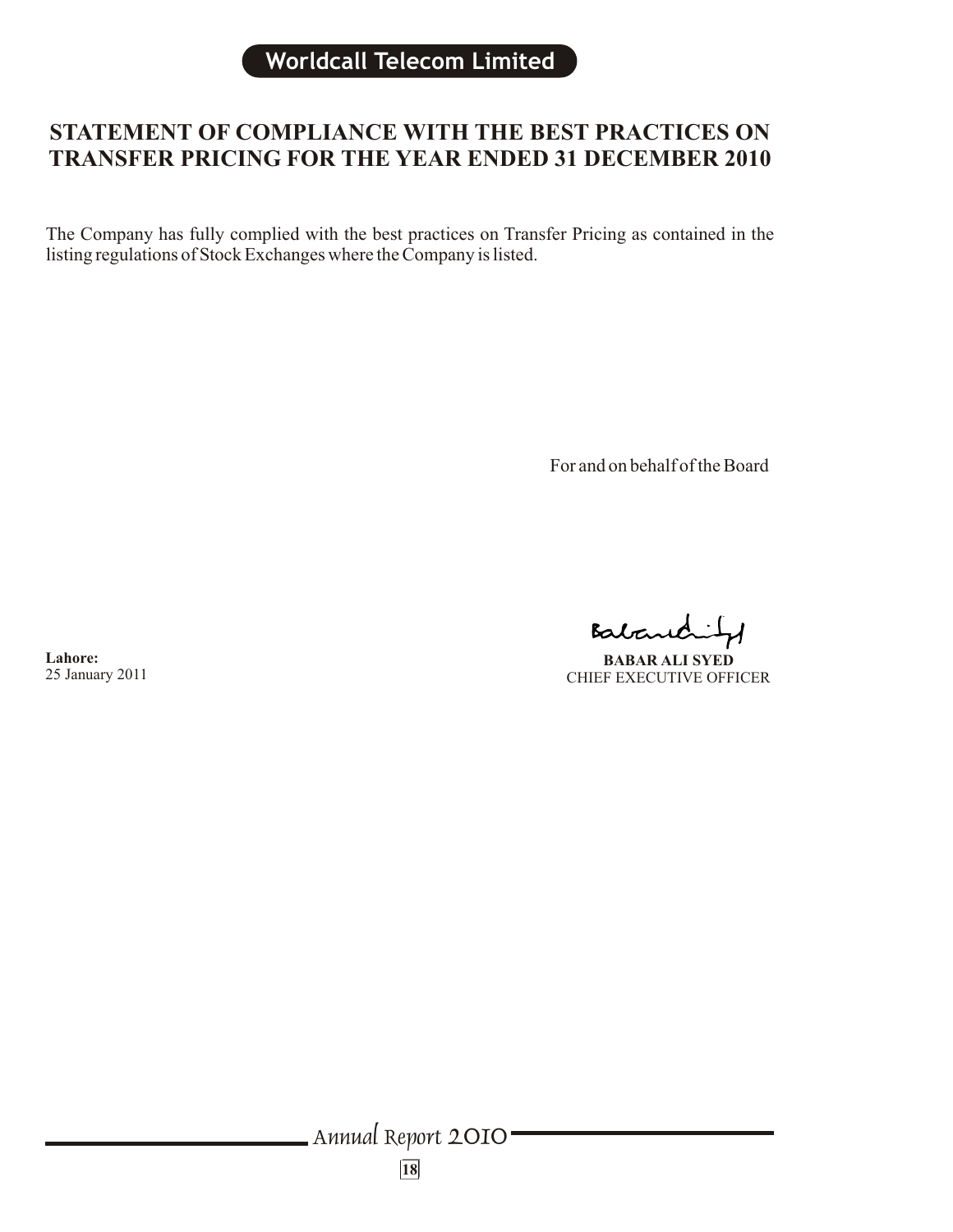### **STATEMENT OF COMPLIANCE WITH THE CODE OF CORPORATE GOVERNANCE FOR THE YEAR ENDED 31 DECEMBER 2010**

This statement is being presented to comply with the Code of Corporate Governance contained in listing regulations of Karachi Stock Exchange (Guarantee) Limited and Lahore Stock Exchange (Guarantee) Limited for the purpose of establishing a framework of good governance, whereby a listed company is managed in compliance with the best practices of corporate governance.

The Company has applied the principles contained in the Code in the following manner:

- 1) The Company encourages representation of independent non-executive directors and directors representing minority interest on its Board of Directors. At present the Board constitutes all non-executive Directors except CEO, out of which 1 director is an independent non-executive director and 2 directors represent minority shareholders.
- 2) The directors have confirmed that none of them is serving as a director in more than ten listed companies, including this Company.
- 3) All the resident directors of the Company are registered as taxpayers and none of them has convicted by a Court of competent jurisdiction as a defaulter in payment of any loan to a banking company, a DFI or an NBFI. No one is a member of Stock Exchange.
- 4) All casual vacancies occurring in the Board were filled up by the directors within 30 days thereof.
- 5) The Company has prepared a 'Statement of Ethics and Business Practices', which has been signed by all the directors and employees of the Company.
- 6) The board has developed a vision/mission statement, overall corporate strategy and significant policies of the Company. A complete record of particulars of significant policies along with the dates on which they were approved or amended has been maintained.
- 7) All the powers of the board have been duly exercised and decisions on material transactions, including appointment and determination of remuneration and terms and conditions of employment of the CEO and other executive directors, have been taken by the board.
- 8) The meetings of the board were presided over by the Chairman and, in his absence, by a director elected by the board for this purpose and the board met at least once in every quarter. Written notices of the board meetings, along with agenda and working papers, were circulated at least seven days before the meetings. The minutes of the meetings were appropriately recorded and circulated.
- 9) The Board arranged orientation courses for its directors during the year to apprise them of their duties and responsibilities.
- 10) The Board has approved appointment of Company Secretary, Chief Financial Officer and Chief Internal Auditor including remuneration and terms and conditions of employment, as determined by the CEO.
- 11) The directors' report for this year has been prepared in compliance with the requirements of the Code and fully describes the salient matters required to be disclosed.
- 12) The financial statements of the Company were duly endorsed by CEO and CFO before approval of the Board.
- 13) The directors, CEO and executives do not hold any interest in the shares of the Company other than that disclosed in the pattern of shareholding.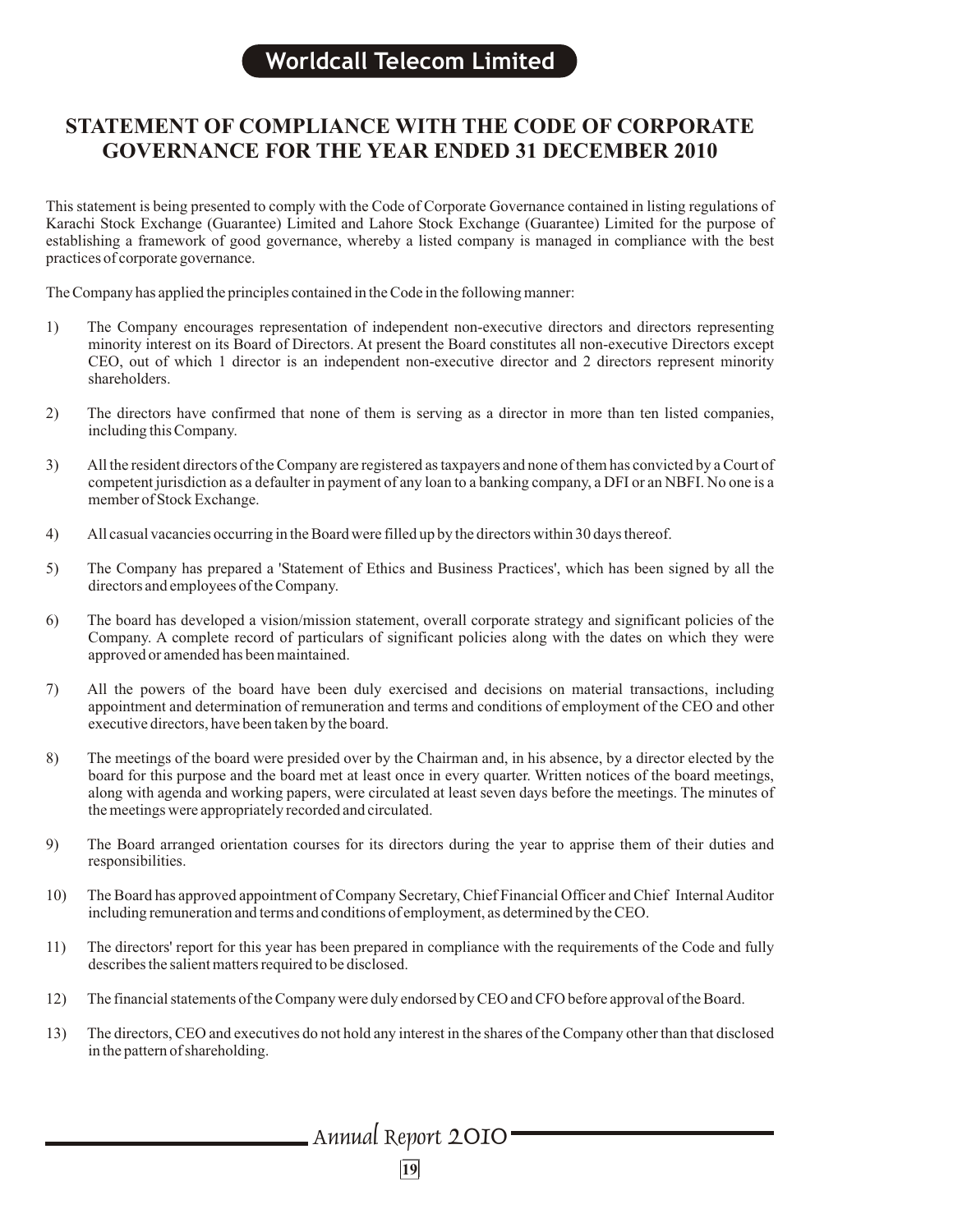- 14) The Company has complied with all the corporate and financial reporting requirements of the Code.
- 15) The Board has formed an audit committee. At present the committee includes three non-executive directors including the chairman of the committee.
- 16) The meetings of the audit committee were held at least once every quarter prior to approval of interim and final results of the Company and as required by the Code. The terms of reference of the committee have been formed and advised to the committee for compliance.
- 17) The Board has set-up an effective internal audit function having suitable qualified and experienced personal who are conversant with the policies and procedures of the Company.
- 18) The statutory auditors of the Company have confirmed that they have been given a satisfactory rating under the quality control review program of the Institute of Chartered Accountants of Pakistan, that they or any of the partners of the firm, their spouses and minor children do not hold shares of the Company and that the firm and all its partners are in compliance with International Federation of Accountants (IFAC) guidelines on code of ethics as adopted by Institute of Chartered Accountants of Pakistan.
- 19) The statutory auditors or the persons associated with them have not been appointed to provide other services except in accordance with the listing regulations and the auditors have confirmed that they have observed IFAC guidelines in this regard.
- 20) We confirm that all other material principles contained in the Code have been complied with.

For and on behalf of the Board

**Lahore:** 25 January 2011

Babarid

**BABAR ALI SYED** CHIEF EXECUTIVE OFFICER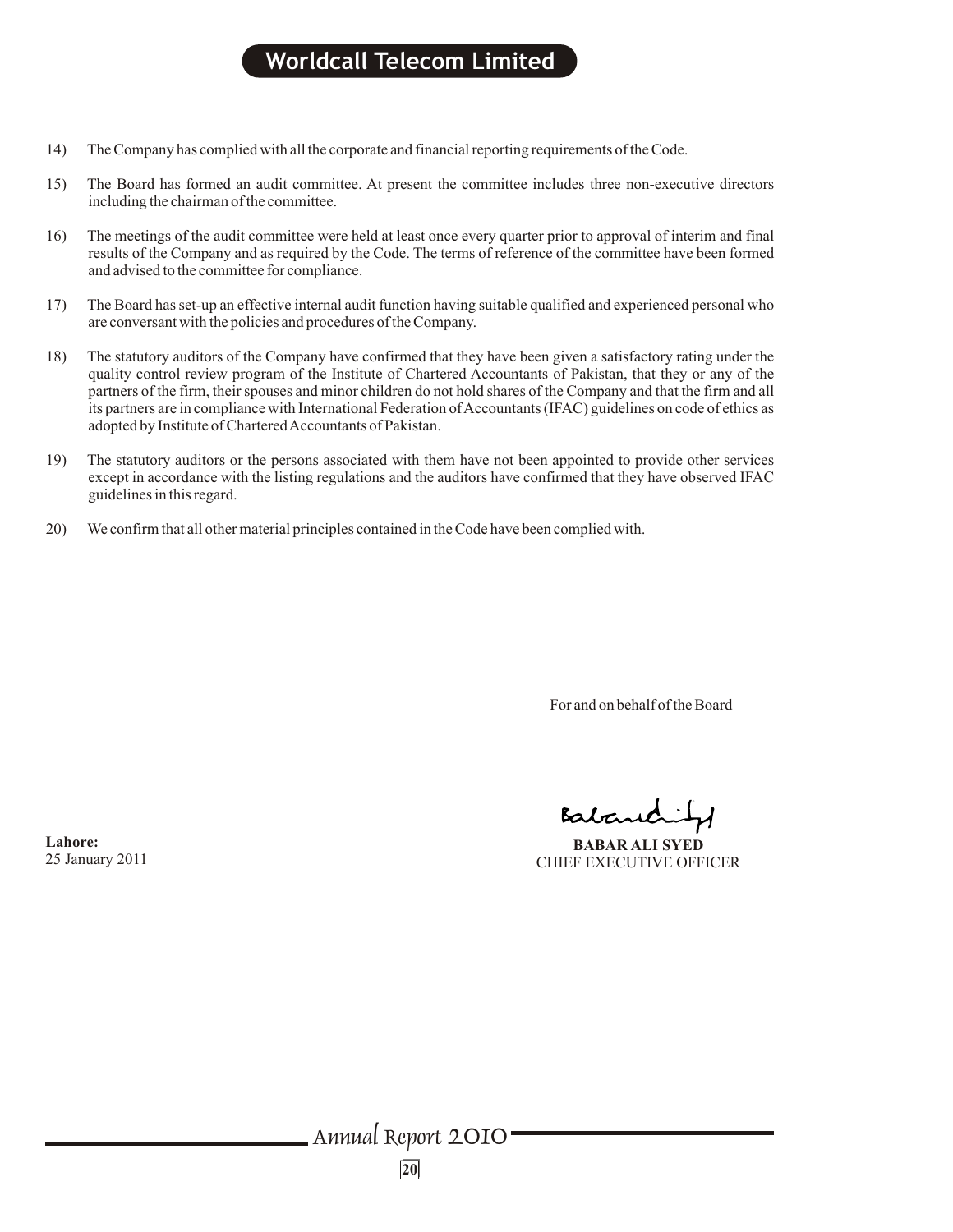### **REVIEW REPORT TO THE MEMBERS ON STATEMENT OF COMPLIANCE WITH BEST PRACTICES OF CODE OF CORPORATE GOVERNANCE**

We have reviewed the Statement of Compliance with the best practices contained in the Code of Corporate Governance prepared by the Board of Directors of **Worldcall Telecom Limited** ("the Company") to comply with the Listing Regulations of Karachi and Lahore Stock Exchanges.

The responsibility for compliance with the Code of Corporate Governance is that of the Board of Directors of the Company. Our responsibility is to review, to the extent where such compliance can be objectively verified, whether the Statement of Compliance reflects the status of the Company's compliance with the provisions of the Code of Corporate Governance and report if it does not. A review is limited primarily to inquiries of the Company personnel and review of various documents prepared by the Company to comply with the Code. As part of our audit of financial statements we are required to obtain an understanding of the accounting and internal control systems sufficient to plan the audit and develop an effective audit approach. We have not carried out any special review of the internal control system to enable us to express an opinion as to whether the Board's statement on internal control covers all controls and the effectiveness of such internal controls.

Further, Sub- Regulation (xiii a) of Listing Regulation No. 35 (previously Regulation No. 37) notified by The Karachi Stock Exchange (Guarantee) Limited vide circular KSE/N-269 dated 19 January 2009 requires the Company to place before the Board of Directors for their consideration and approval related party transactions distinguishing between transactions carried out on terms equivalent to those that prevail in arm's length transactions and transactions which are not executed at arm's length price recording proper justification for using such alternate pricing mechanism. Further, all such transactions are also required to be separately placed before the audit committee.

We are only required and have ensured compliance of requirement to the extent of approval of related party transactions by the Board of Directors and placement of such transactions before the audit committee. We have not carried out any procedures to determine whether the related party transactions were under taken at arm's length price.

Based on our review, nothing has come to our attention which causes us to believe that the Statement of Compliance does not appropriately reflect the Company's compliance, in all material respects, with the best practices contained in the Code of Corporate Governance.

 $\pm 16$ 

**Lahore: KPMGTaseer Hadi & Co.** 25 January 2011 **Chartered Accountants (Kamran Iqbal Yousafi)**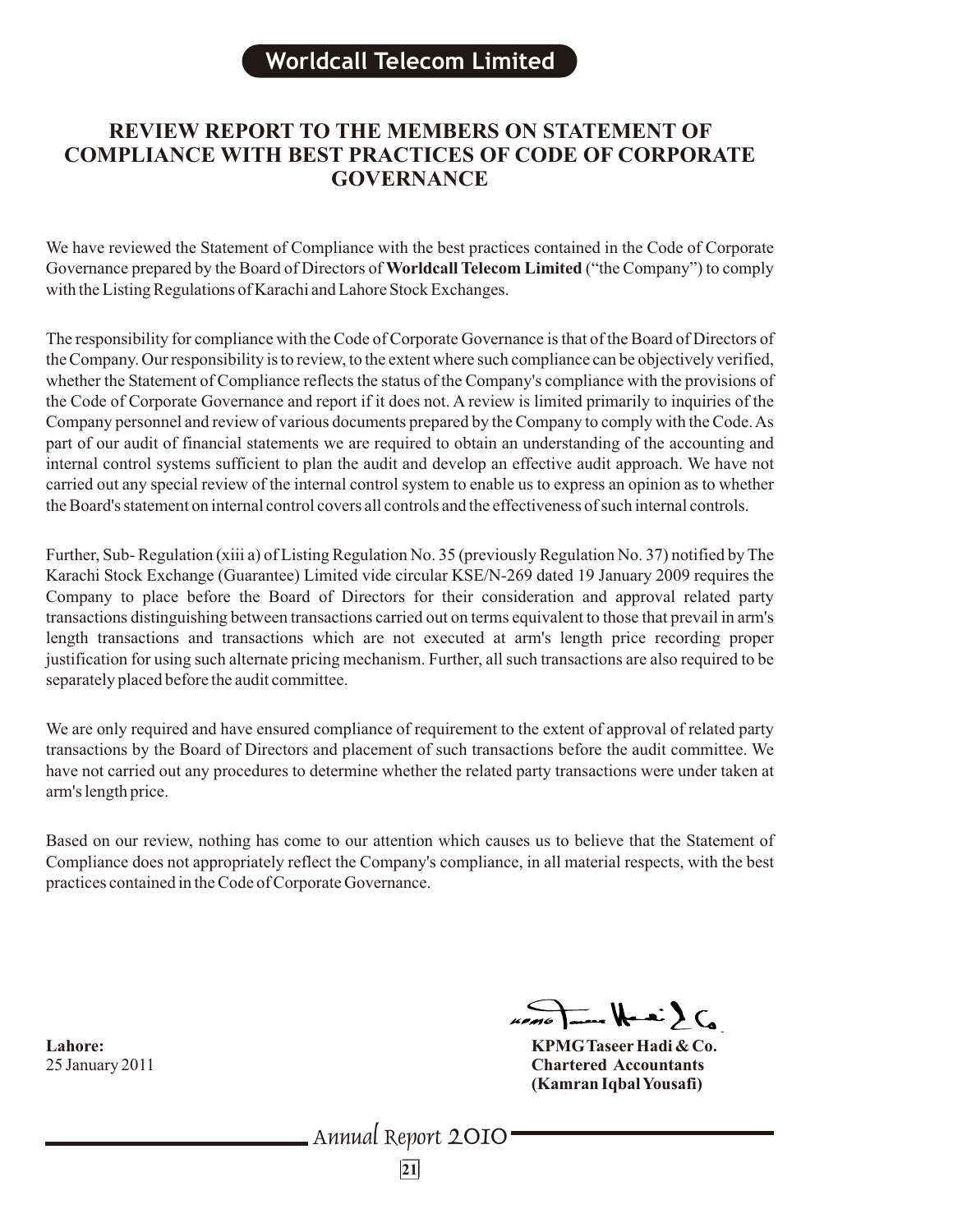### **AUDITORS' REPORT TO THE MEMBERS**

We have audited the annexed balance sheet of **Worldcall Telecom Limited** ("the Company") as at 31 December 2010 and the related profit and loss account, cash flow statement, statement of other comprehensive income and statement of changes in equity together with the notes forming part thereof, for the year then ended and we state that we have obtained all the information and explanations which, to the best of our knowledge and belief, were necessary for the purposes of our audit.

It is the responsibility of the Company's management to establish and maintain a system of internal control, and prepare and present the above said statements in conformity with the approved accounting standards and the requirements of the Companies Ordinance, 1984. Our responsibility is to express an opinion on these statements based on our audit.

We conducted our audit in accordance with the auditing standards as applicable in Pakistan. These standards require that we plan and perform the audit to obtain reasonable assurance about whether the above said statements are free of any material misstatement. An audit includes examining on a test basis, evidence supporting the amounts and disclosures in the above said statements. An audit also includes assessing the accounting policies and significant estimates made by the management, as well as, evaluating the overall presentation of the above said statements. We believe that our audit provides a reasonable basis for our opinion and, after due verification, we report that:

- a) in our opinion, proper books of account have been kept by the Company as required by the Companies Ordinance, 1984;
- b) in our opinion:
- i) the balance sheet and profit and loss account together with the notes thereon have been drawn up in conformity with the Companies Ordinance, 1984, and are in agreement with the books of account and are further in accordance with accounting policies consistently applied;
- ii) the expenditure incurred during the year was for the purpose of the Company's business; and
- iii) the business conducted, investments made and the expenditure incurred during the year were in accordance with the objects of the Company;
- c) in our opinion and to the best of our information and according to the explanations given to us, the balance sheet, profit and loss account, cash flow statement, statement of other comprehensive income and statement of changes in equity together with the notes forming part thereof conform with approved accounting standards as applicable in Pakistan, and, give the information required by the Companies Ordinance, 1984, in the manner so required and respectively give a true and fair view of the state of the Company's affairs as at 31 December 2010 and of the loss, its cash flows, comprehensive loss and changes in equity for the year then ended; and
- d) in our opinion no Zakat was deductible at source under the Zakat and Ushr Ordinance, 1980 (XVIII of 1980).

 $\sum_{\mu\nu\mu\sigma}$ 

**Lahore: KPMG Taseer Hadi & Co.**<br>25 January 2011 **Charles Contained Accountants Chartered Accountants (Kamran Iqbal Yousafi)**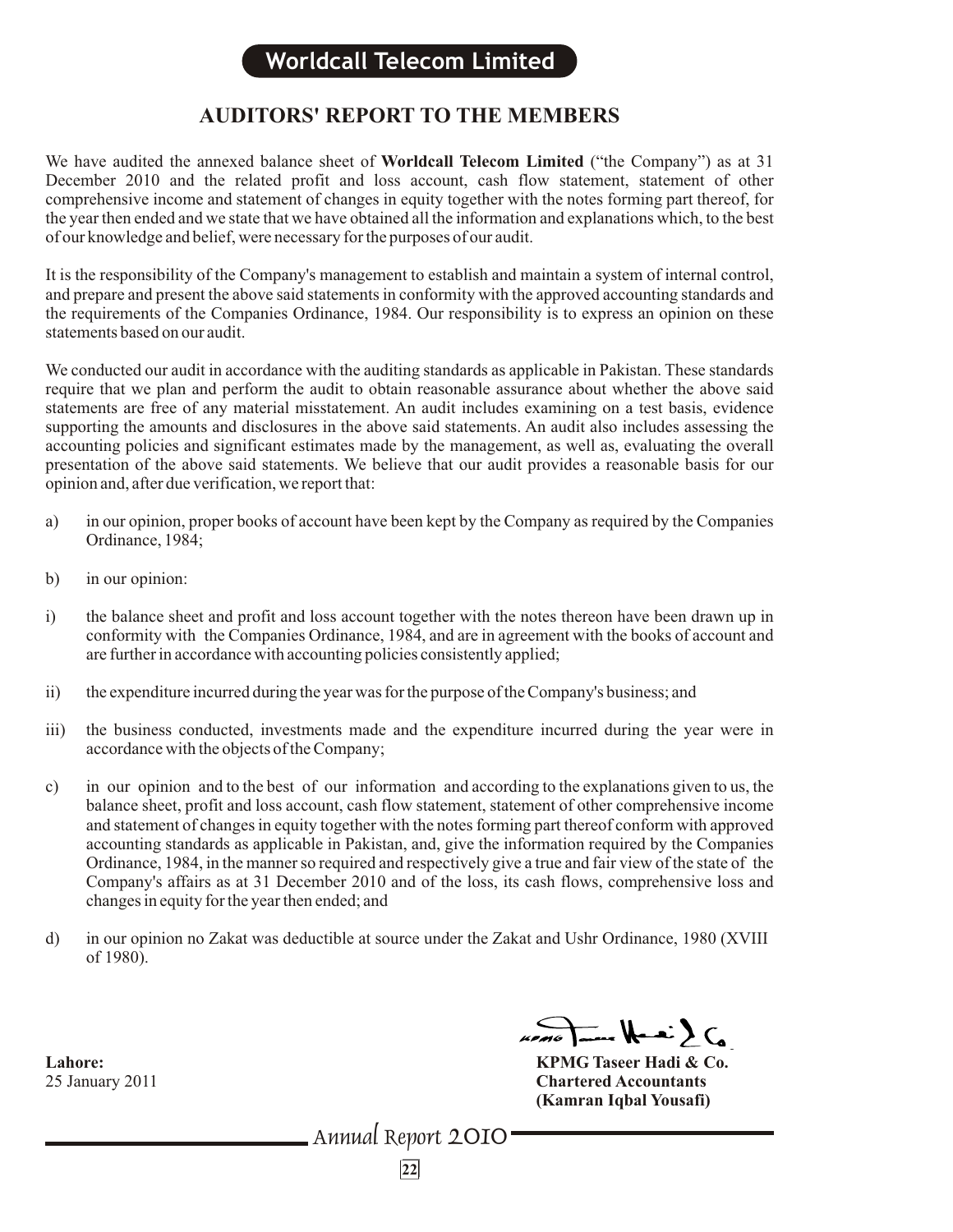### **BALANCE SHEET AS AT 31 DECEMBER 2010**

|                                                                               | <b>Note</b>    | 31 December<br>2010                      | 31 December<br>2009      |
|-------------------------------------------------------------------------------|----------------|------------------------------------------|--------------------------|
| <b>NON CURRENT ASSETS</b>                                                     |                | -------------(Rupees in '000)----------- |                          |
| <b>Tangible fixed assets</b>                                                  |                |                                          |                          |
| Property, plant and equipment                                                 | 3              | 12,795,044                               | 12,110,704               |
| Capital work-in-progress                                                      | $\overline{4}$ | 751,378                                  | 1,650,854                |
|                                                                               |                | 13,546,422                               | 13,761,558               |
| <b>Intangible assets</b>                                                      | 5              | 4,606,312                                | 4,767,265                |
| <b>Investment properties</b>                                                  | 6              | 89,900                                   | 76,162                   |
| Long term trade receivable                                                    | 7              | 46,805                                   | $\overline{a}$           |
| <b>Deferred taxation</b>                                                      | 8              | 18,953                                   |                          |
| Long term deposits                                                            | 9              | 63,439<br>18,371,831                     | 68,801<br>18,673,786     |
|                                                                               |                |                                          |                          |
| <b>CURRENT ASSETS</b>                                                         |                |                                          |                          |
| Stores and spares<br>Stock in trade                                           | 10<br>11       | 192,075<br>192,917                       | 317,614<br>182,105       |
| Trade debts                                                                   | 12             | 2,016,418                                | 2,116,744                |
| Loans and advances - considered good                                          | 13             | 384,116                                  | 469,790                  |
| Deposits and prepayments                                                      | 14             | 174,051                                  | 181,918                  |
| Other receivables                                                             | 15             | 24,999                                   | 15,890                   |
| Short term investments-available for sale                                     | 16             | 310,472                                  | 378,439                  |
| Income tax recoverable-net                                                    |                | 155,433                                  | 143,111                  |
| Cash and bank balances                                                        | 17             | 183,960                                  | 336,480                  |
|                                                                               |                | 3,634,441                                | 4,142,091                |
| <b>CURRENT LIABILITIES</b>                                                    |                |                                          |                          |
| Current maturities of non-current liabilities                                 | 18             | 2,246,171                                | 1,858,591                |
| Running finance under mark-up arrangements - secured                          | 19             | 1,170,964                                | 1,045,660                |
| Short term borrowings                                                         | 20             | 200,000                                  |                          |
| Trade and other payables                                                      | 21             | 4,650,005                                | 2,239,121                |
| Interest and mark-up accrued                                                  | 22             | 170,569                                  | 166,605                  |
| <b>NET CURRENT LIABILITIES</b>                                                |                | 8,437,709<br>(4,803,268)                 | 5,309,977<br>(1,167,886) |
|                                                                               |                |                                          |                          |
| <b>NON CURRENT LIABILITIES</b>                                                |                |                                          |                          |
| Term finance certificates - secured                                           | 23             | 2,166,079                                | 3,364,861                |
| Deferred taxation                                                             | 8              |                                          | 398,122                  |
| Retirement benefits<br>Liabilities against assets subject to finance lease    | 24<br>25       | 226,979<br>15,962                        | 175,942<br>18,542        |
| Long term payables                                                            | 26             | 886,361                                  | 2,125,220                |
| Long term deposits                                                            |                | 43,208                                   | 44,160                   |
| License fee payable                                                           | 27             |                                          |                          |
| Contingencies and commitments                                                 | 28             | 3,338,589                                | 6,126,847                |
|                                                                               |                | 10,229,974                               | 11,379,053               |
| <b>Represented by</b><br>Share capital and reserves                           |                |                                          |                          |
| Authorized capital                                                            |                |                                          |                          |
| 900,000,000 (31 December 2009: 900,000,000) ordinary shares of Rs. 10 each    |                | 9,000,000                                | 9,000,000                |
| Issued, subscribed and paid up capital                                        | 29             | 8,605,716                                | 8,605,716                |
| Share premium                                                                 | 30             | 837,335                                  | 837,335                  |
| Fair value reserve                                                            |                | (72, 548)                                | (70, 475)                |
| Accumulated profit                                                            |                | 521,111                                  | 1,674,903                |
|                                                                               |                | 9,891,614                                | 11,047,479               |
| Surplus on revaluation                                                        | 31             | 338,360                                  | 331,574                  |
|                                                                               |                | 10,229,974                               | 11,379,053               |
| The annexed notes 1 to 46 form an integral part of these financial statements |                |                                          |                          |

egral part of these financi

**Muscat:** 25 January 2011

**CHIEF EXECUTIVE OFFICER DIRECTOR**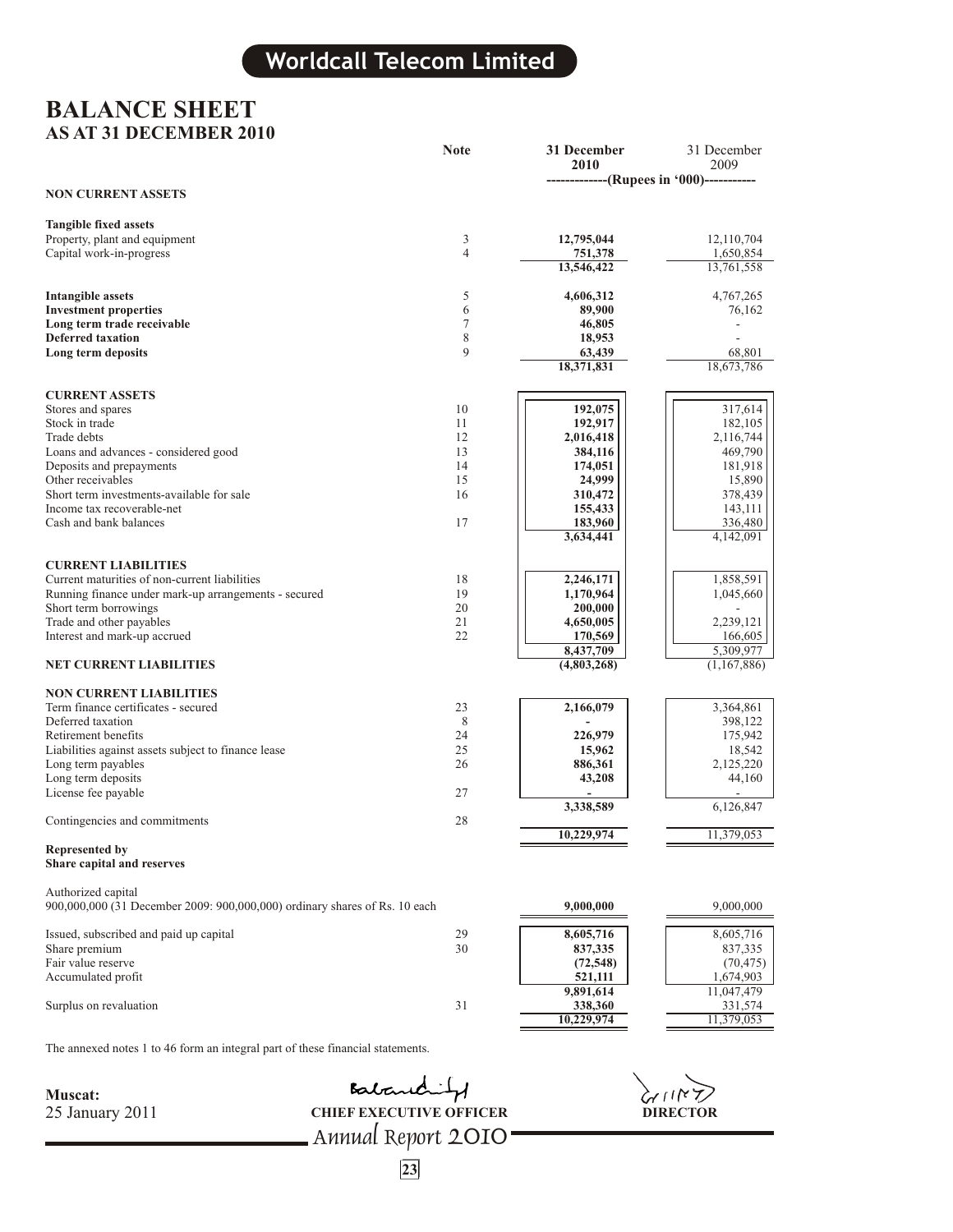### **PROFIT AND LOSS ACCOUNT FOR THE YEAR ENDED 31 DECEMBER 2010**

|                                                             | <b>Note</b> | 31 December<br>2010                    | 31 December<br>2009 |
|-------------------------------------------------------------|-------------|----------------------------------------|---------------------|
|                                                             |             | ------------(Rupees in '000)---------- |                     |
| Revenue -net                                                | 32          | 7,464,404                              | 8,408,275           |
| Direct cost                                                 | 33          | (6,600,011)                            | (7,036,603)         |
| <b>Gross profit</b>                                         |             | 864,393                                | 1,371,672           |
| Operating cost                                              | 34          | (1,626,014)                            | (1,356,317)         |
| <b>Operating (loss)/profit</b>                              |             | (761, 621)                             | 15,355              |
| Finance cost                                                | 35          | (743, 413)                             | (523, 025)          |
|                                                             |             | (1,505,034)                            | (507, 670)          |
| Gain on re-measurement of investment property at fair value |             | 1,378                                  |                     |
| Impairment loss on available for sale financial assets      |             | (65, 894)                              | (167, 865)          |
| Other operating income                                      | 36          | 58,097                                 | 103,993             |
| Other expenses                                              | 37          |                                        | (51,981)            |
| <b>Loss before taxation</b>                                 |             | (1,511,453)                            | (623, 523)          |
| Taxation                                                    | 38          | 364,447                                | 132,704             |
| <b>Loss after taxation</b>                                  |             | (1, 147, 006)                          | (490, 819)          |
| Loss per share - basic and diluted<br>(Rupees)              | 39          | (1.33)                                 | (0.57)              |

The appropriations have been shown in the statement of changes in equity.

The annexed notes 1 to 46 form an integral part of these financial statements.

**Muscat:** 25 January 2011

Annual Report 2010 **CHIEF EXECUTIVE OFFICER**

**DIRECTOR**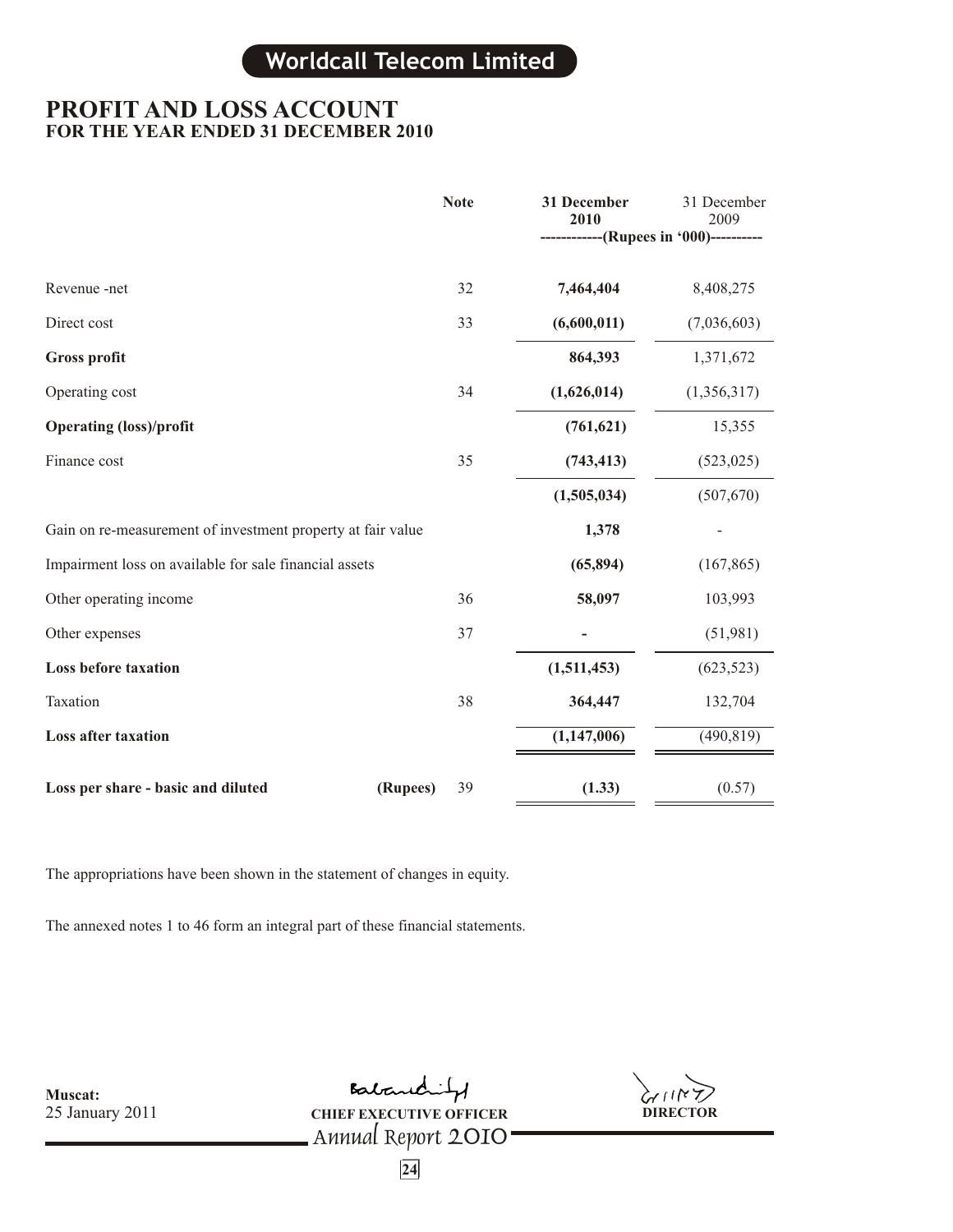### **STATEMENT OF COMPREHENSIVE INCOME FOR THE YEAR ENDED 31 DECEMBER 2010**

|                                                                 | 31 December<br>2010 | 31 December<br>2009<br>---------(Rupees in '000)--------- |
|-----------------------------------------------------------------|---------------------|-----------------------------------------------------------|
| Loss for the year                                               | (1,147,006)         | (490, 819)                                                |
| Other comprehensive (loss)/income-net of tax:                   |                     |                                                           |
| Net change in fair value of available for sale financial assets | (67, 967)           | (7,627)                                                   |
| Impairment loss transferred to profit and loss account          | 65,894              | 167,865                                                   |
|                                                                 | (2,073)             | 160,238                                                   |
| Total comprehensive loss for the year                           | (1,149,079)         | (330, 581)                                                |

The annexed notes 1 to 46 form an integral part of these financial statements.

**DIRECTOR**

**Muscat:** 25 January 2011 Annual Report 2010 **CHIEF EXECUTIVE OFFICER**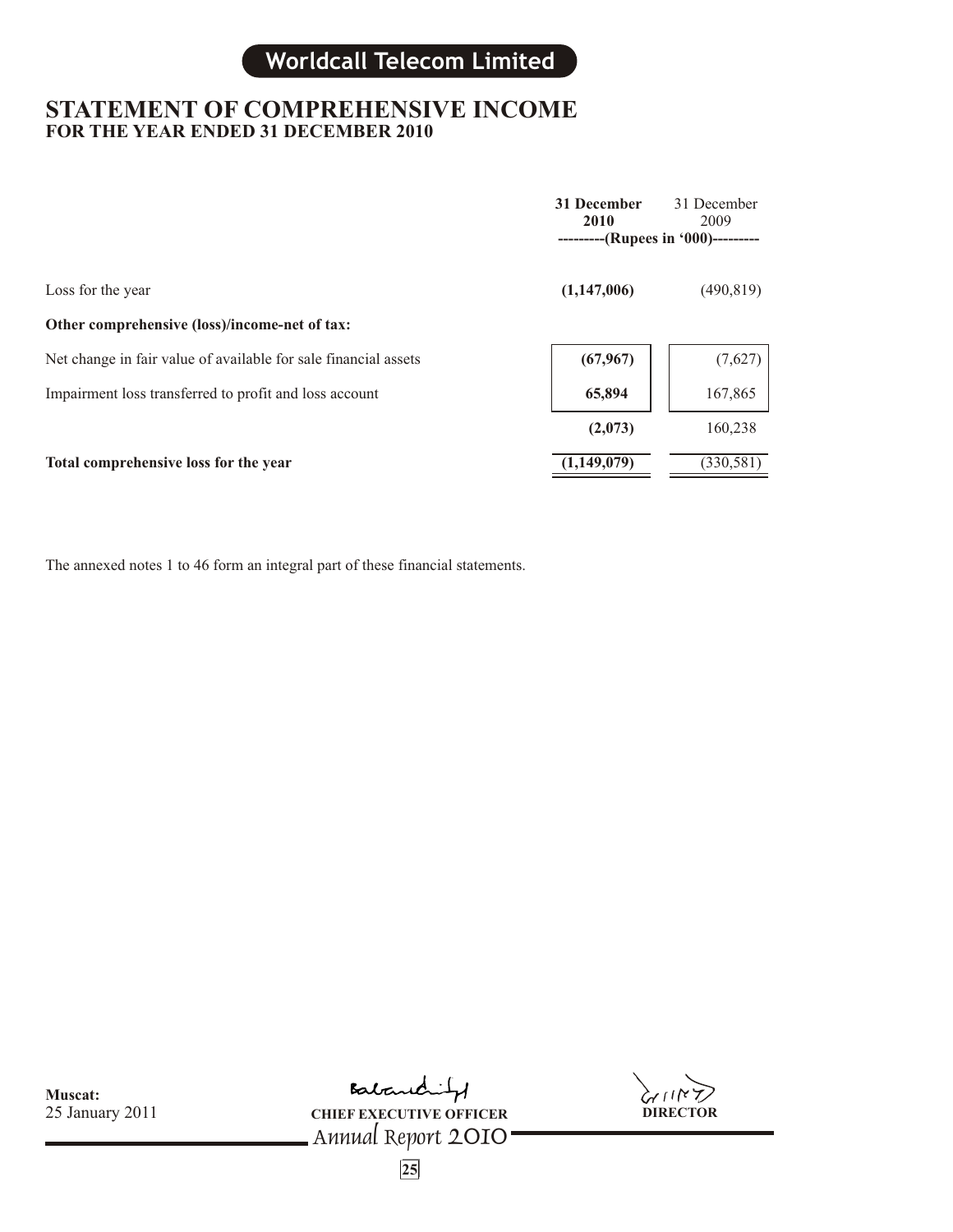### **CASH FLOW STATEMENT FOR THE YEAR ENDED 31 DECEMBER 2010**

|                                                                                                  | <b>Note</b> | 31 December<br>2010                 | 31 December<br>2009  |
|--------------------------------------------------------------------------------------------------|-------------|-------------------------------------|----------------------|
|                                                                                                  |             | ----------(Rupees in '000)--------- |                      |
| Cash flows from operating activities                                                             |             |                                     |                      |
| Cash generated from operations                                                                   | 41          | 3,013,732                           | 817,354              |
| Decrease in long term deposits receivable                                                        |             | 5,362                               | 7,682                |
| Increase in long term trade receivable                                                           |             | (60, 191)                           |                      |
| Decrease in long term deposits payable                                                           |             | (952)                               | (1,951)              |
| (Decrease)/increase in long term payables                                                        |             | (622, 161)                          | 1,622,546            |
| Retirement benefits paid                                                                         |             | (43,828)                            | (82, 729)            |
| Finance cost paid                                                                                |             | (738, 229)                          | (794,089)            |
| Taxes paid                                                                                       |             | (64,950)                            | (32,995)             |
| Net cash generated from operating activities                                                     |             | 1,488,783                           | 1,535,818            |
| Cash flows from investing activities                                                             |             |                                     |                      |
| Fixed capital expenditure                                                                        |             | (1, 113, 451)                       | (1,909,534)          |
| Sale proceeds of property, plant and equipment                                                   |             | 20,435                              | 19,911               |
| License fee paid                                                                                 |             | (113,500)                           |                      |
| Net cash used in investing activities                                                            |             | (1,206,516)                         | (1,889,623)          |
| <b>Cash flows from financing activities</b>                                                      |             |                                     |                      |
| Repayment of long term finances                                                                  |             | (37, 494)                           | (259,098)            |
| Running finance-net                                                                              |             | 125,304                             | 618,420              |
| Receipts from short term borrowings                                                              |             | 200,000                             |                      |
| Repayment of term finance certificates                                                           |             | (665, 254)                          | (118, 109)           |
| Repayment of finance lease liabilities                                                           |             | (57, 343)                           | (115, 116)           |
| Net cash (used in)/ from financing activities                                                    |             | (434, 787)                          | 126,097              |
|                                                                                                  |             |                                     |                      |
| Net decrease in cash and cash equivalents<br>Cash and bank balances at the beginning of the year |             | (152, 520)<br>336,480               | (227,708)<br>564,188 |
| Cash and bank balances at the end of the year                                                    |             | 183,960                             | 336,480              |
|                                                                                                  |             |                                     |                      |

The annexed notes 1 to 46 form an integral part of these financial statements.

**Muscat:** 25 January 2011 Annual Report 2010 **CHIEF EXECUTIVE OFFICER**

**DIRECTOR**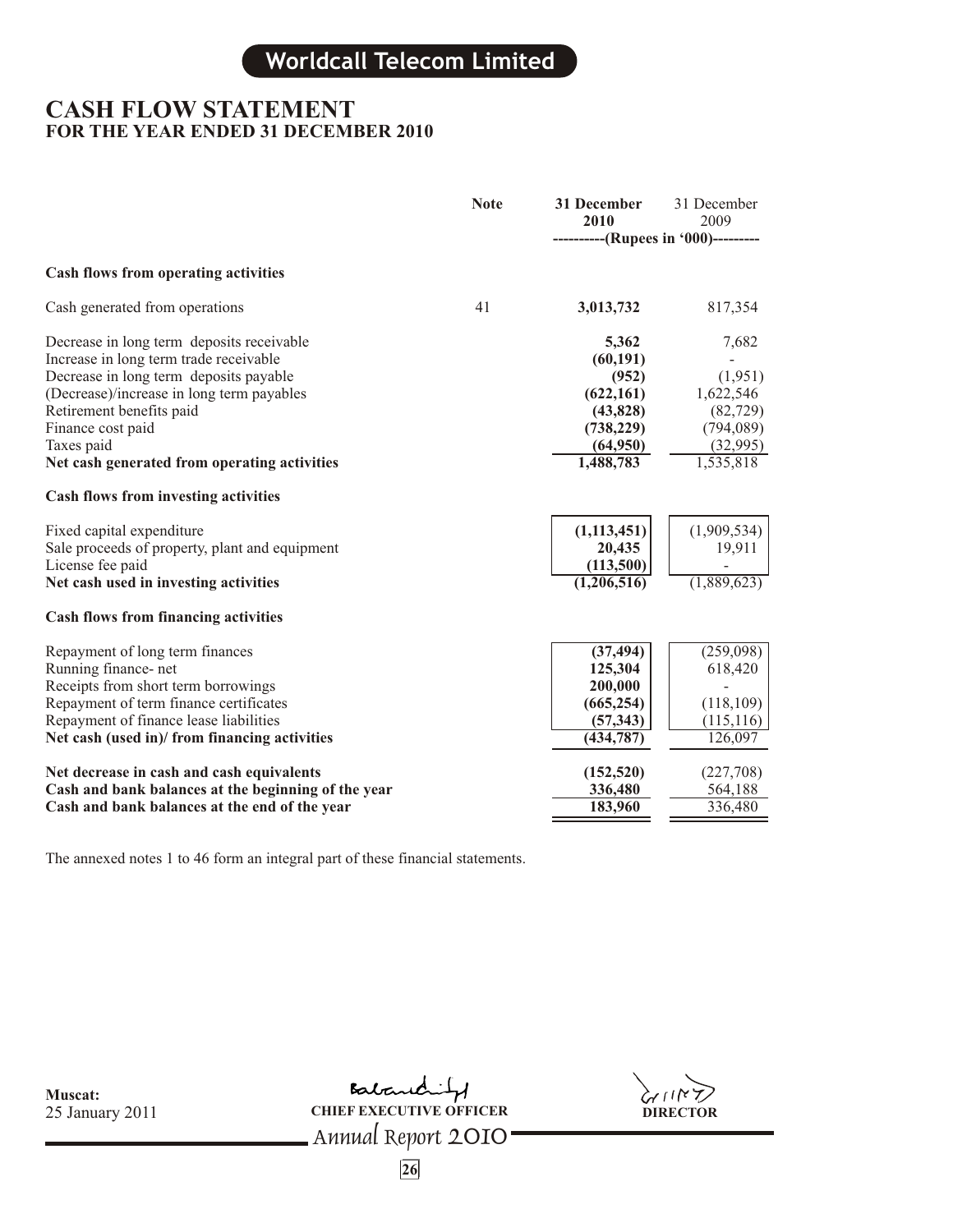### **STATEMENT OF CHANGES IN EQUITY FOR THE YEAR ENDED 31 DECEMBER 2010**

|                                                                             | <b>Share</b><br>capital | <b>Share</b><br>Premium | Fair value<br>reserve-<br>available for<br>sale assets | Accumulated<br>profit<br>$(T$ (Rupees in '000) | <b>Revaluation</b><br>reserve | <b>Total</b> |
|-----------------------------------------------------------------------------|-------------------------|-------------------------|--------------------------------------------------------|------------------------------------------------|-------------------------------|--------------|
| <b>Balance as at 31 December 2008</b>                                       | 8,605,716               | 837,335                 | (230,713)                                              | 2,172,537                                      | 324,759                       | 11,709,634   |
| Transfer to surplus on revaluation<br>Total comprehensive loss for the year |                         |                         | 160,238                                                | (6, 815)<br>(490, 819)                         | 6,815                         |              |
|                                                                             |                         |                         |                                                        |                                                |                               | (330,581)    |
| Balance as at 31 December 2009                                              | 8,605,716               | 837,335                 | (70, 475)                                              | 1,674,903                                      | 331,574                       | 11,379,053   |
| Transfer to surplus on revaluation                                          |                         |                         |                                                        | (6,786)                                        | 6,786                         |              |
| Total comprehensive loss for the year                                       |                         |                         | (2,073)                                                | (1,147,006)                                    |                               | (1,149,079)  |
| Balance as at 31 December 2010                                              | 8,605,716               | 837,335                 | (72, 548)                                              | 521,111                                        | 338,360                       | 10,229,974   |

The annexed notes 1 to 46 form an integral part of these financial statements.

**CHIEF EXECUTIVE OFFICER**

Annual Report 2010



**Muscat:** 25 January 2011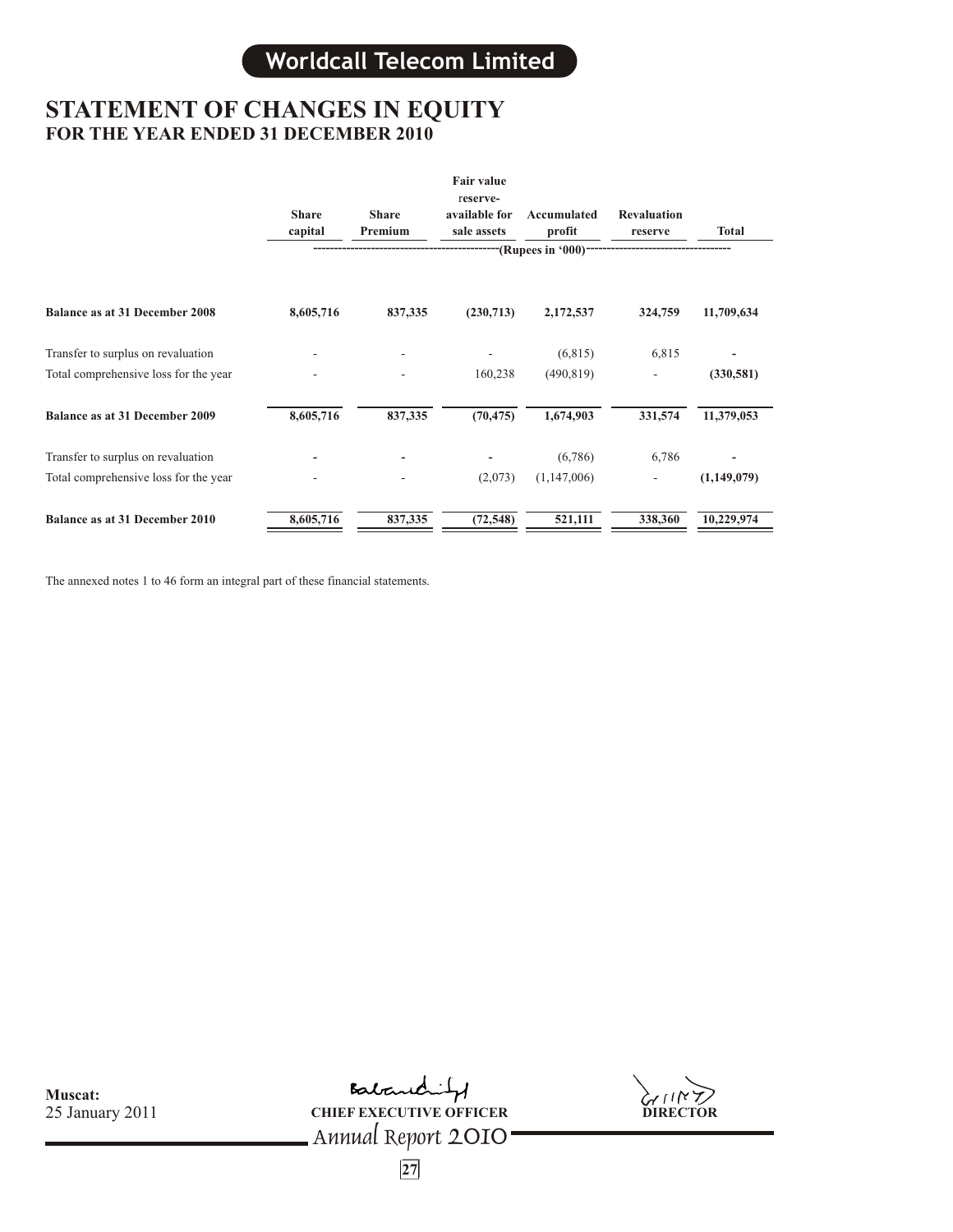### **NOTES TO THE FINANCIALSTATEMENTS FOR THE YEAR ENDED 31 DECEMBER 2010**

### **1 Legal status and nature of business**

Worldcall Telecom Limited ("the Company") is a public limited company incorporated in Pakistan on 15 March 2001 under the Companies Ordinance, 1984 and its shares are quoted on the Karachi and Lahore Stock Exchanges. The Company commenced its operations on 01 December 2004 and is engaged in providing Wireless Local Loop ("WLL") and Long Distance & International ("LDI") services in Pakistan, operation and maintenance of public payphones network and re-broadcasting international/national satellite/terrestrial wireless and cable television and radio signals as well as interactive communication and to establish, maintain and operate the licensed telephony services. The Company has been licensed by Pakistan Telecommunication Authority ("PTA") and Pakistan Electronic Media Regulatory Authority ("PEMRA") for these purposes. The registered office of the Company is situated at 67A-CIII, Gulberg III, Lahore. In the year ended 30 June 2008, 56.80% shares (488,839,429 ordinary shares) had been acquired by Oman Telecommunications Company SAOG ("the Parent company").

### **2 Summary of significant accounting policies**

The significant accounting policies adopted in preparation of these financial statements are set out below:

### **2.1 Statement of compliance**

These financial statements have been prepared in accordance with approved accounting standards as applicable in Pakistan and the requirements of the Companies Ordinance, 1984. Approved accounting standards comprise of such International Financial Reporting Standards as are notified under the provisions of the Companies Ordinance, 1984. Wherever the requirements of the Companies Ordinance, 1984 or directives issued by the Securities and Exchange Commission of Pakistan (SECP) differ with the requirements of these standards, requirements of the Companies Ordinance, 1984 or requirements of the said directives take precedence.

### **2.2 Accounting convention and basis of preparation**

These financial statements have been prepared under the historical cost convention, except for revaluation of investment properties, plant and equipment, intangible assets and certain financial assets at fair value and recognition of certain employee benefits and financial liabilities at present value.

### **2.3 Significant accounting judgments and estimates**

The preparation of financial statements in conformity with approved accounting standards requires management to make judgments, estimates and assumptions that affect the application of policies and reported amounts of assets and liabilities, income and expenses. The estimates and associated assumptions and judgments are based on historical experience and various other factors that are believed to be reasonable under the circumstances, the result of which form the basis of making the judgments about carrying values of assets and liabilities that are not readily apparent from other sources. Actual results may differ from these estimates.

The estimates and underlying assumptions are reviewed on an ongoing basis. Revision to accounting estimates are recognized in the year in which the estimate is revised if the revision affects only that year, or in the year of revision and future years if the revision affects both current and future years. The areas where various assumptions and estimates are significant to the Company's financial statements or where judgments were exercised in application of accounting policies are as follows:

- Useful life of depreciable assets and amortization of intangible assets- (note 2.4, 2.5, 3 & 5)
- Staff retirement benefits- (note 2.13 & 24)
- Taxation- (note  $2.8 \& 38$ )
- Provisions and contingencies- (note 2.18 & 28)
- Investment properties- (note  $2.6 \& 6$ )
- Impairment testing of Goodwill (note 5.3)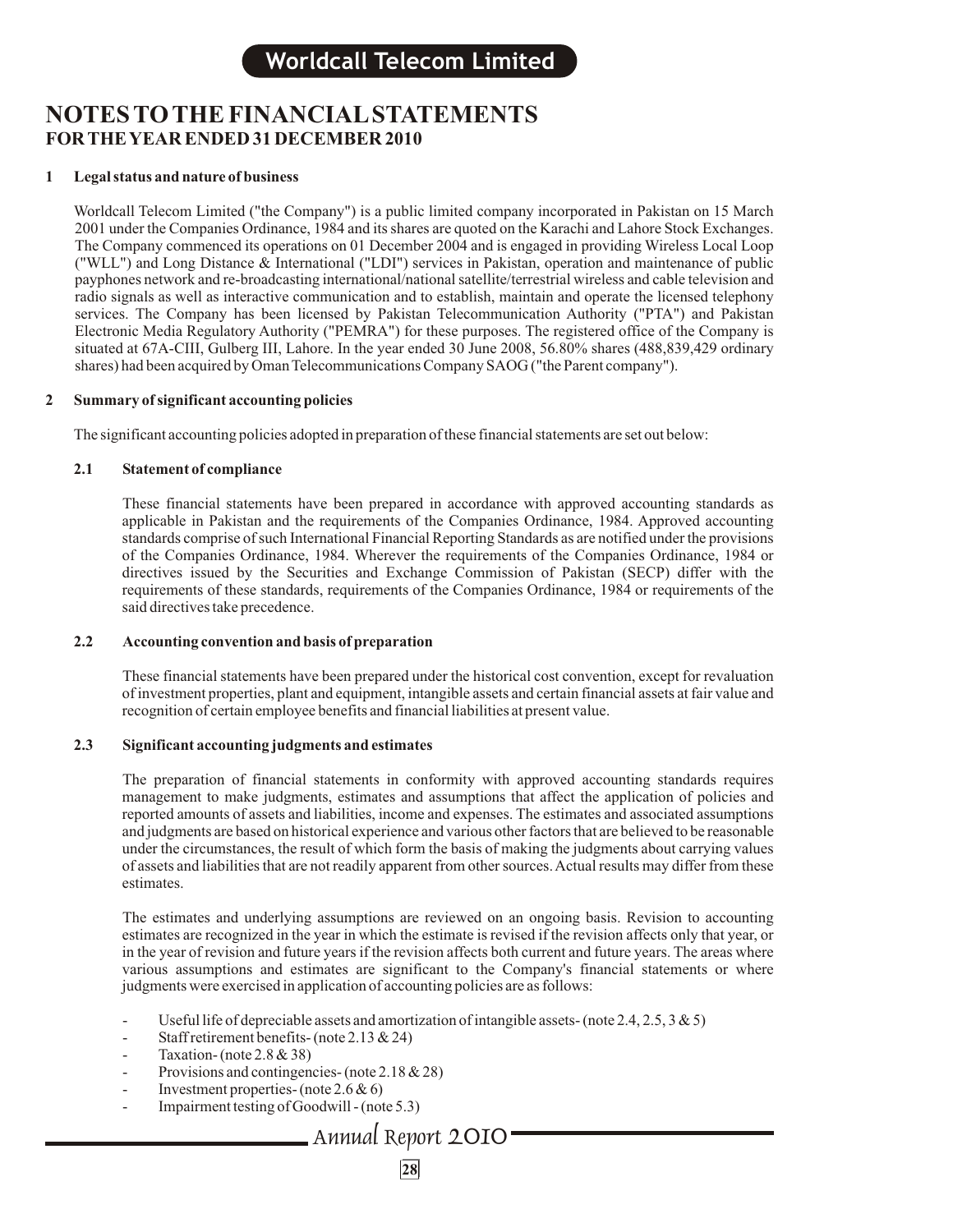### **2.4 Fixed capital expenditure and depreciation**

### **Property, plant and equipment**

Property, plant and equipment (except freehold land and plant & equipment) are stated at cost less accumulated depreciation and any identified impairment loss. Freehold land is stated at cost and plant & equipment are stated at revalued amount less accumulated depreciation and any identified impairment loss.

Cost in relation to self constructed assets includes direct cost of material, labour and other allocable expenses.

Depreciation is charged to income on the straight line method whereby cost of an asset is written off over its estimated useful life at the rates given in note 3.

Residual value and the useful life of assets are reviewed at least at each financial year end and adjusted if impact on depreciation is significant.

Incremental/decremental depreciation on revalued assets is transferred net of deferred tax from/to surplus on revaluation to/from retained earnings (unappropriated profit).

Depreciation on additions is charged on a pro-rata basis from the month in which the asset is put to use, while for disposals, depreciation is charged up to the month of disposal. Where an impairment loss is recognized, the depreciation charge is adjusted in the future years to allocate the assets' revised carrying amount over its estimated useful life.

Maintenance and repairs are charged to income as and when incurred. Renewals and improvements are capitalized when it is probable that respective future economic benefits will flow to the Company and the cost of the item can be measured reliably, and the assets so replaced, if any, are retired. Gains and losses on disposal of assets are included in income and the related surplus on revaluation of plant and equipment is transferred directly to retained earnings (unappropriated profit).

### **Finance leases**

Leases in terms of which the Company has substantially all the risks and rewards of ownership are classified as finance leases. Assets subject to finance lease are stated at the lower of its revalued amount less accumulated depreciation and any identified impairment loss and present value of minimum lease payments at the date of commencement of lease.

The related rental obligations, net of finance costs are classified as current and long term depending upon the timing of the payment.

Each lease payment is allocated between the liability and finance costs so as to achieve a constant rate on the balance outstanding.

Assets acquired under a finance lease are depreciated over the estimated useful life of the asset on a straightline method at the rates given in note 3. Depreciation of leased assets is charged to income.

Residual value and the useful life of leased assets are reviewed at least at each financial year end and adjusted if impact on depreciation is significant.

Depreciation on additions to leased assets is charged from the month in which an asset is acquired while no depreciation is charged for the month in which the asset is disposed off.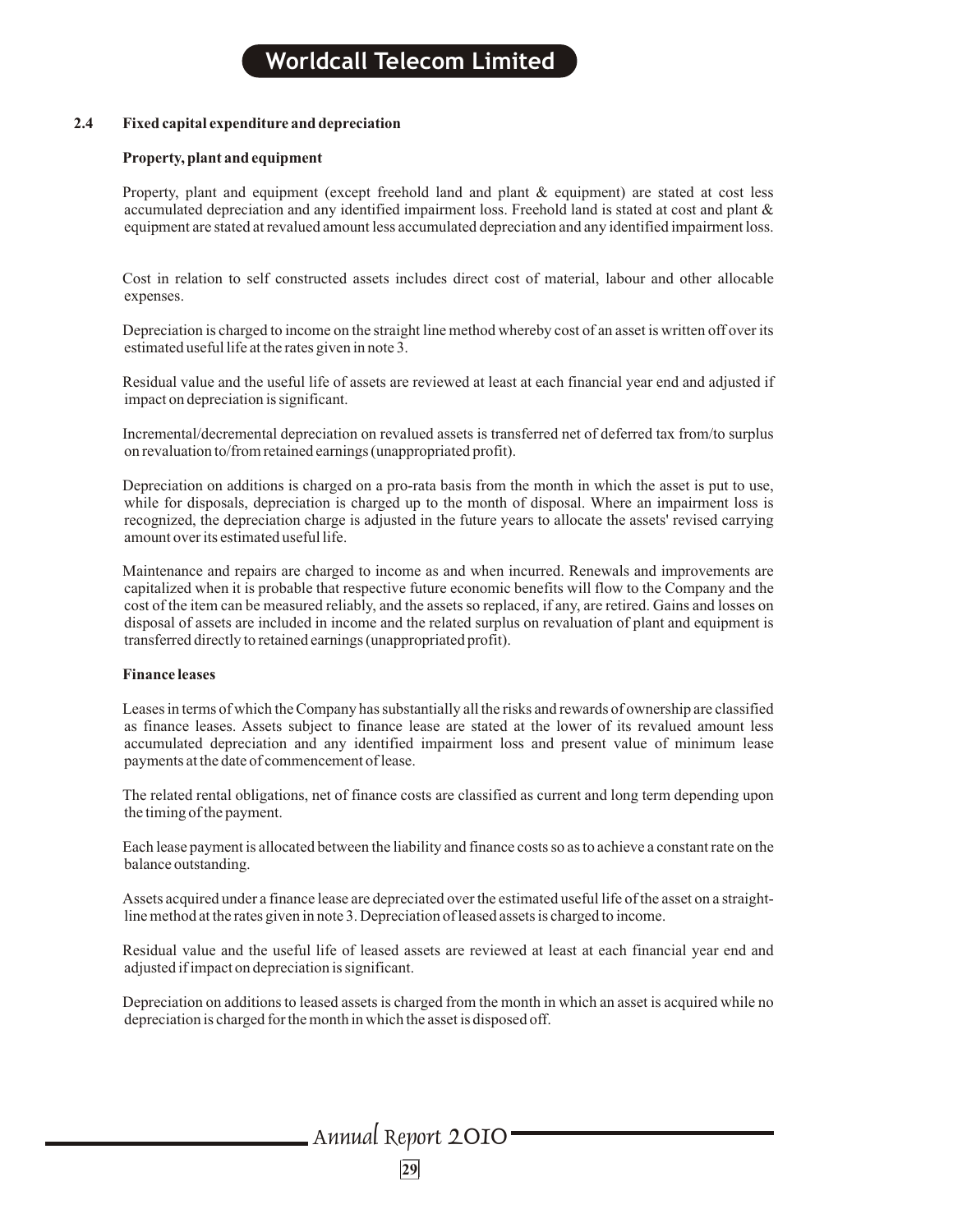### **Capital work-in-progress**

Capital work-in-progress is stated at cost less any identified impairment loss.

### **2.5 Intangible assets**

### **Goodwill**

Goodwill represents the difference between the cost of the acquisition (fair value of consideration paid) and the fair value of the net identifiable assets acquired.

### **Other intangible assets**

Other intangible assets are stated at revalued amount less accumulated amortization except for patents and copy rights, which are stated at cost less accumulated amortization.

Other intangible assets are amortized using the straight line method at the rates given in note 5. Amortization on licenses is charged to the profit and loss account from the month in which the related operations are commenced. Amortization on additions to other intangible assets is charged on a pro-rata basis from the month in which asset is put to use, while for disposals amortization is charged up to the month of disposal.

Incremental amortization on revalued intangible assets is transferred net of deferred tax from surplus on revaluation to retained earnings (unappropriated profit).

Subsequent expenditure on intangible assets is capitalized only when it increases the future economic benefits embodied in the specific asset to which it relates. All other expenditures are charged to income as and when incurred.

Gain or loss arising on disposal and retirement of intangible asset is determined as a difference between net disposal proceeds and carrying amount of the asset and is recognized as income or expense in the profit and loss account. Related surplus on revaluation of intangible asset is transferred directly to retained earnings (unappropriated profit).

### **2.6 Investment properties**

Investment properties are properties which are held either to earn rental income or for capital appreciation or for both. Investment properties are initially recognized at cost, being the fair value of the consideration given, subsequent to initial recognition these are stated at fair value. The fair value is determined annually by an independent approved valuer. The fair values are based on market values, being the estimated amount for which a property could be exchanged on the date of valuation between knowledgeable and willing buyer and seller in an arms length transaction.

Any gain or loss arising from a change in fair value is recognized in the profit and loss account. Rental income from investment property is accounted for as described in note 2.16

When an item of property, plant and equipment is transferred to investment property following a change in its use, any differences arising at the date of transfer between the carrying amount of the item immediately prior to transfer and its fair value is recognized in surplus on revaluation of property, plant and equipment, if it is a gain. Upon disposal of the item the related surplus on revaluation of property, plant and equipment is transferred to retained earnings. Any loss arising in this manner is recognized immediately in the profit and loss account.

If an investment property becomes owner-occupied, it is reclassified as property, plant and equipment and its fair value at the date of reclassification becomes its cost for accounting purposes of subsequent recording.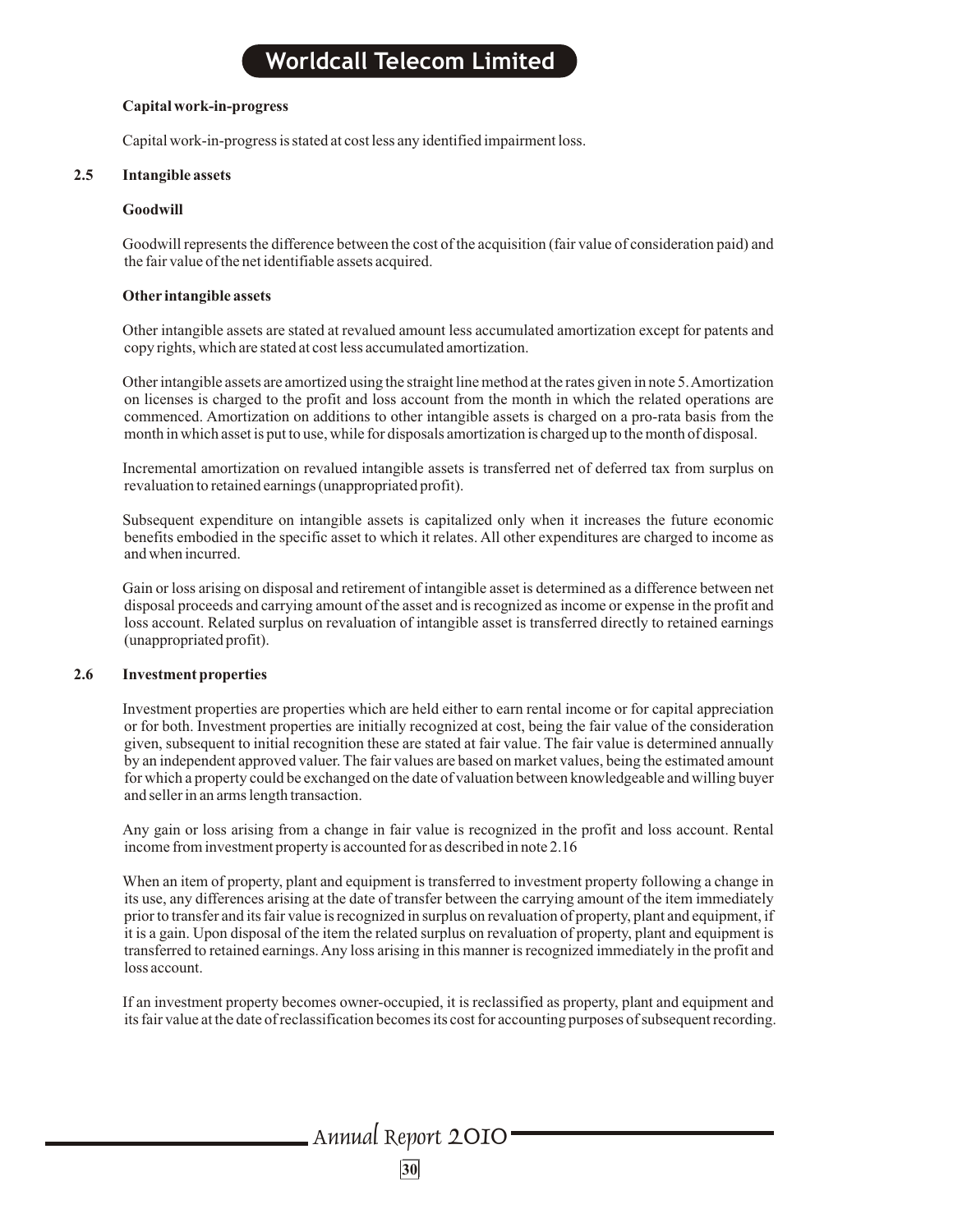### **2.7 Investments**

The Company classifies its investments in following categories.

#### **Investments in equity instruments of subsidiary**

"Investment in subsidiary where the Company has significant influence is measured at cost less impairment in the Company's financial statements. Cost in relation to investments made in foreign currency is determined by translating the consideration paid in foreign currency into rupees at exchange rates prevailing on the date of transactions.

The Company is required to issue consolidated financial statements along with its separate financial statements, in accordance with the requirements of IAS 27 'Consolidated and Separate Financial Statements'."

#### **Investments at fair value through profit or loss**

Investments that are acquired principally for the purpose of generating profit from short term fluctuations in price or dealer's margin are classified as at fair value through profit and loss account.

Investments at fair value through profit or loss are initially recognized at cost, being the fair value of the consideration given. Subsequent to initial recognition these are recognized at fair value unless fair value can not be reliably measured. The investments for which quoted market price is not available are measured at cost. Any surplus or deficit on revaluation of investments is charged to income currently.

#### **Available for sale investments**

Available for sale investments are initially recognized at cost, being the fair value of the consideration given. Subsequent to initial recognition these are recognized at fair value unless fair value can not be reliably measured. The investments for which quoted market price is not available are measured at cost. Changes in carrying value are recognized in equity until investment is sold or determined to be impaired at which time the cumulative gain or loss previously recognized in equity is included in profit or loss account.

All "regular way" purchase and sale of listed shares are recognized on the trade date i.e. the date that the Company commits to purchase/sell the asset.

The fair value of investments classified as held for trading and available for sale is their quoted bid price at the balance sheet date.

### **2.8 Taxation**

Income tax on the profit or loss for the year comprises of current and deferred tax.

### **Current**

Provision of current tax is based on the taxable income for the year determined in accordance with the prevailing law for taxation of income. The charge for current tax is calculated using prevailing tax rates or tax rates expected to apply to the profit for the year if enacted after taking into account tax credits, rebates and exemptions, if any. The charge for current tax also includes adjustments, where considered necessary, to provision for tax made in previous years arising from assessments framed during the year for such years.

### **Deferred**

Deferred tax is provided using the balance sheet liability method in respect of all temporary differences arising from differences between the carrying amount of assets and liabilities in the financial statements and the corresponding tax bases used in the computation of the taxable profit. Deferred tax liabilities are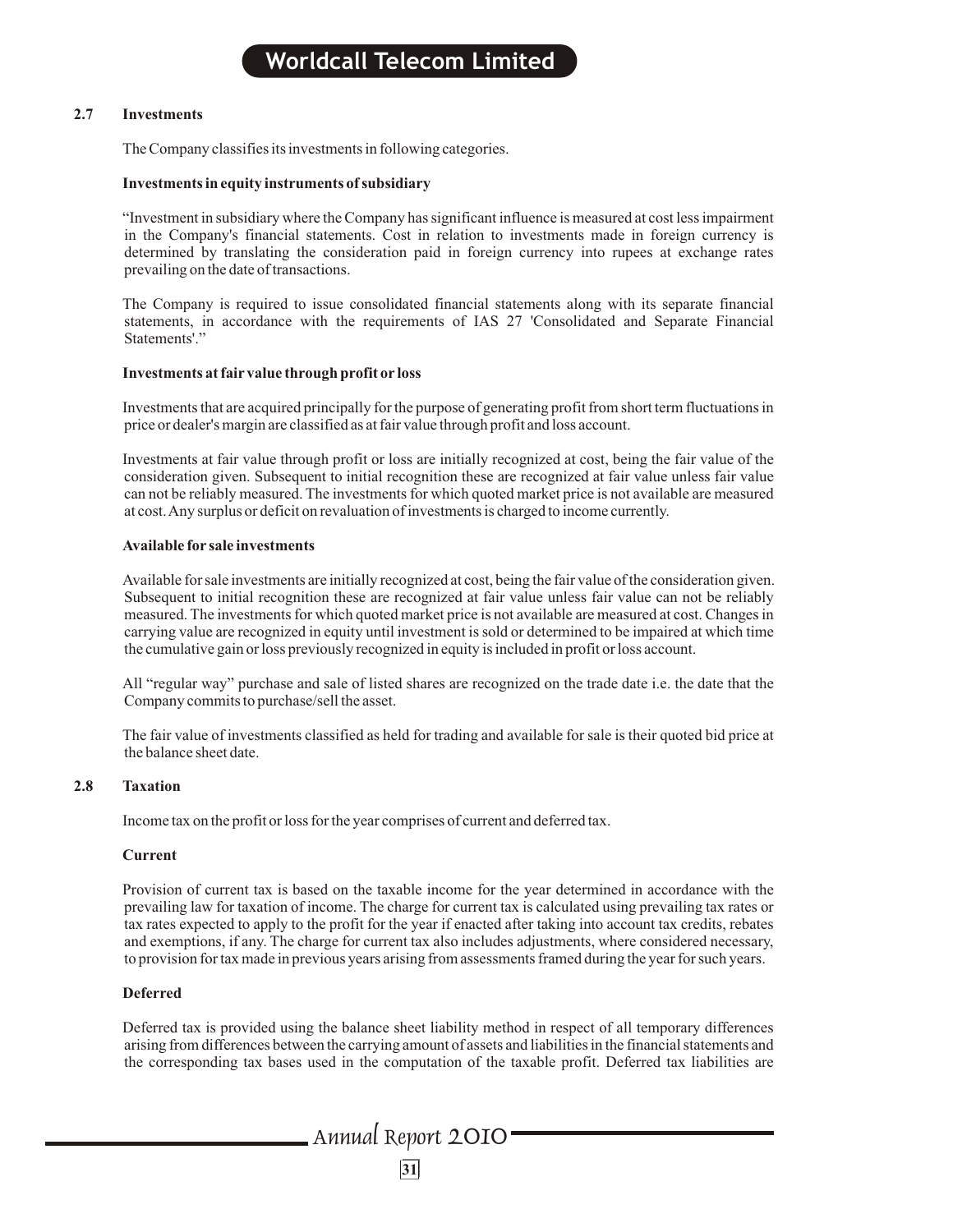generally recognized for all taxable temporary differences and deferred tax assets are recognized to the extent that it is probable that taxable profits will be available against which the deductible temporary differences, unused tax losses and tax credits can be utilized.

The carrying amount of deferred tax asset is reviewed at each balance sheet date and reduced to the extent that it is no longer probable that sufficient taxable profit will be available to allow all or part of the deferred tax asset to be utilized.

Deferred tax assets and liabilities are calculated at the rates that are expected to apply to the period when the asset is realized or the liability is settled, based on the tax rates (and tax laws) that have been enacted or substantially enacted by the balance sheet date. Deferred tax is charged or credited in the profit and loss account, except in the case of items credited or charged to equity in which case it is included in equity.

### **2.9 Inventories**

Inventories, except for stock in transit, are stated at lower of cost and net realizable value. Items in transit are valued at cost comprising invoice value plus other charges paid thereon. Cost is determined as follows:

#### **Stores and spares**

Useable stores and spares are valued principally at weighted average cost, while items considered obsolete are carried at nil value.

#### **Stock in trade**

Cost is determined on weighted average basis.

Net realizable value is the estimated selling price in ordinary course of business, less estimated incidental selling cost.

### **2.10 Trade debts and other receivables**

Trade debts and other receivables are recognized initially at fair value and subsequently measured at amortized cost less any identified impairment loss. A provision for impairment of trade and other receivables is established when there is objective evidence that the Company will not be able to collect all amounts due according to the original terms of receivables.

### **2.11 Financial liabilities**

Financial liabilities are classified according to substance and related accrued interest of the contractual arrangements entered into. Significant financial liabilities include long term payables, license fee payable, borrowings, trade and other payables.

### **Interest bearing borrowings**

Interest bearing borrowings are recognized initially at fair value less attributable transaction cost. Subsequent to initial recognition, these are stated at amortized cost with any difference between cost and redemption value being recognized in the profit and loss over the period of the borrowings on an effective interest rate basis.

### **Term finance certificates**

Term finance certificates are stated at amortized cost using effective interest rate.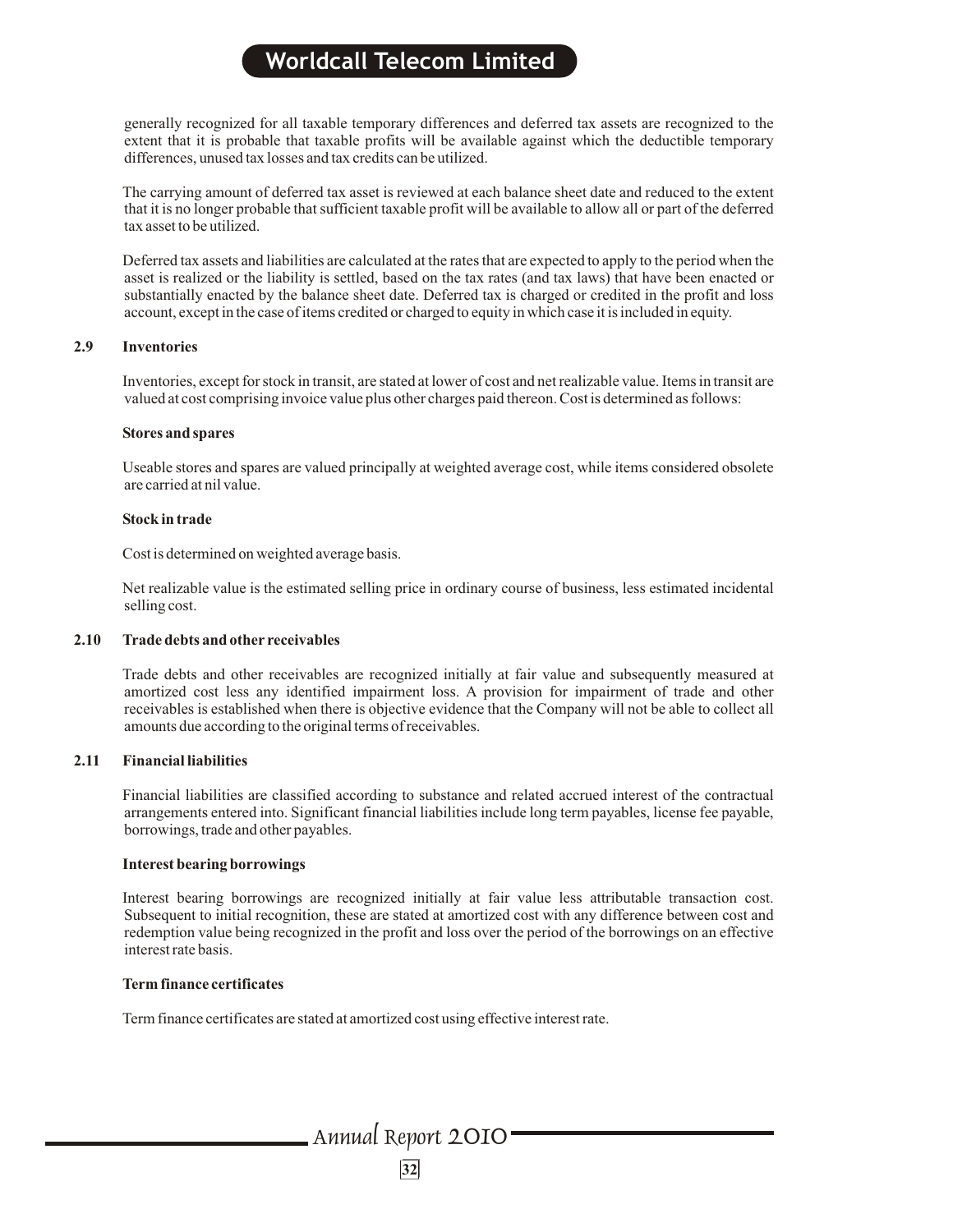### **Other financial liabilities**

All other financial liabilities are initially recognized at fair value plus directly attributable cost, if any, and subsequently at amortized cost using effective interest rate method.

### **2.12 Trade and other payables**

Trade and other payables are initially recognized at fair value and subsequently at amortized cost using effective interest rate method.

### **2.13 Retirement and other benefits**

### **Defined benefit plan**

The Company operates an unfunded defined benefit gratuity plan for all permanent employees, having a service period of more than one year. Provisions are made in the financial statements to cover obligations on the basis of actuarial valuations carried out annually under the projected unit credit method.

The Company recognizes actuarial gains/losses over the expected average remaining working lives of the current employees, to the extent that cumulative unrecognized actuarial gain/loss exceeds 10 per cent of present value of defined benefit obligation.

### **Accumulating compensatedabsences**

Employees are entitled to take earned leave 20 days every year.

The unutilized earned leave can be accumulated upto a maximum of 40 days and can be utilized at any time subject to the approval. Earned leaves in excess of 40 days shall lapse. An employee will be entitled to encash the accumulated earned leaves at the time of leaving Company service. The earned leave encashment is made on last drawn gross salary.

Provisions are made annually to cover the obligation for accumulating compensated absences and are charged to profit.

### **2.14 Impairment losses**

The carrying amount of the Company's assets except for, inventories, investment property and deferred tax asset, are reviewed at each balance sheet date to determine whether there is any indication of impairment loss. If any such indication exists, the asset's recoverable amount is estimated in order to determine the extent of the impairment loss, if any. For goodwill, the recoverable amount is estimated at each balance sheet date.

An impairment loss is recognized whenever the carrying amount of an asset or its cash generating unit exceeds its recoverable amount. Impairment losses are recognized in the profit and loss.

Impairment losses are reversed when there is an indication that the impairment loss may no longer exist and there has been a change in the estimate used to determine the recoverable amount. An impairment loss is reversed only to the extent that the asset's carrying amount does not exceed the carrying amount that would have been determined, net of depreciation and amortization, if no impairment loss had been charged. An impairment loss in respect of goodwill is not reversed.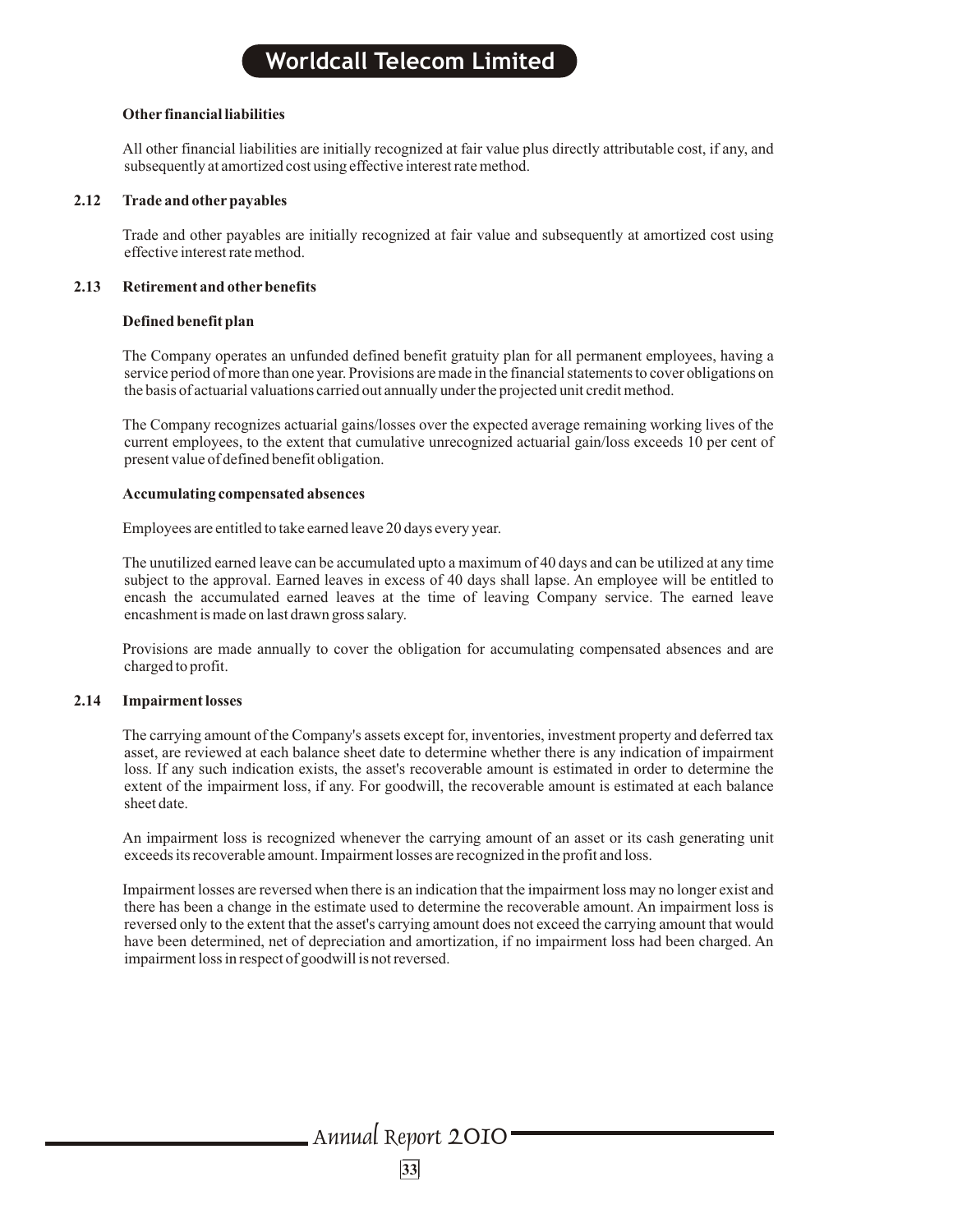### **2.15 Foreign currencies**

Transactions in foreign currencies are translated into rupees at exchange rates prevailing at the date of transaction. All monetary assets and liabilities in foreign currencies are translated into rupees at exchange rates prevailing at the balance sheet date.

Non-monetary assets and liabilities that are measured in terms of historical cost in a foreign currency are translated into rupees at exchange rates prevailing at the date of transaction. Non-monetary assets and liabilities denominated in foreign currency that are stated at fair value are translated into rupees at exchange rates prevailing at the date when fair values are determined. Exchange gains and losses are included in the income currently.

### **2.16 Revenue recognition**

Revenue represents the fair value of the consideration received or receivable for services rendered, net of discounts and Sales Tax. Revenue is recognized when it is probable that the economic benefits associated with the transaction will flow to the Company and the amount of revenue, and the associated cost incurred, or to be incurred, can be measured reliably.

Revenue from different sources is recognized as follows:

- Revenue from terminating minutes is recognized at the time the call is made over the network of the Company.
- Revenue from originating minutes is recognized on the occurrence of calls both for prepaid and postpaid subscribers.
- Subscription revenue from Cable TV, EVDO, internet over cable and channels subscription fee is recognized on provision of services.
- Connection and membership fee is recognized at the time of sale of connection.
- Sale of goods is recognized on dispatch of goods to customer.
- Advertisement income is recognized on the basis of spots run when commercials are aired on the network.
- Interest income is accrued on a time proportion basis by reference to the principal outstanding and the applicable rate of return.
- Revenue from metro fiber connectivity/sale is recognized on delivery of services.
- Rental income from investment property is recognized in the profit and loss account on accrual basis.
- Revenue from prepaid cards is recognized as credit is used.
- Dividend income is recognized when the right to receive payment is established.

### **2.17 Borrowing cost**

Mark up, interest and other charges on borrowings are capitalized upto the date of commissioning of the related qualifying assets, acquired out of the proceeds of such borrowings. All other markup, interest and other charges are recognized as an expense in the period in which they are incurred.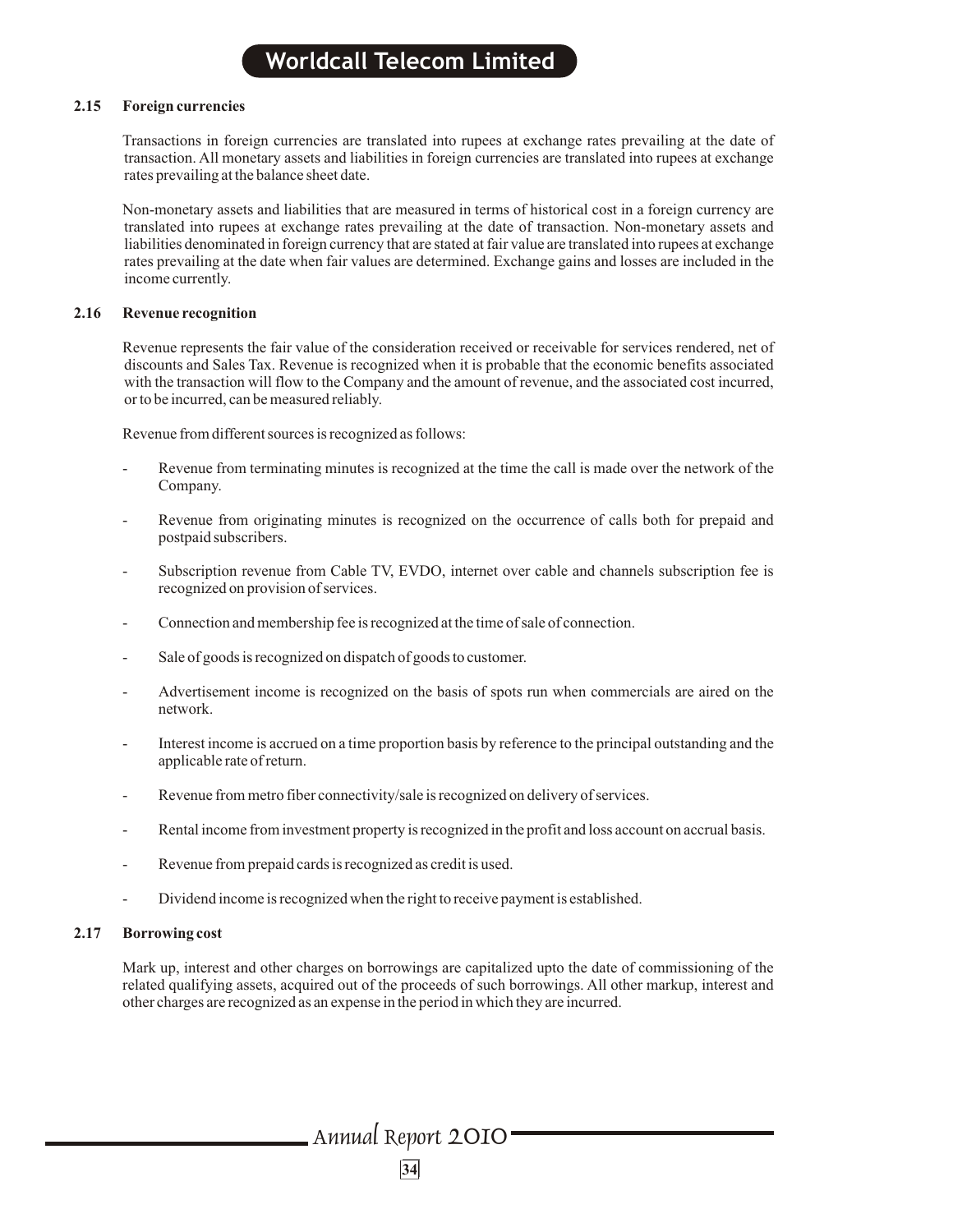### **2.18 Provisions**

Provisions are recognized in the balance sheet when the Company has a legal or constructive obligation as a result of past events and it is probable that outflow of economic benefits will be required to settle the obligation and a reliable estimate of the amount can be made. However, provisions are reviewed at each balance sheet date and adjusted to reflect current best estimate.

### **2.19 Cash and bank balances**

Cash and cash equivalents are carried in the balance sheet at cost. Cash and cash equivalents comprise cash in hand and demand deposits.

### **2.20 Financial instruments**

All financial assets and liabilities are recognized at the time when the Company becomes a party to the contractual provisions of the instrument. Financial assets are de-recognized when the Company loses control of the contractual right that comprises the financial assets. Financial liabilities are de-recognized when they are extinguished i.e. when the obligation specified in the contract is discharged, cancelled or expired. Any gain or loss on derecognizing of the financial assets and financial liabilities is taken to profit and loss account currently. The particular measurement methods adopted are disclosed in the individual policy statements associated with each item.

### **Offsetting of financial assets and financial liabilities**

A financial asset and a financial liability is offset and the net amount is reported in the balance sheet if the Company has a legally enforceable right to set-off the recognized amounts and intends either to settle on a net basis or to realize the asset and settle the liability simultaneously.

### **2.21 Related party transactions**

The Company enters into transactions with related parties on an arm's length basis. Prices for transactions with related parties are determined using admissible valuation methods, except in extremely rare circumstances where, subject to approval of the Board of Directors, it is in the interest of the Company to do so.

### **2.22 Dividend**

Dividend distribution to the Company's shareholders is recognized as a liability in the Company's financial statements in the period in which the dividends are approved.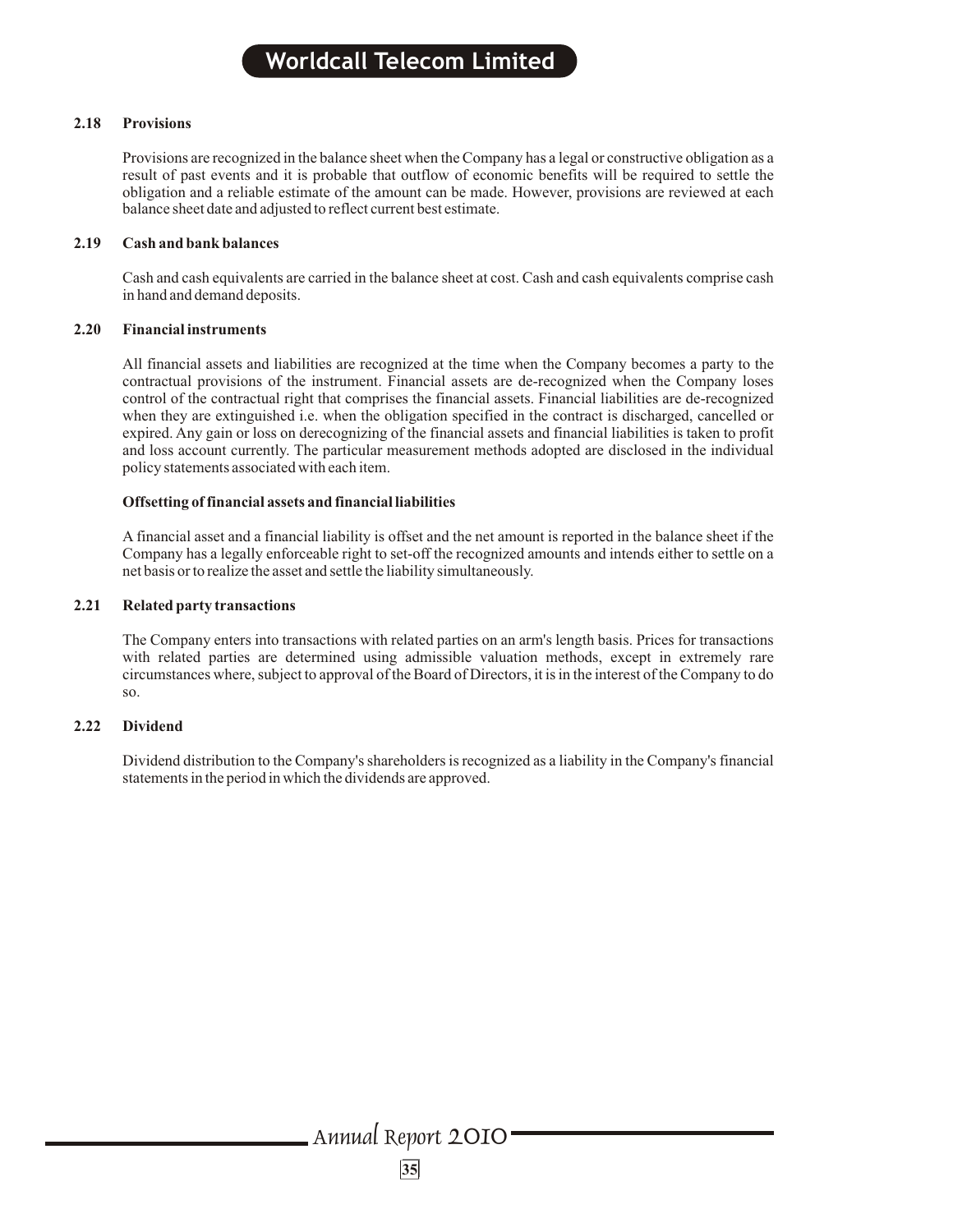3 Property, plant and equipment **Property, plant and equipment**

| í                    |
|----------------------|
| $\sim$ and<br>i<br>j |
| i                    |
| i<br>$\vdots$        |

|                         | <b>Cost/revalued</b><br>Amount as at<br>01 Jan 2010 | (Disposals)<br>Additions/  | Adjustments<br>Transfers/ | <b>Cost/revalued</b><br>31 December<br>amount as at<br>2010 | depreciation as<br>at 01 Jan 2010<br>Accumulated | charge for the<br>Depreciation<br>(Disposals)<br>year/ | Adjustments<br>Transfers/ | at 31 December<br>depreciation as<br>Accumulated<br>2010 | 31 December<br>value as at<br>Net book<br>2010 | Depreciation<br>rate $\%$ |
|-------------------------|-----------------------------------------------------|----------------------------|---------------------------|-------------------------------------------------------------|--------------------------------------------------|--------------------------------------------------------|---------------------------|----------------------------------------------------------|------------------------------------------------|---------------------------|
|                         | ł                                                   |                            |                           |                                                             |                                                  |                                                        |                           |                                                          |                                                |                           |
| Owned assets            |                                                     |                            |                           |                                                             |                                                  |                                                        |                           |                                                          |                                                |                           |
| Freehold Land           | 800<br>$\overline{e}$                               | 5,760                      | (5,760)                   | 19,800                                                      |                                                  |                                                        |                           |                                                          | 19,800                                         | ٠                         |
| Leasehold improvements  | ,385<br>115                                         | (128)<br>1,141             |                           | 116,398                                                     | 53,968                                           | 12,874<br>(87)                                         |                           | 66,755                                                   | 49,643                                         | $20 - 33$                 |
| Plant and equipment     | 417<br>15,043                                       | 2,128,219<br>(4, 657)      | (82, 814)<br>293,741      | 17,377,906                                                  | 3,402,806                                        | 1,354,643<br>(2,484)                                   | 93,831<br>(29,240)        | 4,819,556                                                | 12,558,350                                     | 4-33.33                   |
| Office equipment        | 623<br>85                                           | 7,635                      | 4,055                     | 93,828                                                      | 20,576                                           | 10,660                                                 | 1,735                     | 30,625                                                   | 63,203                                         | $\supseteq$               |
| Computers               | ,024<br>$\overline{9}$                              | (3,485)<br>8,908<br>(521)  |                           | 99,411                                                      | 70,726                                           | 16,544<br>(463)<br>(2,346)                             |                           | 86,807                                                   | 12,604                                         | 33                        |
| Furniture and fixtures  | ,967<br>$\overline{c}$                              | 552                        |                           | 24,445                                                      | 9,081                                            | 2,889                                                  |                           | 11,104                                                   | 13,341                                         | $\equiv$                  |
| Vehicles                | 122<br>$\Xi$                                        | (1,074)<br>35<br>(26, 915) | 69,311<br>(14, 417)       | 139,136                                                     | 82,053                                           | (25, 419)<br>(866)<br>14,272                           | 47,286<br>(11, 652)       | 106,540                                                  | 32,596                                         | $\approx$                 |
| Lab and other equipment | ,440<br>$\overline{17}$                             | 3,165                      | ï                         | 20,605                                                      | 11,824                                           | 2,366                                                  |                           | 14,190                                                   | 6,415                                          | $10 - 20$                 |
| Leased assets           | 15,508,778                                          | 2,155,415<br>(36,780)      | 361,347<br>(97,231)       | 17,891,529                                                  | 3,651,034                                        | 1,414,248<br>(31, 665)                                 | 142,852<br>(40, 892)      | 5,135,577                                                | 12,755,952                                     |                           |
|                         | 279,173                                             | 3,944                      |                           | 28,292                                                      | 58,931                                           | 9,162                                                  | (93, 831)                 |                                                          | 25,431                                         |                           |
| Plant and equipment     |                                                     |                            | 38,916<br>(293,741)       |                                                             |                                                  |                                                        | 28,599                    | 2,861                                                    |                                                | 5-33.33                   |
| Office equipment        | 4,055                                               |                            | (4,055)                   |                                                             | 1,554                                            | 181                                                    | (1,735)                   |                                                          |                                                | $\overline{10}$           |
| Vehicles                | 1,896<br>$\mathcal{R}$                              | 9,300                      | (69,311)<br>14,417        | 19,302                                                      | 34,679                                           | 6,596                                                  | (47,286)<br>11,652        | 5,641                                                    | 13,661                                         | 20                        |
|                         | 348,124                                             | 13,244<br>$\blacksquare$   | (367, 107)<br>53,333      | 47,594<br>$\blacksquare$                                    | 95,164<br>ï                                      | 15,939<br>ł,                                           | (142, 852)<br>40,251      | 8,502<br>$\bar{1}$                                       | 39,092<br>f,                                   |                           |
|                         | 15,856,902                                          | 2,168,659<br>(36,780)      | (5,760)<br>(43, 898)      | 17,939,123                                                  | 3,746,198                                        | (31, 665)<br>1,430,187                                 | (641)<br>ï                | 5,144,079                                                | 12,795,044                                     |                           |

# Annual Report 2010

## **Worldcall Telecom Limited**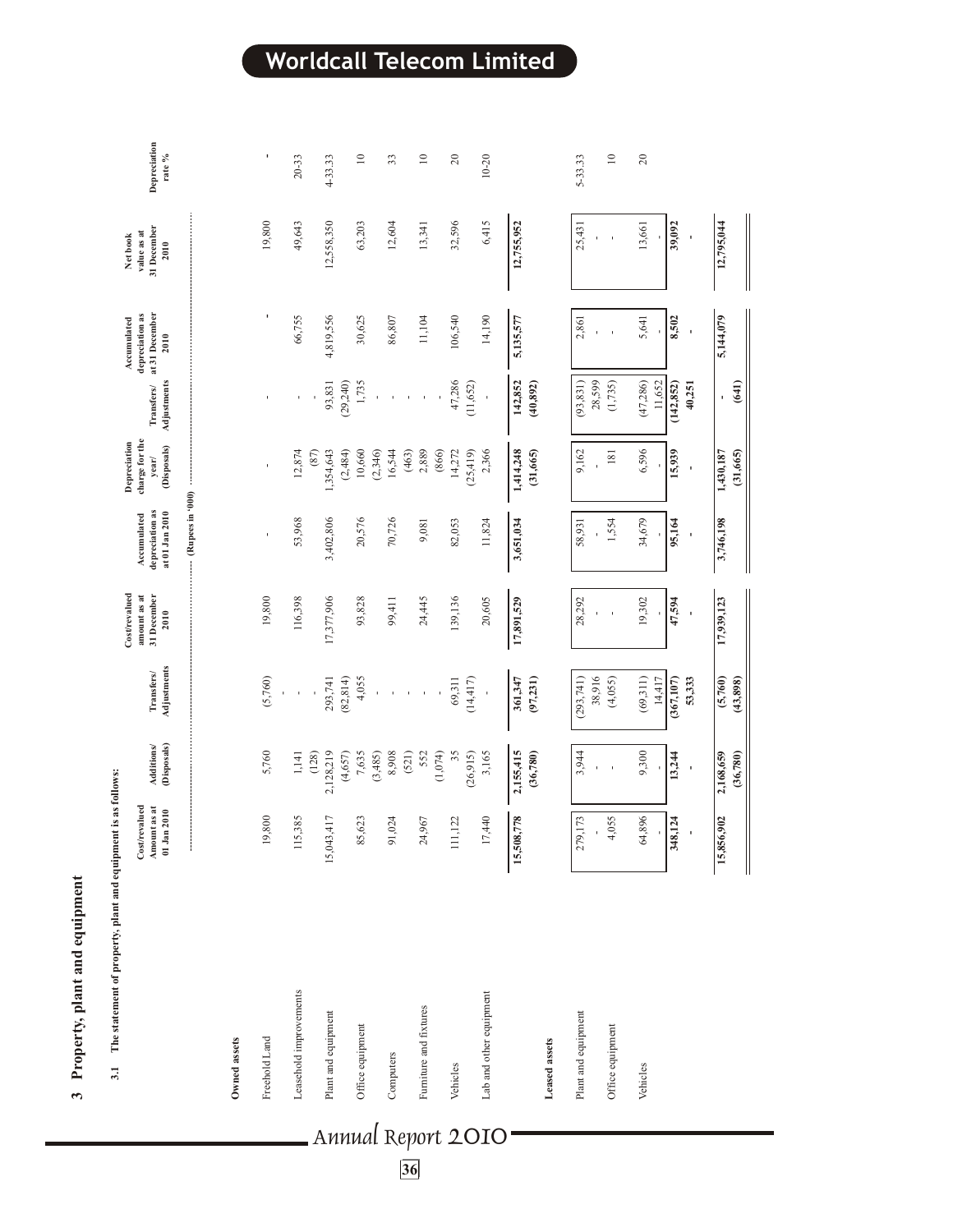| 3.2 The statement of property, plant and equipment is as follows: | Cost/revalued<br>Amount as at      | Additions/             |                | Cost/revalued<br>amount as at<br>31 December | depreciation as<br>Accumulated     | charge for the<br>Depreciation<br>year/ | Transfers | at 31 December<br>depreciation as<br>Accumulated | 31 December<br>value as at<br>Net book | Depreciation |
|-------------------------------------------------------------------|------------------------------------|------------------------|----------------|----------------------------------------------|------------------------------------|-----------------------------------------|-----------|--------------------------------------------------|----------------------------------------|--------------|
|                                                                   | 01 Jan 2009<br>ļ                   | (Disposals)            | Transfers      | 2009                                         | (Rupees in '000)<br>at 01 Jan 2009 | (Disposals)                             |           | 2009                                             | 2009                                   | rate $\%$    |
| Owned assets                                                      |                                    |                        |                |                                              |                                    |                                         |           |                                                  |                                        |              |
| Freehold Land                                                     | ,800<br>$\overline{5}$             | ï                      |                | 19,800                                       |                                    | $\mathbf{I}$                            |           | ٠                                                | 19,800                                 | ı            |
| Leasehold improvements                                            | ,200<br>105                        | 11,570<br>(1,385)      |                | 115,385                                      | 41,230                             | 13,061<br>(323)                         | ı,        | 53,968                                           | 61,417                                 | $20 - 33$    |
| Plant and equipment                                               | 513<br>11,633,                     | 3,345,476              | 79,244         | 15,043,417                                   | 2,305,647                          | 1,087,423                               | 16,657    | 3,402,806                                        | 11,640,611                             | 4-33.33      |
| Office equipment                                                  | 858<br>$\mathcal{L}_{\mathcal{L}}$ | 6,617<br>(14, 816)     |                | 85,623                                       | 12,340                             | 8,740<br>(6, 921)                       |           | 20,576                                           | 65,047                                 | $\approx$    |
| Computers                                                         | 992<br>80                          | (852)<br>10,455        |                | 91,024                                       | 58,362                             | 12,608<br>(504)                         |           | 70,726                                           | 20,298                                 | 33           |
| Furniture and fixtures                                            | 19,196                             | (423)<br>6,202         |                | 24,967                                       | 7,332                              | 2,154<br>(244)                          |           | 9,081                                            | 15,886                                 | $\approx$    |
| Vehicles                                                          | 100,152                            | (431)<br>3,249         | 8,453          | 111,122                                      | 64,417                             | (405)<br>13,727                         | 4,518     | 82,053                                           | 29,069                                 | $20$         |
| Lab and other equipment                                           | ,178<br>$\overline{17}$            | (732)<br>262           | $\blacksquare$ | 17,440                                       | 9,624                              | 2,200<br>(609)                          |           | 11,824                                           | 5,616                                  | $10 - 20$    |
|                                                                   | 12,055,889                         | 3,383,831<br>(18, 639) | 87,697         | 15,508,778                                   | 2,498,952                          | 1,139,913<br>(9,006)                    | 21,175    | 3,651,034                                        | 11,857,744                             |              |
| Leased assets                                                     |                                    |                        |                |                                              |                                    |                                         |           |                                                  |                                        |              |
| Plant and equipment                                               | 334,183                            | 24,234                 | (79,244)       | 279,173                                      | 52,937                             | 22,651                                  | (16, 657) | 58,931                                           | 220,242                                | 5-33.33      |
| Office equipment                                                  | 4,055                              |                        |                | 4,055                                        | 574                                | 980                                     |           | 1,554                                            | 2,501                                  | $\supseteq$  |
| Vehicles                                                          | ,358<br>93                         | 661<br>(20, 670)       | (8,453)        | 64,896                                       | 33,522                             | 22,291<br>(16, 616)                     | (4, 518)  | 34,679                                           | 30,217                                 | $20\,$       |
|                                                                   | 431,596                            | 24,895<br>(20, 670)    | (87,697)       | 348,124<br>$\blacksquare$                    | 87,033<br>ï                        | 45,922<br>(16, 616)                     | (21, 175) | 95,164<br>ï                                      | 252,960                                |              |
|                                                                   | 12,487,485                         | 3,408,726              | ٠              | 15,856,902                                   | 2,585,985                          | 1,185,835                               | ٠         | 3,746,198                                        | 12,110,704                             |              |
|                                                                   |                                    | (39,309)               |                | ï                                            | ï                                  | (25, 622)                               |           | $\bar{1}$                                        | ï                                      |              |

 $\blacksquare$  Annual Report 2010 $\blacksquare$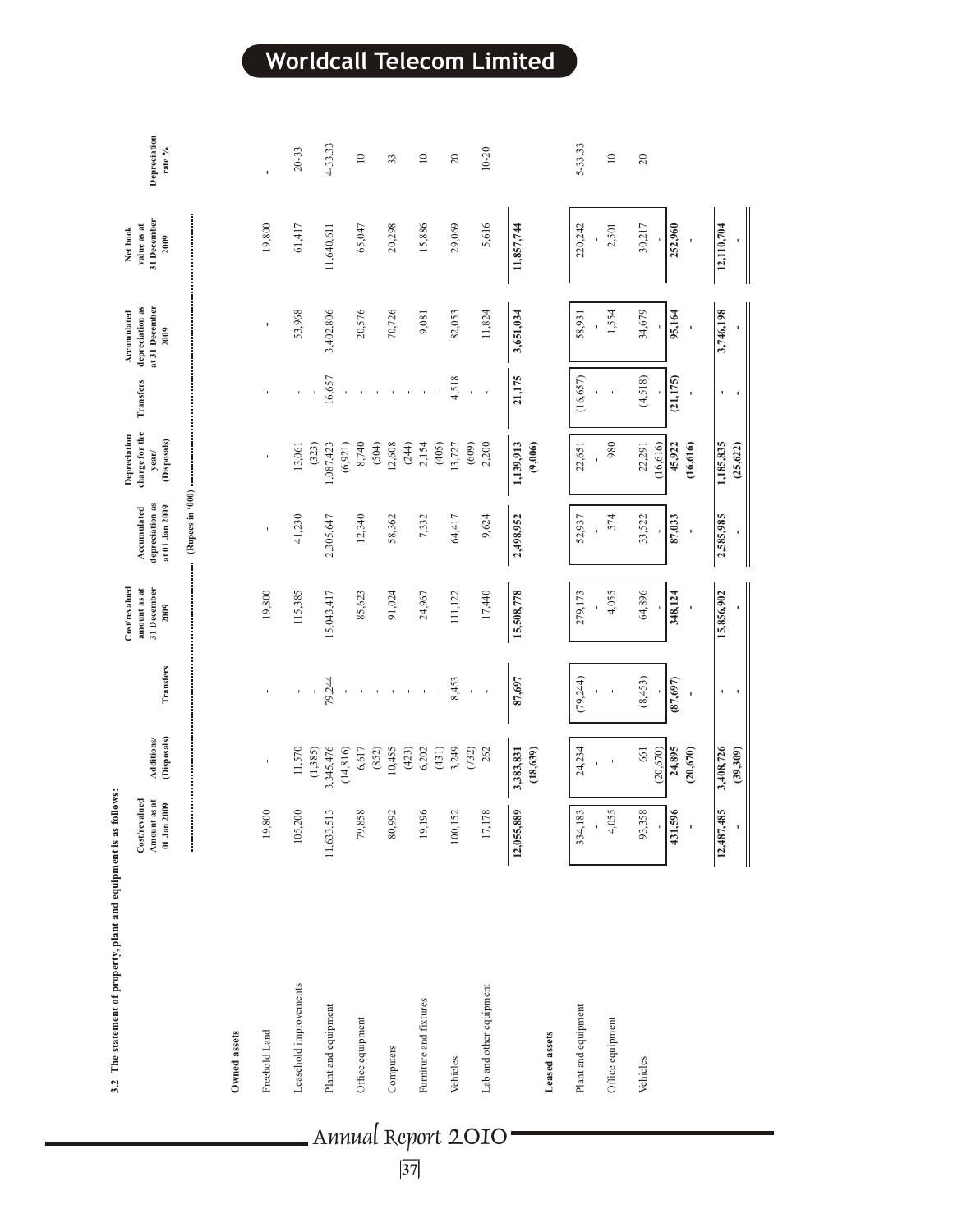**3.3** Subsequent to revaluation on 31 March 2007, which had resulted in a net surplus of Rs. 304.30 million, plant and equipment were again revalued on 30 June 2008, resulting in revaluation decrease of Rs. 240.2 million. The valuation was conducted by an independent valuer, M/s. Surval. Basis of valuation for plant and equipment was the open market value of the asset based on estimated gross replacement cost, depreciated to reflect the residual service potential of the asset having paid due regard to age, condition and obsolescence.

Had there been no revaluation, the net book value of plant and equipment as at 31 December 2010 would have amounted to Rs. 12,412 million (31 December 2009: Rs. 11,723million).

- **3.4** Carrying value of property, plant and equipment and current assets having a charge against borrowings amount to Rs. 12,268 million (31 December 2009: Rs. 12,008 million).
- **3.5** Finance cost amounting to Rs. 45.199 million (31 December 2009: Rs. 402.870 million) was capitalized during the year in property, plant and equipment.

|                                                                               | <b>Note</b> | 31 December<br>2010 | 31 December<br>2009<br>$-----$ (Rupees in '000)-------- |
|-------------------------------------------------------------------------------|-------------|---------------------|---------------------------------------------------------|
| <b>3.6</b> Depreciation charge during the year has been allocated as follows: |             |                     |                                                         |
| Direct cost                                                                   | 33          | 1,363,805           | 1,110,074                                               |
| Operating cost                                                                | 34          | 66,382              | 75,761                                                  |

**1,430,187** 1,185,835

#### **3.7 Property, plant and equipment sold during the year are as follows:**

| <b>Description</b>               | Cost   | <b>Accumulated Book</b><br>depreciation Value |       | <b>Sale</b><br>proceeds | Mode of<br>disposal | Sold to                    |
|----------------------------------|--------|-----------------------------------------------|-------|-------------------------|---------------------|----------------------------|
|                                  |        | -------------(Rupees in '000)-------------    |       |                         |                     |                            |
|                                  |        |                                               |       |                         |                     |                            |
| Plant and equipment<br>Equipment | 2,266  | 1,306                                         | 960   | 2,139                   | Insurance claim     |                            |
|                                  |        |                                               |       |                         |                     |                            |
| <b>Computers</b>                 |        |                                               |       |                         |                     |                            |
| Laptop                           | 95     | 37                                            | 58    | 58                      | Negotiation         | Hadia Zulfigar-ex employee |
| <b>Office Equipment</b>          |        |                                               |       |                         |                     |                            |
| Generator                        | 342    | 191                                           | 151   | 151                     | Negotiation         | Vendor                     |
| Air conditioners                 | 623    | 432                                           | 191   | 191                     | Negotiation         | Vendor                     |
| <b>UPS 5 KVA</b>                 | 107    | 16                                            | 91    | 70                      | Insurance claim     |                            |
| <b>Attendance Machine</b>        | 149    | 31                                            | 118   | 110                     | Insurance claim     |                            |
| Generator                        | 105    | 8                                             | 97    | 93                      | Insurance claim     |                            |
| <b>Vehicles</b>                  |        |                                               |       |                         |                     |                            |
| Changan Chitral                  | 508    | 323                                           | 185   | 267                     | Negotiation         | Vendor                     |
| Changan Chitral                  | 508    | 323                                           | 185   | 267                     | Negotiation         | Vendor                     |
| Honda Civic                      | 1,371  | 845                                           | 526   | 1,300                   | Negotiation         | Shahid Mehmood-ex employee |
| Honda City                       | 879    | 601                                           | 278   | 800                     | Negotiation         | Salman Awan-ex employee    |
| Items with book value less       |        |                                               |       |                         |                     |                            |
| than Rs. 50,000                  | 29,827 | 27,552                                        | 2,275 | 14,989                  |                     |                            |
| <b>Total</b>                     | 36,780 | 31,665                                        | 5,115 | 20,435                  |                     |                            |
|                                  |        | $\Delta$                                      |       |                         |                     |                            |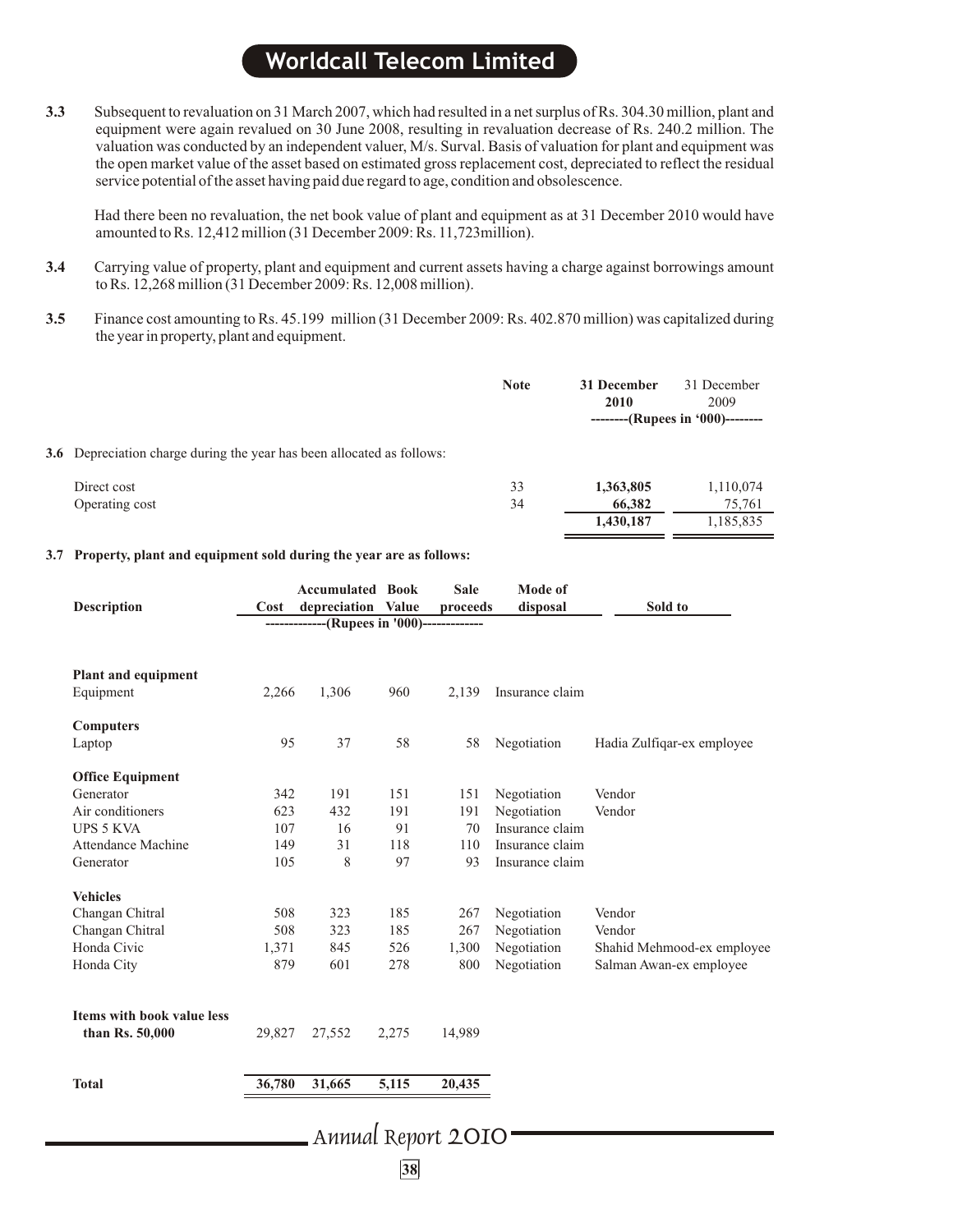| 31 December | 31 December                         |
|-------------|-------------------------------------|
| 2010        | 2009                                |
|             | ----------(Rupees in '000)--------- |

#### **4 Capital work-in-progress**

| Civil works         | 45,229  | 228,837   |
|---------------------|---------|-----------|
| Plant and equipment | 706,149 | 1,422,017 |
|                     | 751,378 | 1.650.854 |

#### **5 Intangible assets**

|                           | Cost/revalued<br>amount as at |                          | Cost/revalued<br>amount as at | Accumulated<br>amortization | <b>Amortization</b> | Accumulated<br>amortization | Net book<br>value as at | Rate          |
|---------------------------|-------------------------------|--------------------------|-------------------------------|-----------------------------|---------------------|-----------------------------|-------------------------|---------------|
|                           | 01 Jan                        | <b>Additions/</b>        | 31 Dec                        | as at 01 Jan                | for the year        | as at 31 Dec                | 31 Dec                  | $\frac{0}{0}$ |
|                           | 2010                          | (adjustments)            | 2010                          | 2010                        |                     | 2010                        | 2010                    |               |
|                           |                               |                          |                               | -(Rupees in '000)---        |                     |                             |                         |               |
| Licenses                  | 2,893,290                     |                          | 2,893,290                     | 683,496                     | 158,352             | 841.848                     | 2,051,442               | 5             |
| Patents and<br>copyrights | 5,333                         |                          | 5,333                         | 3,606                       | 801                 | 4,407                       | 926                     | 10            |
| Softwares                 | 16,284                        |                          | 16,284                        | 14,034                      | 1.800               | 15,834                      | 450                     | 20            |
| Goodwill                  | 2,690,403                     |                          | 2,690,403                     | 136,909                     |                     | 136,909                     | 2,553,494               |               |
|                           | 5,605,310                     | $\overline{\phantom{0}}$ | 5,605,310                     | 838,045                     | 160,953             | 998,998                     | 4,606,312               |               |
|                           | Cost/revalued                 |                          | Cost/revalued                 | Accumulated                 |                     | Accumulated                 | Net book                |               |
|                           | amount as at                  |                          | amount as at                  | amortization                | Amortization        | amortization                | value as at             | Rate          |
|                           | $01$ Jan                      | Additions/               | 31 Dec                        | as at 01 Jan                | for the year        | as at 31 Dec                | 31 Dec                  | $\frac{0}{0}$ |
|                           | 2009                          | (adjustments)            | 2009                          | 2009                        |                     | 2009                        | 2009                    |               |
|                           |                               |                          |                               | --(Rupees in '000)--------  |                     |                             |                         |               |
| Licenses                  | 2,893,290                     |                          | 2,893,290                     | 525,192                     | 158,304             | 683,496                     | 2,209,794               | 5             |
| Patents and<br>copyrights | 5,333                         |                          | 5,333                         | 2,895                       | 711                 | 3,606                       | 1,727                   | 10            |
| Softwares                 | 16,284                        |                          | 16,284                        | 12,234                      | 1,800               | 14,034                      | 2,250                   | 20            |
| Goodwill                  | 2,690,403                     |                          | 2,690,403                     | 136,909                     |                     | 136,909                     | 2,553,494               |               |
|                           | 5,605,310                     | $\overline{\phantom{a}}$ | 5,605,310                     | 677,230                     | 160,815             | 838,045                     | 4,767,265               |               |

**5.1** The Company had revalued its licenses and software on 30 June 2008 resulting in a net surplus of Rs. 430.391 million. The valuation was conducted by an independent valuer, M/s. Surval. Valuation of licenses and software was based on the estimated gross replacement cost, earning potential amortized to reflect the current market value. Had there been no revaluation, the net book value of licenses and software as at 31 December 2010 would have amounted to Rs. 4,257 million (31 December 2009: 4,369 million).

5.2 Licenses of the Company are assigned to IGI Investment Bank Limited, trustee of TFC III.

#### **5.3 Goodwill**

Goodwill represents the difference between the cost of the acquisition (fair value of consideration paid) and the fair value of the net identifiable assets acquired at the time of merger of Worldcall Telecom Limited with Worldcall Communications Limited, Worldcall Multimedia Limited and Worldcall Broadband Limited.

The Company assessed the recoverable amount at 31 December 2010 and determined that as of this date there is no indication of impairment of Goodwill. The recoverable amount was calculated on the basis of five year financial business plan which assumes substantial cash inflows from either investing or financing activities. The financing assumption is substantially covered through a resolution approved by the majority shareholders of the holding Company in their meeting held on 15 December 2010 in which the board of directors of the holding Company has been authorized to issue a written guarantee to a third party for providing funding to the Company equivalent to USD 35 million.

The business plan also includes a comprehensive analysis of the existing operational deployments of the Company along with strategic direction of future investments and business growth. Discount rate of 16% was used for the calculation of net present value of future cash flows. The cash flows beyond the five years period have been extrapolated using a steady 5% growth rate which is consistent with the longterm average growth rate for the industry, whereas for impairment calculation no growth is considered in cash flows beyond five years as per International Accounting Standard 36 -Impairment of Assets.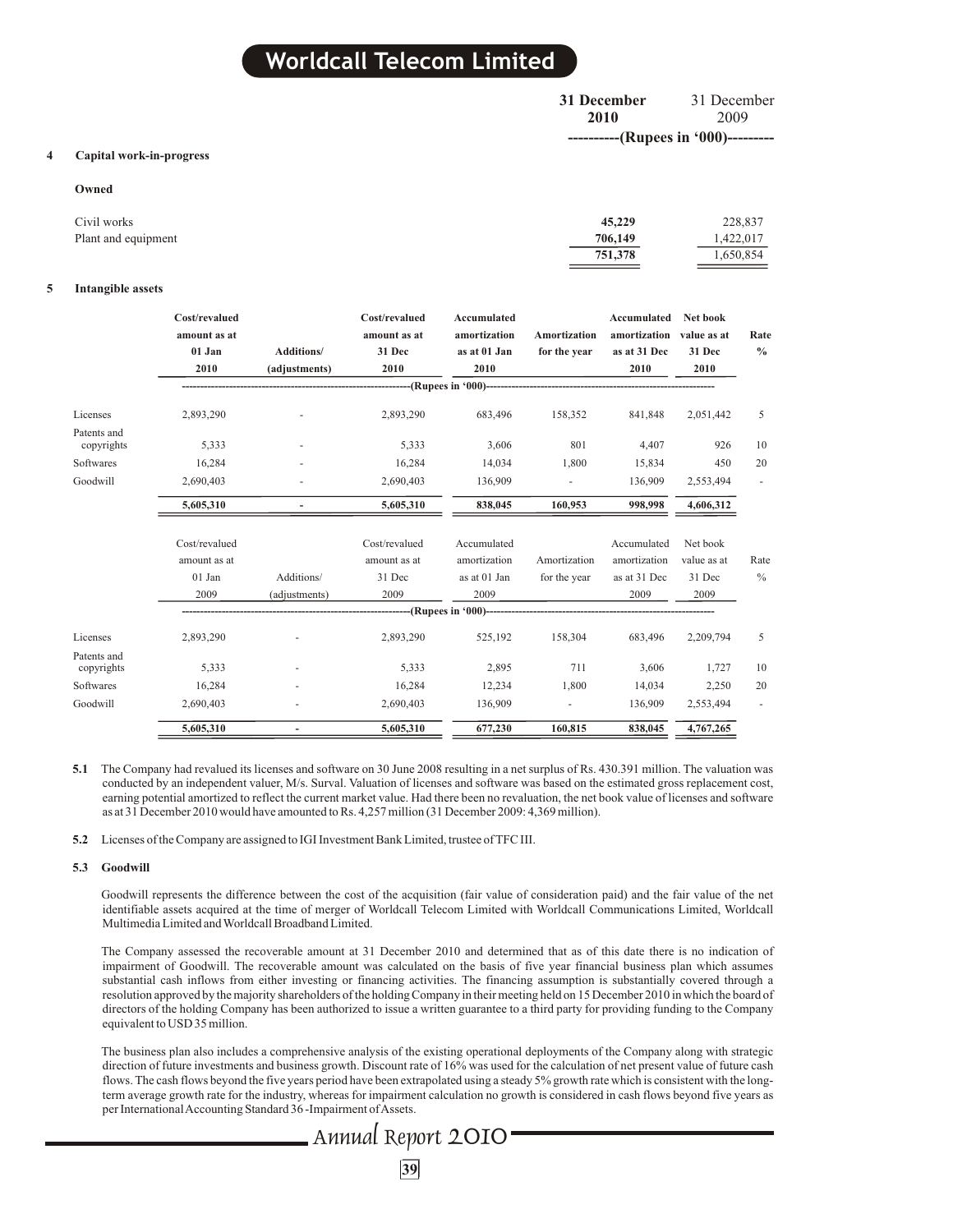|   |     |                                     | <b>Note</b> | 31 December<br>2010 | 31 December<br>2009                 |
|---|-----|-------------------------------------|-------------|---------------------|-------------------------------------|
|   | 5.4 | Amortization charge during the year |             |                     | ----------(Rupees in '000)--------- |
|   |     | has been allocated as follows:      |             |                     |                                     |
|   |     | Direct cost                         | 33          | 100,467             | 100,329                             |
|   |     | Capitalized during the year         |             | 60,486              | 60,486                              |
|   |     |                                     |             | 160,953             | 160,815                             |
| 6 |     | <b>Investment properties</b>        |             |                     |                                     |
|   |     | Opening balance                     |             | 76,162              | 76,162                              |
|   |     | Addition during the year            |             | 6,600               |                                     |
|   |     | Transferred from owned assets       |             | 5,760               |                                     |
|   |     | Fair value adjustment               |             | 1,378               |                                     |
|   |     | Closing balance                     |             | 89,900              | 76,162                              |
|   |     |                                     |             |                     |                                     |

Investment property comprises of land and offices situated in Karachi, Pakistan.

Fair value of investment property was determined at 31 December 2010 by approved independent valuer M/s Gandhara Consultant. Fair value was determined giving due regard to recent market transactions for similar properties in the same location and condition as the Company's investment property.

During the year the Company acquired land under the arrangement of barter transaction with Legend World Advertising against the advertisement services.

### **7 Long term trade receivable**

This represents receivable from the sale of Optical Fiber Cable stated at amortized cost by using the discount rate of 16%. This amount is receivable over a period of two years.

| 8 | <b>Deferred taxation</b>                             | 31 December<br>2010 | 31 December<br>2009<br>----------(Rupees in '000)--------- |
|---|------------------------------------------------------|---------------------|------------------------------------------------------------|
|   |                                                      |                     |                                                            |
|   | This is composed of:                                 |                     |                                                            |
|   | Liability for deferred taxation comprising temporary |                     |                                                            |
|   | differences related to:                              |                     |                                                            |
|   | Accelerated tax depreciation                         | 2,646,604           | 2,359,522                                                  |
|   | Surplus on revaluation of plant and equipment        | 173,058             | 173,058                                                    |
|   | Others                                               | 687,530             | 572,608                                                    |
|   | Asset for deferred taxation comprising temporary     |                     |                                                            |
|   | differences related to:                              |                     |                                                            |
|   | Unused tax losses and tax credits                    | (3,099,464)         | (2,359,599)                                                |
|   | Provision for doubtful debts and retirement benefits | (426, 681)          | (347, 467)                                                 |
|   |                                                      | (18,953)            | 398,122                                                    |
|   |                                                      |                     |                                                            |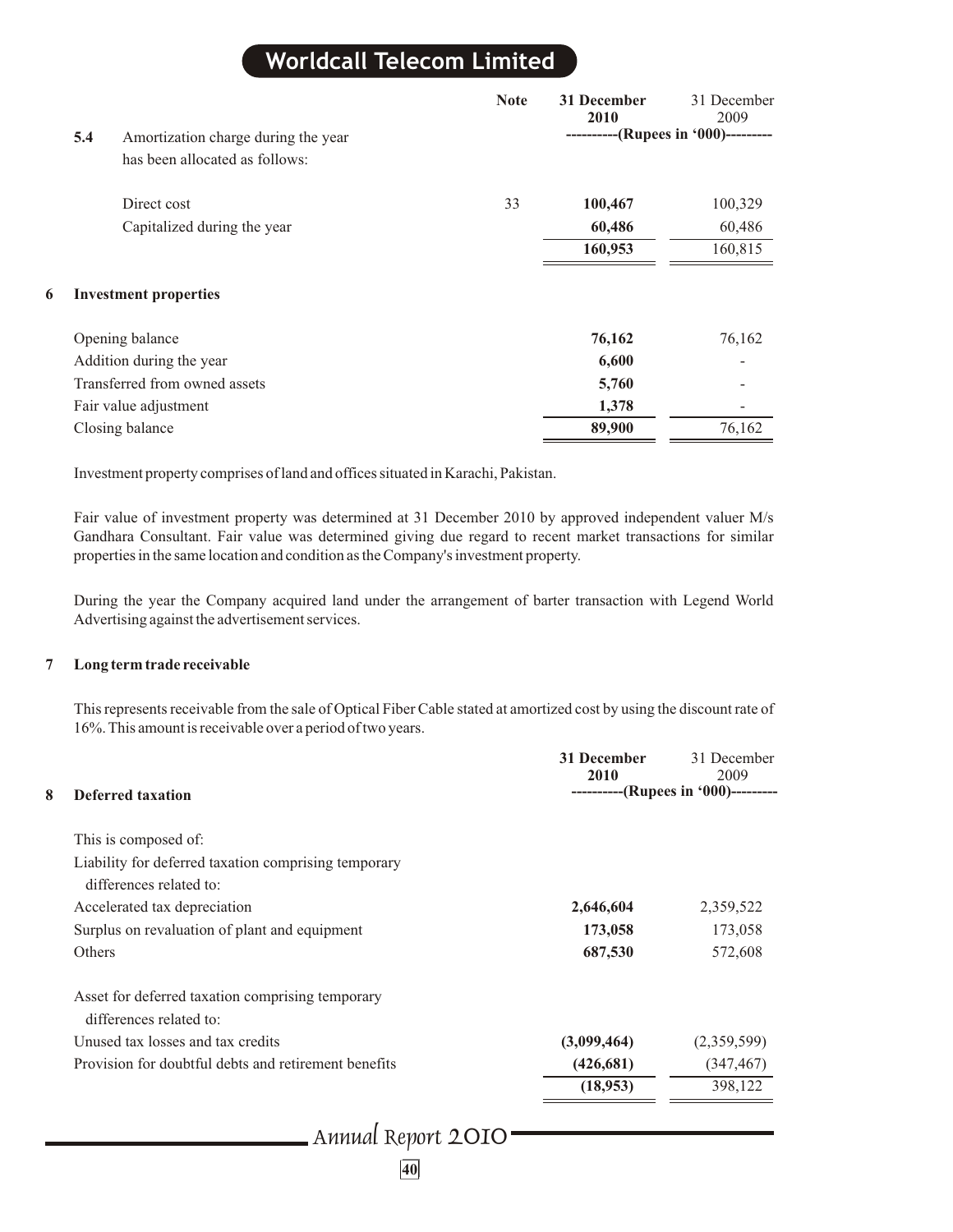|    |                          |                                                         | <b>Note</b> | 31 December<br>2010 | 31 December<br>2009                |
|----|--------------------------|---------------------------------------------------------|-------------|---------------------|------------------------------------|
|    |                          |                                                         |             |                     | ----------(Rupees in '000)-------- |
| 9  | Long term deposits       |                                                         |             |                     |                                    |
|    |                          | Security deposit with PTCL                              |             | 17,509              | 23,556                             |
|    |                          | Deposits with financial institutions                    |             | 6,056               | 18,414                             |
|    | Others                   |                                                         |             | 41,278              | 41,699                             |
|    |                          |                                                         |             | 64,843              | 83,669                             |
|    | Less: Current maturity   |                                                         | 14          | (1, 404)            | (14, 868)                          |
|    |                          |                                                         |             | 63,439              | 68,801                             |
| 10 | <b>Stores and spares</b> |                                                         |             |                     |                                    |
|    | Cost                     |                                                         |             | 216,975             | 327,814                            |
|    | provision<br>Less:       |                                                         |             |                     |                                    |
|    |                          | Opening balance                                         |             | (10, 200)           |                                    |
|    |                          | Addition during the year                                |             | (14,700)            | (10,200)                           |
|    |                          | Closing balance                                         |             | (24,900)            | (10,200)                           |
|    |                          |                                                         |             | 192,075             | 317,614                            |
| 11 | <b>Stock in trade</b>    |                                                         |             |                     |                                    |
|    | Cost                     |                                                         |             | 208,417             | 189,105                            |
|    | provision<br>Less:       |                                                         |             |                     |                                    |
|    |                          | Opening balance                                         |             | (7,000)             |                                    |
|    |                          | Addition during the year                                |             | (8,500)             | (7,000)                            |
|    |                          | Closing balance                                         |             | (15,500)            | (7,000)                            |
|    |                          |                                                         |             | 192,917             | 182,105                            |
| 12 | <b>Trade debts</b>       |                                                         |             |                     |                                    |
|    |                          | Considered good - unsecured                             |             | 2,016,418           | 2,116,744                          |
|    |                          | Considered doubtful - unsecured                         |             | 714,694             | 579,805                            |
|    |                          |                                                         | 12.1        | 2,731,112           | 2,696,549                          |
|    |                          | Less: Provision for doubtful debts                      | 12.2        | (714, 694)          | (579, 805)                         |
|    |                          |                                                         |             | 2,016,418           | 2,116,744                          |
|    | 12.1                     | This includes due from associated companies as follows: |             |                     |                                    |
|    |                          | Pace Wood Land (Private) Limited                        |             | 32,894              | 32,894                             |
|    |                          | Pace Barka Properties Limited                           |             | 47,781              | 47,781                             |
|    |                          | Pace Gujrat (Private) Limited                           |             | 12,138              | 12,138                             |
|    |                          | Oman Telecommunications Company SAOG                    |             |                     | 200,199                            |
|    |                          |                                                         |             | 92,813              | 293,012                            |
|    |                          |                                                         |             |                     |                                    |

 $\_$ Annual Report 2010 $-$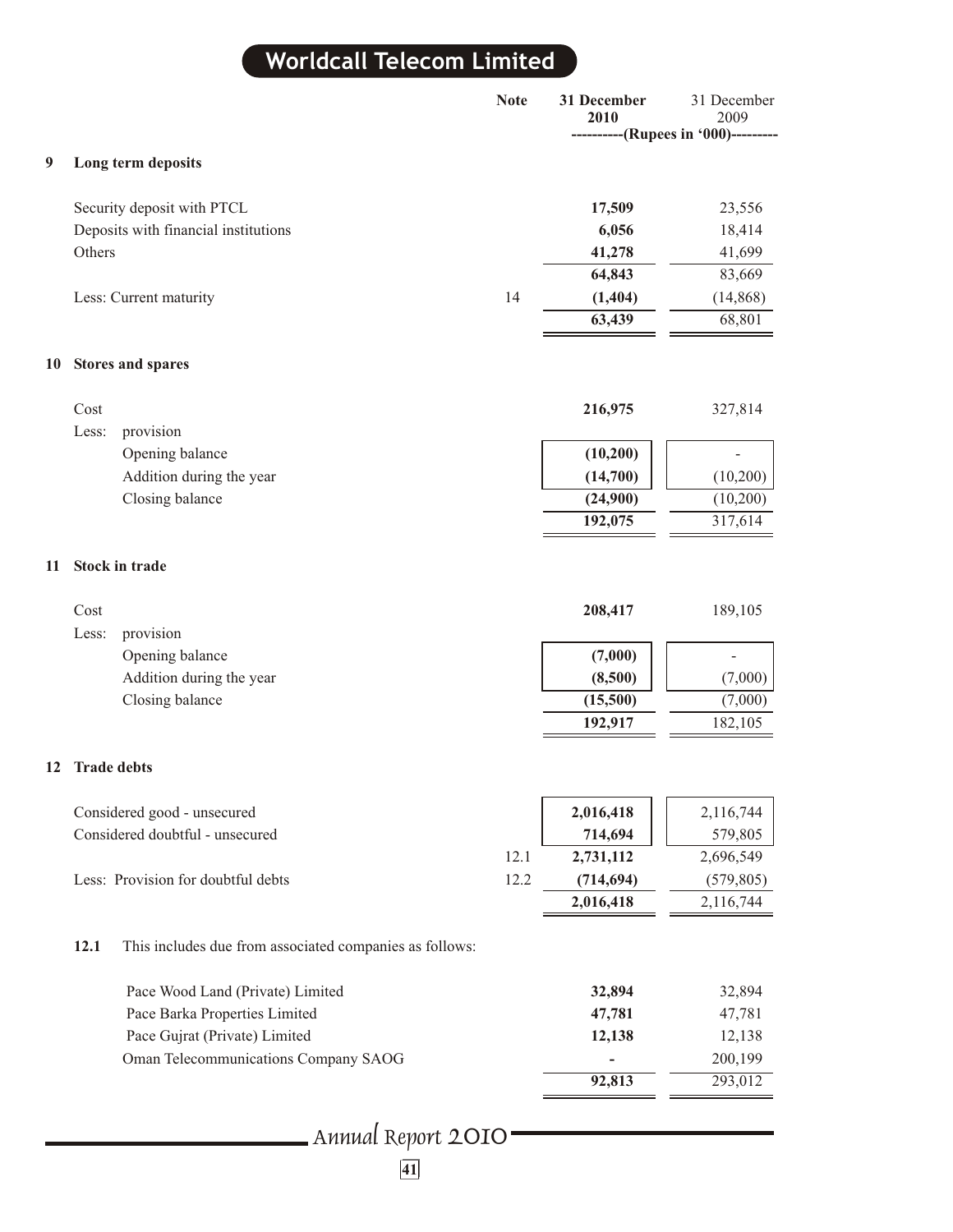|      |                                     | <b>Note</b> | 31 December<br>2010 | 31 December<br>2009<br>----------(Rupees in '000)--------- |
|------|-------------------------------------|-------------|---------------------|------------------------------------------------------------|
| 12.2 | <b>Provision for doubtful debts</b> |             |                     |                                                            |
|      | Opening balance                     |             | 579,805             | 486,570                                                    |
|      | Addition during the year            | 12.2.1      | 134,889             | 93,235                                                     |
|      | Closing balance                     |             | 714,694             | 579,805                                                    |
|      |                                     |             |                     |                                                            |

**12.2.1** It includes provision of Rs. 92.81 million (31 December 2009: Rs.37.13 million) against receivable from Pace group companies, associated companies.

|                                         | <b>Note</b> | 31 December<br>2010 | 31 December<br>2009<br>----------(Rupees in '000)--------- |
|-----------------------------------------|-------------|---------------------|------------------------------------------------------------|
| 13 Loans and advances - considered good |             |                     |                                                            |
| Loans and advances to employees         | 13.1        | 43,543              | 39,144                                                     |
| Advances to suppliers                   |             | 300,573             | 401,760                                                    |
| Advances to PTA                         | 13.2        | 40,000              |                                                            |
| Advance to associated company           | 13.3        | -                   | 28,886                                                     |
|                                         |             | 384,116             | 469,790                                                    |

**13.1** These loans and advances are unsecured and interest free and include advances given to executives of Rs. 24.184 million ( 31 December 2009 : Rs. 13.337 million).

**13.2** It represents amount paid to Pakistan Telecommunication Authority (PTA) against demand on account of annual spectrum fee and other regulatory charges. PTA determined the demand vide its determination dated 22 February 2010. The Company filed an appeal bearing No. 147/2010 against the determination and the Honorable Lahore High Court granted stay against the recovery subject to payment of Rs. 40 million which was complied by the Company.

**13.3** This represents unsecured advance given to Media Times Limited, carrying markup at the rate of 16.5% per annum (31 December 2009: 16.5-18% per annum). The loan has been settled during the year by the associated company.

|                                        | <b>Note</b> | 31 December<br><b>2010</b> | 31 December<br>2009<br>----------(Rupees in '000)--------- |
|----------------------------------------|-------------|----------------------------|------------------------------------------------------------|
| 14 Deposits and prepayments            |             |                            |                                                            |
| Margin deposits                        | 14.1        | 68,499                     | 75,487                                                     |
| Prepayments                            |             | 83,478                     | 73,726                                                     |
| Current maturity of long term deposits | 9           | 1,404                      | 14,868                                                     |
| Short term deposits                    |             | 20,670                     | 17,837                                                     |
|                                        |             | 174,051                    | 181,918                                                    |

**14.1** These include deposits placed with banks against various guarantees and letters of credit.

Annual Report 2010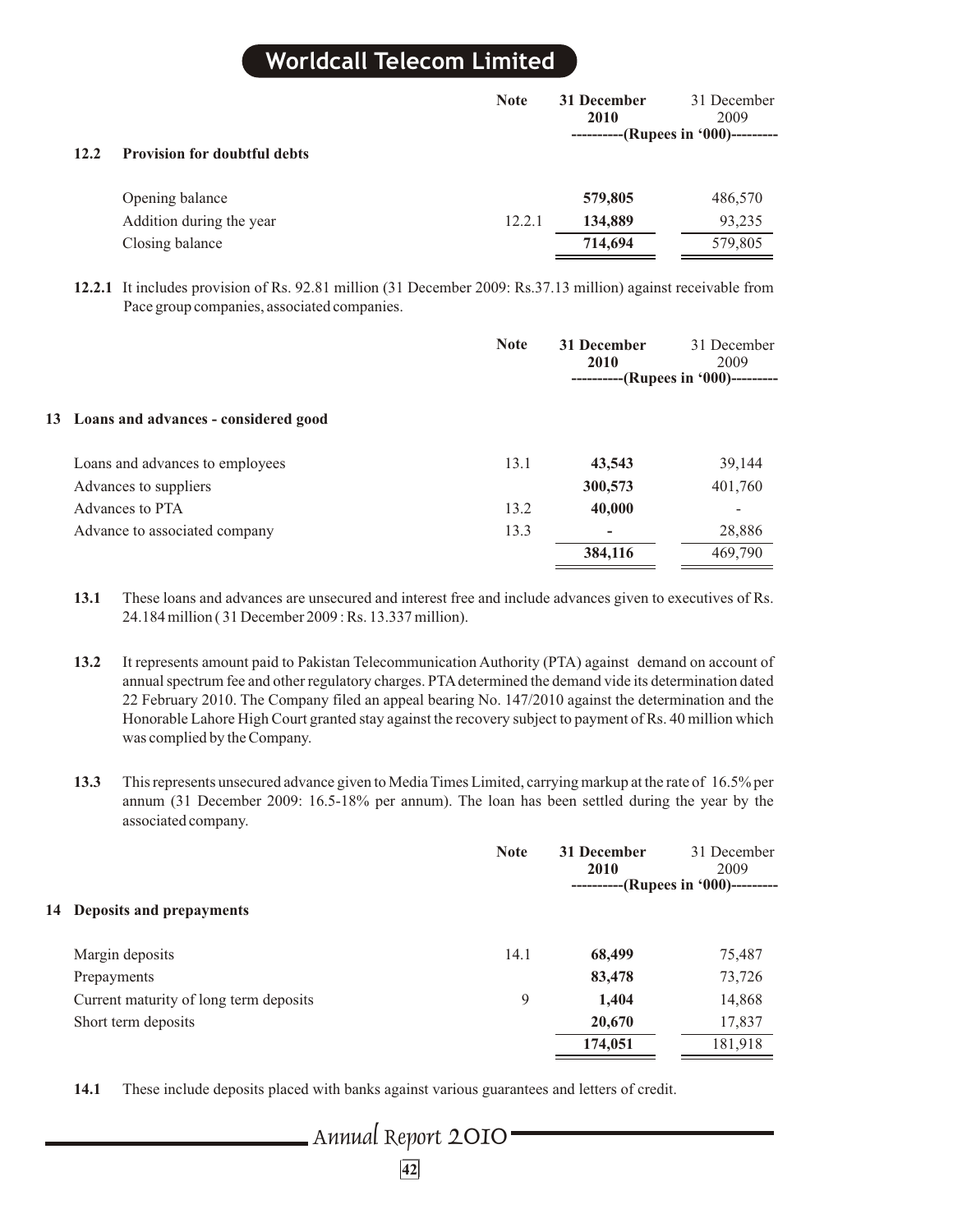**15** 

|    |                                                      | <b>Note</b> | 31 December<br>2010<br>----------(Rupees in '000)- | 31 December<br>2009 |
|----|------------------------------------------------------|-------------|----------------------------------------------------|---------------------|
| 15 | Other receivables                                    |             |                                                    |                     |
|    | Receivable from PTCL - unsecured considered doubtful |             | 196,919                                            | 196,919             |
|    | Less: provision for doubtful receivables             |             | (196, 919)                                         | (196, 919)          |
|    |                                                      |             |                                                    |                     |
|    | Other receivables - considered good                  |             | 24,999                                             | 15,890              |
|    | Other receivables - considered doubtful              |             | 40,096                                             | 40,096              |
|    |                                                      |             | 65,095                                             | 55,986              |
|    | Less: provision for doubtful receivables             |             | (40,096)                                           | (40,096)            |
|    |                                                      |             | 24,999                                             | 15,890              |
|    |                                                      |             | 24,999                                             | 15,890              |
| 16 | Short term investments-available for sale            |             |                                                    |                     |
|    | Carrying value                                       | 16.1        | 85,461                                             | 188,216             |
|    | Fair value adjustment                                |             | (31, 612)                                          | (102, 755)          |
|    |                                                      |             | 53,849                                             | 85,461              |
|    | <b>Related parties</b>                               |             |                                                    |                     |
|    | Carrying value                                       |             | 292,978                                            | 155,856             |
|    | Reclassified from long term investment               |             |                                                    | 41,995              |
|    |                                                      | 16.2        | 292,978                                            | 197,851             |
|    | Fair value adjustment                                |             | (36, 355)                                          | 95,127              |
|    |                                                      |             | 256,623                                            | 292,978             |
|    | Total carrying value                                 |             | 378,439                                            | 386,067             |
|    | Total fair value adjustment                          |             | (67, 967)                                          | (7,628)             |
|    |                                                      |             | 310,472                                            | 378,439             |
|    |                                                      |             |                                                    |                     |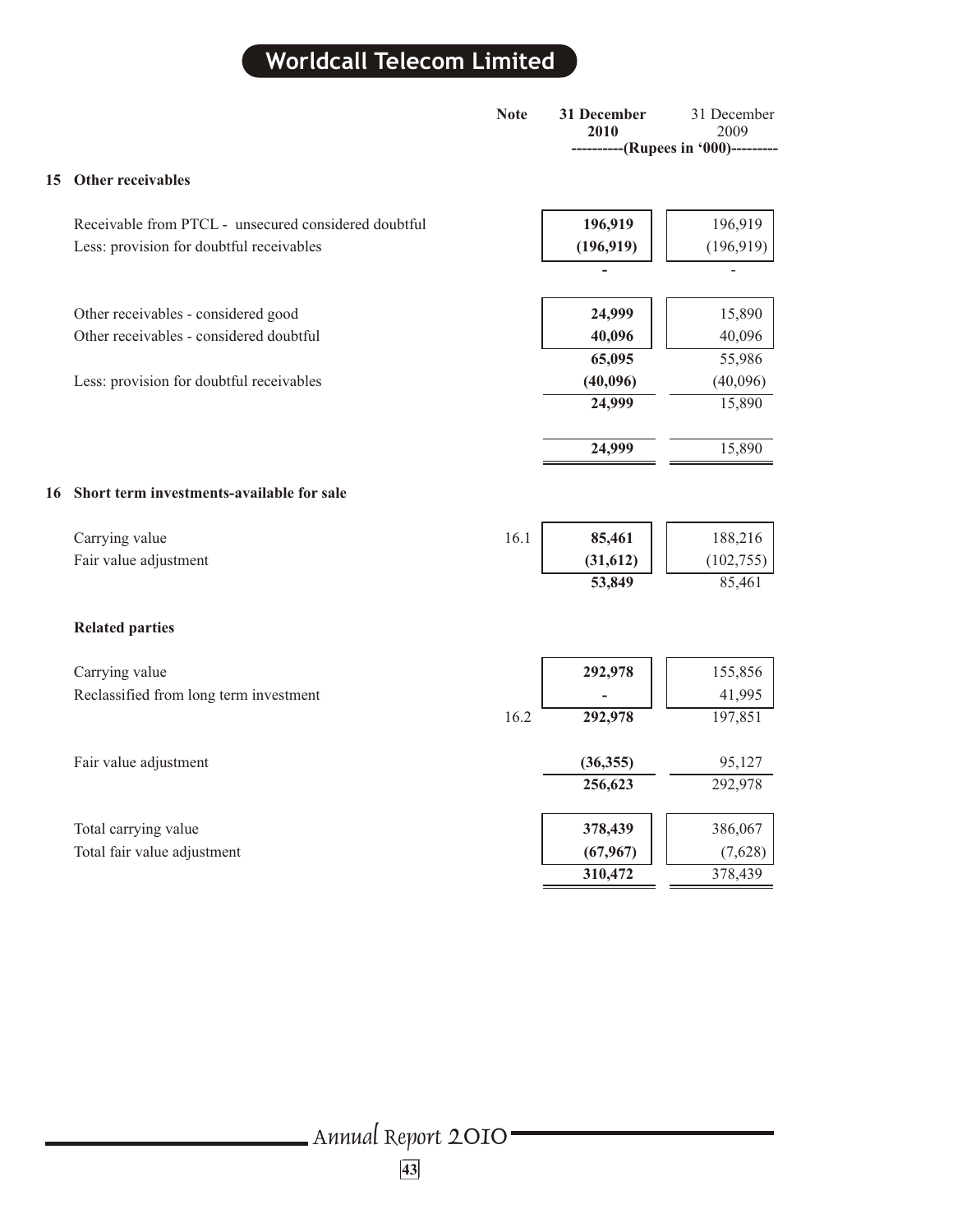### **16.1 Particulars of listed shares - At fair value**

All shares have face value of Rs. 10 each.

| Name                               |             | No. of shares |                |               |                      |        |
|------------------------------------|-------------|---------------|----------------|---------------|----------------------|--------|
|                                    | 31 Dec 2010 | 31 Dec 2009   |                | 31 Dec 2010   | 31 Dec 2009          |        |
|                                    |             |               | Carrying       | <b>Market</b> | Carrying             | Market |
|                                    |             |               | value          | value         | value                | value  |
|                                    |             |               |                |               | -(Rupees in '000)--- |        |
| <b>Commercial Banks</b>            |             |               |                |               |                      |        |
| The Bank of Punjab                 | 10,528      | 10,528        | 205            | 103           | 139                  | 205    |
|                                    |             |               |                |               |                      |        |
| <b>Mutual Fund</b>                 |             |               |                |               |                      |        |
| First Dawood Mutual Fund           | 580,750     | 580,750       | 981            | 1,162         | 1,254                | 981    |
| Pak Oman Advantage Fund            | 1,000,000   | 1,000,000     | 10,500         | 10,350        | 8,420                | 10,500 |
|                                    |             |               |                |               |                      |        |
| <b>Electric Appliances</b>         |             |               |                |               |                      |        |
| Pak Elektron Limited               | 9           | 102           | $\overline{2}$ |               | 2                    | 2      |
|                                    |             |               |                |               |                      |        |
| Leasing                            |             |               |                |               |                      |        |
| Standard Chartered Leasing Limited | 70,000      | 70,000        | 180            | 199           | 123                  | 180    |
| Insurance                          |             |               |                |               |                      |        |
| Shaheen Insurance Company Limited  | 3,136,963   | 3,136,963     | 73,593         | 42,035        | 178,278              | 73,593 |
|                                    |             |               |                |               |                      |        |
|                                    |             |               | 85,461         | 53,849        | 188,216              | 85,461 |
|                                    |             |               |                |               |                      |        |

### **16.2 Particulars of listed shares of related parties - At fair value**

All shares have face value of Rs. 10 each

| Name                                                                                    |             | No. of shares |          |             |                                   |         |
|-----------------------------------------------------------------------------------------|-------------|---------------|----------|-------------|-----------------------------------|---------|
|                                                                                         | 31 Dec 2010 | 31 Dec 2009   |          | 31 Dec 2010 | 31 Dec 2009                       |         |
|                                                                                         |             |               | Carrying | Market      | Carrying                          | Market  |
|                                                                                         |             |               | value    | value       | value                             | value   |
|                                                                                         |             |               |          |             | --(Rupees in '000)--------------- |         |
| <b>First Capital Securities</b><br>Corporation Limited                                  | 3,991,754   | 3,628,867     | 34,438   | 14,211      | 95,728                            | 34,438  |
| Percentage of equity held 1.27%<br>(31 December 2009: 1.27%)                            |             |               |          |             |                                   |         |
| Pace (Pakistan) Limited<br>Percentage of equity held 2.5%<br>$(31$ December 2009: 2.5%) | 6,959,290   | 6,959,290     | 40,712   | 18,999      | 60,128                            | 40,712  |
| Media Times Limited<br>Percentage of equity held 3.13%<br>$(31$ December 2009: 3.13%)   | 4,199,500   | 4.199.500     | 217,828  | 223,413     | 41,995                            | 217,828 |
|                                                                                         |             |               | 292,978  | 256,623     | 197.851                           | 292,978 |

**16.3** Subsequent to the balance sheet date fair value of the Media Times Limited, an associated company, as on 25 January 2011 was Rs. 91.675 million.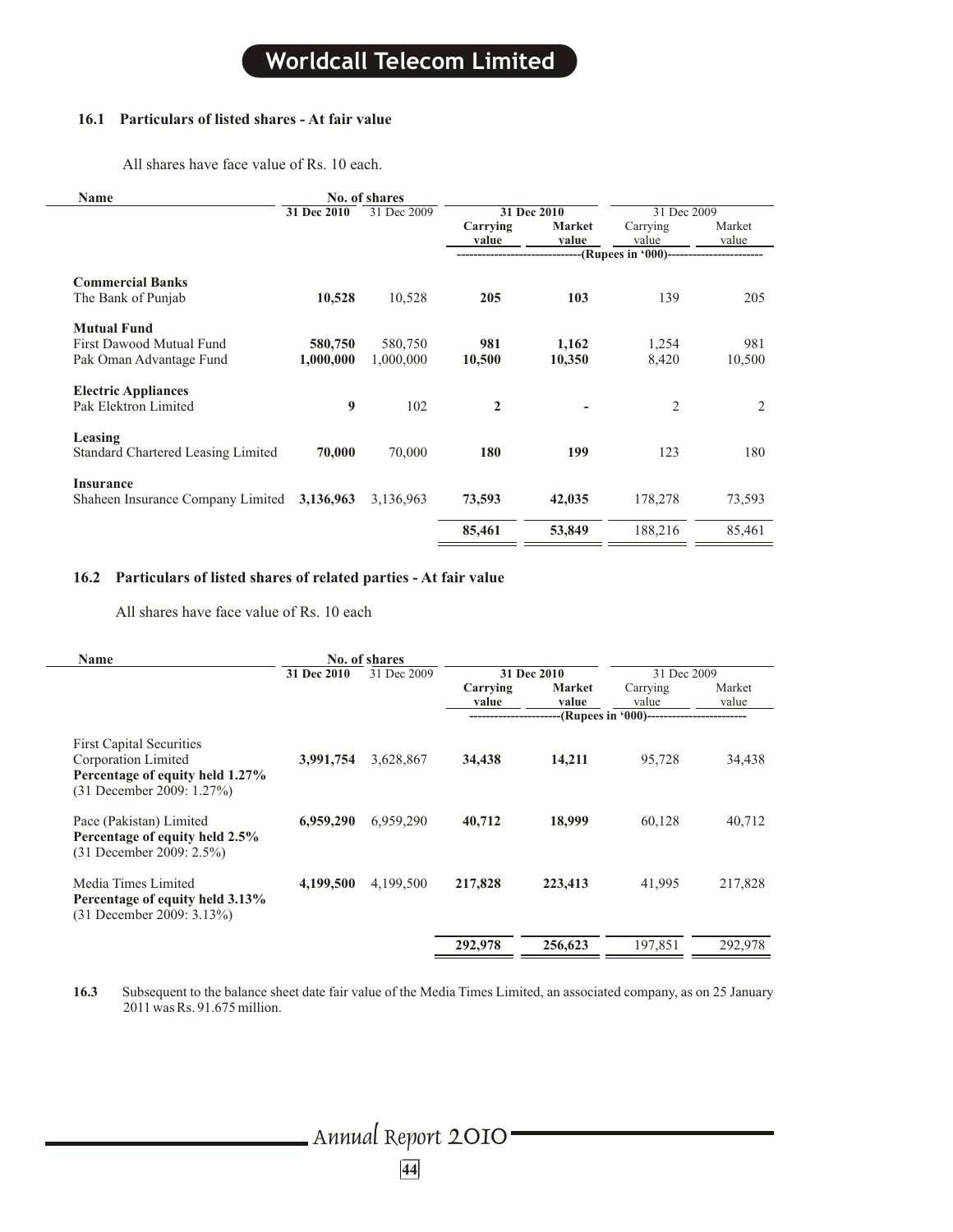| 17 | <b>Cash and bank balances</b>                      | <b>Note</b> | <b>31 December</b><br>2010  | 31 December<br>2009<br>----------(Rupees in '000)--------- |
|----|----------------------------------------------------|-------------|-----------------------------|------------------------------------------------------------|
|    | At banks in<br>Current accounts<br>Saving accounts | 17.1        | 8,392<br>163,065<br>171,457 | 27,737<br>284,962<br>312,699                               |
|    | Cash in hand                                       |             | 12,503                      | 23,781                                                     |
|    |                                                    |             | 183,960                     | 336,480                                                    |

**17.1** The balances in saving accounts bear mark up at the rate of 1.5% to 11% per annum (31 December 2009: 1.5% to 16% per annum). The balance includes Rs. 40 million (31 December 2009: Rs. 40 million ) and interest accrued thereon deposited in Escrow account as stated in note 28.1.2.

|    |                                                      | <b>Note</b> | 31 December<br>2010 | 31 December<br>2009                   |
|----|------------------------------------------------------|-------------|---------------------|---------------------------------------|
| 18 | <b>Current maturities of non-current liabilities</b> |             |                     | -----------(Rupees in '000)---------- |
|    | Term finance certificates                            | 23          | 1,211,126           | 665,253                               |
|    | Long term finances- Habib Bank Limited               | 18.1        |                     | 37,494                                |
|    | License fee payable                                  | 27          | 1,021,500           | 1,100,781                             |
|    | Liabilities against assets subject to finance lease  | 25          | 13.545              | 55,063                                |
|    |                                                      |             | 2,246,171           | 1,858,591                             |
|    |                                                      |             |                     |                                       |

**18.1** The loan has been fully repaid during the year.

#### **19 Running finance under markup arrangements-secured**

Short term running finances available from commercial banks under mark up arrangements amount to Rs. 1,181 million (31 December 2009: Rs. 1,131 million). Mark up is charged at rates ranging from 13.73% to 19% per annum (31 December 2009: 13.14% to 19.02% per annum). These are completely secured under joint pari passu hypothecation agreement with 25% security margin over the facility amount.

#### **20 Short term borrowings**

This represents a bridge finance facility of Rs. 200 million obtained from Habib Bank Limited to retire the Letter of Credit. This carries mark up at three months KIBOR plus 3% per annum.This facility will be settled on or before 28 February 2011.This facility is secured by registered charge on current and fixed assets.

| 21 | Trade and other payables               | <b>Note</b> | <b>31 December</b><br>2010 | 31 December<br>2009<br>----------(Rupees in '000)--------- |
|----|----------------------------------------|-------------|----------------------------|------------------------------------------------------------|
|    | Trade creditors                        |             |                            |                                                            |
|    | Related parties - associated companies | 21.1        | 1,145,191                  | 1,447                                                      |
|    | Others                                 |             | 2,887,444                  | 1,870,382                                                  |
|    |                                        |             | 4,032,635                  | 1,871,829                                                  |
|    | Accrued and other liabilities          |             | 239,961                    | 223,474                                                    |
|    | Advance from customers                 |             | 216,180                    | 75,444                                                     |
|    | Retention money                        |             | 53,183                     | 49,806                                                     |
|    | Sales tax payable                      |             | 66,595                     | 279                                                        |
|    | Tax deducted at source                 |             | 39,644                     | 16,482                                                     |
|    | Un claimed dividend                    |             | 1.807                      | 1,807                                                      |
|    |                                        |             | 4,650,005                  | 2,239,121                                                  |
|    |                                        |             |                            |                                                            |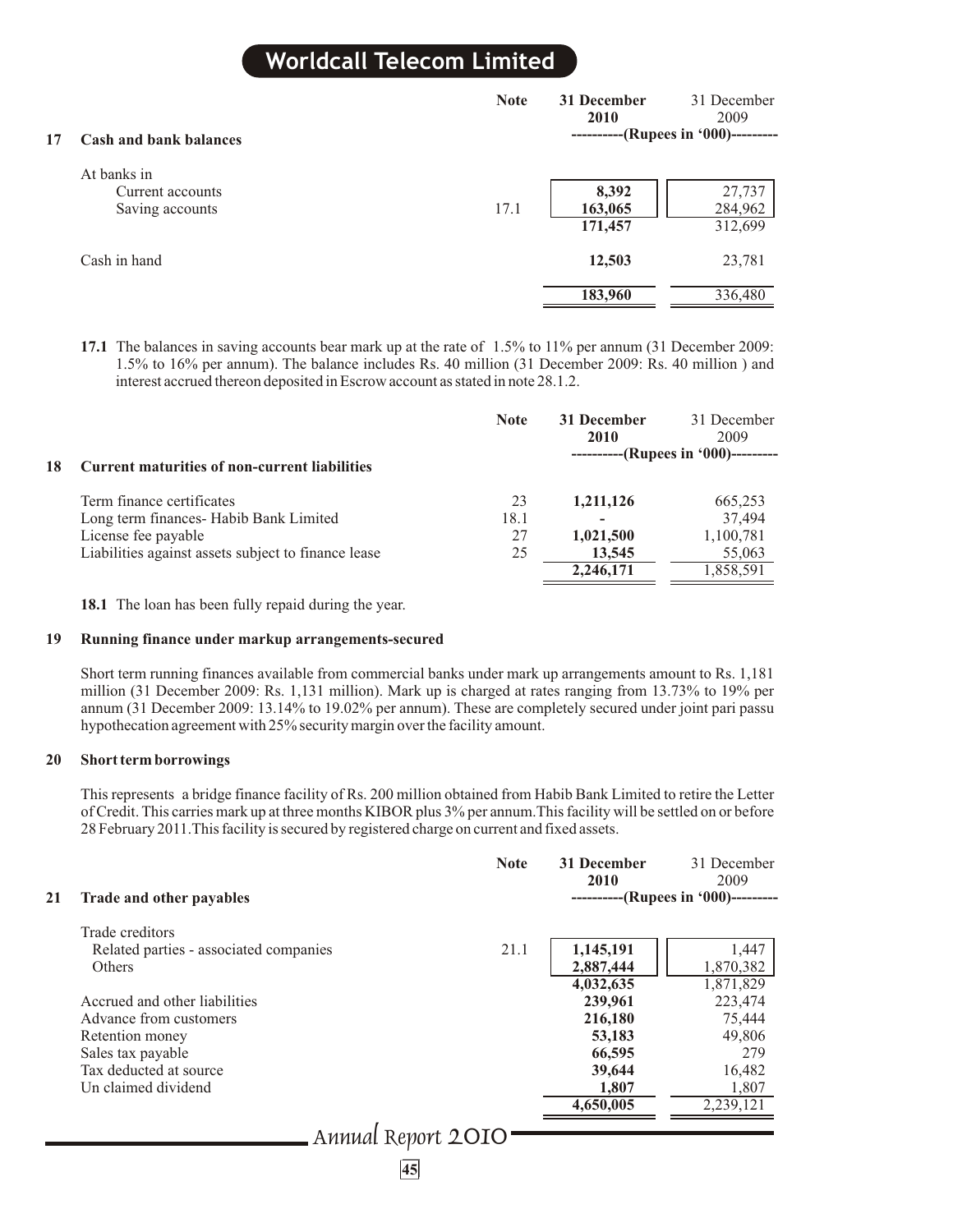**21.1** This includes trade payables to the holding company.

|    |                                       | <b>Note</b> | 31 December<br>2010 | 31 December<br>2009                 |
|----|---------------------------------------|-------------|---------------------|-------------------------------------|
|    |                                       |             |                     | ----------(Rupees in '000)--------- |
| 22 | Interest and mark-up accrued          |             |                     |                                     |
|    | Long term financing                   |             |                     | 1,670                               |
|    | Short term borrowings/running finance |             | 48,005              | 26,362                              |
|    | Share deposit money                   |             | 351                 | 351                                 |
|    | Finance lease                         |             |                     | 248                                 |
|    | Term finance certificates             |             | 122,213             | 137,974                             |
|    |                                       |             | 170,569             | 166,605                             |
| 23 | Term finance certificates - secured   |             |                     |                                     |
|    | Term Finance Certificates - II        | 23.1        | 116,572             | 233,146                             |
|    | Term Finance Certificates - III       | 23.2        | 3,287,473           | 3,836,153                           |
|    |                                       |             | 3,404,045           | 4,069,299                           |
|    | Less: initial transaction cost        |             | (60, 928)           | (60, 928)                           |
|    |                                       |             | 3,343,117           | 4,008,371                           |
|    | Amortization of transaction cost      |             | 34,088              | 21,743                              |
|    |                                       |             | 3,377,205           | 4,030,114                           |
|    | Less: current maturity                | 18          | (1,211,126)         | (665, 253)                          |
|    |                                       |             | 2,166,079           | 3,364,861                           |

Term Finance Certificates have a face value of Rs. 5,000 per certificate.

### **23.1 Term Finance Certificates - II**

These represent listed Term Finance Certificates amounting to Rs. 350 million issued during the year ended 30 June 2007. These TFCs are redeemable in six equal semi annual installments commencing May 2009. Profit rate is charged at six months average KIBOR plus 2.75% per annum. These are secured by way of first pari passu hypothecation charge on the present and future fixed assets of the Company amounting to Rs. 467 million.

If the Company fails to redeem any TFC-II on the redemption date, the obligation shall become immediately due. Maturity date of TFC-II is 27 November 2011.

#### **23.2 Term Finance Certificates - III**

These represent listed Term Finance Certificates amounting to Rs. 4,000 million out of this Rs. 3,000 million has been received on account of Pre-IPO and Rs. 1,000 million was offered to public for subscription. These TFCs are redeemable in seven equal semi annual installments commencing October 2010. Profit rate is charged at six months average KIBOR plus 1.60% per annum. These are secured by way of first pari passu charge on the present and future fixed assets of the Company amounting to Rs. 5,333.33 million and assignment of licenses.

First Dawood Investment Bank Limited and Noman Abid Investment Management Limited ("the Underwriters") have defaulted to comply with their underwriting commitments of Rs. 162.312 million arising out of short subscription of IPO of TFC. The Securities and Exchange Commission of Pakistan (SECP) through its No Objection Certificate dated 04 November 2008 issued for 60 days had allowed the Company partial allotment to the extent of Rs 3,837.688 million out of total issue of Rs. 4,000 million. This NOC was subject to a condition that the Company recovers the remaining amount of Rs. 162.312 million from the defaulting underwriters. The Company through its letter dated 30 December 2008 issued before expiry of 60 days has requested SECP to reduce the size of TFC issue to Rs. 3,837.688 million due to the default made by above underwriters. The Company has issued legal notices to underwriters and requested SECP through its letter dated 19 March 2009 for just and equitable resolution of the matter.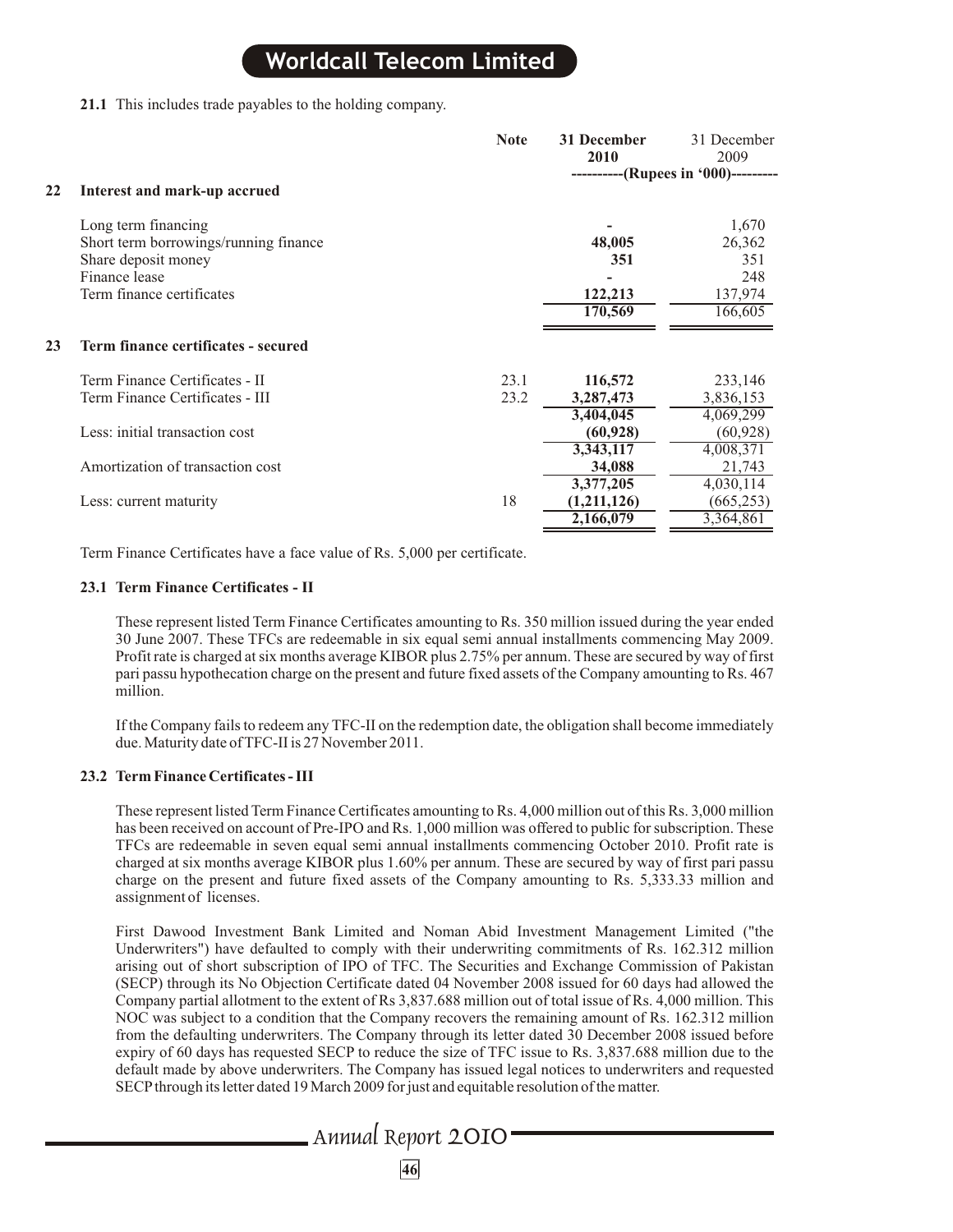If the Company fails to redeem any TFC-III on the redemption date, the obligation shall become immediately due. TFC-III will mature on 06 October 2013.

|    |                                                           | <b>Note</b> | 31 December<br>2010 | 31 December<br>2009                 |
|----|-----------------------------------------------------------|-------------|---------------------|-------------------------------------|
|    |                                                           |             |                     | ----------(Rupees in '000)--------- |
| 24 | <b>Retirement benefits</b>                                |             |                     |                                     |
|    | Gratuity                                                  | 24.1        | 208,819             | 169,336                             |
|    | Accumulated compensated absences                          | 24.2        | 18,160              | 6,606                               |
|    |                                                           |             | 226,979             | 175,942                             |
|    | 24.1 Gratuity                                             |             |                     |                                     |
|    | The amount recognized in the balance sheet is as follows: |             |                     |                                     |
|    | Present value of defined benefit obligation               |             | 185,500             | 173,153                             |
|    | Unrecognized actuarial losses                             |             | 7,293               | (14,518)                            |
|    | Benefits due but not paid                                 |             | 16,026              | 10,701                              |
|    |                                                           |             | 208,819             | 169,336                             |
|    | Liability at beginning of the year                        |             | 169,336             | 156,956                             |
|    | Charge for the year                                       | 24.1.1      | 76,412              | 82,938                              |
|    | Paid during the year                                      |             | (36, 929)           | (70, 558)                           |
|    |                                                           |             | 208,819             | 169,336                             |

**24.1.1** Salaries, wages, amenities and other benefits include the following in respect of retirement and other benefits:

|                                           | 31 December | 31 December                         |
|-------------------------------------------|-------------|-------------------------------------|
|                                           | 2010        | 2009                                |
|                                           |             | ----------(Rupees in '000)--------- |
| Interest cost for the year                | 20,778      | 22,894                              |
| Current service cost                      | 55,628      | 53,874                              |
| Past service cost                         |             | 6,170                               |
| Actuarial loss recognized during the year |             |                                     |
|                                           | 76,412      | 82.938                              |

**24.1.2** Recent actuarial valuation of plan was carried out on 31 December 2010 by Nauman Associates.

Significant actuarial assumptions used for valuation of these plans are as follows:

|                                                           | 31 December<br>2010 | 31 December<br>2009 |
|-----------------------------------------------------------|---------------------|---------------------|
| Discount rate (per annum)                                 | 13%                 | $12\%$              |
| Expected rate of salary increase (per annum)              | $12\%$              | $11\%$              |
| Average expected remaining working life time of employees | 13 years            | 12 years            |

#### **24.1.3 Historical information for gratuity**

|                                                      |          | <b>June 2007</b> June 2008 Dec 2008 |         | Dec 2009<br>---------------------------(Rupees in '000)------------------------ | Dec 2010  |  |
|------------------------------------------------------|----------|-------------------------------------|---------|---------------------------------------------------------------------------------|-----------|--|
| Present value of defined<br>benefit obligation       | 107,126  | 133,328                             | 152,633 | 173.153                                                                         | 185,500   |  |
| Experience adjustment arising<br>on plan liabilities | (4, 461) | (2,096)                             | 5.042   | (8,883)                                                                         | (21, 811) |  |
| Annual Report 2010'                                  |          |                                     |         |                                                                                 |           |  |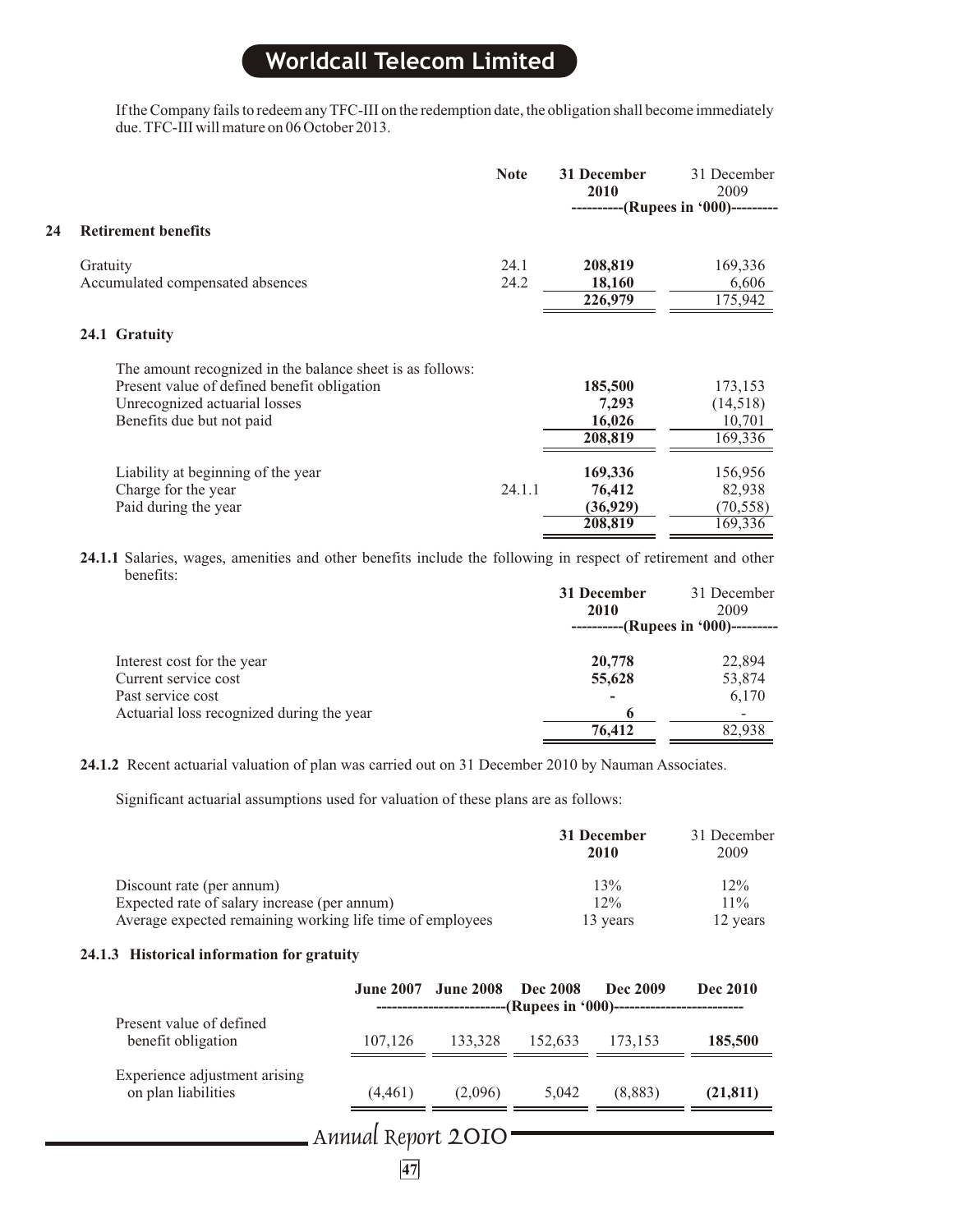|        |                                                                                                                     | <b>Note</b> | 31 December<br>2010 | 31 December<br>2009<br>----------(Rupees in '000)--------- |
|--------|---------------------------------------------------------------------------------------------------------------------|-------------|---------------------|------------------------------------------------------------|
|        | 24.2 Accumulated compensated absences                                                                               |             |                     |                                                            |
|        | The amount recognized in the balance sheet is as follows:                                                           |             |                     |                                                            |
|        | Present value of defined benefit obligation<br>Unrecognized actuarial losses                                        |             | 26,603              | 23,633                                                     |
|        | Benefits due but not paid                                                                                           |             | (11, 391)<br>2,948  | (18, 468)<br>1,441                                         |
|        |                                                                                                                     |             | 18,160              | 6,606                                                      |
|        | Liability at beginning of the year                                                                                  |             | 6,606               | 1,257                                                      |
|        | Charge for the year                                                                                                 | 24.2.1      | 18,452              | 17,519                                                     |
|        | Paid during the year                                                                                                |             | (6,898)             | (12, 170)                                                  |
|        |                                                                                                                     |             | 18,160              | 6,606                                                      |
| 24.2.1 | Salaries, wages, amenities and other benefits include the<br>following in respect of retirement and other benefits: |             |                     |                                                            |
|        | Interest cost for the year                                                                                          |             | 2,836               | 3,475                                                      |
|        | Current service cost                                                                                                |             | 5,562               | 4,243                                                      |
|        | Past service cost                                                                                                   |             | 7,077               | 9,234                                                      |
|        | Actuarial loss recognized during the year                                                                           |             | 2,977               | 567                                                        |
|        |                                                                                                                     |             | 18,452              | 17,519                                                     |
|        |                                                                                                                     |             |                     |                                                            |

**24.2.2** Recent actuarial valuation of plan was carried out on 31 December 2010 by Nauman Associates.

Significant actuarial assumptions used for valuation of this plan are as follows:

|    |                                                                 | 31 December<br>2010 | 31 December<br>2009                   |
|----|-----------------------------------------------------------------|---------------------|---------------------------------------|
|    | Discount rate (per annum)                                       | 13%                 | 12%                                   |
|    | Expected rate of salary increase (per annum)                    | $12\%$              | $11\%$                                |
|    | Average number of leaves accumulated per annum by the employees | 10 days             | 10 days                               |
|    | Average number of leaves utilized per annum by the employees    | 10 days             | 10 days                               |
|    | <b>Note</b>                                                     | 31 December<br>2010 | 31 December<br>2009                   |
|    |                                                                 |                     | -----------(Rupees in '000)---------- |
| 25 | Liabilities against assets subject to finance lease             |                     |                                       |

| Present value of minimum lease payments               | 29,507   | 73,605   |
|-------------------------------------------------------|----------|----------|
| Less: Current portion shown under current liabilities | (13.545) | (55,063) |
|                                                       | 15.962   | 18.542   |

Interest rate used as discounting factor is ranging from 12 % to 17.76% per annum (31 December 2009: 8% to 17.76% per annum)**.** Taxes, repairs, replacements and insurance costs are to be borne by lessee. Under the terms of the agreements, the Company has an option to acquire the assets at the end of the respective lease terms by adjusting the deposit amount against the residual value of the assets. The Company intends to exercise the option. In case of default in payment of installments, the Company will be liable to pay additional lease rental on overdue payment at the rate of 0.1% per day.

Annual Report 2010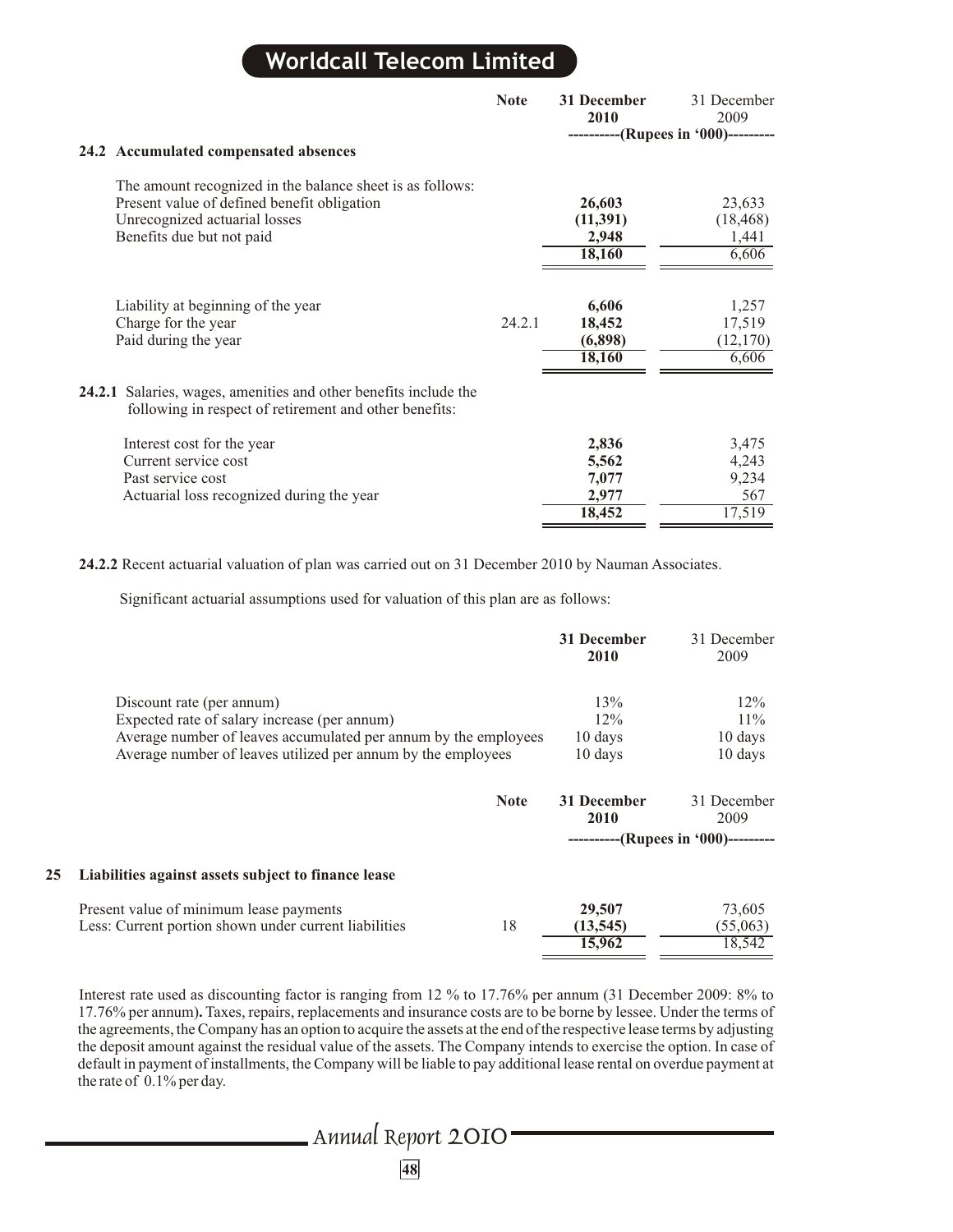|    |                                                     | 31 December 2010                   |                        | 31 December 2009 |                             |                 |                                                            |
|----|-----------------------------------------------------|------------------------------------|------------------------|------------------|-----------------------------|-----------------|------------------------------------------------------------|
|    |                                                     | <b>Minimum</b><br>lease<br>payment | <b>Finance</b><br>cost | Principal        | Minimum<br>lease<br>payment | Finance<br>cost | Principal                                                  |
|    |                                                     |                                    |                        |                  |                             |                 |                                                            |
|    |                                                     |                                    |                        |                  |                             |                 |                                                            |
|    | Not later than one year                             | 16,399                             | 2,854                  | 13,545           | 59,769                      | 4,706           | 55,063                                                     |
|    | Later than one year but not                         |                                    |                        |                  |                             |                 |                                                            |
|    | later than five years                               | 16,932                             | 970                    | 15,962           | 20,694                      | 2,152           | 18,542                                                     |
|    |                                                     | 33,331                             | 3,824                  | 29,507           | 80,463                      | 6,858           | 73,605                                                     |
|    |                                                     |                                    |                        | <b>Note</b>      | 31 December<br>2010         |                 | 31 December<br>2009<br>----------(Rupees in '000)--------- |
|    |                                                     |                                    |                        |                  |                             |                 |                                                            |
| 26 | Long term payables                                  |                                    |                        |                  |                             |                 |                                                            |
|    | Universal Service Fund                              |                                    |                        | 26.1             | 254,716                     |                 | 157,144                                                    |
|    | Oman Telecommunications Company SAOG-Parent Company |                                    |                        |                  |                             |                 | 616,698                                                    |
|    | Suppliers                                           |                                    |                        |                  | 556,812                     |                 | 1,063,729                                                  |
|    | <b>Trade Payables</b>                               |                                    |                        |                  |                             |                 | 194,339                                                    |
|    | Others                                              |                                    |                        |                  | 74,833                      |                 | 93,310                                                     |
|    |                                                     |                                    |                        |                  | 886,361                     |                 | 2,125,220                                                  |

The amount of future payments of the lease and the period in which these payments will become due are as follows:

**26.1** It represents the amount received against contracts valuing Rs 786 million and 487 million for the deployment of network in MTR-I and GTR respectively awarded by Universal Service Fund(USF), a Company established for the purpose of increasing teledensity in Pakistan.

|    |                                                 | <b>Note</b> | <b>31 December</b><br>2010<br>-----------(Rupees in '000)---- | 31 December<br>2009 |
|----|-------------------------------------------------|-------------|---------------------------------------------------------------|---------------------|
| 27 | License fee payable                             |             |                                                               |                     |
|    | Carrying value of license fee payable to PTA    |             | 1,206,000                                                     | 1,206,000           |
|    | Less: present value adjustment                  |             | (453, 107)                                                    | (453, 107)          |
|    |                                                 |             | 752,893                                                       | 752,893             |
|    | Accumulated interest charged to profit and loss |             | 453,107                                                       | 418,888             |
|    | Less: payments                                  |             | (184, 500)                                                    | (71,000)            |
|    |                                                 |             | 1,021,500                                                     | 1,100,781           |
|    | Less: current maturity                          | 18          | (1,021,500)                                                   | (1,100,781)         |
|    |                                                 |             |                                                               |                     |
|    |                                                 |             |                                                               |                     |

This represents interest free license fee payable to PTA for WLL licenses. As per the agreement with PTA, 50% of the license fee i.e. Rs. 1,135 million was payable by March 2010. The long term portion was discounted using the effective interest rate of 12.5%. During the year the Company has paid Rs. 113.5 million i.e. 10% of the outstanding balance.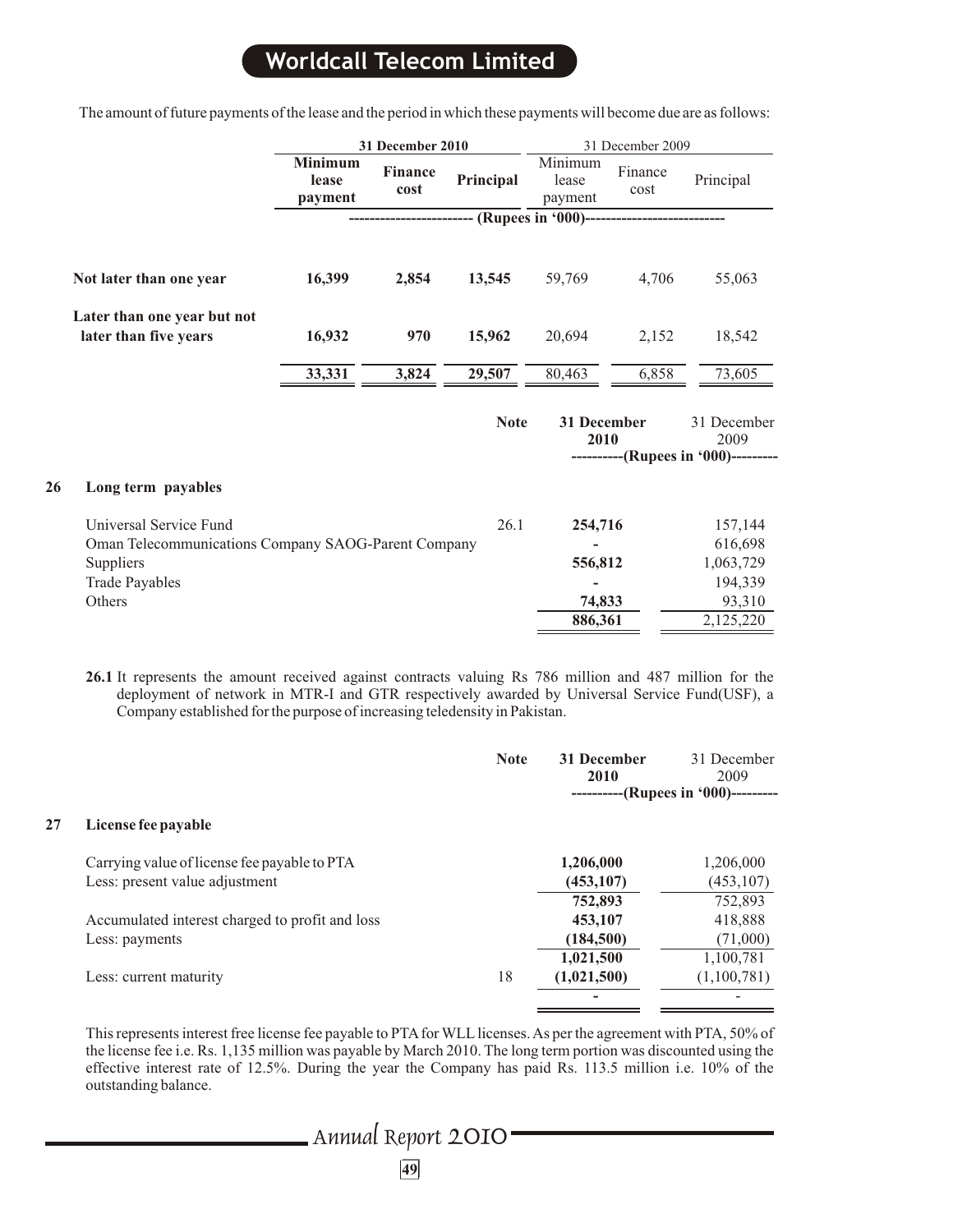### **28 Contingencies and commitments**

#### **28.1 Billing disputes with PTCL**

- **28.1.1** There is a dispute of Rs. 72.22 million (31 December 2009: Rs 70.23 million) with PTCL of non revenue time of prepaid calling cards and Rs. 32.13 million (31 December 2009: Rs 29.3 million) for excess minutes billed on account of interconnect and settlement charges. The management is hopeful that matter will be decided in favour of the company.
- **28.1.2** PTCL has charged the Company excess Domestic Private Lease Circuits (DPLC) and other media charges amounting to Rs. 140.07 million (31 December 2009: Rs.153.54 million) on account of difference in rates, distances and date of activation. Further, the Company has also deposited Rs. 40 million (31 December 2009: Rs. 40 million) in Escrow Account on account of dispute of charging of bandwidth charges from the date of activation of Digital Interface Units (DIUs) for commercial operation and in proportion to activation of DIUs related to each DPLC link and excess charging in respect of Karachi-Rawalpindi link which was never activated. The management is hopeful that matter will be decided in favour of the Company.

#### **28.2 Disputes with Pakistan Telecommunication Authority (PTA)**

- **28.2.1** There is a dispute with PTA on payment of annual microwave and BTS registration charges amounting to Rs.13 million (31 December 2009: Rs. 10.6 million). The matter is presently pending adjudication before the Honorable Lahore High Court Lahore. The Company is hopeful of a favorable decision.
- **28.2.2** There is a dispute with PTA on roll out of Company's 479 MHz and 3.5 GHz frequency bands licenses for allegedly not completing roll out within prescribed time. The dispute is pending adjudication at PTA. The Company is hopeful that the issue will be favorably resolved at the level of PTA in as much as Company has now started it roll out plan.
- **28.2.3** There is a dispute with PTA on payment of R&D Fund contribution amounting to Rs. 11.3 million ( 31 December 2009: Rs. 11.3 million). The legal validity of this fund is under challenge before the Honorable Supreme Court of Pakistan. The Company has also gone into appeal against the demand before the Honorable Lahore High Court Lahore. The Company is hopeful of a favorable decision.
- **28.2.4** There is a dispute with PTA on payment of contribution of APC for USF for the period prior to the valid formation of USF fund by the Federal Government amounting to Rs. 491 million (31 December 2009: Rs. 491 million). Out of this amount, Rs. 223 million has been deposited with PTA. The matter is pending adjudication before the Honorable Supreme Court of Pakistan. The Company is hopeful of a favorable decision.

### **28.3 Taxation issues**

- **28.3.1** Income Tax Return for the tax year ended 30 June 2006 was filed under the self assessment scheme. Subsequently, the case was reopened by invoking the provisions of section 122 (5A). Additions were made on account of brought forward losses, gratuity and goodwill of Rs. 773 million. The Company filed an appeal before the Commissioner of Income Tax (Appeals). The Commissioner of Income Tax (Appeals) dismissed the appeal of the Company and now the Company has filed appeal in Income Tax Appellate Tribunal Lahore against the order of Commissioner of Income Tax (Appeals). The management is hopeful that the matter will be decided in favour of the Company.
- **28.3.2** Income Tax Returns for the tax year ended 30 June 2003 were filed under the self assessment scheme of Worldcall Communications Limited, Worldcall Multimedia Limited, Worldcall Broadband Limited and Worldcall Phonecards Limited, now merged into the Company. The Company has received orders under section 122(5A) against the said returns filed under self assessment on 02 January 2009. As per Orders, the Income Tax Department intends to amend the returns on certain issues such as depreciation, turnover tax adjustment, gratuity provision, share premium, allocation of expenses to capital gain, mark up from associates and share deposit money amounting to Rs. 29.9 million. An appeal has been filed by the Company against the orders before the Commissioner of Income Tax (Appeals). Commissioner of Income Tax (Appeals) has restored the original assessment order U/S 177 dated 17 May 2005 for Worldcall Broadband Limited. Remaining appeals were also decided and a partial relief was given by CIT (Appeals), while being aggrieved, the Company has filed appeals in Income Tax Appellate Tribunal Lahore. Based on legal advice, the management is hopeful that matter will be decided in favour of the Company.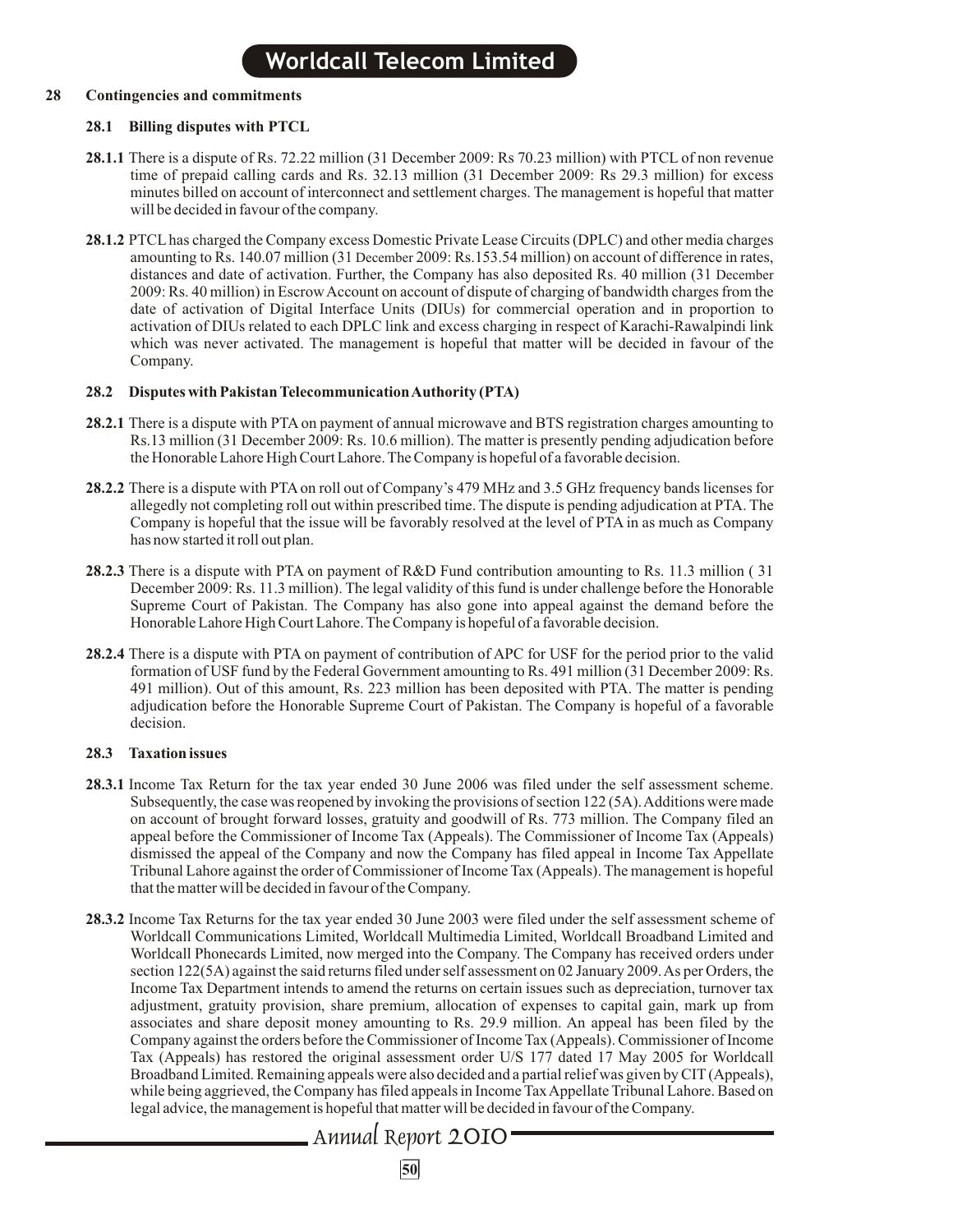**28.3.3** There is a dispute with sales tax authorities for payment of Rs.167 million claimed and obtained as sales tax refund in the year 2006 by the Company. The matter is presently being adjudicated by the Honorable Lahore High Court Lahore. An injunction currently holds field which precludes recovery from the Company. The Company has paid 20% of principal amount to date to the department against the said dispute. Moreover, this is an industrial issue and in case companies of other jurisdiction the Inland Revenue Tribunal has dismissed the case of sales tax authorities. It is therefore Company is hopeful of a favorable decision.

|    |      |                                                                                  |                                            | 31 December<br>2010 |                 | 31 December<br>2009<br>----------(Rupees in '000)--------- |
|----|------|----------------------------------------------------------------------------------|--------------------------------------------|---------------------|-----------------|------------------------------------------------------------|
|    | 28.4 | Outstanding guarantees                                                           |                                            | 1,012,853           |                 | 799,755                                                    |
|    | 28.5 | Commitments in respect of capital expenditure                                    |                                            | 757,484             |                 | 647,197                                                    |
|    | 28.6 | Outstanding letters of credit                                                    |                                            | 75,800              |                 | 12,870                                                     |
|    |      |                                                                                  | 31 Dec.<br>2010<br>$----(No of shares)---$ | 31 Dec.<br>2009     | 31 Dec.<br>2010 | 31 Dec.<br>2009<br>$---(Rupees in '000)---$                |
| 29 |      | Issued, subscribed and paid up capital                                           |                                            |                     |                 |                                                            |
|    |      | Ordinary shares of Rs. 10 each as fully paid in cash                             | 344,000,000                                | 344,000,000         | 3,440,000       | 3,440,000                                                  |
|    |      | Ordinary shares of Rs. 10 each issued in accordance<br>with the scheme of merger | 309,965,789                                | 309,965,789         | 3,099,658       | 3,099,658                                                  |
|    |      | Ordinary shares of Rs. 10 each issued as fully paid<br>bonus shares              | 98,094,868                                 | 98,094,868          | 980,949         | 980,949                                                    |
|    |      | Ordinary shares of Rs. 10 each issued against<br>convertible loan                | 108,510,856                                | 108,510,856         | 1,085,109       | 1,085,109                                                  |
|    |      |                                                                                  | 860, 571, 513                              | 860, 571, 513       | 8,605,716       | 8,605,716                                                  |

29.1 As at 31 December 2010, Oman Telecommunications Company SAOG the holding company, holds 488,839,429 ordinary shares (31 December 2009: 488,839,429) of the Company. In addition 78,541,360 ordinary shares (31 December 2009: 77,136,650 ordinary shares) are held by the following related parties as at 31 December 2010:

|                                                                         | 31 December<br>2010           | 31 December<br>2009      |
|-------------------------------------------------------------------------|-------------------------------|--------------------------|
| <b>Related parties</b>                                                  | $------(No. of shares)------$ |                          |
| First Capital Securities Corporation Limited<br>Pace (Pakistan) Limited | 4,221,207<br>912              | 4,221,207<br>912         |
| Arif Habib Securities Limited                                           | 74.319.241<br>78,541,360      | 72.914.531<br>77,136,650 |

### **30 Share premium**

This reserve can be utilized by the Company only for the purposes specified in section 83(2) of the Companies Ordinance, 1984.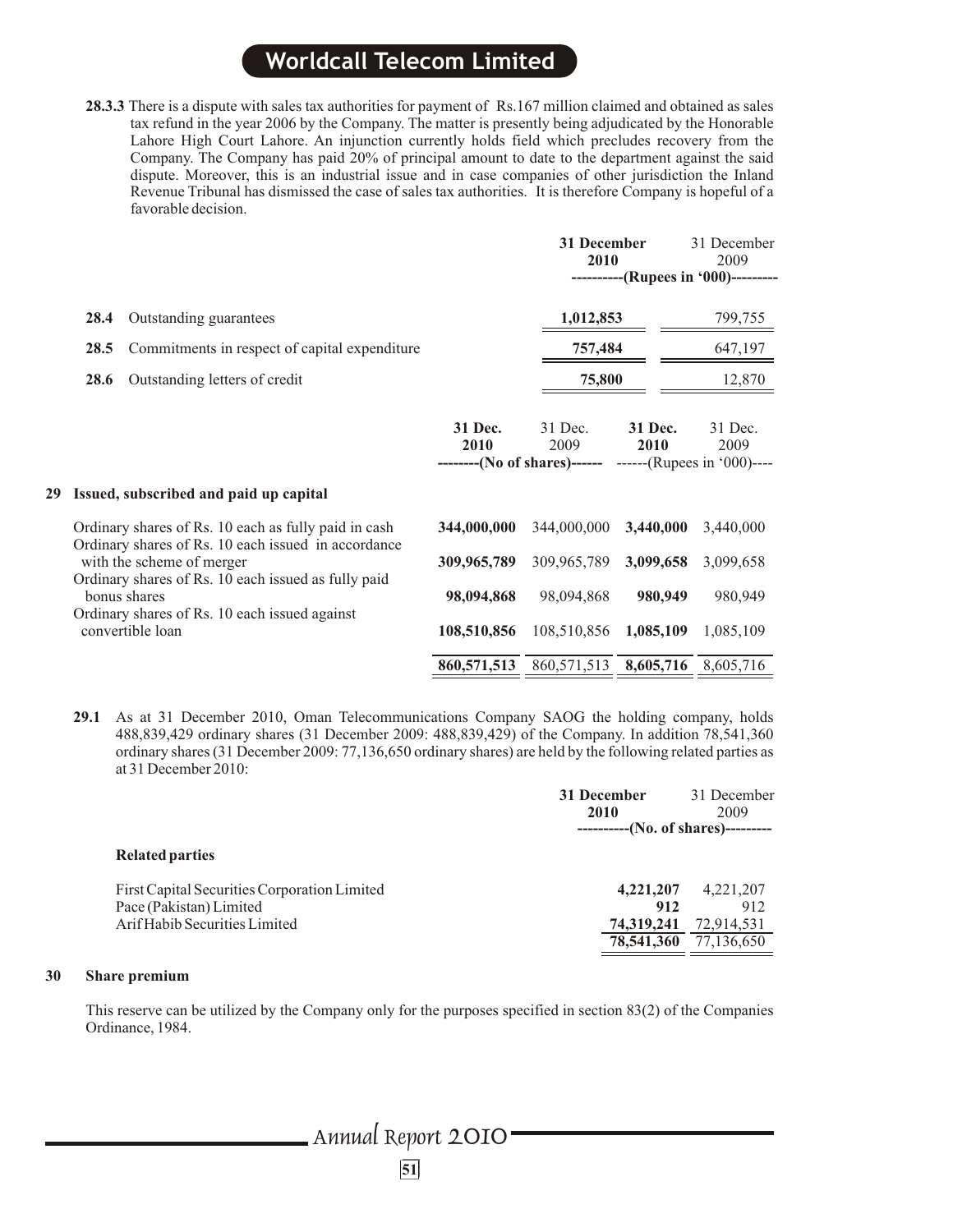|    |                                                               | 31 December<br>2010 | 31 December<br>2009<br>----------(Rupees in '000)--------- |
|----|---------------------------------------------------------------|---------------------|------------------------------------------------------------|
| 31 | <b>Surplus on revaluation</b>                                 |                     |                                                            |
|    | Revaluation surplus on:                                       |                     |                                                            |
|    | Plant & equipment                                             | 64,059              | 64,059                                                     |
|    | Intangible assets                                             | 430,393             | 430,393                                                    |
|    |                                                               | 494,452             | 494,452                                                    |
|    | Less: Related deferred tax liability                          | (173, 058)          | (173, 058)                                                 |
|    | Less: Transfer to retained earning in respect of incremental  |                     |                                                            |
|    | amortization net of deferred tax                              | (52, 993)           | (31,796)                                                   |
|    | Add: Transfer from retained earning in respect of decremental |                     |                                                            |
|    | depreciation net of deferred tax                              | 69,959              | 41,976                                                     |
|    |                                                               | 16,966              | 10,180                                                     |
|    |                                                               | 338,360             | 331,574                                                    |

**31.1** The surplus on revaluation shall not be utilized directly or indirectly by way of dividend or bonus shares as per Section 235 of the Companies Ordinance, 1984.

|    |                                            | <b>Note</b> | 31 December<br>2010 | 31 December<br>2009                 |
|----|--------------------------------------------|-------------|---------------------|-------------------------------------|
| 32 | <b>Revenue</b> -net                        |             |                     | ----------(Rupees in '000)--------- |
|    | Gross revenue                              |             | 7,937,527           | 8,845,485                           |
|    | Less:                                      |             |                     |                                     |
|    | Sales tax                                  |             | 294,895             | 235,332                             |
|    | Discount and commission                    |             | 178,228             | 201,878                             |
|    |                                            |             | 473,123             | 437,210                             |
|    |                                            |             | 7,464,404           | 8,408,275                           |
| 33 | <b>Direct cost</b>                         |             |                     |                                     |
|    | Interconnect, settlement and other charges |             | 3,619,710           | 4,825,698                           |
|    | Bandwidth and other PTCL charges           |             | 537,913             | 364,520                             |
|    | Depreciation                               | 3.6         | 1,363,805           | 1,110,074                           |
|    | Amortization of intangible assets          | 5.4         | 100,467             | 100,329                             |
|    | Power consumption and pole rent            |             | 434,075             | 305,545                             |
|    | Security services                          |             | 37,149              | 30,745                              |
|    | PTA charges                                | 33.1        | 48,935              | 65,131                              |
|    | Cable license fee                          |             | 30,649              | 32,607                              |
|    | Inventory consumed                         |             | 16,302              | 11,501                              |
|    | Stores and spares consumed                 |             | 47,325              | 57,752                              |
|    | Annual spectrum fee                        |             | 35,883              | 23,883                              |
|    | Content cost                               |             | 55,785              | 62,152                              |
|    | Network maintenance and insurance          |             | 201,553             | 18,614                              |
|    | Amortization cost of receivables           |             | 18,437              |                                     |
|    | Others                                     |             | 52,023              | 28,052                              |
|    |                                            |             | 6,600,011           | 7,036,603                           |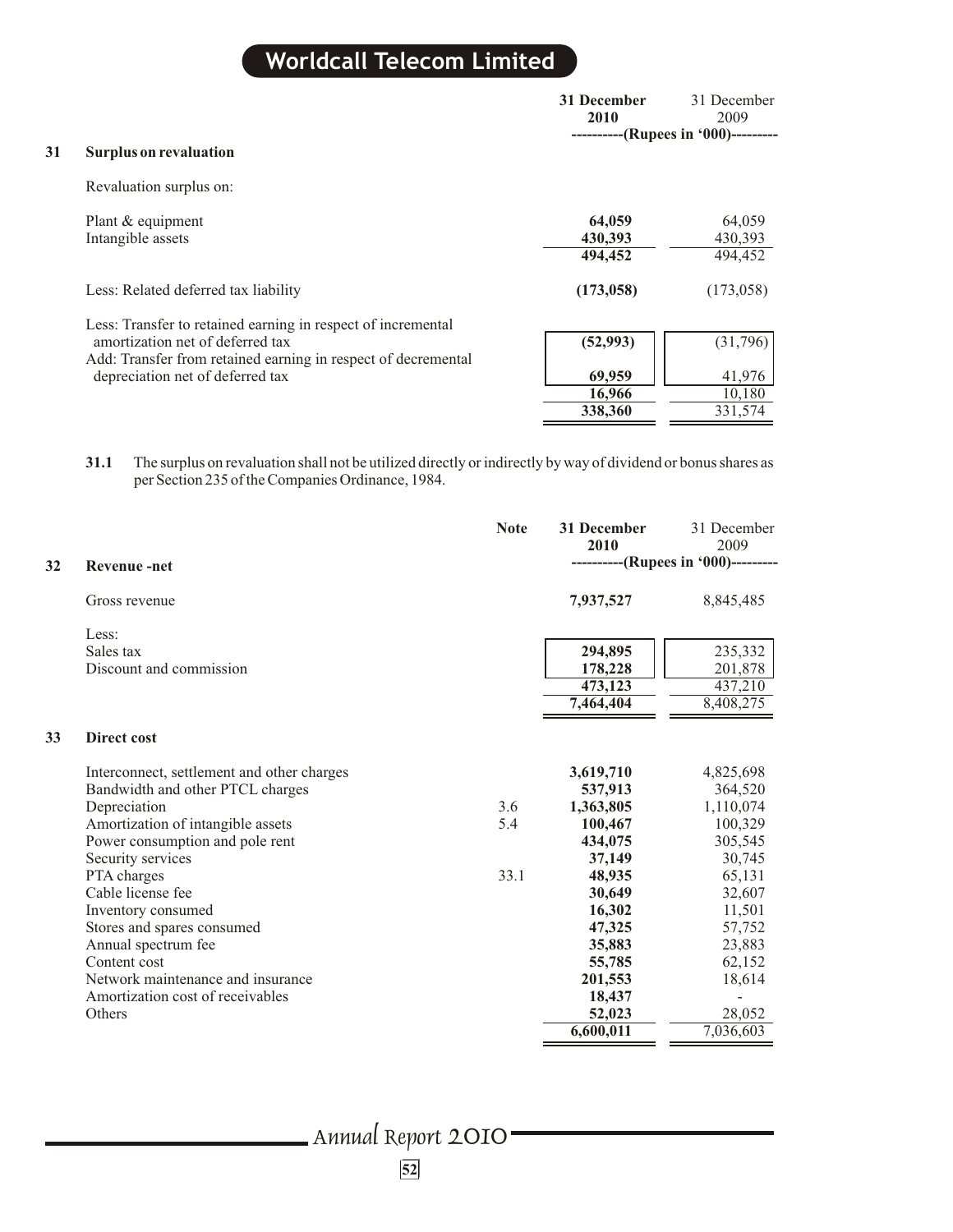|           |                                                    | <b>Note</b> | 31 December<br>2010      | 31 December<br>2009                |
|-----------|----------------------------------------------------|-------------|--------------------------|------------------------------------|
|           |                                                    |             |                          | ----------(Rupees in '000)-------- |
| 33.1      | <b>PTA Charges</b>                                 |             |                          |                                    |
|           | LDI License                                        | 33.1.1      | 30,977                   | 41,411                             |
|           | <b>WLL</b> License                                 | 33.1.2      | 10,676                   | 18,795                             |
|           | <b>Broadband License</b>                           |             | 4,009                    | 4,213                              |
|           | Telephony License                                  | 33.1.3      | 313                      | 407                                |
|           | Annual numbering charges                           |             | 2,960                    | 12                                 |
|           | Testing and other charges                          |             | $\overline{\phantom{0}}$ | 293                                |
|           |                                                    |             | 48,935                   | 65,131                             |
|           | 33.1.1 LDI License                                 |             |                          |                                    |
|           | Universal service fund                             |             | 18,587                   | 21,000                             |
|           | Research and development fund                      |             | 6,195                    | 13,411                             |
|           | Annual regulatory fee                              |             | 6,195                    | 7,000                              |
|           |                                                    |             | 30,977                   | 41,411                             |
|           | 33.1.2 WLL License                                 |             |                          |                                    |
|           | Universal service fund                             |             | 4,614                    | 8,693                              |
|           | Research and development fund                      |             | 1,538                    | 5,642                              |
|           | Annual regulatory fee                              |             | 1,538                    | 2,900                              |
|           | Royalty fee                                        |             | 2,986                    | 1,560                              |
|           |                                                    |             | 10,676                   | 18,795                             |
|           | 33.1.3 Telephony License                           |             |                          |                                    |
|           | Universal service fund                             |             | 187                      | 203                                |
|           | Research and development fund                      |             | 63                       | 136                                |
|           | Annual regulatory fee                              |             | 63                       | 68                                 |
|           |                                                    |             | 313                      | 407                                |
|           | <b>Operating cost</b>                              |             |                          |                                    |
|           | Salaries, wages and benefits                       |             | 699,240                  | 626,012                            |
|           | Marketing, advertisement and selling expenses      |             | 158,112                  | 109,314                            |
|           | Rent, rates and taxes                              |             | 113,519                  | 92,374                             |
|           | Communications                                     |             | 18,595                   | 17,459                             |
|           | Transportation                                     |             | 65,408                   | 62,108                             |
|           | Legal and professional                             |             | 30,885                   | 50,075                             |
| Insurance |                                                    |             | 46,847                   | 45,114                             |
| Utilities |                                                    |             | 66,481                   | 45,575                             |
|           | Printing and stationery                            |             | 9,132                    | 10,681                             |
|           | Entertainment                                      |             | 18,942                   | 18,350                             |
|           | Travel and conveyance<br>Repairs and maintenance   |             | 94,192<br>24,817         | 76,656<br>23,651                   |
|           | Provision for doubtful debts and other receivables |             | 134,889                  | 56,537                             |
| Donations |                                                    | 34.1        | 2,756                    | 37                                 |
|           | Fees and subscriptions                             |             | 8,806                    | 3,343                              |
|           | Directors meeting fee                              |             | 2,529                    | 5,624                              |
|           | Postage and courier                                |             | 2,116                    | 2,639                              |
|           | Newspapers and periodicals                         |             | 809                      | 428                                |
|           | Auditor's remuneration                             | 34.2        | 7,750                    | 6,675                              |
|           | Depreciation                                       | 3.6         | 66,382                   | 75,761                             |
|           | Miscellaneous                                      |             | 53,807                   | 27,904                             |
|           |                                                    |             | 1,626,014                | 1,356,317                          |

**34 Operating cost**

 $\_$ Annual Report 2010 $-$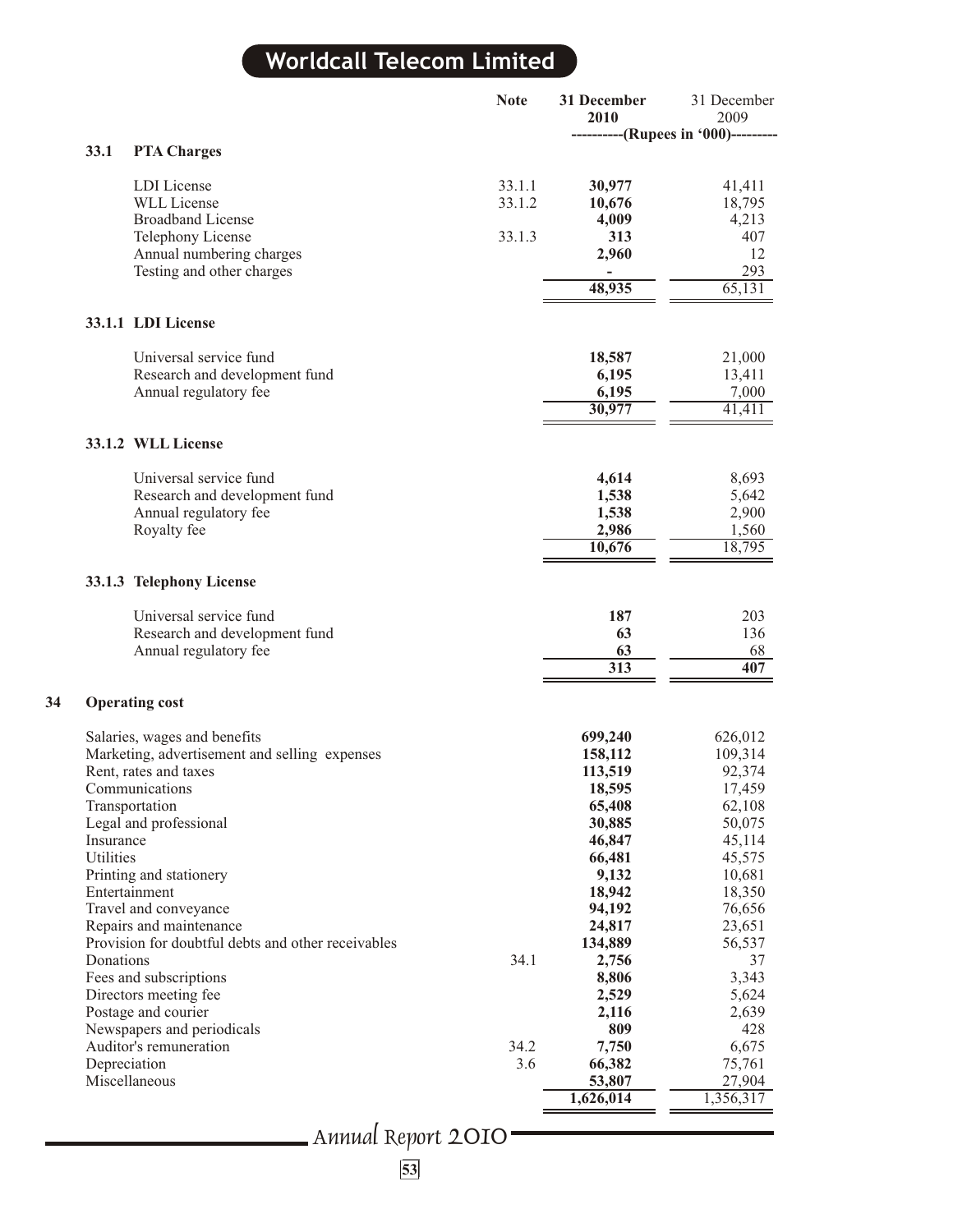**34.1** None of the Directors of the Company or any of their spouses have any interest in or otherwise associated with any of the recipients of donations made by the Company during the year.

|                                             | <b>Note</b> | 31 December<br>2010 | 31 December<br>2009<br>----------(Rupees in '000)--------- |
|---------------------------------------------|-------------|---------------------|------------------------------------------------------------|
| <b>Auditor's remuneration</b><br>34.2       |             |                     |                                                            |
| Statutory audit                             |             | 3,750               | 3,750                                                      |
| Half year review                            |             | 1,000               | 1,000                                                      |
| International reporting                     |             | 2,750               | 1,750                                                      |
| Out of pocket expenses                      |             | 250                 | 175                                                        |
|                                             |             | 7,750               | 6,675                                                      |
| <b>Finance cost</b>                         |             |                     |                                                            |
| Mark-up on long term loans                  |             | 965                 | 30,346                                                     |
| Mark-up on short term loans/running finance |             | 165,037             | 99,119                                                     |
| Interest on PTA license fee                 |             | 34,219              | 128,656                                                    |
| Financial charge on leased liabilities      |             | 6,138               | 15,892                                                     |
| Mark up on Term Finance Certificates        | 35.1        | 523,422             | 242,377                                                    |
| Bank charges and commission                 |             | 13,632              | 6,635                                                      |
|                                             |             | 743,413             | 523,025                                                    |

**35 Finance cost**

**35.1** These include amortization of initial transaction cost of Rs. 11.431 million (31 December 2009: Rs. 9.916 million).

|    |                                                 | <b>Note</b> | 31 December<br>2010 | 31 December<br>2009                 |
|----|-------------------------------------------------|-------------|---------------------|-------------------------------------|
| 36 | Other operating income                          |             |                     | ----------(Rupees in '000)--------- |
|    | Income from financial assets                    |             |                     |                                     |
|    | Income on deposit and saving accounts           |             | 19,476              | 35,556                              |
|    | Dividend income                                 |             | 934                 | 961                                 |
|    | Mark-up on advance to associated company        |             | 1,698               | 5,090                               |
|    | Exchange gain/(loss)                            |             | 5,052               | (29, 480)                           |
|    |                                                 |             | 27,160              | 12,127                              |
|    | Income from non-financial assets                |             |                     |                                     |
|    | Rental income from investment property          |             |                     | 5,158                               |
|    | Scrap sales                                     |             | 161                 | 577                                 |
|    | Profit on sale of property, plant and equipment |             | 15,320              | 6,224                               |
|    | Miscellaneous                                   |             | 15,456              | 79,907                              |
|    |                                                 |             | 30,937              | 91,866                              |
|    |                                                 |             | 58,097              | 103,993                             |
| 37 | Other expenses                                  |             |                     |                                     |
|    | Provision for winding up cost of subsidiary     |             |                     | 51,981                              |
|    |                                                 |             |                     | 51,981                              |
| 38 | <b>Taxation</b>                                 |             |                     |                                     |
|    | Current                                         | 38.1        | 52,628              | 22,573                              |
|    | Deferred                                        |             | (417, 075)          | (155, 277)                          |
|    |                                                 |             | (364, 447)          | (132,704)                           |
|    |                                                 |             |                     |                                     |

Annual Report 2010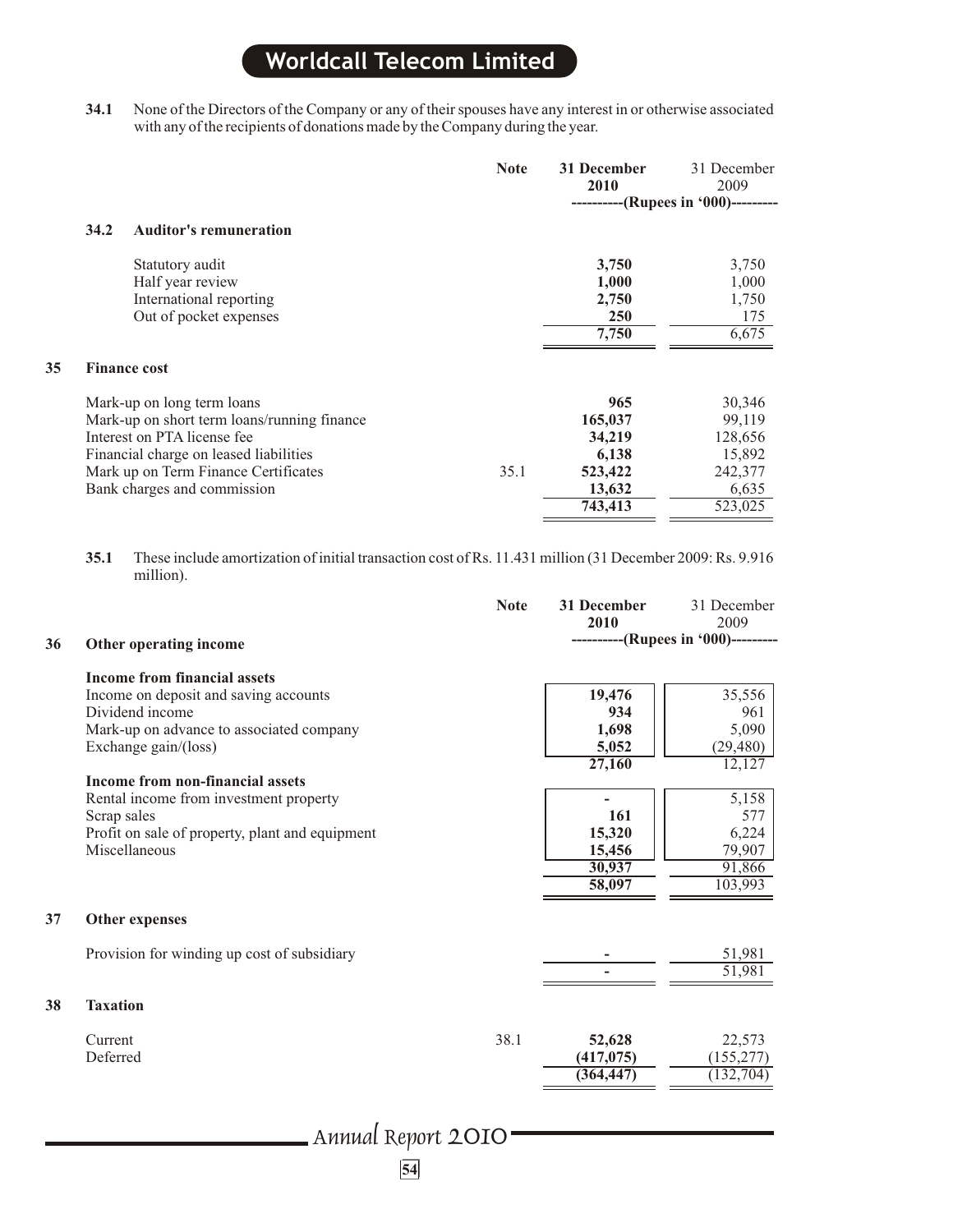**38.1** It includes tax on income covered under presumptive tax regime under Section 113 of the Income Tax Ordinance, 2001 and minimum turnover tax.

### **38.2 Tax charge reconciliation**

Numerical reconciliation between the average effective tax rate and the applicable tax rate.

|                                                                                                                                                | 31 December<br>2010<br>$\frac{0}{0}$ | 31 December<br>2009<br>$\frac{0}{0}$ |
|------------------------------------------------------------------------------------------------------------------------------------------------|--------------------------------------|--------------------------------------|
| Applicable tax rate                                                                                                                            | 35.00                                | 35.00                                |
| Tax effect of amounts:                                                                                                                         |                                      |                                      |
| Not deductible for tax purposes<br>Admissible for tax purposes<br>Chargeable to tax at different rates<br>Covered under presumptive tax regime | (15.53)<br>1.17<br>3.48              | (23.92)<br>6.45<br>3.54<br>0.21      |
| Average effective tax rate (tax expense divided<br>by profit before tax)                                                                       | 24.11                                | 21.28                                |
|                                                                                                                                                | 31 December<br>2010                  | 31 December<br>2009                  |

### **39 Loss per share**

Basic and diluted loss per share

| Loss after taxation available for distribution to<br>ordinary shareholders | Rupees in '000 | (1,147,006) | (490, 819) |
|----------------------------------------------------------------------------|----------------|-------------|------------|
| Weighted average number of ordinary shares                                 | Number in '000 | 860,572     | 860,572    |
| Basic and diluted loss per share                                           | Rupees         | (1.33)      | (0.57)     |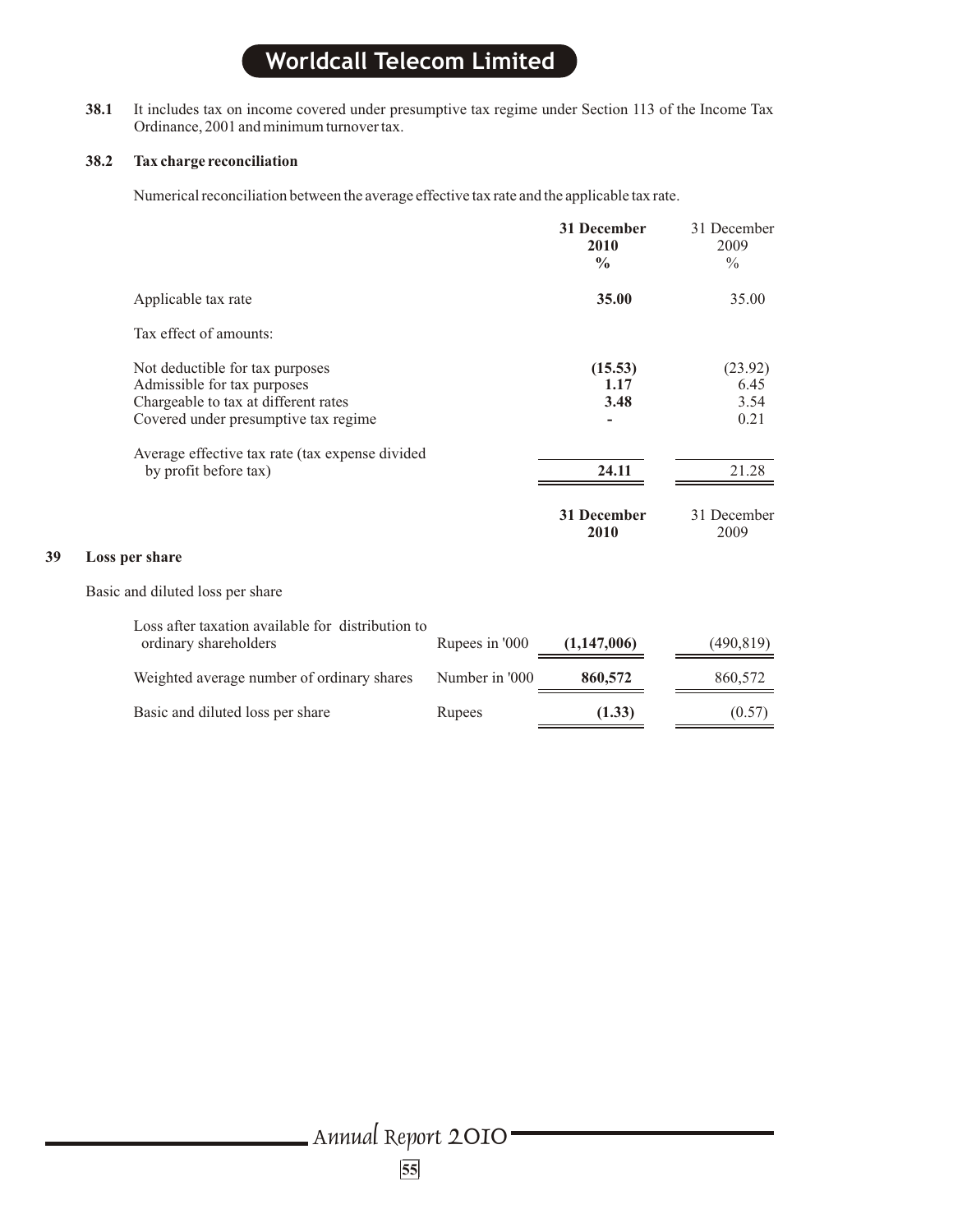### **40 Related party transactions**

The related parties comprise of shareholders, foreign subsidiary, local associated companies, related group companies, directors of the Company, companies where directors also hold directorship and key management employees. Amounts due from and to related parties are shown under receivables and payables and remuneration of directors and key management employees is disclosed in note 42. Other significant transactions with related parties are as follows:

|   |                                      |                                | <b>31 December</b><br>2010 | 31 December<br>2009<br>----------(Rupees in '000)--------- |
|---|--------------------------------------|--------------------------------|----------------------------|------------------------------------------------------------|
|   |                                      |                                |                            |                                                            |
|   | <b>Relationship with the Company</b> | <b>Nature of transactions</b>  |                            |                                                            |
|   | Parent Company                       | Purchase of goods and services | 500,677                    | 597,996                                                    |
|   |                                      | Sale of goods and services     | 389,204                    | 343,532                                                    |
| 2 | Other related parties                | Purchase of goods and services | 14,586                     | 37,779                                                     |
|   |                                      | Purchase of property           | 30,000                     | 85,000                                                     |
|   |                                      | Sale of goods and services     | 277                        | 6,763                                                      |
|   |                                      | Interest on loan               | 1,698                      | 5,090                                                      |
|   |                                      | Provision for doubtful debts   | 54,648                     | 37,125                                                     |
| 3 | Key management personnel             | Salaries and other employee    |                            |                                                            |
|   |                                      | benefits                       | 290,510                    | 263,157                                                    |

All transactions with related parties have been carried out on commercial terms and conditions.

|                                                               | 31 December<br>2010  | 31 December<br>2009<br>----------(Rupees in '000)--------- |
|---------------------------------------------------------------|----------------------|------------------------------------------------------------|
| Year end balances                                             |                      |                                                            |
| Receivable from related parties<br>Payable to related parties | 207,814<br>1,156,250 | 378,012<br>621,915                                         |

These are in normal course of business and are interest free.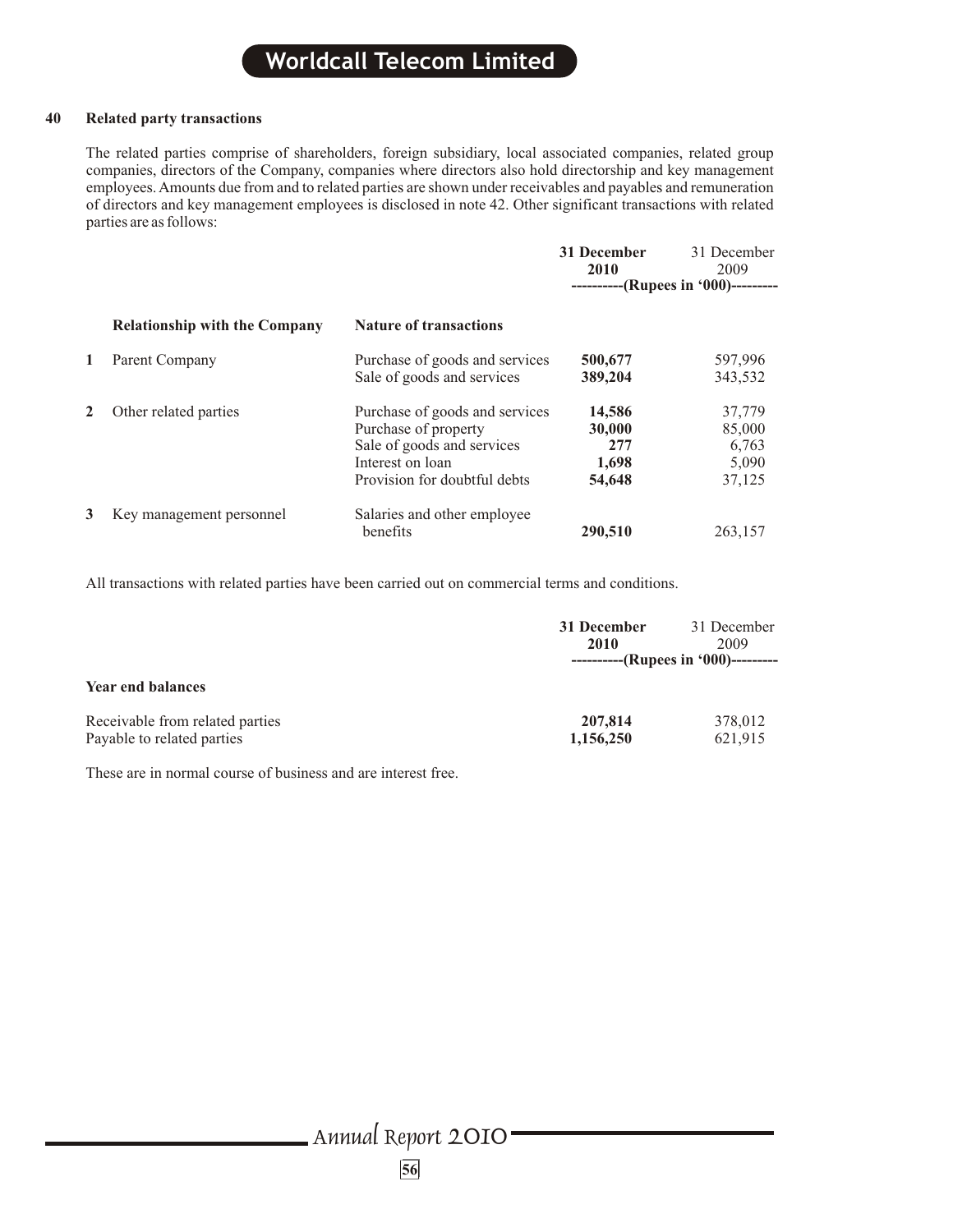|    |                                                             | 31 December<br>2010 | 31 December<br>2009                 |
|----|-------------------------------------------------------------|---------------------|-------------------------------------|
| 41 | Cash generated from operations                              |                     | ----------(Rupees in '000)--------- |
|    | Loss before taxation                                        | (1,511,453)         | (623, 523)                          |
|    | Adjustment for:                                             |                     |                                     |
|    | Depreciation                                                | 1,430,187           | 1,185,835                           |
|    | Amortization of intangible assets                           | 100,467             | 100,329                             |
|    | Amortization of transaction cost                            | 11,431              | 9,916                               |
|    | Amortization cost of receivables                            | 18,437              |                                     |
|    | Interest on PTA license fee                                 | 34,219              | 128,656                             |
|    | Provision for doubtful receivables                          | 134,889             | 93,235                              |
|    | Provision for stock in trade and stores $\&$ spares         | 23,200              | 17,200                              |
|    | Profit on disposal of property, plant and equipment         | (15,320)            | (6,224)                             |
|    | Gain on re-measurement of investment property at fair value | (1,378)             |                                     |
|    | Impairment loss on available for sale financial assets      | 65,894              | 167,865                             |
|    | Retirement benefits                                         | 94,865              | 100,458                             |
|    | Finance costs                                               | 697,763             | 384,453                             |
|    | <b>Profit before working capital changes</b>                | 1,083,201           | 1,558,200                           |
|    |                                                             |                     |                                     |

Effect on cash flow due to working capital changes:

### *(Increase)/Decrease in the current assets*

| Stores and spares                   | 110,839   | 90,762      |
|-------------------------------------|-----------|-------------|
| Stock in trade                      | (19,312)  | (45, 854)   |
| Trade debts                         | (39, 614) | (1,234,091) |
| Loans and advances                  | 85,674    | (148,605)   |
| Deposits and prepayments            | 7,867     | 49,732      |
| Other receivables                   | (9,109)   | 170,508     |
| Increase in the current liabilities |           |             |
| Trade and other payables            | 1,794,186 | 376,702     |
|                                     | 1,930,531 | (740, 846)  |
|                                     | 3,013,732 | 817,354     |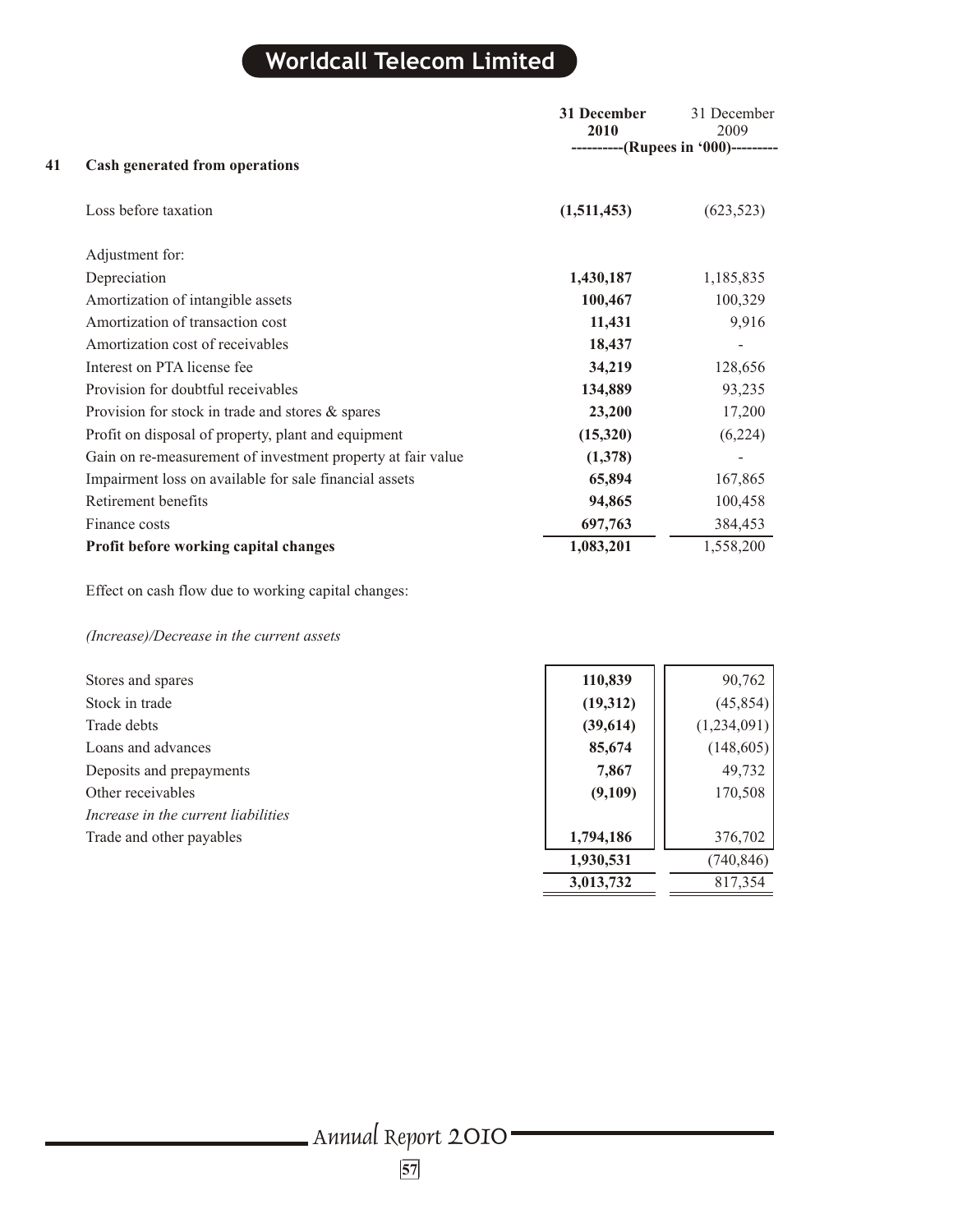### **42 Remuneration of chief executive, directors and executives**

The aggregate amount charged in the financial statements for the year for remuneration, including certain benefits, to the chief executive, directors and executives of the Company are as follows:

|                          | <b>Chief Executive</b> |         | <b>Directors</b>         |         | <b>Executives</b>                         |         |
|--------------------------|------------------------|---------|--------------------------|---------|-------------------------------------------|---------|
|                          | 31 Dec.                | 31 Dec. | 31 Dec.                  | 31 Dec. | 31 Dec.                                   | 31 Dec. |
|                          | 2010                   | 2009    | 2010                     | 2009    | 2010                                      | 2009    |
|                          |                        |         |                          |         | ---(Rupees in '000)---------------------- |         |
| Managerial remuneration  | 16,000                 | 9,398   | -                        | -       | 157,856                                   | 153,303 |
| Retirement benefits      | 2,667                  | 2,000   | $\overline{\phantom{a}}$ |         | 27,059                                    | 17,106  |
| Housing                  | 6,400                  | 3,759   | -                        |         | 63,142                                    | 61,321  |
| <b>Utilities</b>         | 1,600                  | 940     |                          |         | 15,786                                    | 15,330  |
|                          | 26,667                 | 16,097  |                          |         | 263,843                                   | 247,060 |
| <b>Number of persons</b> | 1                      | 1       |                          |         | 136                                       | 150     |

The chief executive and certain executives of the Company are provided with Company maintained vehicles and residential telephones.

Meeting fee Rs. 2.529 million (31 December 2009: Rs. 5.624 million) was paid to directors during the year.

### **43 Financial risk management**

The Company finances its operations through equity, borrowings and management of working capital with a view to obtain a reasonable mix between the various sources of finance to minimize the risk. Taken as a whole, risk arising from the Company's financial instruments is limited as there is no significant exposure to market risk in respect of such instruments.

The Company has exposure to the following risks from its use of financial instruments

- Credit risk
- Liquidity risk
- Market risk

### **43.1 Credit risk**

Credit risk represents the accounting loss that would be recognized at the reporting date if counter parties failed completely to perform as contracted. The Company's credit risk is primarily attributable to its trade debts and loans and advances. The Company has no significant concentration of credit risk as exposure is spread over a large number of counter parties in the case of trade debts. To manage exposure to credit risk, the Company applies credit limits to its customers and obtains advances from certain customers.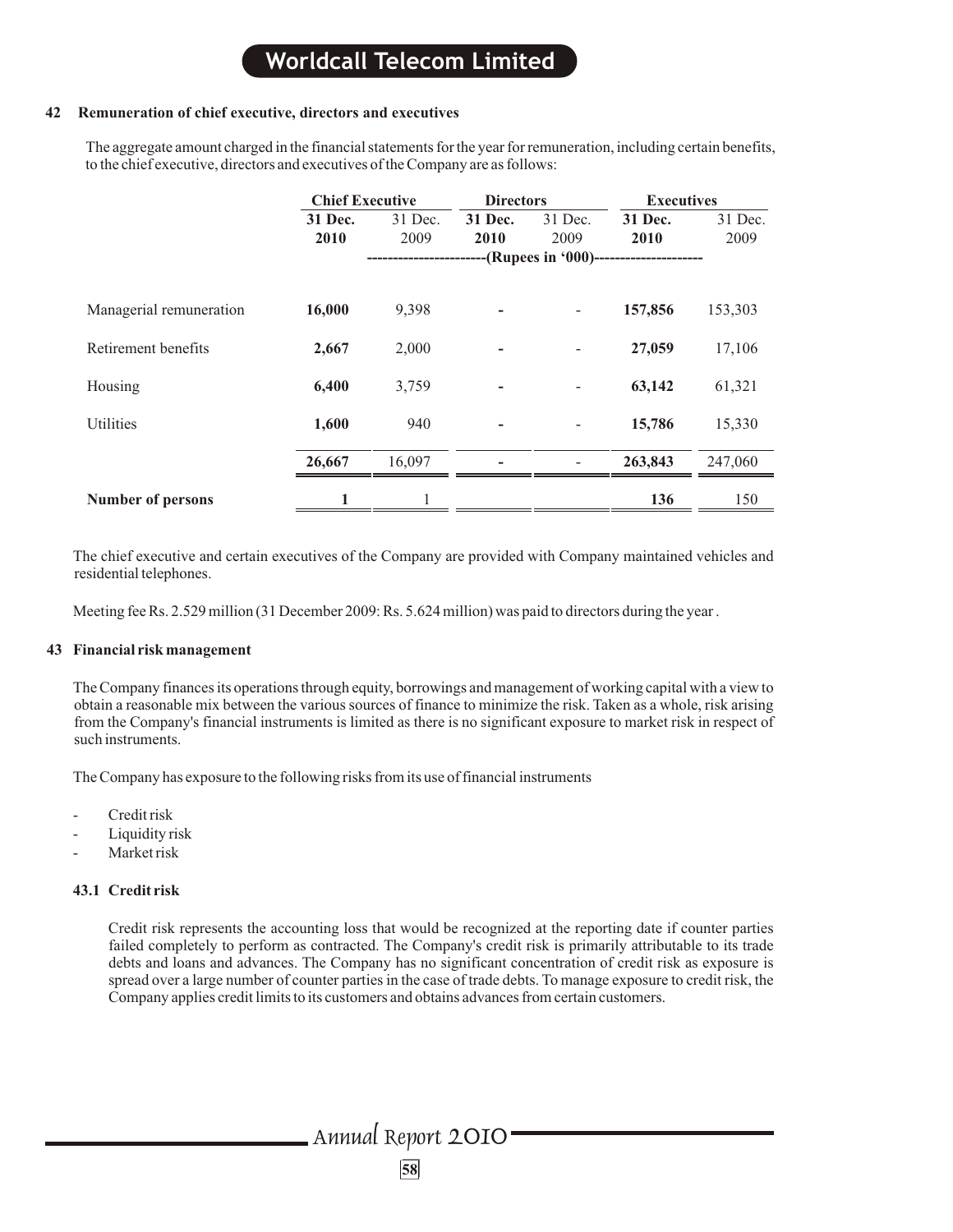### **43.1.1 Exposure to credit risk**

The carrying amount of financial assets represents the maximum credit exposure. The maximum exposure to credit risk at the balance sheet date was:

|                                      | <b>Note</b>                | 31 December<br>2010 | 31 December<br>2009 |  |
|--------------------------------------|----------------------------|---------------------|---------------------|--|
|                                      | -(Rupees in '000)--------- |                     |                     |  |
| Long term deposits                   |                            | 64,843              | 83,669              |  |
| Long term trade receivable           |                            | 46,805              |                     |  |
| Trade debts                          | 43.1.2                     | 2,731,112           | 2,696,549           |  |
| Loans and advances - considered good |                            | 83,543              | 68,030              |  |
| Short term deposits                  |                            | 89,169              | 93,324              |  |
| Other receivables                    |                            | 262,014             | 252,905             |  |
| Short term investments               |                            | 310,472             | 378,439             |  |
| Cash and bank balances               |                            | 183,960             | 336,480             |  |
|                                      |                            | 3,771,918           | 3,909,396           |  |

**43.1.2** The age of trade receivables and related impairment loss at the balance sheet date was:

|                                                                                                                                   | 31 December<br>2010 | 31 December<br>2009<br>----------(Rupees in '000)--------- |
|-----------------------------------------------------------------------------------------------------------------------------------|---------------------|------------------------------------------------------------|
| The age of trade receivables                                                                                                      |                     |                                                            |
| Not past due                                                                                                                      | 359,348             | 848,045                                                    |
| Past due 0 - 180 days                                                                                                             | 1,587,137           | 1,109,701                                                  |
| Past due 181 - 365 days                                                                                                           | 119,079             | 117,867                                                    |
| Past due 1 - 2 years                                                                                                              | 119,172             | 218,335                                                    |
| More than 2 years                                                                                                                 | 593,181             | 402,601                                                    |
|                                                                                                                                   | 2,777,917           | 2,696,549                                                  |
| The age of impairment loss against trade receivables                                                                              |                     |                                                            |
| Not past due                                                                                                                      |                     |                                                            |
| Past due 0 - 180 days                                                                                                             | 30,597              | 11,081                                                     |
| Past due 181 - 365 days                                                                                                           | 37,211              | 21,569                                                     |
| Past due 1 - 2 years                                                                                                              | 53,705              | 144,554                                                    |
| More than 2 years                                                                                                                 | 593,181             | 402,601                                                    |
|                                                                                                                                   | 714,694             | 579,805                                                    |
| The movement in provision for impairment of receivables is as follows :                                                           |                     |                                                            |
| $\bigcap_{i=1}^{n}$ , $\bigcap_{i=1}^{n}$ , $\bigcap_{i=1}^{n}$ , $\bigcap_{i=1}^{n}$ , $\bigcap_{i=1}^{n}$ , $\bigcap_{i=1}^{n}$ | $FFA$ oaf           | 107.570                                                    |

| Opening balance     | 579,805 | 486,570 |
|---------------------|---------|---------|
| Charge for the year | 134,889 | 93.235  |
| Closing balance     | 714.694 | 579.805 |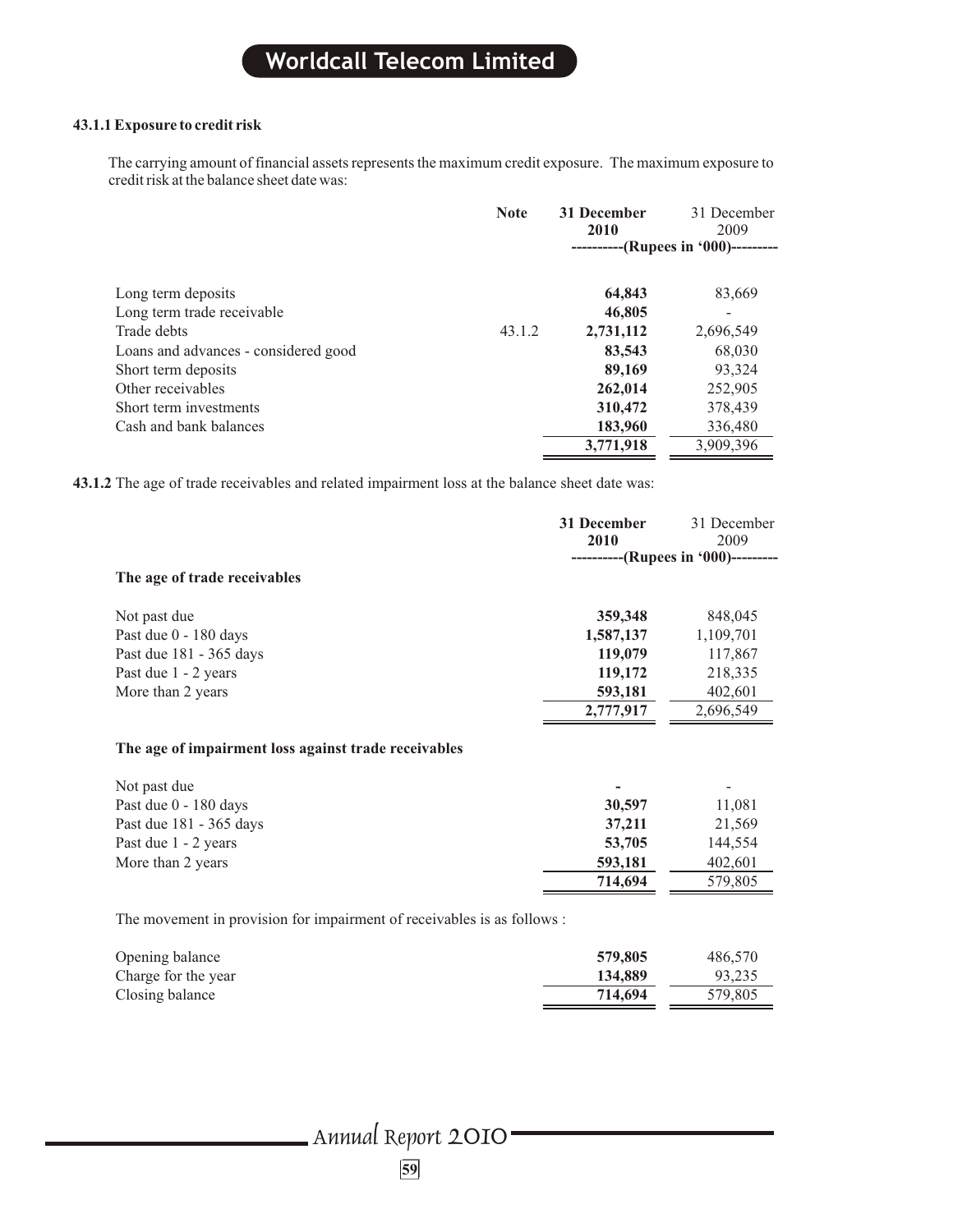### **43.2 Liquidity risk**

Liquidity risk reflects an enterprise's inability in raising funds to meet commitments. The Company follows an effective cash management and planning policy and maintains flexibility in funding by keeping committed credit lines available.

The following are the contractual maturities of financial liabilities as on 31 December 2010:

|                                       | Carrying<br>Amount | 6 months<br>or less | 6-12 months                    | 1-2 year  | More than<br>2 years |
|---------------------------------------|--------------------|---------------------|--------------------------------|-----------|----------------------|
|                                       |                    |                     | -(Rupees in '000)------------- |           |                      |
| Term finance certificates - secured   | 3,377,205          | 606,199             | 604,927                        | 1,095,825 | 1,070,254            |
| Liabilities against assets subject to |                    |                     |                                |           |                      |
| to finance lease                      | 29,507             | 7,789               | 5,756                          | 12,863    | 3,099                |
| Long term payables                    | 886,361            |                     |                                | 886,361   |                      |
| Long term deposits                    | 43,208             |                     |                                |           | 43,208               |
| License fee payable                   | 1,021,500          | 1,021,500           |                                |           |                      |
| Running finance under markup          |                    |                     |                                |           |                      |
| arrangements-secured                  | 1,170,964          | 1,170,964           |                                |           |                      |
| Short term borrowings                 | 200,000            | 200,000             |                                |           |                      |
| Trade and other payables              | 4,327,586          | 3,992,609           | 334,977                        |           |                      |
| Interest and mark up accrued          | 170,569            | 170,569             |                                |           |                      |
|                                       | 11,226,900         | 7,169,630           | 945,660                        | 1,995,049 | 1.116.561            |

The following are the contractual maturities of financial liabilities as on 31 December 2009:

|                                       | Carrying<br>Amount             | 6 months<br>or less | 6-12 months | 1-2 year  | More than<br>2 years |
|---------------------------------------|--------------------------------|---------------------|-------------|-----------|----------------------|
|                                       | --(Rupees in '000)------------ |                     |             |           |                      |
|                                       |                                |                     |             |           |                      |
| Term finance certificates - secured   | 4,030,114                      | 59,054              | 606,199     | 1,209,739 | 2,155,122            |
| Long term finances-secured            | 37,494                         | 37,494              |             |           |                      |
| Liabilities against assets subject to |                                |                     |             |           |                      |
| finance lease                         | 73,605                         | 42,046              | 13,017      | 9,769     | 8,773                |
| Long term payables                    | 2,125,220                      |                     |             | 2,125,220 |                      |
| Long term deposits                    | 44,160                         |                     |             |           | 44,160               |
| License fee payable                   | 1,100,781                      | 1,100,781           |             |           |                      |
| Running finance under markup          |                                |                     |             |           |                      |
| arrangements-secured                  | 1,045,660                      | 1,045,660           |             |           |                      |
| Trade and other payables              | 2,146,916                      | 1,867,201           | 279,715     |           |                      |
| Interest and mark up accrued          | 166,605                        | 166,605             |             |           |                      |
|                                       | 10,770,555                     | 4,318,841           | 898,931     | 3,344,728 | 2,208,055            |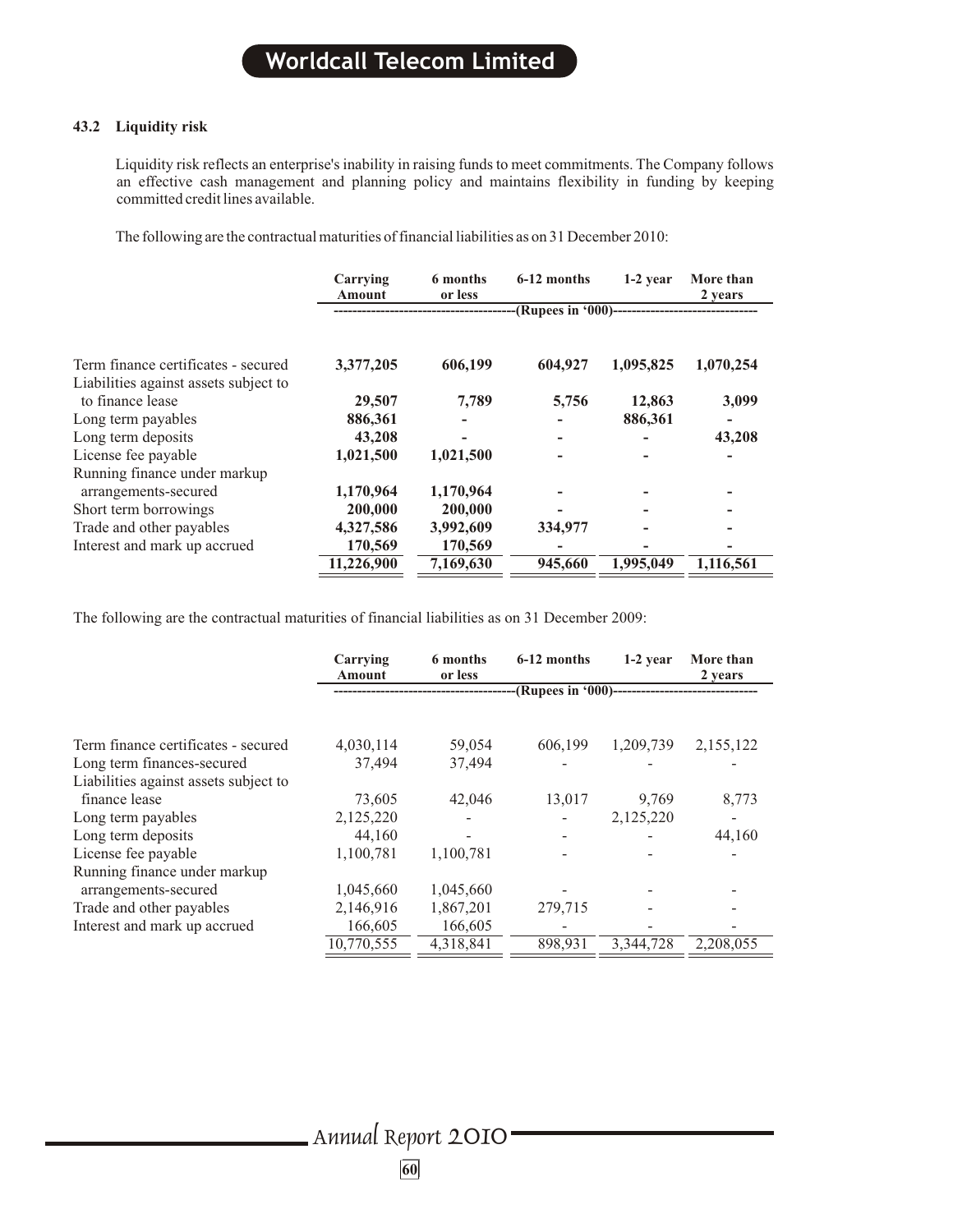### **43.3 Market risk**

### **43.3.1 Currency risk**

Foreign currency risk arises mainly where receivables and payables exist due to transactions entered into foreign currency. The Company is exposed to foreign currency's risk on sales and purchases that are entered in a currency other than Pak Rupees. The Company's foreign currency payables are substantially hedged against foreign currency receivables.

The Company exposure to foreign currency risk was as follows:

|                   | 31 December              | 31 December |
|-------------------|--------------------------|-------------|
|                   | 2010                     | 2009        |
|                   | $------(USD '000)------$ |             |
| Trade receivables | 23,283                   | 16,843      |
| Trade payables    | (19, 464)                | (7,686)     |
| Suppliers         | (11,950)                 | (14,957)    |
| Net exposure      | (8,131)                  | (5,800)     |
|                   |                          |             |

The following significant exchange rates were applied during the year

|                                           | 31 December<br>2010 | 31 December<br>2009 |  |
|-------------------------------------------|---------------------|---------------------|--|
| Average rate -Rupees per US Dollar        | 85.00               | 81.58               |  |
| Reporting date rate -Rupees per US Dollar | 85.80               | 84.20               |  |

A 5% strengthening of Pak Rupees against the above currency would have increased equity and profit and loss account by Rs. 34.882 million (31 December 2009: 24.418 million). This analysis assumes that all other variables, in particular interest rates remain constant.

A 5% weakening of Pak Rupees would have equal but opposite effect.

### **43.3.2 Interest rate risk**

Interest rate risk is the risk that the value of a financial instrument will fluctuate due to changes in market interest rates. The Company has adopted appropriate policies to cover interest rate risk.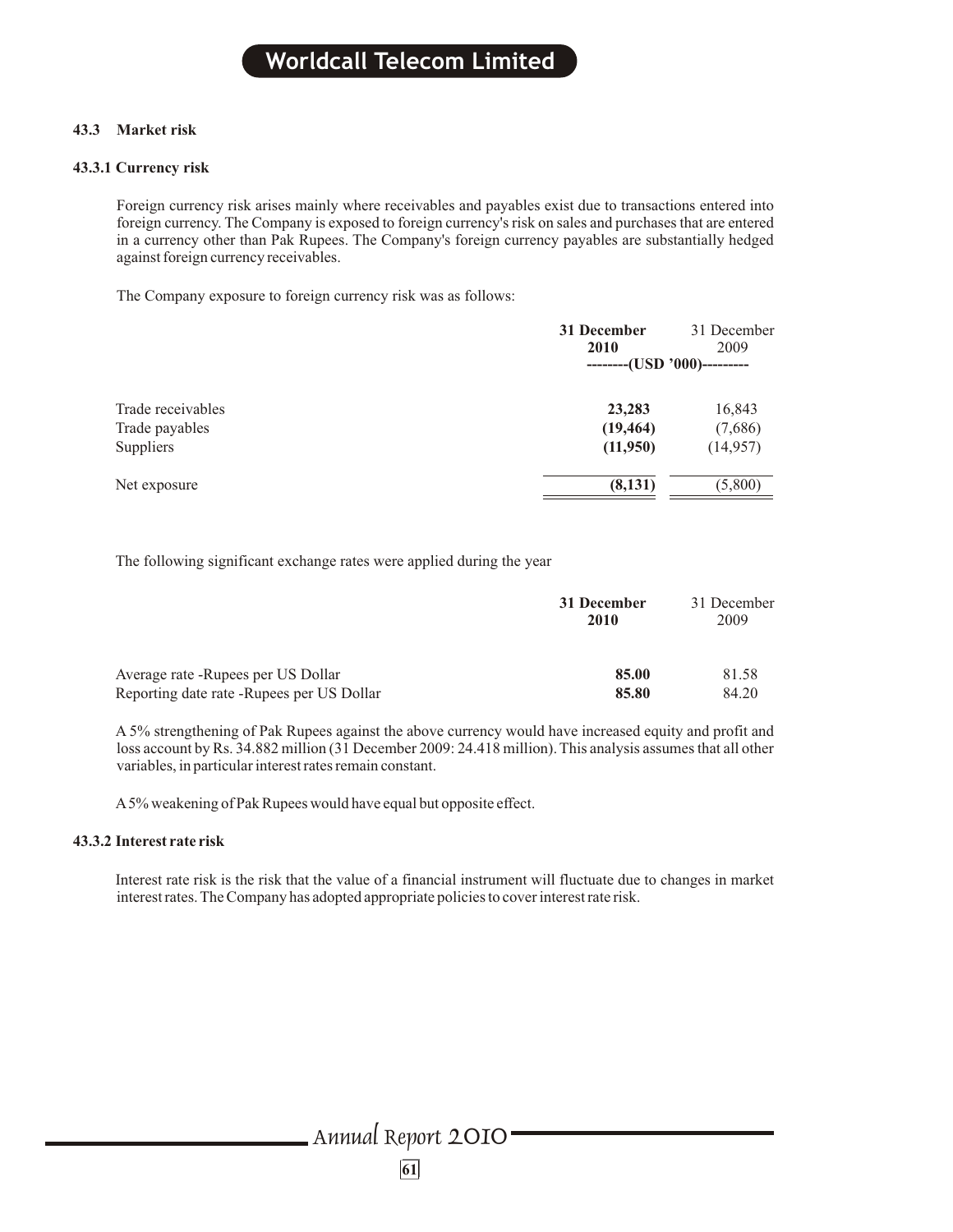At the balance sheet date the interest rate profile of the Company's interest bearing financial instruments was:

|                                                     | 31 December<br>2010 | 31 December<br>2009<br>----------(Rupees in '000)--------- |
|-----------------------------------------------------|---------------------|------------------------------------------------------------|
| <b>Fixed rate instruments</b>                       |                     |                                                            |
| <b>Financial assets</b>                             |                     |                                                            |
| Cash and bank balances-deposit accounts             |                     |                                                            |
| <b>Floating rate instruments</b>                    |                     |                                                            |
| <b>Financial assets</b>                             |                     |                                                            |
| Loans and advances - considered good                |                     | 28,886                                                     |
| Cash and bank balances-saving accounts              | 163,065             | 284,962                                                    |
| <b>Financial liabilities</b>                        |                     |                                                            |
| Term finance certificates - secured                 | 3,404,045           | 4,069,299                                                  |
| Long term finances-secured                          |                     | 37,494                                                     |
| Liabilities against assets subject to finance lease | 29,507              | 73,605                                                     |
| Short term borrowings                               | 200,000             |                                                            |
| Running finance under markup arrangements-secured   | 1,170,964           | 1,045,660                                                  |
|                                                     | (4,641,451)         | (4,912,210)                                                |

#### **Fair value sensitivity analysis for fixed rate instruments**

The Company does not account for any fixed rate financial assets and liabilities at fair value through profit or loss. Therefore a change in interest rates at the balance sheet date would not affect profit or loss.

#### **Cash flow sensitivity analysis for variable rate instruments**

An increase of 1% in interest rate at the reporting date would have increased markup by Rs. 46.415 million. Similarly a decrease of 1% in interest rate would have decreased markup by similar amount. This analysis assumes that all other variables remain constant.

#### **43.3.3 Other market price risk**

Equity price risk arises from investments at fair value through profit or loss. The primary goal of the Company investment strategy is to maximise investment returns on the surplus cash balance. In accordance with this strategy certain investments are designated at fair value through profit or loss because their performance is actively monitored and they are managed on a fair value basis.

Since the investment amount is less than 2% of the Company's total assets, the performance of the investments will not have any material impact on the Company's performance.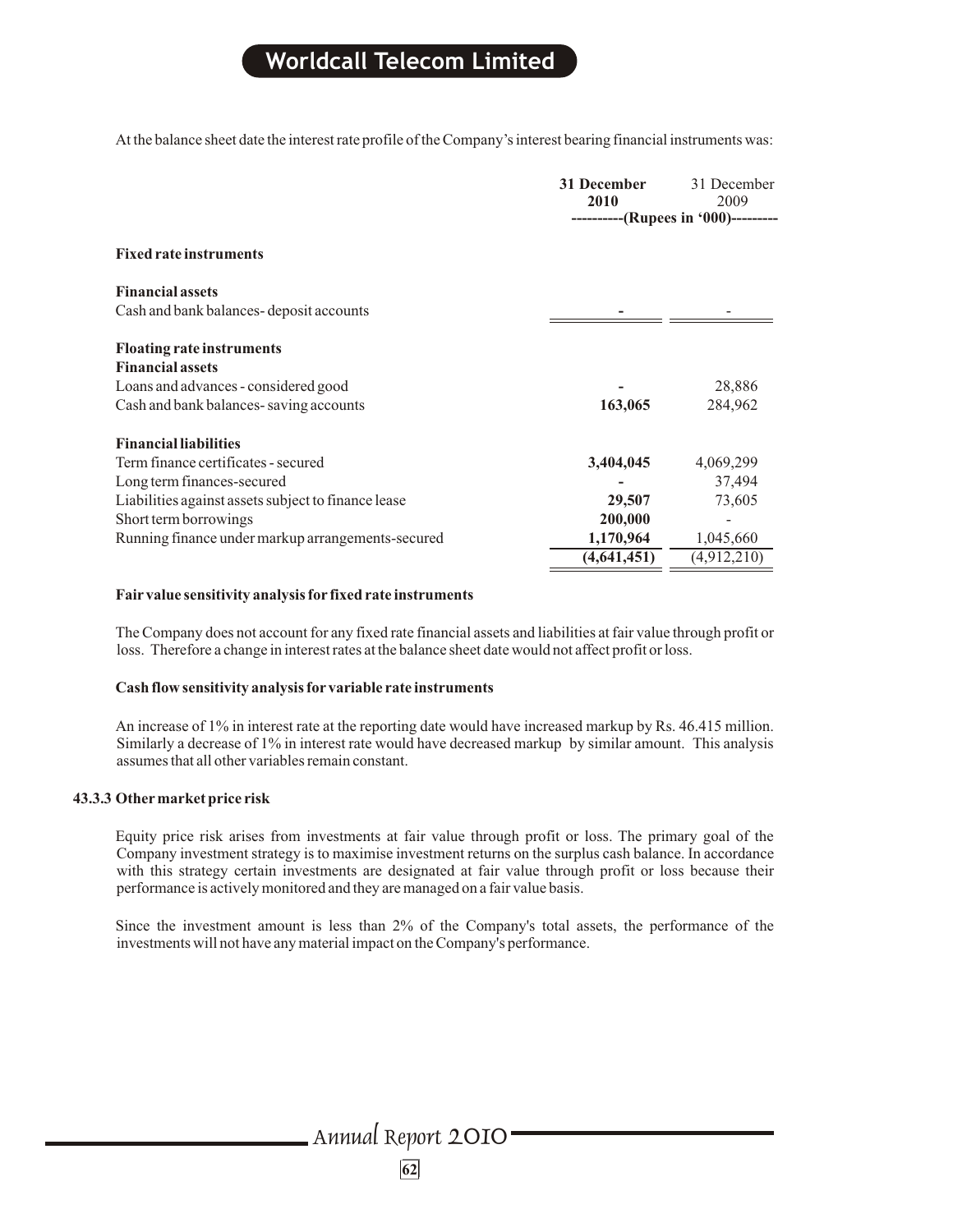### **43.4 Fair values of financial assets and liabilities**

The carrying values of all financial assets and liabilities reflected in financial statements approximate their fair values. Fair value is determined on the basis of objective evidence at each reporting date.

#### **43.5 Capital management**

The Board's policy is to maintain an efficient capital base so as to maintain investor, creditor and market confidence and to sustain the future development of Company's business. The Board of Directors monitors the return on capital employed, which the Company defines as operating income divided by total capital employed. The Board of Directors also monitors the level of dividends to ordinary shareholders.

The Company's objectives when managing capital are:

- a) to safeguard the entity's ability to continue as a going concern, so that it can continue to provide returns for shareholders and benefits for other stakeholders, and
- b) to provide an adequate return to shareholders.

The Company manages the capital structure in the context of economic conditions and the risk characteristics of the underlying assets. In order to maintain or adjust the capital structure, the Company may, for example, adjust the amount of dividends paid to shareholders, issue new shares, or sell assets to reduce debt. The Company monitors capital on the basis of the debt-to-equity ratio calculated as a ratio of total debt to equity and total debt.

The debt-to-equity ratio is as follows:

|                       | 31 December<br>2010 | 31 December<br>2009                 |
|-----------------------|---------------------|-------------------------------------|
|                       |                     | ----------(Rupees in '000)--------- |
| Total debt            | 4,577,676           | 5,186,873                           |
| Total equity and debt | 14,469,290          | 16,234,352                          |
| Debt-to-equity ratio  | 32:68               | 32:68                               |

There is no major change in debt-to-equity ratio at 31 December 2010 as compared to last year.

There were no changes in the Company's approach to capital management during the year and the Company is not subject to externally imposed capital requirements.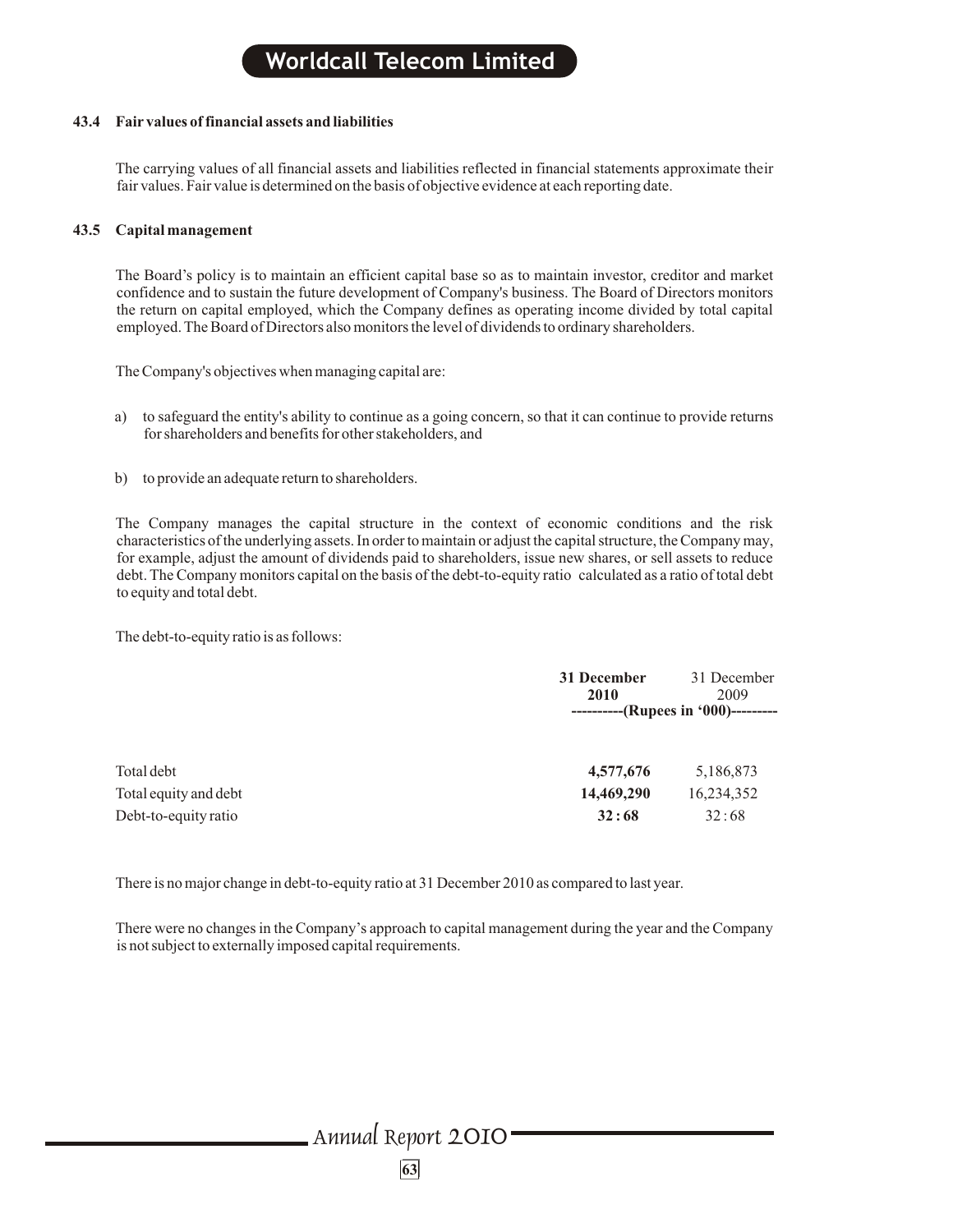### **44 Date of authorization for issue**

These financial statements were authorized for issue on 25 January 2011 by the Board of Directors.

### **45 Standards, interpretations and amendments to published approved accounting standards that are yet not effective**

The following standards, amendments and interpretations of approved accounting standards are effective from the dates specified below and are either not relevant to Company's operations or are not expected to have significant impact on the Company's financial statements other than certain increased disclosures:

- IFRS 2 (amendment)-Share-based payments and withdrawal of IFRIC 8- Scope of IFRS 2 and IFRIC 11- Group and Treasury Share Transactions (effective for annual periods beginning on or after 1 January 2010). Amendment provides guidance on the accounting for share based payment transactions among group entities.
- International Accounting Standard (IAS) 24 (revised): Related Party Disclosures (effective for annual period beginning on or after 1 January 2011). The amendments to IAS 24 simplify the disclosure requirements for entities that are controlled, jointly controlled or significantly influenced by a government (referred to as government-related entities) and clarify the definition of a related party.
- Amendments to IAS 32: Classification of Rights Issues (effective for period beginning on or after 1 February 2010). Under the amendment to IAS 32 rights, options and warrants – otherwise meeting the definition of equity instruments in IAS 32.11 – issued to acquire a fixed number of an entity's own non-derivative equity instruments for a fixed amount in any currency are classified as equity instruments, provided the offer is made pro-rata to all existing owners of the same class of the entity's own non-derivative equity instruments.
- IFRIC 19 Extinguishing Financial Liabilities with Equity Instruments (effective for period beginning on or after 1 July 2010). IFRIC 19 clarifies the accounting when an entity extinguish the liability by issuing its own equity instruments to the creditor.
- Amendments to IFRIC 14: Prepayment of a Minimum Funding Requirement (effective for period beginning on or after 1 July 2011). IFRIC 14, IAS 19 –The Limit on a Defined Benefit Asset, Minimum Funding Requirements and their Interaction has been amended to remedy an unintended consequence of IFRIC 14 where entities are in some circumstances not permitted to recognize prepayments of minimum funding contributions, as an asset.
- The International Accounting Standards Board made certain amendments to existing standards as part of its Second and third annual improvements project. The effective dates for these amendments vary by standards.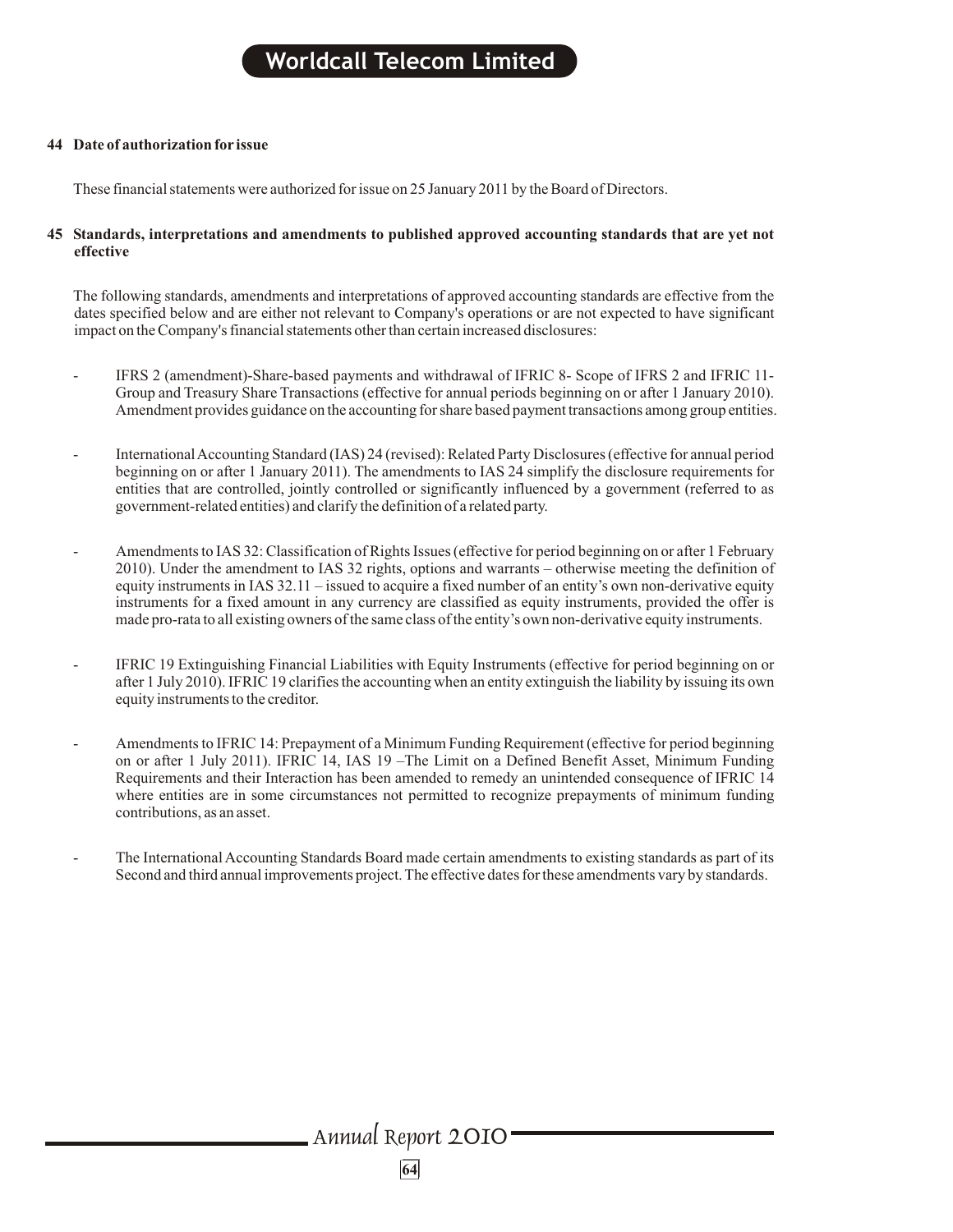### **46 General**

- **46.1** Figures have been rounded off to the nearest thousand of rupee.
- **46.2** Certain Comparatives amounts have been reclassified to conform to current year presentation. Material reclassification is summarized below:
- **-** Advances to suppliers amounting to Rs. 120 million previously grouped in loans and advances have now been grouped in capital work in progress.

**Muscat:** 25 January 2011

**CHIEF EXECUTIVE OFFICER** 

**DIRECTOR**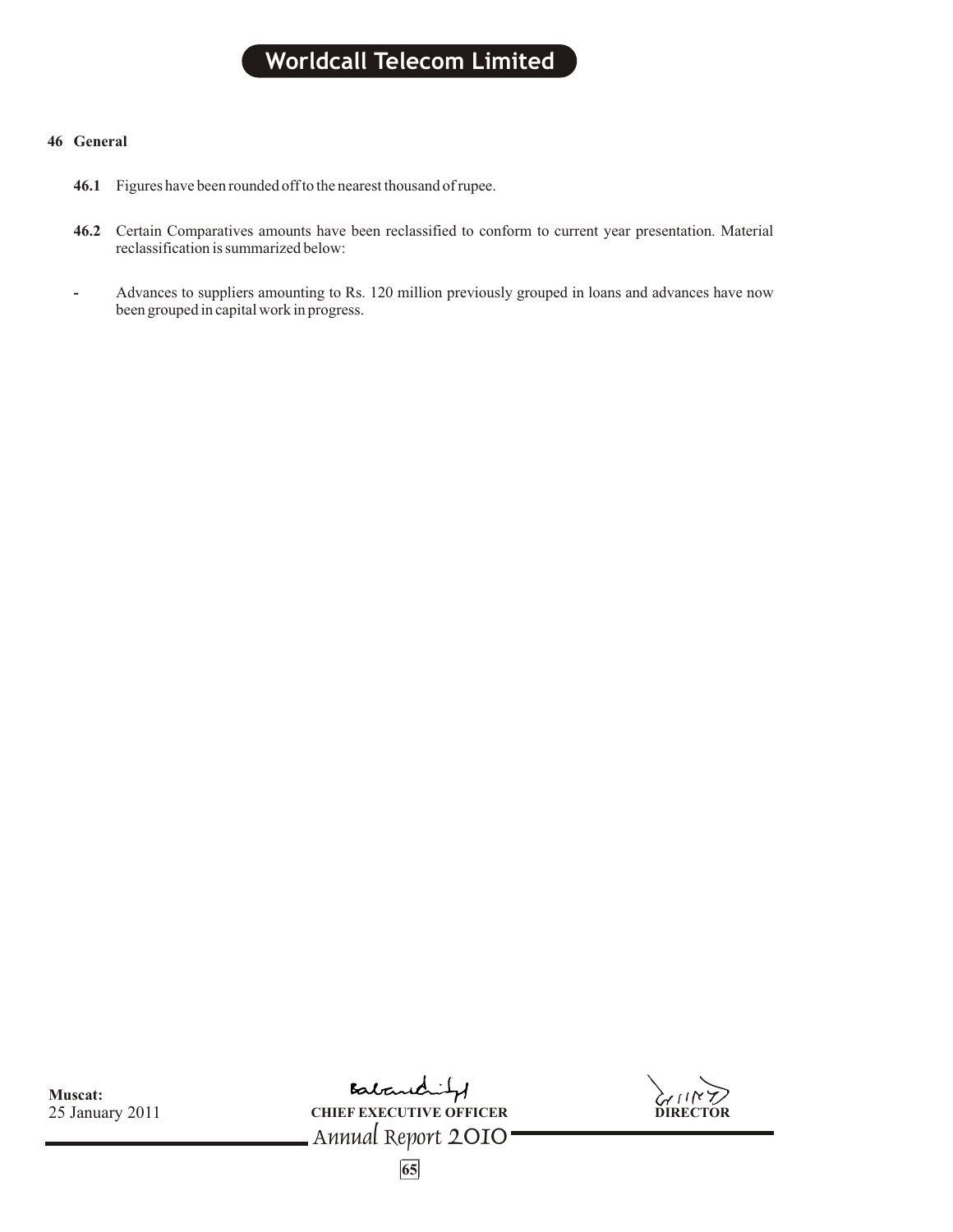$\_$ Annual Report 2010 $-$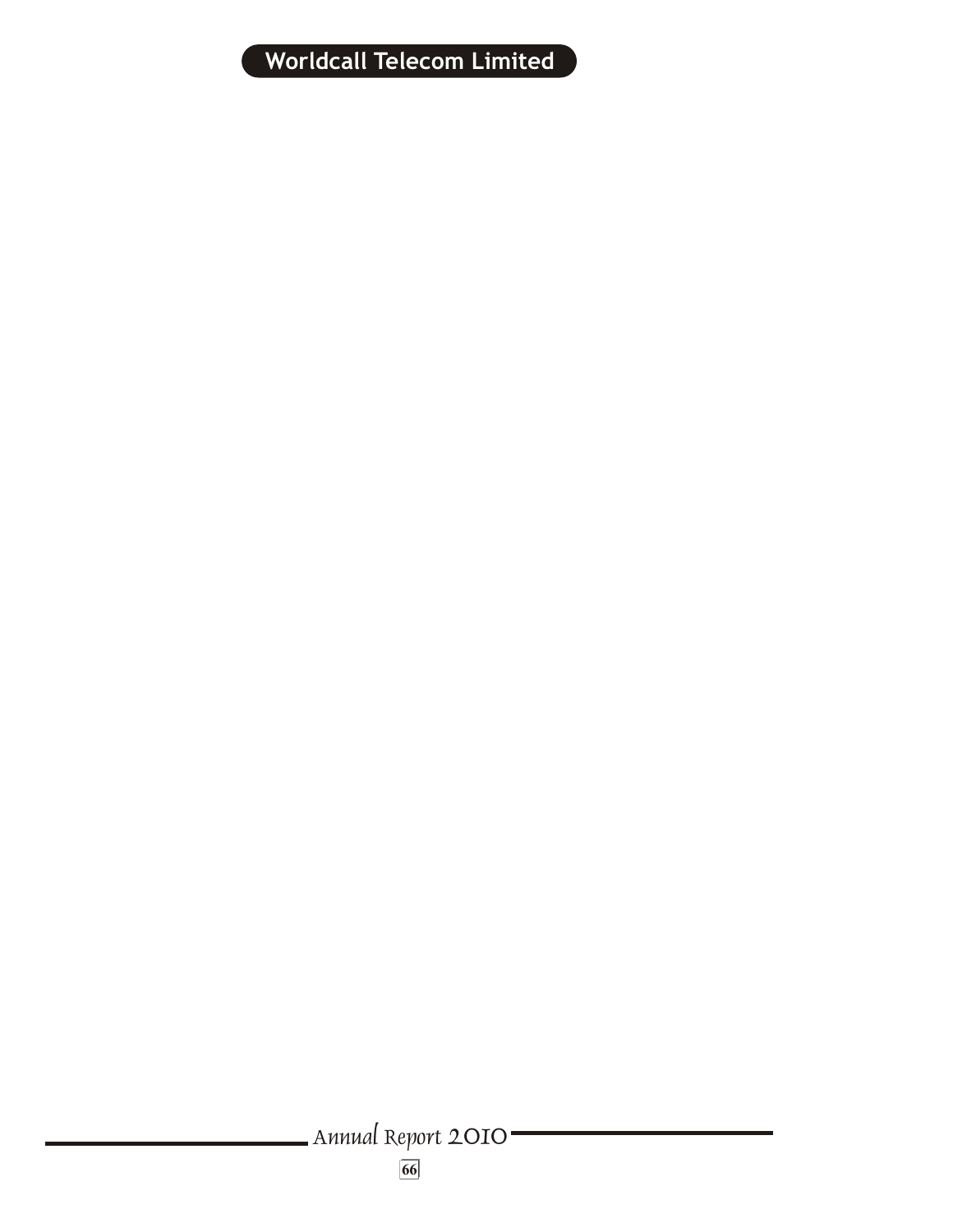# **CONSOLIDATED FINANCIAL STATEMENTS**

# **FOR THE YEAR ENDED 31 DECEMBER 2010**

 $\_$ Annual Report 2010 $-$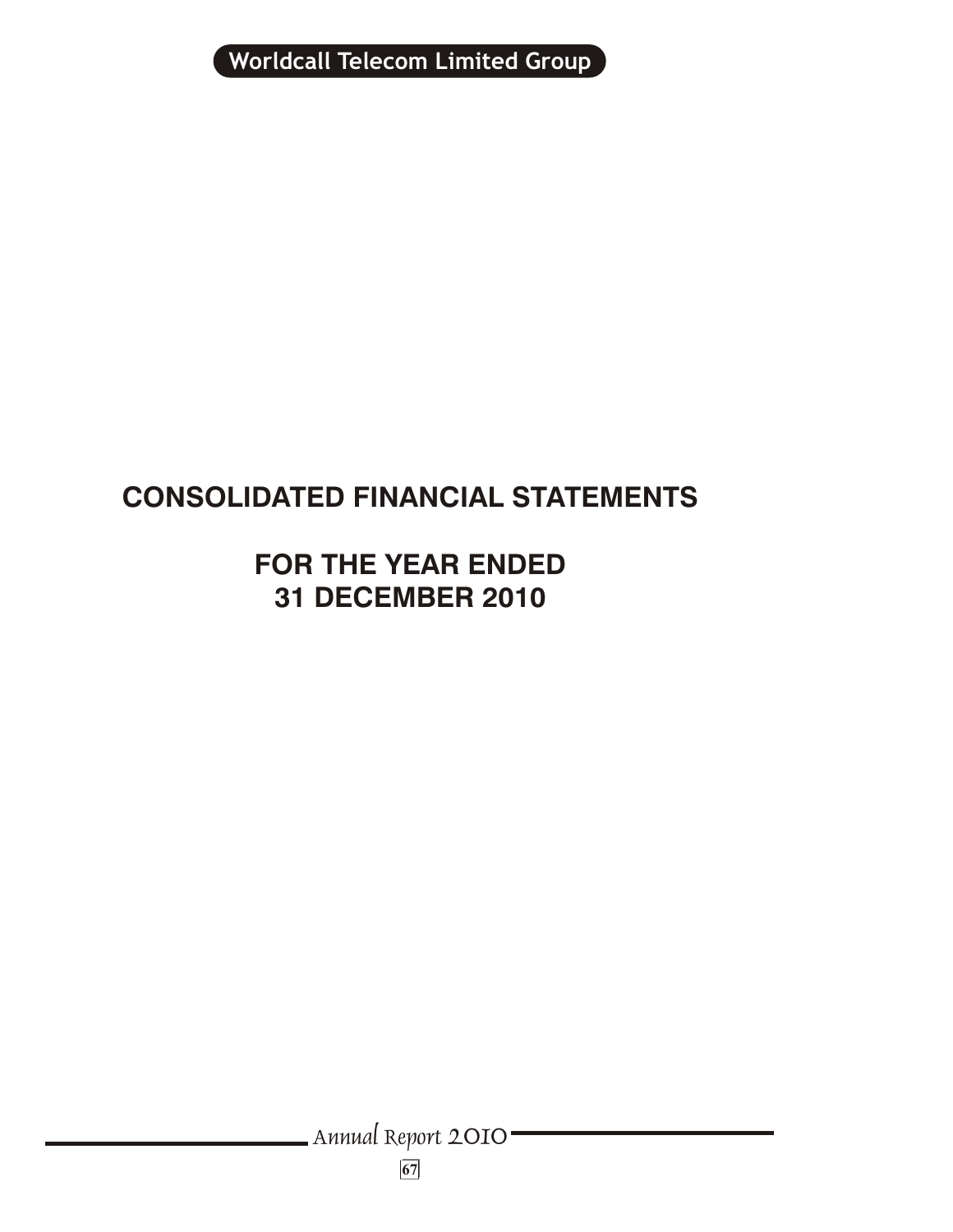### **AUDITORS' REPORT TO THE MEMBERS**

We have audited the accompanying consolidated financial statements of **Worldcall Telecom Limited** and its subsidiary ('the Group"), which comprise the consolidated balance sheet as at **31 December 2010** and the consolidated income statement, consolidated statement of comprehensive income, statement of changes in equity and cash flow statement for the year then ended, and a summary of significant accounting policies and other explanatory notes.

### *Management's Responsibility for the Consolidated Financial Statements*

Management is responsible for the preparation and fair presentation of these consolidated financial statements in accordance with International Financial Reporting Standards. This responsibility includes: designing, implementing and maintaining internal control relevant to the preparation and fair presentation of consolidated financial statements that are free from material misstatement, whether due to fraud or error; selecting and applying appropriate accounting policies; and making accounting estimates that are reasonable in the circumstances.

### *Auditor's Responsibility*

Our responsibility is to express an opinion on these consolidated financial statements based on our audit. We conducted our audit in accordance with International Standards on Auditing. Those standards require that we comply with ethical requirements and plan and perform the audit to obtain reasonable assurance whether the consolidated financial statements are free from material misstatement. An audit involves performing procedures to obtain audit evidence about the amounts and disclosures in the consolidated financial statements. The procedures selected depend on the auditor's judgment, including the assessment of the risks of material misstatement of the consolidated financial statements, whether due to fraud or error. In making those risk assessments, the auditor considers internal control relevant to the entity's preparation and fair presentation of the consolidated financial statements in order to design audit procedures that are appropriate in the circumstances, but not for the purpose of expressing an opinion on the effectiveness of the entity's internal control. An audit also includes evaluating the appropriateness of accounting policies used and the reasonableness of accounting estimates made by management, as well as evaluating the overall presentation of the consolidated financial statements.

We believe that the audit evidence we have obtained is sufficient and appropriate to provide a basis for our audit opinion.

### *Opinion*

In our opinion, the financial statements give a true and fair view of the consolidated financial position of **Worldcall Telecom Limited** as of **31 December 2010**, and of its consolidated financial performance and its consolidated cash flows for the year then ended in accordance with International Financial Reporting Standards.

 $k$  and  $k = \frac{1}{2} C_0$ 

**Lahore: KPMG Taseer Hadi & Co.** 25 January 2011 **Chartered Accountants (Kamran Iqbal Yousafi)**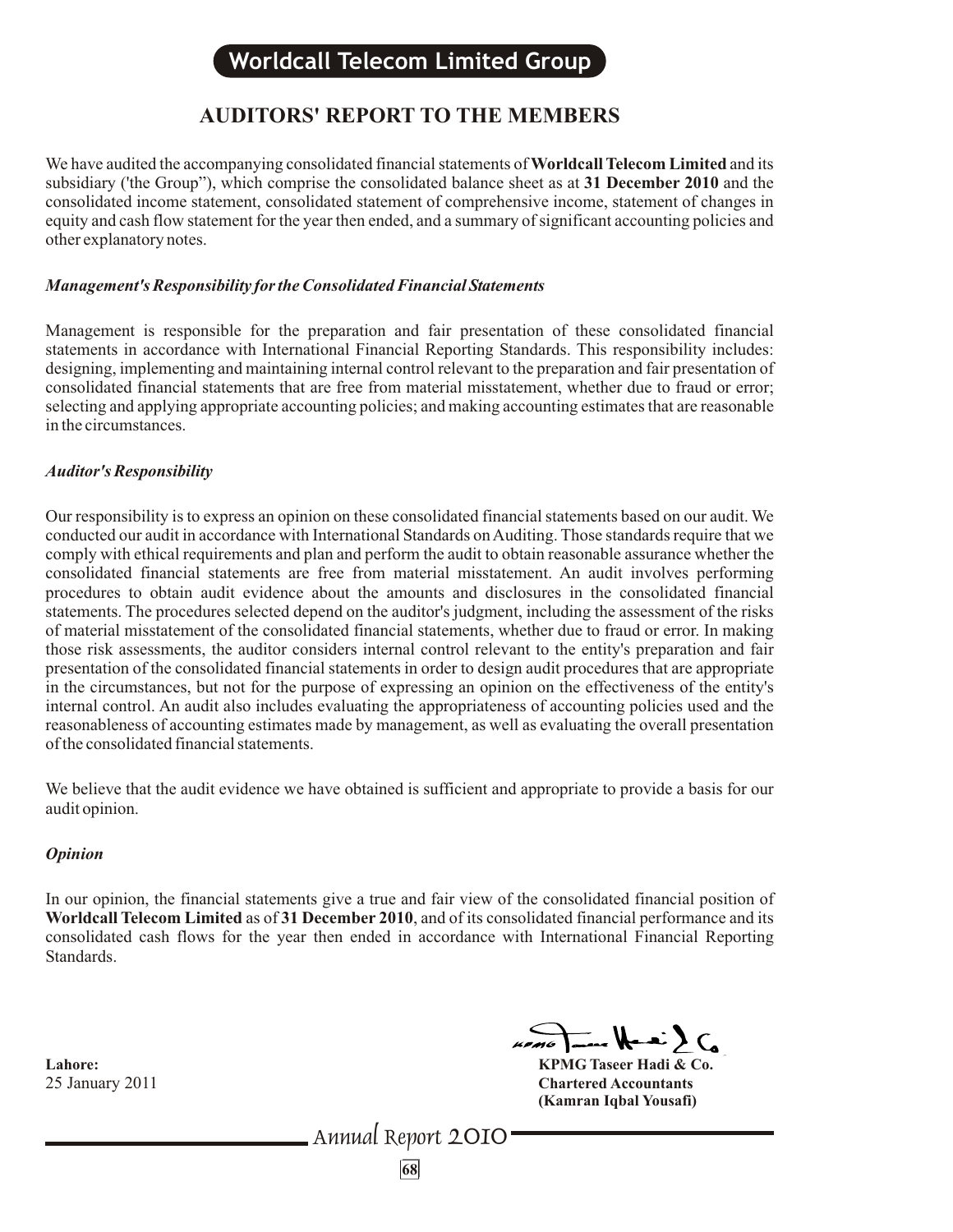$\_$ Annual Report 2010 $-$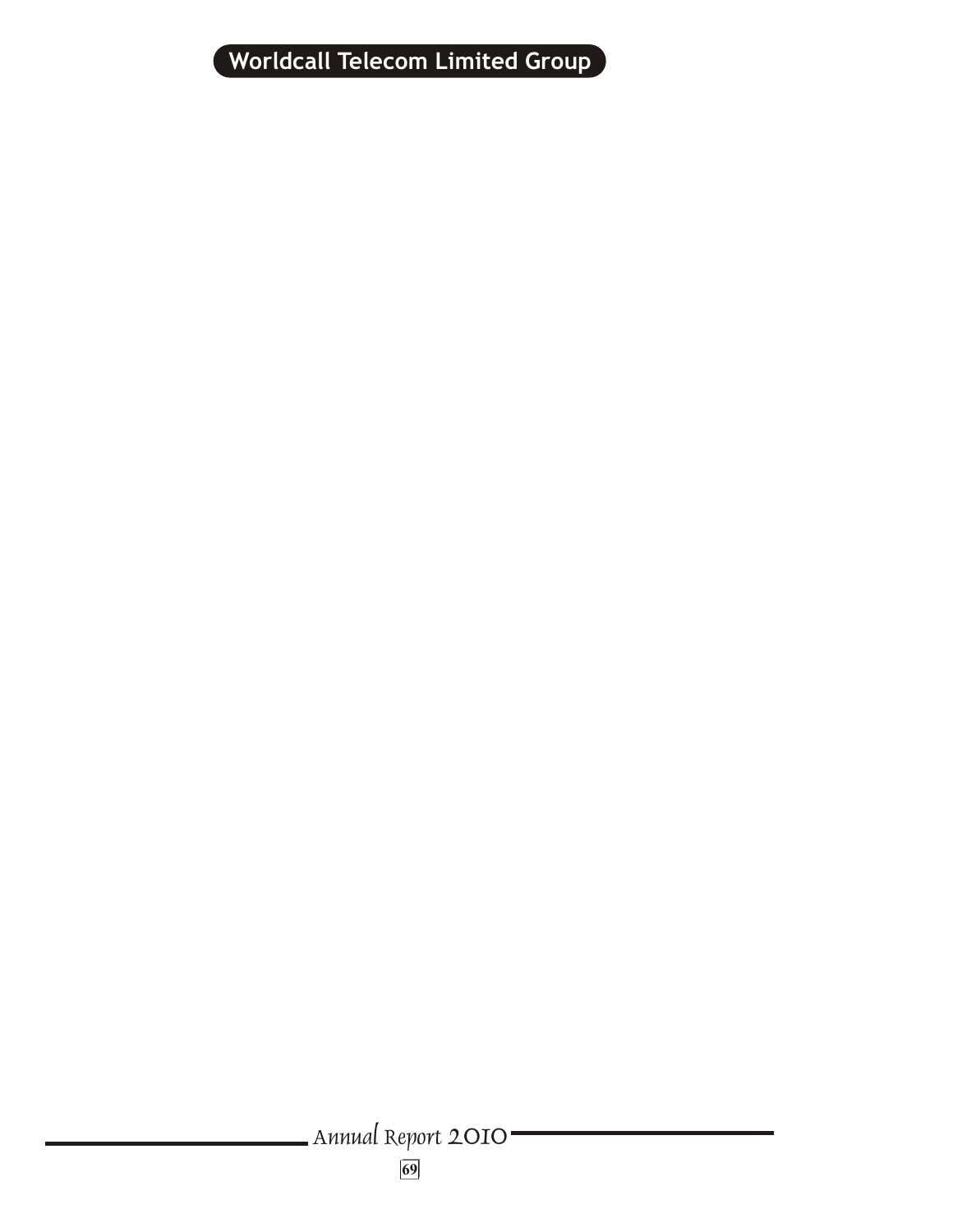### **DIRECTORS' REPORT (Consolidated Accounts)**

The Directors of Worldcall Telecom Limited ("WTL" or the "Parent Company") are pleased to present audited consolidated financial statements of the Group for the year ended 31 December 2010.

### **Financial Overview**

|                           | <b>Year 2010</b> | Year $2009$<br>-------(Rs. in million)-------- |
|---------------------------|------------------|------------------------------------------------|
| Revenue                   | 7,464            | 8,408                                          |
| <b>Direct Cost</b>        | (6,600)          | (7,036)                                        |
| <b>Gross Profit</b>       | 864              | 1,372                                          |
| <b>Operating Cost</b>     | (1,626)          | (1,356)                                        |
| <b>Finance Cost</b>       | (743)            | (523)                                          |
| <b>Impairment Loss</b>    | (66)             | (168)                                          |
| <b>Net Loss after tax</b> | (1,156)          | (474)                                          |
| <b>EPS-(Rupees)</b>       | (1.33)           | (0.51)                                         |

**Group Foreign Subsidiary**

### **Worldcall Telecommunications Lanka (Pvt.) Limited**

Winding up of the subsidiary is in process as approved in the earlier AGM of the Parent Company. In annexed consolidated financial statements, the subsidiary has been accounted for under IFRS 5 as discontinued operations.

### **Pattern of shareholding**

The pattern of shareholding is included in the Parent Company's annual report.

There is no material change since December 2010 except already disclosed in this annual report.

For and on behalf of the Board of Directors

Babandity

**BABAR ALI SYED** CHIEF EXECUTIVE OFFICER

**Lahore:** 08 March 2011

 $\blacksquare$  Annual Report 2010 $\blacksquare$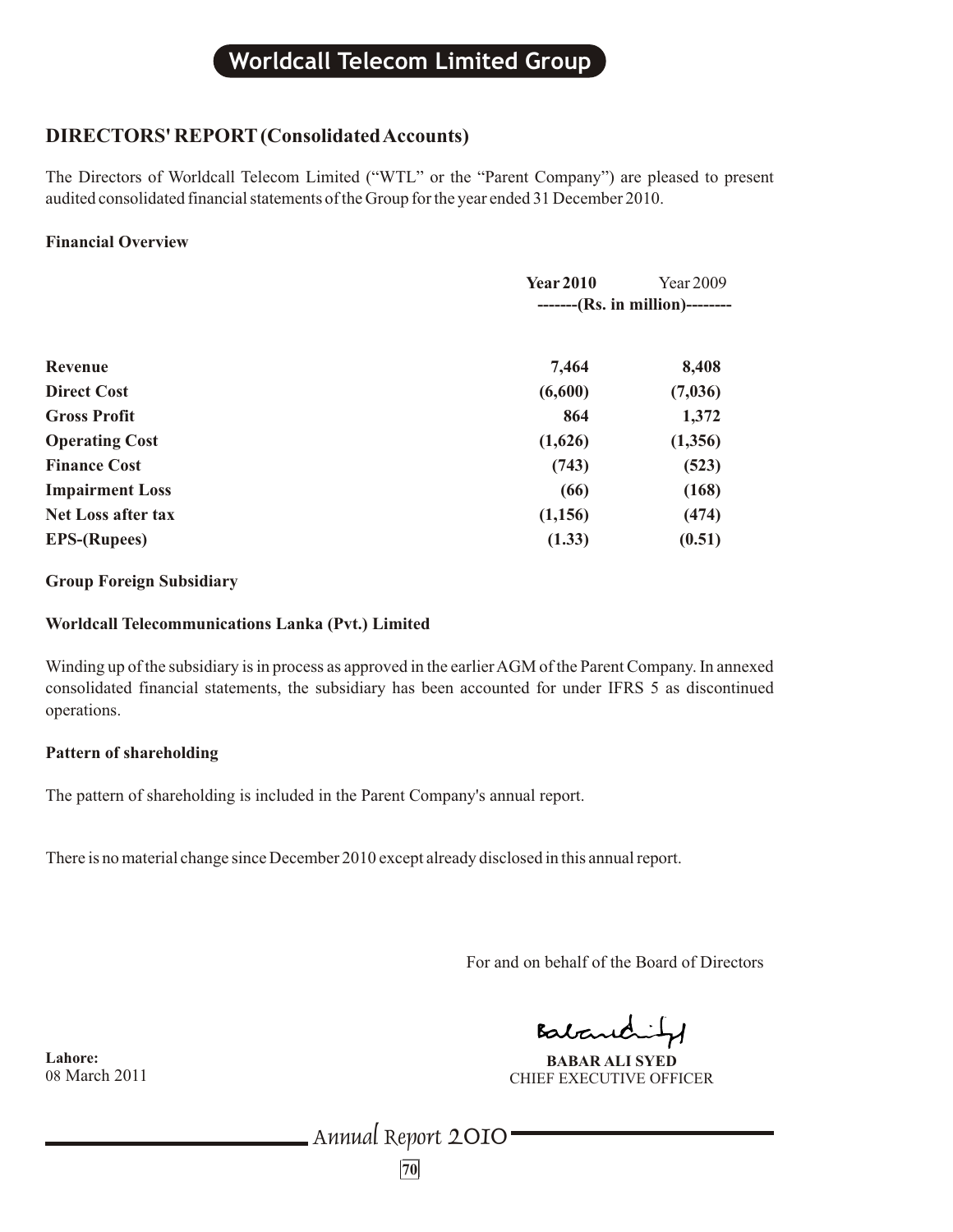### **CONSOLIDATED BALANCE SHEET AS AT 31 DECEMBER 2010**

|                                                                            | <b>Note</b> | 31 December<br>2010                | 31 December<br>2009                   |
|----------------------------------------------------------------------------|-------------|------------------------------------|---------------------------------------|
|                                                                            |             | ------------(Rupees in '000)------ |                                       |
| <b>NON CURRENT ASSETS</b>                                                  |             |                                    |                                       |
| <b>Tangible fixed assets</b>                                               |             |                                    |                                       |
| Property, plant and equipment                                              | 4           | 12,795,044                         | 12,110,704                            |
| Capital work-in-progress                                                   | 5           | 751,378                            | 1,650,854                             |
|                                                                            |             | 13,546,422                         | 13,761,558                            |
| <b>Intangible assets</b>                                                   | 6           | 4,606,312                          | 4,767,265                             |
| <b>Investment properties</b>                                               | 7           | 89,900                             | 76,162                                |
| Long term trade receivable                                                 | 8           | 46,805                             | $\qquad \qquad \blacksquare$          |
| <b>Deferred taxation</b>                                                   | 9           | 18,953                             |                                       |
| Long term deposits                                                         | 10          | 63,439                             | 68,801                                |
| <b>CURRENT ASSETS</b>                                                      |             | 18,371,831                         | 18,673,786                            |
| Stores and spares                                                          | 11          | 192,075                            | 317,614                               |
| Stock in trade                                                             | 12          | 192,917                            | 182,105                               |
| Trade debts                                                                | 13          | 2,016,418                          | 2,116,744                             |
| Loans and advances - considered good                                       | 14          | 384,116                            | 469,790                               |
| Deposits and prepayments                                                   | 15          | 174,051                            | 181,918                               |
| Other receivables                                                          | 16          | 24,999                             | 15,890                                |
| Short term investments-available for sale                                  | 17          | 310,472                            | 378,439                               |
| Income tax recoverable-net                                                 |             | 155,433                            | 143,104                               |
| Cash and bank balances                                                     | 18          | 183,960                            | 335,579                               |
|                                                                            |             | 3,634,441                          | 4,141,183                             |
| Non current assets classified as held for sale                             | 19          | 144<br>3,634,585                   | 4, 141, 183                           |
| <b>CURRENT LIABILITIES</b>                                                 |             |                                    |                                       |
| Current maturities of non-current liabilities                              | 20          | 2,246,171                          | 1,858,591                             |
| Running finance under mark-up arrangements - secured                       | 21          | 1,170,964                          | 1,045,660                             |
| Short term borrowings                                                      | 22          | 200,000                            |                                       |
| Trade and other payables                                                   | 23          | 4,644,195                          | 2,238,208                             |
| Interest and mark-up accrued                                               | 24          | 170,569                            | 166,605                               |
| Non current liabilities classified as held for sale                        | 19          | 8,431,899<br>18,139                | 5,309,064                             |
|                                                                            |             | 8,450,038                          | 5,309,064                             |
| <b>NET CURRENT LIABILITIES</b>                                             |             | (4,815,453)                        | (1,167,881)                           |
| <b>NON CURRENT LIABILITIES</b>                                             |             |                                    |                                       |
| Term finance certificates - secured                                        | 25          | 2,166,079                          | 3,364,861                             |
| Deferred taxation                                                          | 9           |                                    | 398,122                               |
| Retirement benefits                                                        | 26          | 226,979                            | 175,942                               |
| Liabilities against assets subject to finance lease                        | 27          | 15,962                             | 18,542                                |
| Long term payables                                                         | 28          | 886,361                            | 2,125,220                             |
| Long term deposits                                                         |             | 43,208                             | 44,160                                |
| License fee payable                                                        | 29          | 3,338,589                          | $\overline{\phantom{a}}$<br>6,126,847 |
| Contingencies and commitments                                              | 30          |                                    |                                       |
| <b>REPRESENTED BY</b>                                                      |             | 10,217,789                         | 11,379,058                            |
| Share capital and reserves                                                 |             |                                    |                                       |
| Authorized capital                                                         |             |                                    |                                       |
| 900,000,000 (31 December 2009: 900,000,000) ordinary shares of Rs. 10 each |             | 9,000,000                          | 9,000,000                             |
| Issued, subscribed and paid up capital                                     | 31          | 8,605,716                          | 8,605,716                             |
| Share premium                                                              | 32          | 837,335                            | 837,335                               |
| Fair value reserve-available for sale financial assets                     |             | (72, 549)                          | (70, 476)                             |
| Currency translation reserve                                               |             | (4,910)                            | (2,940)                               |
| Accumulated profit                                                         |             | 517,415                            | 1,677,849                             |
| Capital and reserves attributable to equity holders of the Company         |             | 9,883,007                          | 11,047,484                            |
| Non controlling interest                                                   |             | (3,578)                            |                                       |
|                                                                            |             | 9,879,429                          | 11,047,484                            |
| Surplus on revaluation                                                     | 33          | 338,360                            | 331,574                               |
|                                                                            |             | 10,217,789                         | 11,379,058                            |
|                                                                            |             |                                    |                                       |

The annexed notes 1 to 47 form an integral part of these consolidated financial statements.

**Muscat:** 25 January 2011 **CHIEF EXECUTIVE OFFICER DIRECTOR** Annual Report 2010



**71**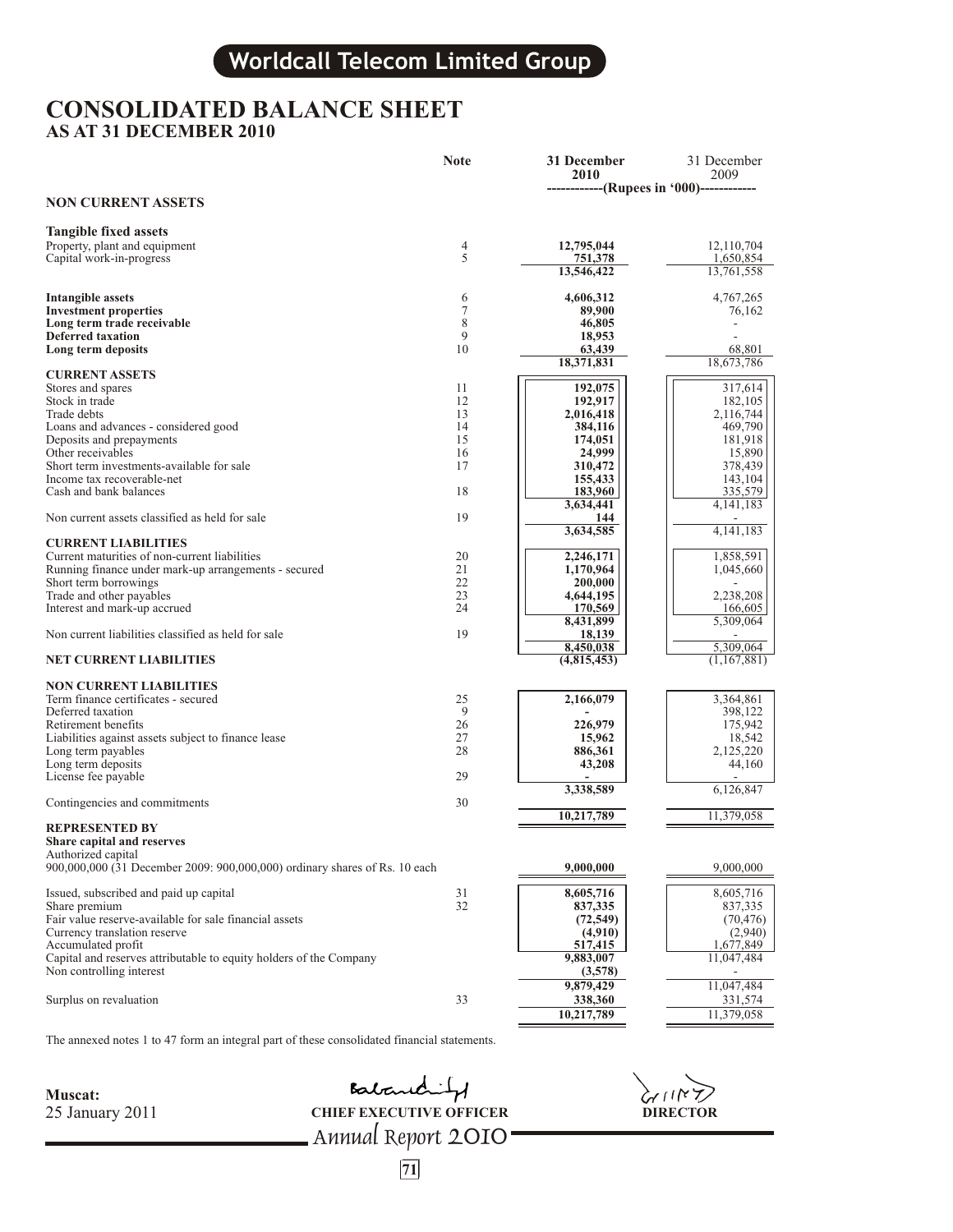### **CONSOLIDATED PROFIT AND LOSS ACCOUNT FOR THE YEAR ENDED 31 DECEMBER 2010**

|                                                             |          | <b>Note</b> | 31 December<br>2010 | 31 December<br>2009            |
|-------------------------------------------------------------|----------|-------------|---------------------|--------------------------------|
|                                                             |          |             |                     | -------(Rupees in '000)------- |
| <b>Continuing Operations</b>                                |          |             |                     |                                |
| Revenue -net                                                |          | 34          | 7,464,404           | 8,408,275                      |
| Direct cost                                                 |          | 35          | (6,600,011)         | (7,036,603)                    |
| <b>Gross profit</b>                                         |          |             | 864,393             | $\overline{1,}371,672$         |
| Operating cost                                              |          | 36          | (1,626,014)         | (1,356,317)                    |
| <b>Operating (loss)/profit</b>                              |          |             | (761, 621)          | 15,355                         |
| Finance cost                                                |          | 37          | (743, 413)          | (523, 025)                     |
|                                                             |          |             | (1,505,034)         | (507, 670)                     |
| Gain on re-measurement of investment property at fair value |          |             | 1,378               |                                |
| Impairment loss on available for sale financial assets      |          |             | (65, 894)           | (167, 865)                     |
| Other operating income                                      |          | 38          | 58,097              | 103,993                        |
| <b>Loss before taxation</b>                                 |          |             | (1,511,453)         | (571, 542)                     |
| Taxation                                                    |          | 39          | 364,447             | 132,704                        |
| Loss after taxation from continuing operations              |          |             | (1, 147, 006)       | (438, 838)                     |
| <b>Discontinued operations</b>                              |          |             |                     |                                |
| Loss for the year from discontinued operations              |          | 19          | (9,401)             | (35, 459)                      |
|                                                             |          |             | (1, 156, 407)       | (474, 297)                     |
| Attributable to:                                            |          |             |                     |                                |
| Equity holders of the Parent                                |          |             | (1, 153, 648)       | (463,890)                      |
| Non controlling interest                                    |          |             | (2,759)             | (10, 407)                      |
|                                                             |          |             | (1,156,407)         | (474, 297)                     |
| Loss per share - basic and diluted                          |          |             |                     |                                |
| From continuing and discontinued operations                 | (Rupees) | 40.1        | (1.34)              | (0.54)                         |
| From continuing operations                                  | (Rupees) | 40.2        | (1.33)              | (0.51)                         |

The appropriations have been shown in the statement of changes in equity.

The annexed notes 1 to 47 form an integral part of these consolidated financial statements.

**Muscat:** 25 January 2011

**CHIEF EXECUTIVE OFFICER** DIRECTOR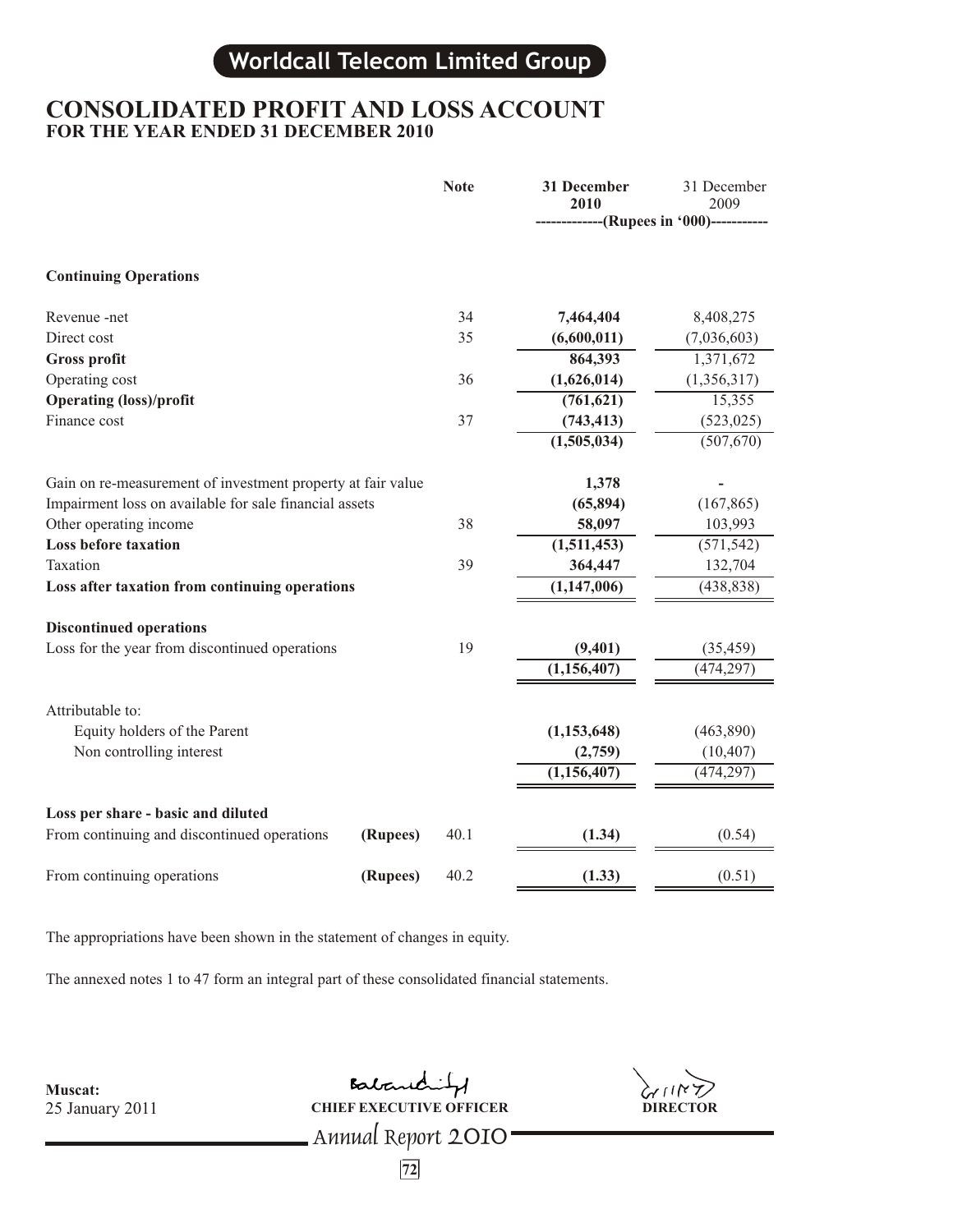## **STATEMENT OF COMPREHENSIVE INCOME FOR THE YEAR ENDED 31 DECEMBER 2010**

|                                                                 | <b>Note</b> | 31 December<br>2010<br>--------------(Rupees in '000)----------- | 31 December<br>2009 |
|-----------------------------------------------------------------|-------------|------------------------------------------------------------------|---------------------|
| Loss for the year                                               |             | (1,156,407)                                                      | (474, 297)          |
| Other comprehensive (loss)/income-net of tax:                   |             |                                                                  |                     |
| Exchange differences on translating foreign operations          |             | (2,789)                                                          | (2,309)             |
| Net change in fair value of available for sale financial assets |             | (67, 967)                                                        | (7,081)             |
| Impairment loss transferred to profit and loss account          |             | 65,894                                                           | 167,865             |
|                                                                 |             | (4, 862)                                                         | 158,475             |
| Total comprehensive loss for the year                           |             | (1,161,269)                                                      | (315, 822)          |
| Attributable to:                                                |             |                                                                  |                     |
| Equity holders of the Parent                                    |             | (1,157,691)                                                      | (304, 738)          |
| Non controlling interest                                        |             | (3,578)                                                          | (11,084)            |
|                                                                 |             | (1,161,269)                                                      | (315, 822)          |

The annexed notes 1 to 47 form an integral part of these consolidated financial statements.

**Muscat:** 25 January 2011

**CHIEF EXECUTIVE OFFICER** DIRECTOR Annual Report 2010

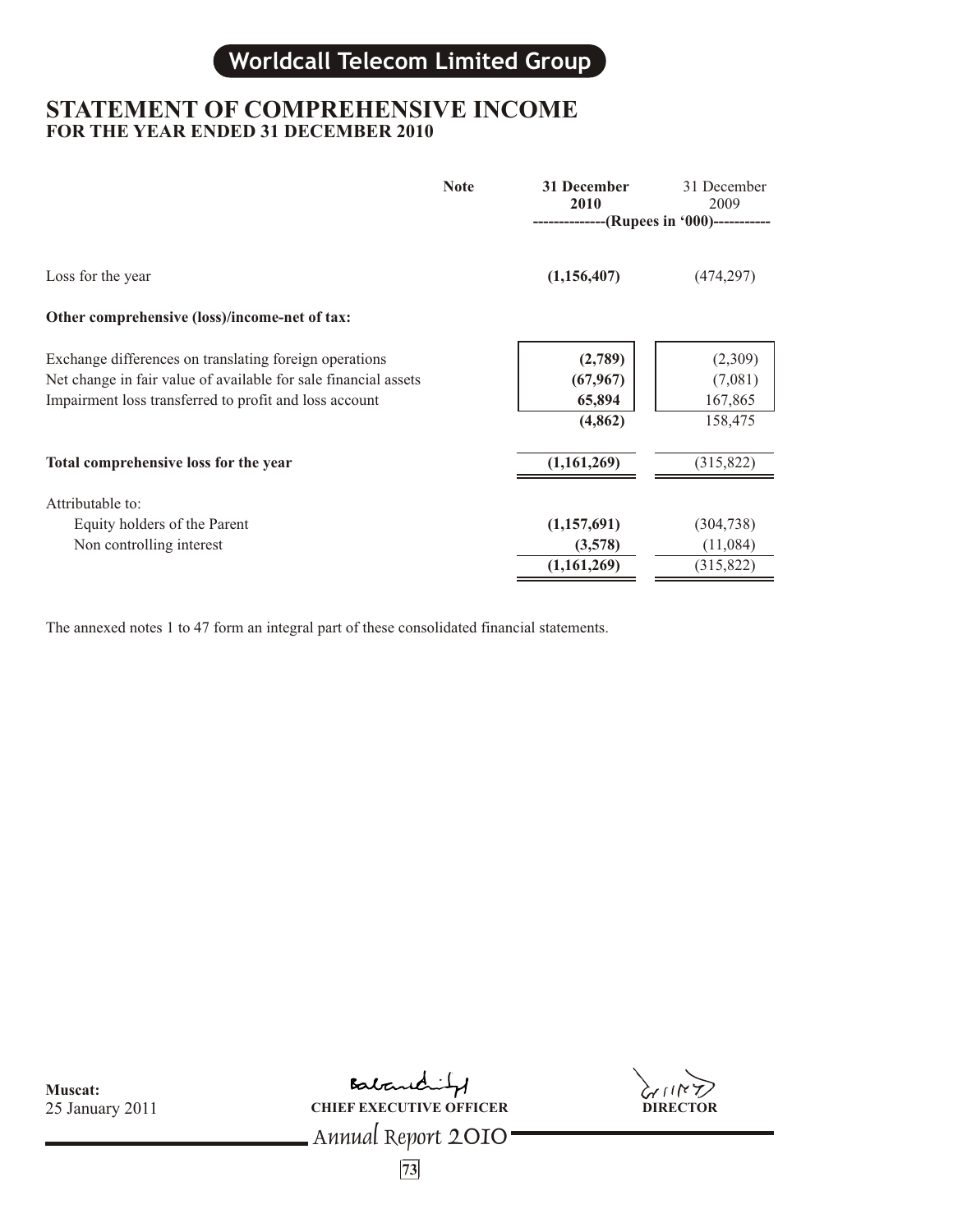## **CONSOLIDATED CASH FLOW STATEMENT FOR THE YEAR ENDED 31 DECEMBER 2010**

|                                                                                                  | <b>Note</b> | 31 December<br>2010           | 31 December<br>2009   |
|--------------------------------------------------------------------------------------------------|-------------|-------------------------------|-----------------------|
|                                                                                                  |             | ------(Rupees in '000)------- |                       |
| Cash flows from operating activities                                                             |             |                               |                       |
| Cash generated from operations                                                                   | 42          | 3,017,330                     | 818,739               |
| Decrease in long term deposits receivable                                                        |             | 5,362                         | 7,682                 |
| Increase in long term trade receivable                                                           |             | (60, 191)                     |                       |
| Decrease in long term deposits payable                                                           |             | (952)                         | (3,014)               |
| (Decrease)/increase in long term payables                                                        |             | (622, 161)                    | 1,622,546             |
| Retirement benefits paid                                                                         |             | (43,828)                      | (82, 729)             |
| Finance cost paid                                                                                |             | (740, 782)                    | (794, 141)            |
| Taxes paid                                                                                       |             | (64,950)                      | (32,995)              |
| Net cash generated from operating activities                                                     |             | 1,489,828                     | 1,536,088             |
| Cash flows from investing activities                                                             |             |                               |                       |
| Fixed capital expenditure                                                                        |             | (1, 113, 451)                 | (1, 911, 144)         |
| Sale proceeds of property, plant and equipment                                                   |             | 20,435                        | 19,911                |
| License fee paid                                                                                 |             | (113,500)                     |                       |
| Net cash used in investing activities                                                            |             | (1,206,516)                   | (1,891,233)           |
| <b>Cash flows from financing activities</b>                                                      |             |                               |                       |
| Repayment of long term finances                                                                  |             | (37, 494)                     | (259,098)             |
| Running finance-net                                                                              |             | 125,304                       | 618,420               |
| Short term borrowings                                                                            |             | 200,000                       |                       |
| Repayment of term finance certificates                                                           |             | (665, 254)                    | (118, 109)            |
| Repayment of finance lease liabilities                                                           |             | (57, 343)                     | (115, 116)            |
| Net cash (used in)/generated from financing activities                                           |             | (434,787)                     | 126,097               |
|                                                                                                  |             |                               |                       |
| Net decrease in cash and cash equivalents<br>Cash and bank balances at the beginning of the year |             | (151, 475)<br>335,579         | (229, 048)<br>564,627 |
| Cash and bank balances at the end of the year                                                    |             | 184,104                       | 335,579               |
|                                                                                                  |             |                               |                       |

The annexed notes 1 to 47 form an integral part of these consolidated financial statements.

**Muscat:** 25 January 2011

**CHIEF EXECUTIVE OFFICER** DIRECTOR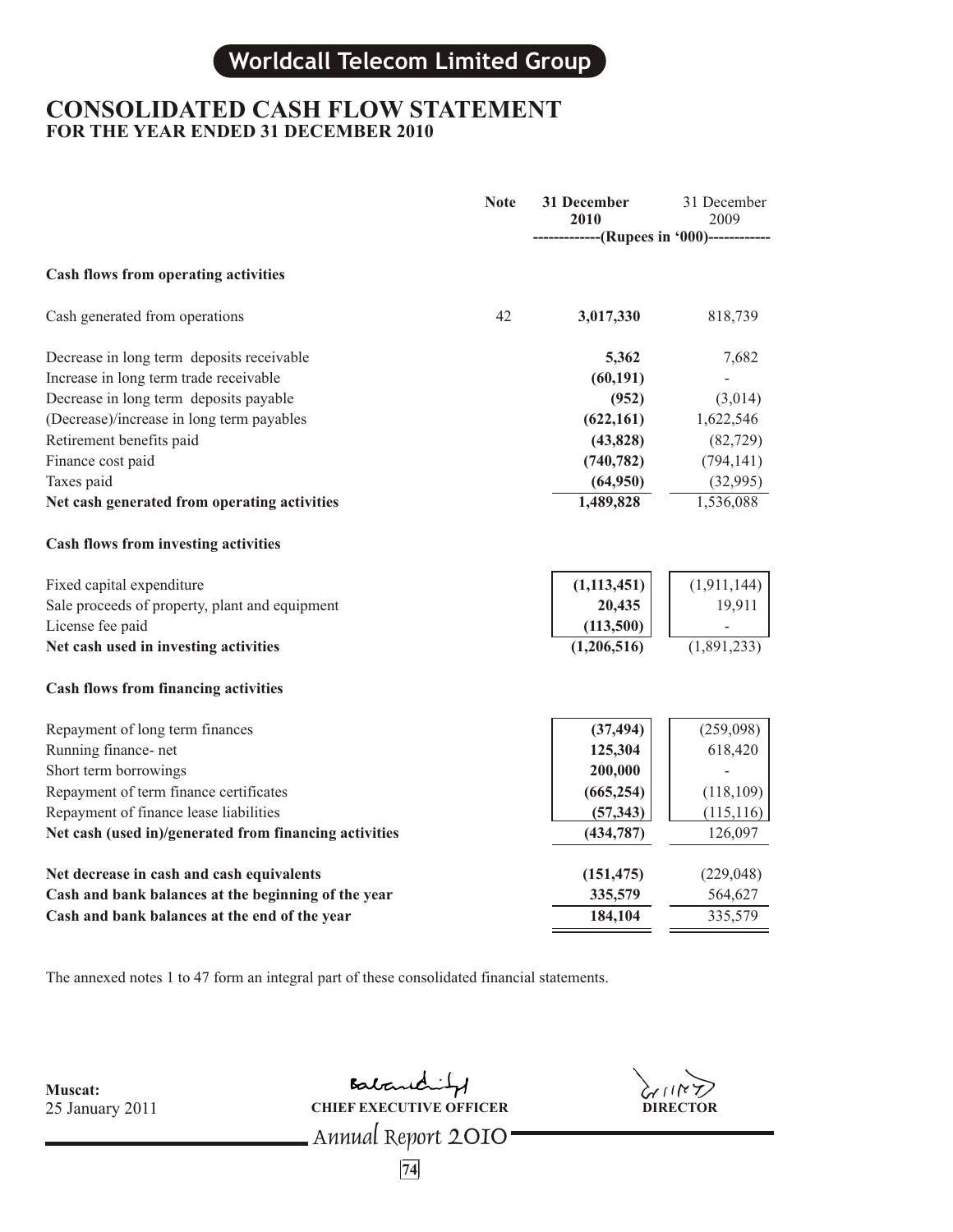| VULLOU N EN FRI                 |                                     |
|---------------------------------|-------------------------------------|
| CONSOLIDATED STATEMENT OF CHANG | FOR THE YEAR ENDED 31 DECEMBER 2010 |
|                                 |                                     |

**Attributable to equity holders of the Company**

Attributable to equity holders of the Company

|                                                  |           |         | Fair value            |                         |                                  |             |             |                    |               |
|--------------------------------------------------|-----------|---------|-----------------------|-------------------------|----------------------------------|-------------|-------------|--------------------|---------------|
|                                                  | Share     | Share   | available<br>reserve- | translation<br>Currency | Accumulated<br>$\mathbf{profit}$ | Revaluation | Sub         | Controlling<br>Non |               |
|                                                  | Capital   | premium | for sale              | reserve                 | (loss)                           | reserve     | Total       | interest           | Total         |
|                                                  |           |         |                       |                         | -(Rupees in '000)-               |             |             |                    |               |
|                                                  |           |         |                       |                         |                                  |             |             |                    |               |
| Balance as at 31 December 2008                   | 8,605,716 | 837,335 | (230,713)             | (1,308)                 | 2,159,091                        | 324,759     | 1,694,880   |                    | 1,694,880     |
| Total comprehensive income/(loss) for the year   |           |         | 160,784               | (1, 632)                | (463, 890)                       |             | (304, 738)  | (11, 084)          | (315, 822)    |
| Transfer from fair value reserve                 |           |         | (547)                 |                         | 547                              |             | I           |                    |               |
| Transfer to surplus on revaluation               |           |         |                       |                         | (6, 815)                         | 6,815       |             |                    |               |
| Non controlling interest transferred to majority |           |         |                       |                         |                                  |             |             |                    |               |
| share holders                                    |           |         |                       |                         | (11, 084)                        |             | (11, 084)   | 11,084             |               |
| Balance as at 31 December 2009                   | 8,605,716 | 837,335 | (70, 476)             | (2,940)                 | 1,677,849                        | 331,574     | 11,379,058  |                    | 11,379,058    |
| Transfer to surplus on revaluation               |           |         |                       |                         | (6,786)                          | 6,786       | ł           |                    | ï             |
| Total comprehensive loss for the year            |           |         | (2,073)               | (1,970)                 | (1, 153, 648)                    |             | (1,157,691) | (3,578)            | (1, 161, 269) |
| Balance as at 31 December 2010                   | 8,605,716 | 837,335 | (72, 549)             | (4,910)                 | 517,415                          | 338,360     | 10,221,367  | (3,578)            | 10,217,789    |
|                                                  |           |         |                       |                         |                                  |             |             |                    |               |

The annexed notes 1 to 47 form an integral part of these consolidated financial statements. The annexed notes 1 to 47 form an integral part of these consolidated financial statements.

**Muscat:**<br>25 January 2011

25 January 2011 **DIRECTORCHIEF EXECUTIVE OFFICER CHIEF EXECUTIVE OFFICER** Hidemara



# **Worldcall Telecom Limited Group**

**75**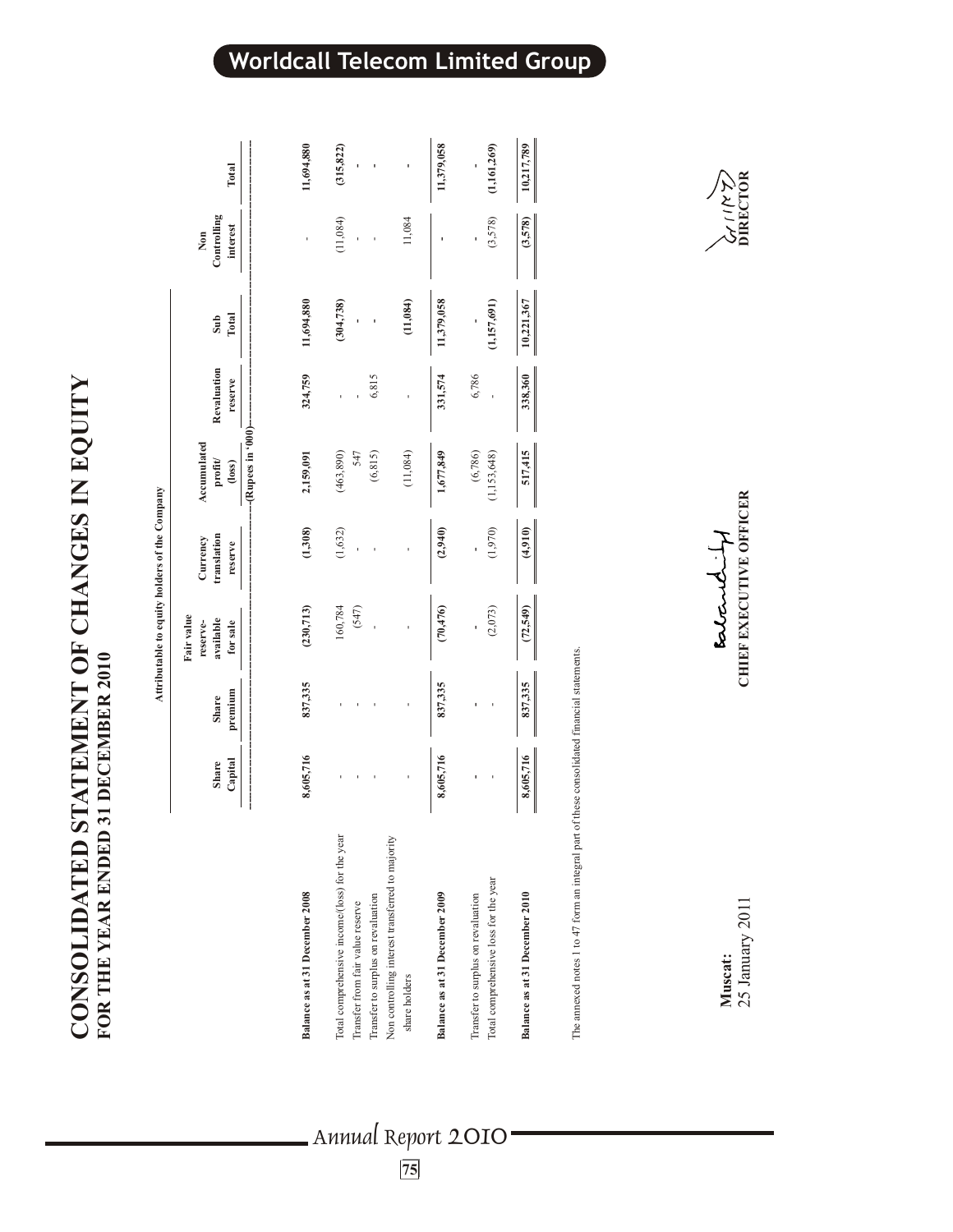# **NOTES TO THE COSOLIDATED FINANCIAL STATEMENTS FOR THE YEAR ENDED 31 DECEMBER 2010**

### **1 Legal status and nature of business**

### **1.1 The Group consists of**

Worldcall Telecom Limited; and

Worldcall Telecommunications Lanka (Private) Limited

**1.2** Worldcall Telecom Limited ("the Company") is a public limited company incorporated in Pakistan on 15 March 2001 under the Companies Ordinance, 1984 and its shares are quoted on the Karachi and Lahore Stock Exchanges. The Company commenced its operations on 01 December 2004 and is engaged in providing Wireless Local Loop ("WLL") and Long Distance & International ("LDI") services in Pakistan, operation and maintenance of public payphones network and re-broadcasting international/national satellite/terrestrial wireless and cable television and radio signals as well as interactive communication and to establish, maintain and operate the licensed telephony services. The Company has been licensed by Pakistan Telecommunication Authority ("PTA") and Pakistan Electronic Media Regulatory Authority ("PEMRA") for these purposes. The registered office of the Company is situated at 67A C III, Gulberg III, Lahore. In the year ended 30 June 2008, 56.80% shares (488,839,429 ordinary shares) had been acquired by Oman Telecommunications Company SAOG ("the Parent Company").

Worldcall Telecommunications Lanka (Private) Limited ("the Subsidiary") was incorporated in Sri Lanka and is a joint venture with Hayleys Group to operate payphones. The principal activity of the Subsidiary is the operation and maintenance of a public payphones network. Payphones are installed at various shops/ commercial outlets. The Company holds 70.65% of voting securities in the Subsidiary. The Subsidiary has accumulated losses of Rs. 161.718 million as at balance sheet date and its current liabilities exceed its current assets by Rs. 64.169 million. The net loss for the current year after tax is Rs. 9.40 million. These factors raised substantial doubt that subsidiary will be able continue as a going concern, hence the financial statements of the subsidiary are not prepared on going concern basis.

### **2 Basis of consolidation**

The consolidated financial statements include the financial statements of the Company and its Subsidiary. The financial statements of the Subsidiary have been consolidated on a line by line basis.

### **Subsidiary**

Subsidiary is an entity controlled by the Group. Control exists when the Group has the power, directly or indirectly, to govern the financial and operating policies of the entity so as to benefit from its activities. The financial statements of the Subsidiary are included in the consolidated financial statements from the date that control commences until the date that control ceases.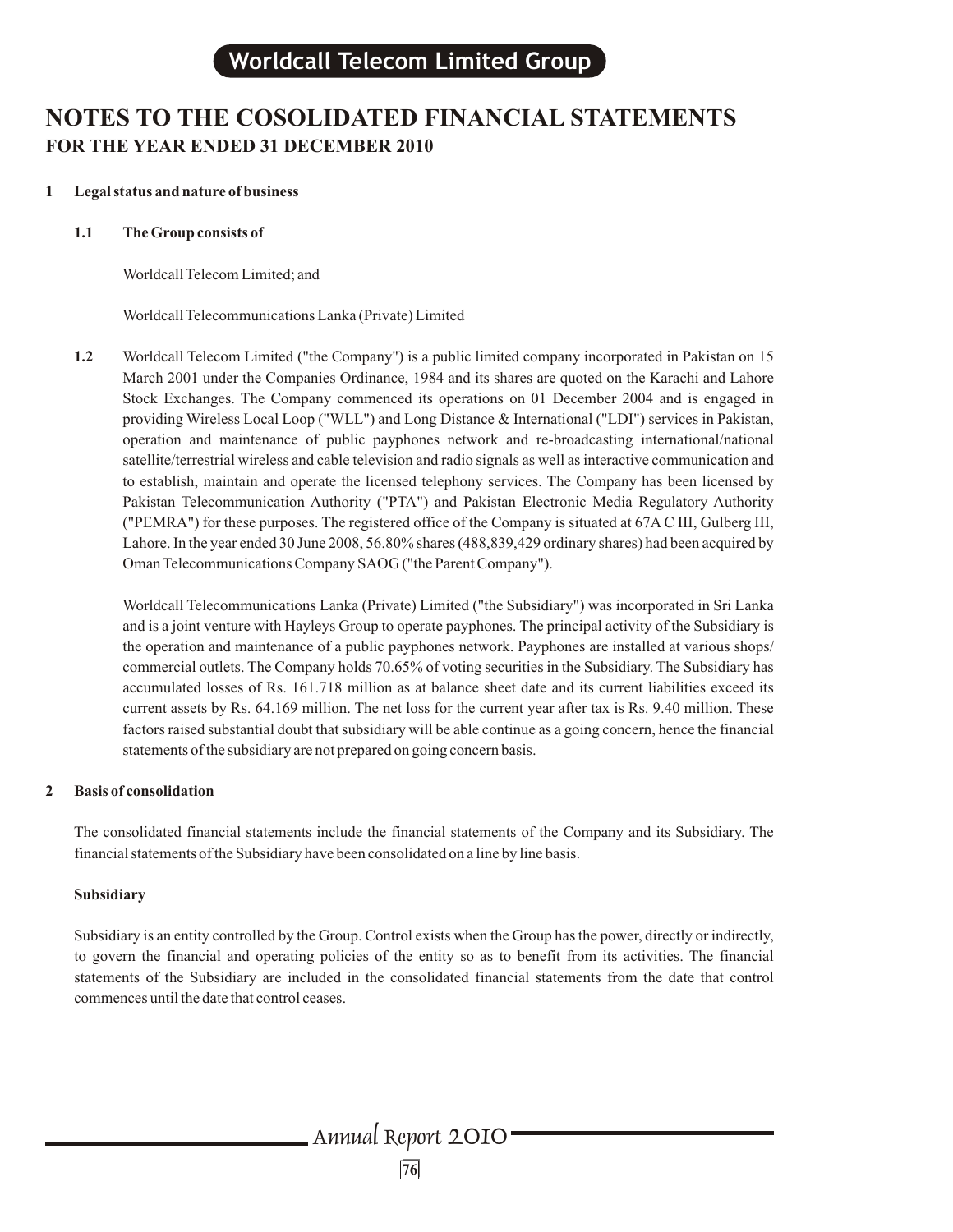#### **Transactions eliminated on consolidation**

Intragroup balances and any other unrealized gains and losses or income and expenses arising from intragroup transactions, are eliminated in preparing the consolidated financial statements. Unrealized losses are eliminated in the same way as unrealized gains, but only to the extent that there is no evidence of impairment.

Minority interest is that part of net results of operations and of net assets of Subsidiary attributable to interest which are not owned by the Group. Minority interest is presented separately in the consolidated financial statements. In view of negative equity of the subsidiary, the complete amount of losses are being borne by the Company.

### **3 Summary of significant accounting policies**

The significant accounting policies adopted in preparation of these consolidated financial statements are set out below:

### **3.1 Statement of compliance**

These consolidated financial statements have been prepared in accordance with approved accounting standards as applicable in Pakistan and the requirements of the Companies Ordinance, 1984. Approved accounting standards comprise of such International Financial Reporting Standards as are notified under the provisions of the Companies Ordinance, 1984. Wherever the requirements of the Companies Ordinance, 1984 or directives issued by the Securities and Exchange Commission of Pakistan (SECP) differ with the requirements of these standards, requirements of the Companies Ordinance, 1984 or requirements of the said directives take precedence.

### **3.2 Accounting convention and basis of preparation**

These consolidated financial statements have been prepared under the historical cost convention, except for revaluation of investment properties, plant and equipment, intangible assets and certain financial assets at fair value, and recognition of certain employee benefits and financial liabilities at present value. As stated in note 1, subsidiary is not considered as a going concern, therefore financial statements of subsidiary have been prepared on the basis other than going concern, all assets are stated at realizable value and all liabilities at amount payable.

### **3.3 Significant accounting judgments and estimates**

The preparation of consolidated financial statements in conformity with approved accounting standards requires management to make judgments, estimates and assumptions that affect the application of policies and reported amounts of assets and liabilities, income and expenses. The estimates and associated assumptions and judgments are based on historical experience and various other factors that are believed to be reasonable under the circumstances, the result of which form the basis of making the judgments about carrying values of assets and liabilities that are not readily apparent from other sources. Actual results may differ from these estimates.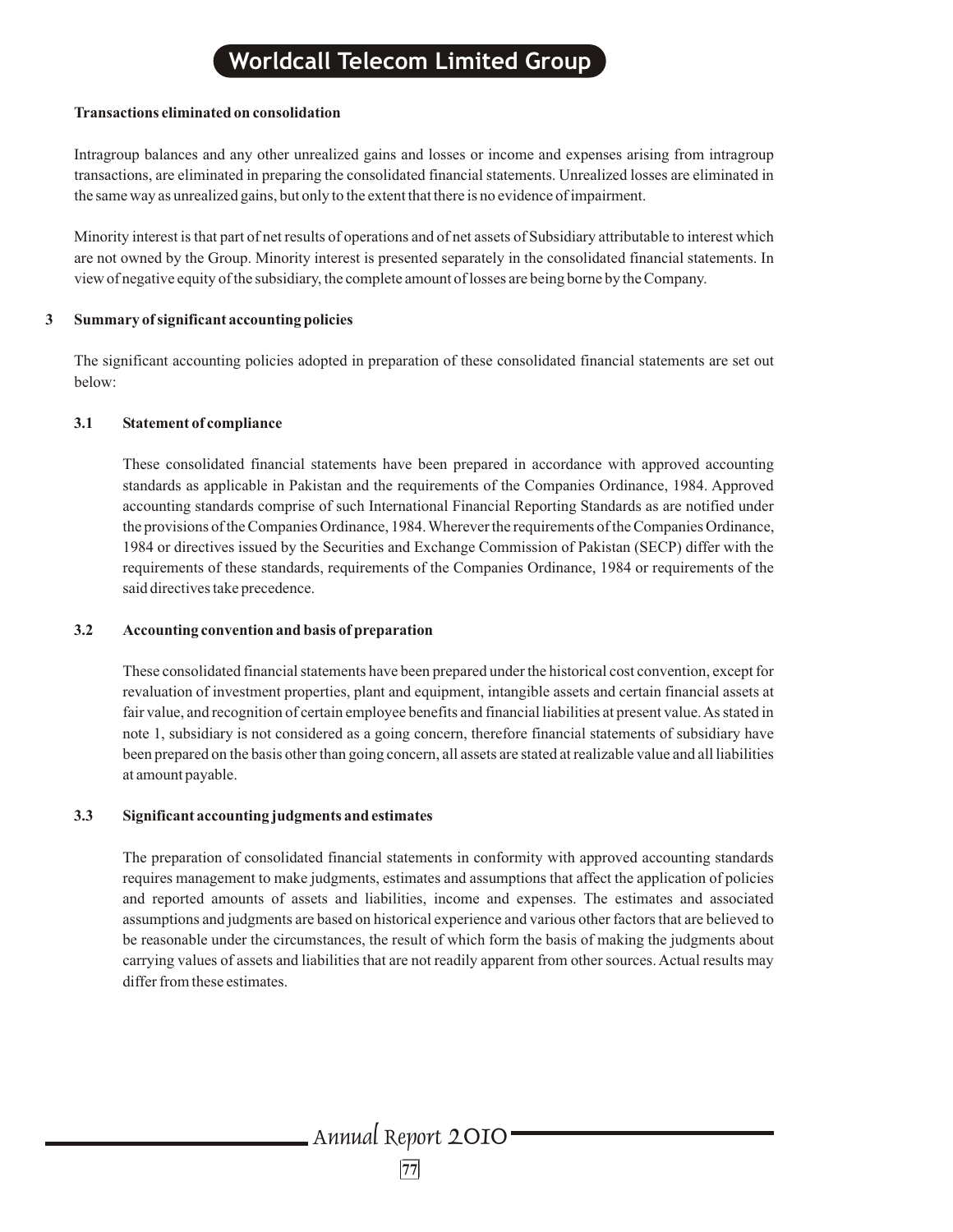The estimates and underlying assumptions are reviewed on an ongoing basis. Revision to accounting estimates are recognized in the period in which the estimate is revised if the revision affects only that period, or in the period of revision and future periods if the revision affects both current and future periods. The areas where various assumptions and estimates are significant to the Group's financial statements or where judgments were exercised in application of accounting policies are as follows:

Useful life of depreciable assets and amortization of intangible assets- (note 3.4, 3.5, 4 & 6) Staff retirement benefits- (note 3.13 & 26) Taxation- (note 3.8 & 39) Provisions and contingencies- (note 3.18 & 30) Investment properties- (note 3.6 & 7) Impairment testing of Goodwill - (note 6.3)

### **3.4 Fixed capital expenditure and depreciation**

### **Property, plant and equipment**

Property, plant and equipment (except freehold land and plant & equipment) are stated at cost less accumulated depreciation and any identified impairment loss. Freehold land is stated at cost and plant & equipment are stated at revalued amount less accumulated depreciation and any identified impairment loss.

Cost in relation to self constructed assets includes direct cost of material, labour and other allocable expenses.

Depreciation is charged to income on the straight line method whereby cost of an asset is written off over its estimated useful life at the rates given in note 4.

Residual value and the useful life of assets are reviewed at least at each financial year end and adjusted if impact on depreciation is significant.

Incremental/decremental depreciation on revalued assets is transferred net of deferred tax from/to surplus on revaluation to/from retained earnings (unappropriated profit).

Depreciation on additions is charged on a pro-rata basis from the month in which the asset is put to use, while for disposals, depreciation is charged up to the month of disposal. Where an impairment loss is recognized, the depreciation charge is adjusted in the future periods to allocate the assets' revised carrying amount over its estimated useful life.

Maintenance and repairs are charged to income as and when incurred. Renewals and improvements are capitalized when it is probable that respective future economic benefits will flow to the Group and the cost of the item can be measured reliably, and the assets so replaced, if any, are retired. Gains and losses on disposals of assets are included in income and the related surplus on revaluation of plant and equipment is transferred directly to retained earnings (unappropriated profit).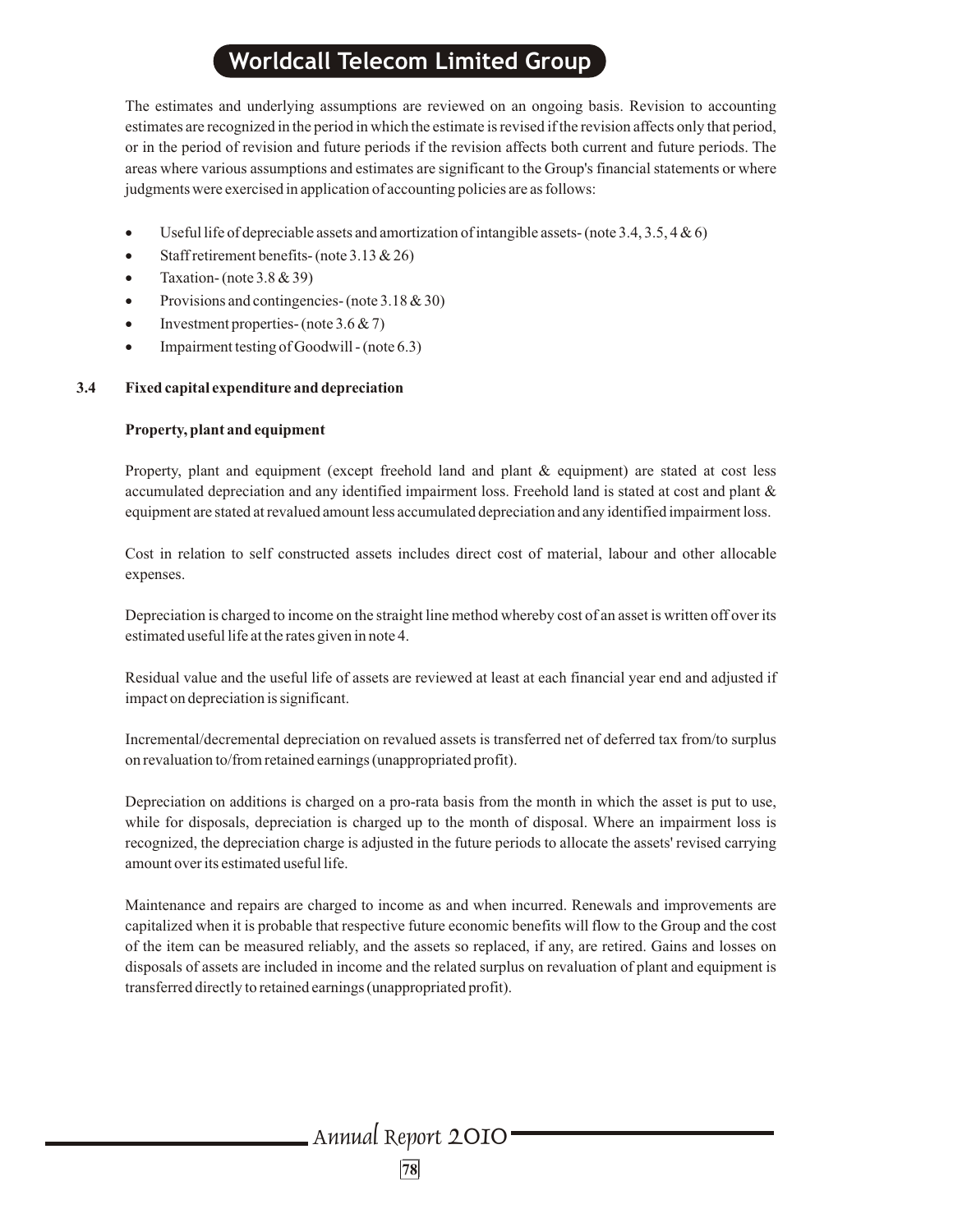#### **Finance leases**

Leases in terms of which the Group has substantially all the risks and rewards of ownership are classified as finance leases. Assets subject to finance lease are stated at the lower of its revalued amount less accumulated depreciation and any identified impairment loss and present value of minimum lease payments at the date of commencement of lease.

The related rental obligations, net of finance costs are classified as current and long term depending upon the timing of the payment.

Each lease payment is allocated between the liability and finance costs so as to achieve a constant rate on the balance outstanding.

Assets acquired under a finance lease are depreciated over the estimated useful life of the asset on a straightline method at the rates given in note 4. Depreciation of leased assets is charged to income.

Residual value and the useful life of leased assets are reviewed at least at each financial year end and adjusted if impact on depreciation is significant.

Depreciation on additions to leased assets is charged from the month in which an asset is acquired while no depreciation is charged for the month in which the asset is disposed off.

#### **Capital work-in-progress**

Capital work-in-progress is stated at cost less any identified impairment loss.

### **3.5 Intangible assets**

#### **Goodwill**

Goodwill represents the difference between the cost of the acquisition (fair value of consideration paid) and the fair value of the net identifiable assets acquired.

#### **Other intangible assets**

Other intangible assets are stated at revalued amount less accumulated amortization except for patents and copy rights, which are stated at cost less accumulated amortization.

Other intangible assets are amortized using the straight line method at the rates given in note 6. Amortization on licenses is charged to the profit and loss account from the month in which the related operations are commenced. Amortization on additions to other intangible assets is charged on a pro-rata basis from the month in which asset is put to use, while for disposals amortization is charged up to the month of disposal.

Incremental amortization on revalued intangible assets is transferred net of deferred tax from surplus on revaluation to retained earnings (unappropriated profit).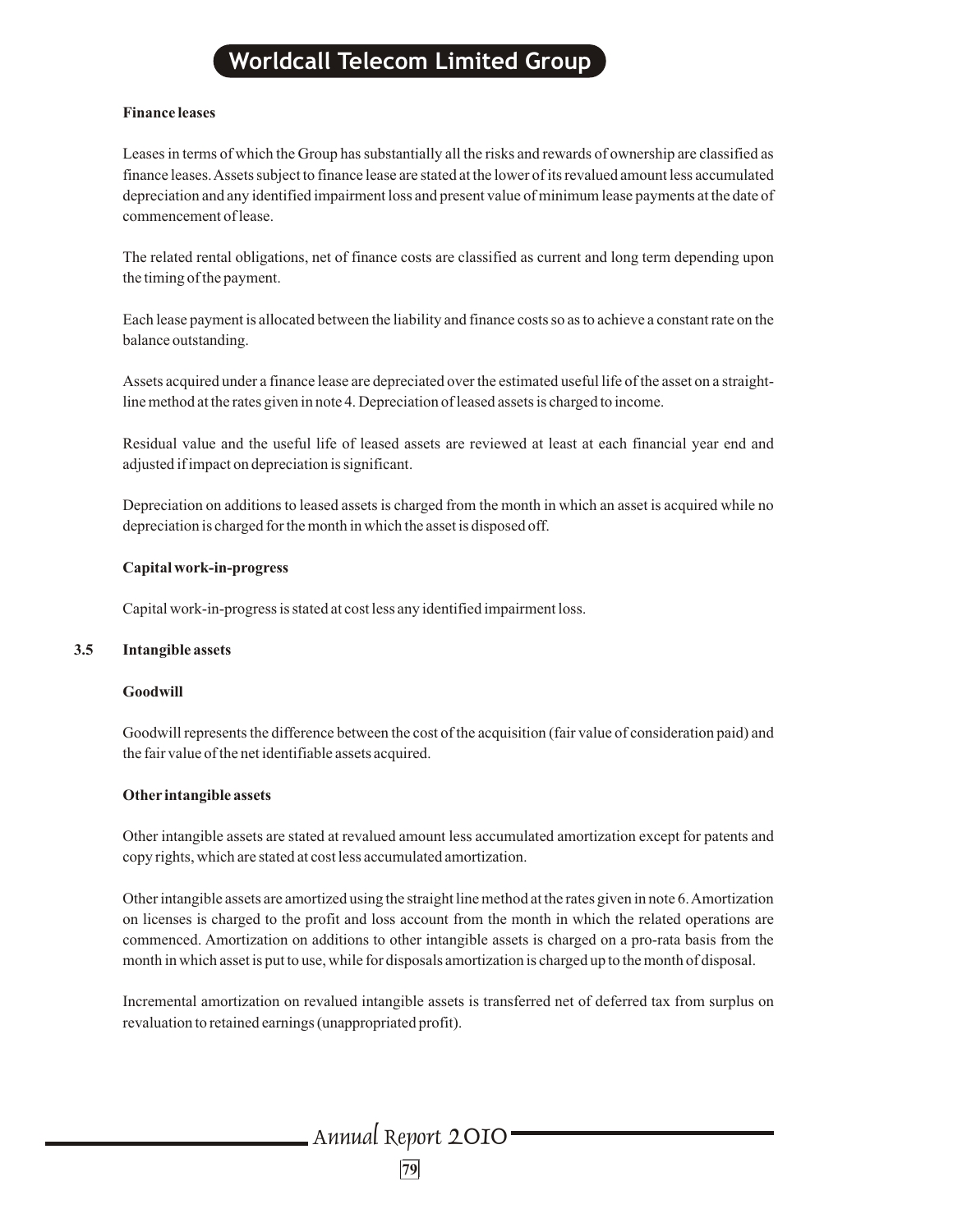Subsequent expenditure on intangible assets is capitalized only when it increases the future economic benefits embodied in the specific asset to which it relates. All other expenditures are charged to income as and when incurred.

Gain or loss arising on disposal and retirement of intangible asset is determined as a difference between net disposal proceeds and carrying amount of the asset and is recognized as income or expense in the profit and loss account. Related surplus on revaluation of intangible asset is transferred directly to retained earnings (unappropriated profit).

### **3.6 Investment properties**

Investment properties are properties which are held either to earn rental income or for capital appreciation or for both. Investment properties are initially recognized at cost, being the fair value of the consideration given, subsequent to initial recognition these are stated at fair value. The fair value is determined annually by an independent approved valuer. The fair values are based on market values, being the estimated amount for which a property could be exchanged on the date of valuation between knowledgeable and willing buyer and seller in an arms length transaction.

Any gain or loss arising from a change in fair value is recognized in the profit and loss account. Rental income from investment property is accounted for as described in note 3.16.

When an item of property, plant and equipment is transferred to investment property following a change in its use, any differences arising at the date of transfer between the carrying amount of the item immediately prior to transfer and its fair value is recognized in surplus on revaluation of property, plant and equipment, if it is a gain. Upon disposal of the item the related surplus on revaluation of property, plant and equipment is transferred to retained earnings. Any loss arising in this manner is recognized immediately in the profit and loss account.

If an investment property becomes owner-occupied, it is reclassified as property, plant and equipment and its fair value at the date of reclassification becomes its cost for accounting purposes of subsequent recording.

### **3.7 Investments**

The Group classifies its investments in following categories.

### **Investments at fair value through profit or loss**

Investments that are acquired principally for the purpose of generating profit from short term fluctuations in price or dealer's margin are classified as fair value through profit and loss account.

Investments at fair value through profit or loss are initially recognized at cost, being the fair value of the consideration given. Subsequent to initial recognition these are recognized at fair value unless fair value can not be reliably measured. The investments for which quoted market price is not available are measured at cost. Any surplus or deficit on revaluation of investments is charged to income currently.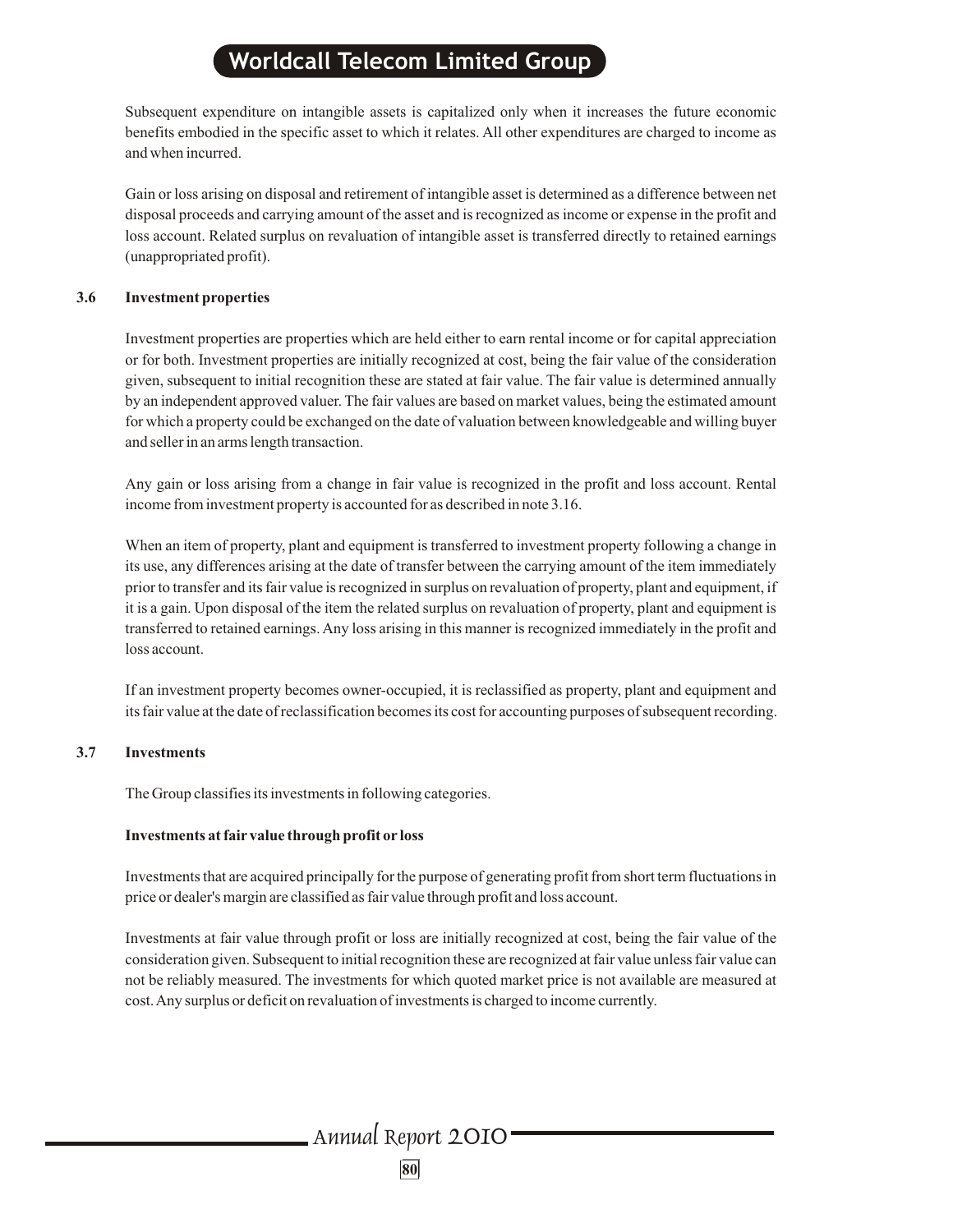#### **Available for sale investments**

Available for sale investments are initially recognized at cost, being the fair value of the consideration given. Subsequent to initial recognition these are recognized at fair value unless fair value can not be reliably measured. The investments for which quoted market price is not available are measured at cost. Changes in carrying value are recognized in equity until investment is sold or determined to be impaired at which time the cumulative gain or loss previously recognized in equity is included in profit or loss account.

All "regular way" purchase and sale of listed shares are recognized on the trade date i.e. the date that the Group commits to purchase/sell the asset.

The fair value of investments classified as held for trading and available for sale is their quoted bid price at the balance sheet date.

#### **3.8 Taxation**

Income tax on the profit or loss for the year comprises of current and deferred tax.

#### **Current**

Provision of current tax is based on the taxable income for the year determined in accordance with the prevailing law for taxation of income. The charge for current tax is calculated using prevailing tax rates or tax rates expected to apply to the profit for the year if enacted after taking into account tax credits, rebates and exemptions, if any. The charge for current tax also includes adjustments, where considered necessary, to provision for tax made in previous years arising from assessments framed during the year for such years.

#### **Deferred**

Deferred tax is provided using the balance sheet liability method in respect of all temporary differences arising from differences between the carrying amount of assets and liabilities in the financial statements and the corresponding tax bases used in the computation of the taxable profit. Deferred tax liabilities are generally recognized for all taxable temporary differences and deferred tax assets are recognized to the extent that it is probable that taxable profits will be available against which the deductible temporary differences, unused tax losses and tax credits can be utilized.

The carrying amount of deferred tax asset is reviewed at each balance sheet date and reduced to the extent that it is no longer probable that sufficient taxable profit will be available to allow all or part of the deferred tax asset to be utilized.

Deferred tax assets and liabilities are calculated at the rates that are expected to apply to the period when the asset is realized or the liability is settled, based on the tax rates (and tax laws) that have been enacted or substantively enacted by the balance sheet date. Deferred tax is charged or credited in the profit and loss account, except in the case of items credited or charged to equity in which case it is included in equity.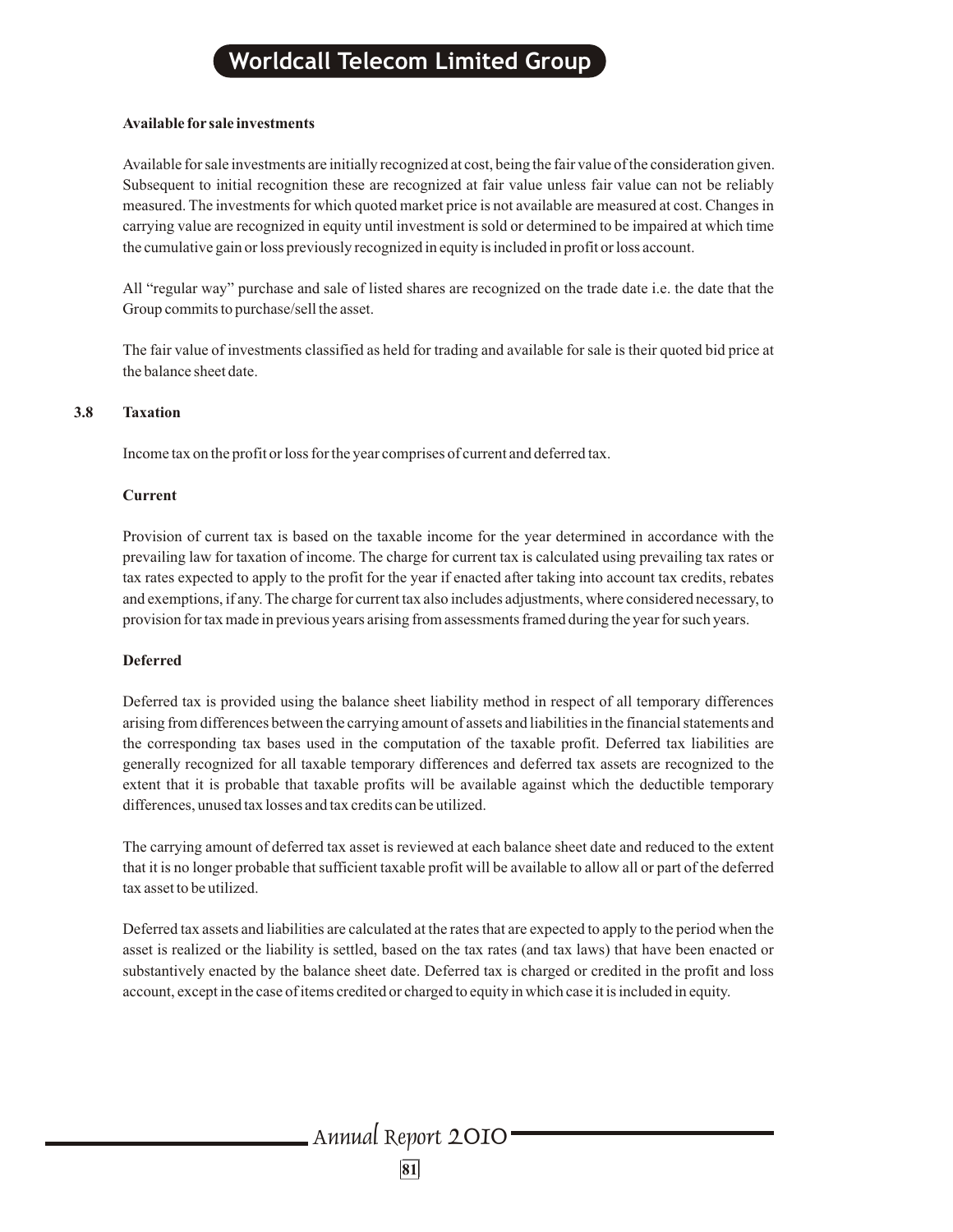### **3.9 Inventories**

Inventories, except for stock in transit, are stated at lower of cost and net realizable value. Items in transit are valued at cost comprising invoice value plus other charges paid thereon. Cost is determined as follows:

#### **Stores and spares**

Useable stores and spares are valued principally at weighted average cost, while items considered obsolete are carried at nil value.

#### **Stock in trade**

Cost is determined on weighted average basis.

Net realizable value is the estimated selling price in ordinary course of business, less estimated incidental selling cost.

### **3.10 Trade debts and other receivables**

Trade debts and other receivables are recognized initially at fair value and subsequently measured at amortized cost less any identified impairment loss. A provision for impairment of trade and other receivables is established when there is objective evidence that the Group will not be able to collect all amounts due according to the original terms of receivables.

#### **3.11 Financial liabilities**

Financial liabilities are classified according to substance and related accrued interest of the contractual arrangements entered into. Significant financial liabilities include long term payables, license fee payable, borrowings, trade and other payables.

#### **Interest bearing borrowings**

Interest bearing borrowings are recognized initially at fair value less attributable transaction cost. Subsequent to initial recognition, these are stated at amortized cost with any difference between cost and redemption value being recognized in the profit and loss over the period of the borrowings on an effective interest rate basis.

#### **Term finance certificates**

Term finance certificates are stated at amortized cost using effective interest rate.

#### **Other financial liabilities**

All other financial liabilities are initially recognized at fair value plus directly attributable cost, if any, and subsequently at amortized cost using effective interest rate method.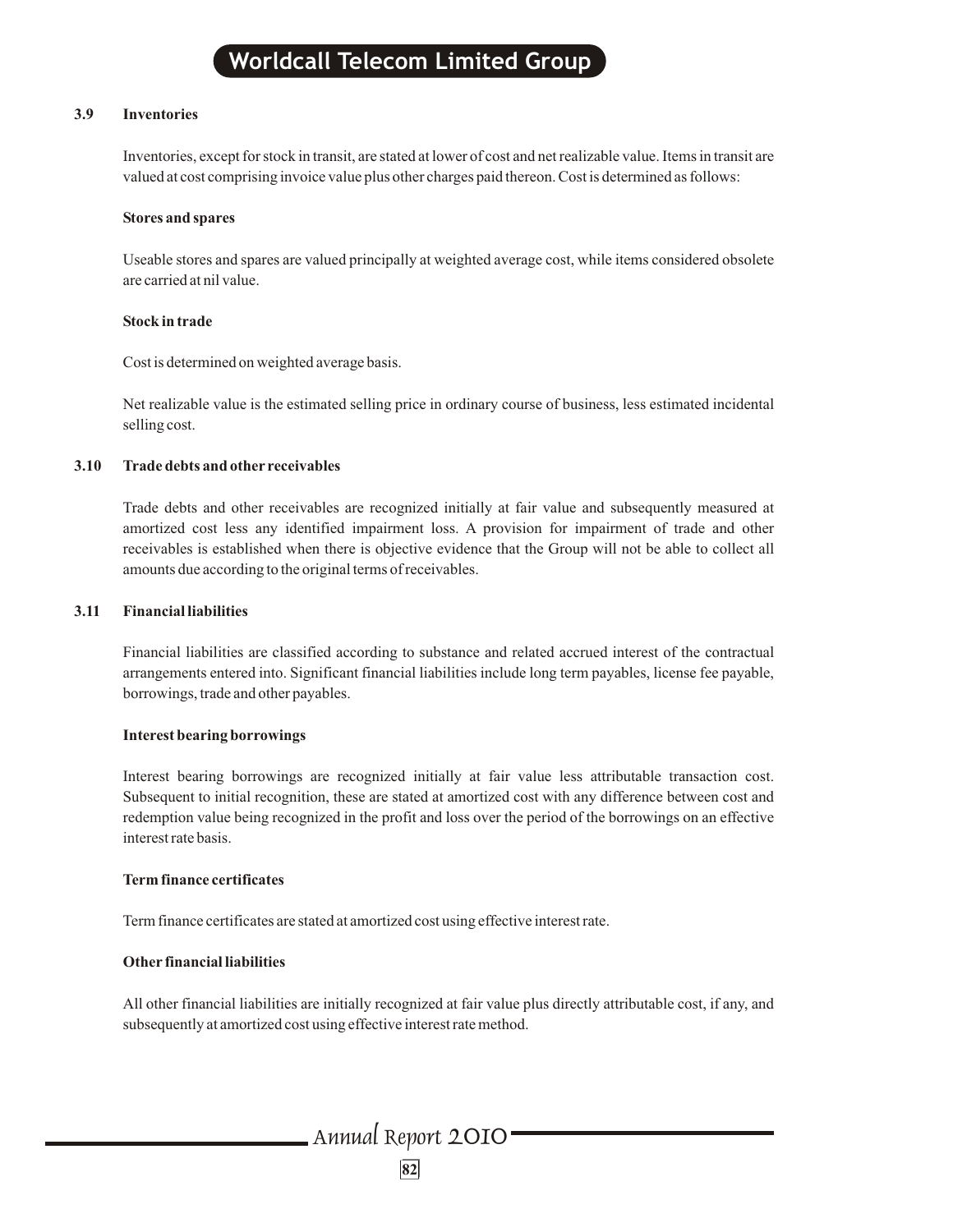### **3.12 Trade and other payables**

Trade and other payables are initially recognized at fair value and subsequently at amortized cost using effective interest rate method.

### **3.13 Retirement and other benefits**

#### **Defined benefit plan**

The Group operates an unfunded defined benefit gratuity plan for all permanent employees, having a service period of more than one year. Provisions are made in the financial statements to cover obligations on the basis of actuarial valuations carried out annually under the projected unit credit method.

The Group recognizes actuarial gains/losses over the expected average remaining working lives of the current employees, to the extent that cumulative unrecognized actuarial gain/loss exceeds 10 per cent of present value of defined benefit obligation.

#### **Accumulating compensated absences**

Employees of the Company are entitled to take earned leave 20 days every year.

The unutilized earned leaves can be accumulated upto a maximum of 40 days and can be utilized at any time subject to the approval. Earned leaves in excess of 40 days shall lapse. An employee will be entitled to encash the accumulated earned leaves at the time of leaving Company service. The earned leave encashment is made on last drawn gross salary.

Provisions are made annually by the Company to cover the obligation for accumulating compensated absences and are charged to profit.

### **3.14 Impairment losses**

The carrying amount of the Group's assets except for, inventories, investment property and deferred tax asset, are reviewed at each balance sheet date to determine whether there is any indication of impairment loss. If any such indication exists, the asset's recoverable amount is estimated in order to determine the extent of the impairment loss, if any. For goodwill, the recoverable amount is estimated at each balance sheet date.

An impairment loss is recognized whenever the carrying amount of an asset or its cash generating unit exceeds its recoverable amount. Impairment losses are recognized in the profit and loss.

Impairment losses are reversed when there is an indication that the impairment loss may no longer exist and there has been a change in the estimate used to determine the recoverable amount. An impairment loss is reversed only to the extent that the asset's carrying amount does not exceed the carrying amount that would have been determined, net of depreciation and amortization, if no impairment loss had been charged. An impairment loss in respect of goodwill is not reversed.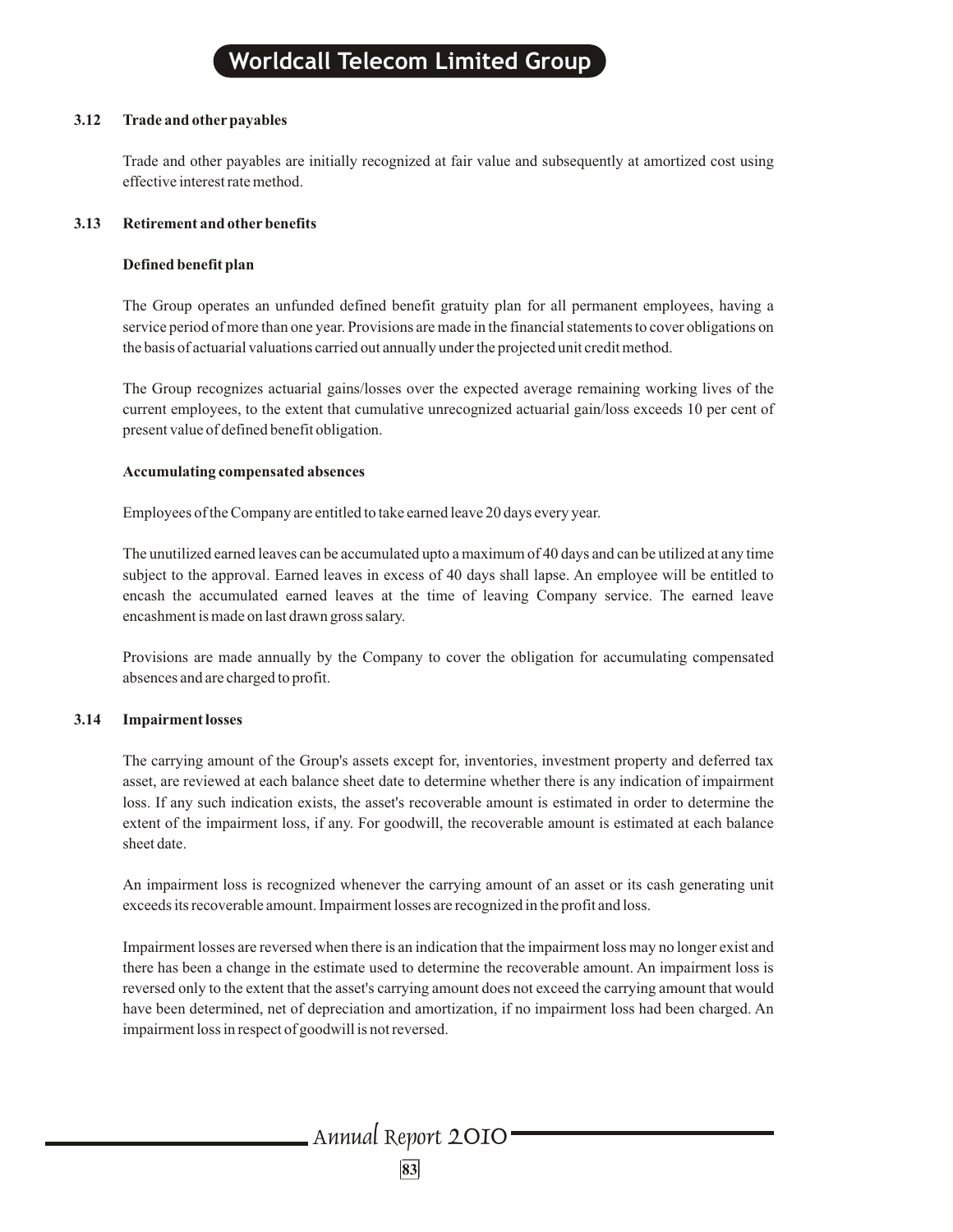### **3.15 Foreign currencies**

Transactions in foreign currencies are translated into rupees at exchange rates prevailing at the date of transaction. All monetary assets and liabilities in foreign currencies are translated into rupees at exchange rates prevailing at the balance sheet date.

Non-monetary assets and liabilities that are measured in terms of historical cost in a foreign currency are translated into rupees at exchange rates prevailing at the date of transaction. Non-monetary assets and liabilities denominated in foreign currency that are stated at fair value are translated into rupees at exchange rates prevailing at the date when fair values are determined. Exchange gains and losses are included in the income currently.

### **3.16 Revenue recognition**

Revenue represents the fair value of the consideration received or receivable for services rendered, net of discounts and Sales Tax. Revenue is recognized when it is probable that the economic benefits associated with the transaction will flow to the Group and the amount of revenue, and the associated cost incurred, or to be incurred, can be measured reliably.

Revenue from different sources is recognized as follows:

- Revenue from terminating minutes is recognized at the time the call is made over the network of the Group.
- Revenue from originating minutes is recognized on the occurrence of calls both for prepaid and postpaid subscribers.
- Subscription revenue from Cable TV, EVDO, internet over cable and channels subscription fee is recognized on provision of services.
- Connection and membership fee is recognized at the time of sale of connection.
- Sale of goods is recognized on dispatch of goods to customer.
- Advertisement income is recognized on the basis of spots run when commercials are aired on the network.
- Interest income is accrued on a time proportion basis by reference to the principal outstanding and the applicable rate of return.
- Revenue from metro fiber connectivity/sale is recognized on delivery of services.
- Rental income from investment property is recognized in the profit and loss account on accrual basis.
- Revenue from prepaid cards is recognized as credit is used.
- Dividend income is recognized when the right to receive payment is established.

### **3.17 Borrowing cost**

Mark up, interest and other charges on borrowings are capitalized upto the date of commissioning of the related qualifying assets, acquired out of the proceeds of such borrowings. All other markup, interest and other charges are recognized as an expense in the period in which they are incurred.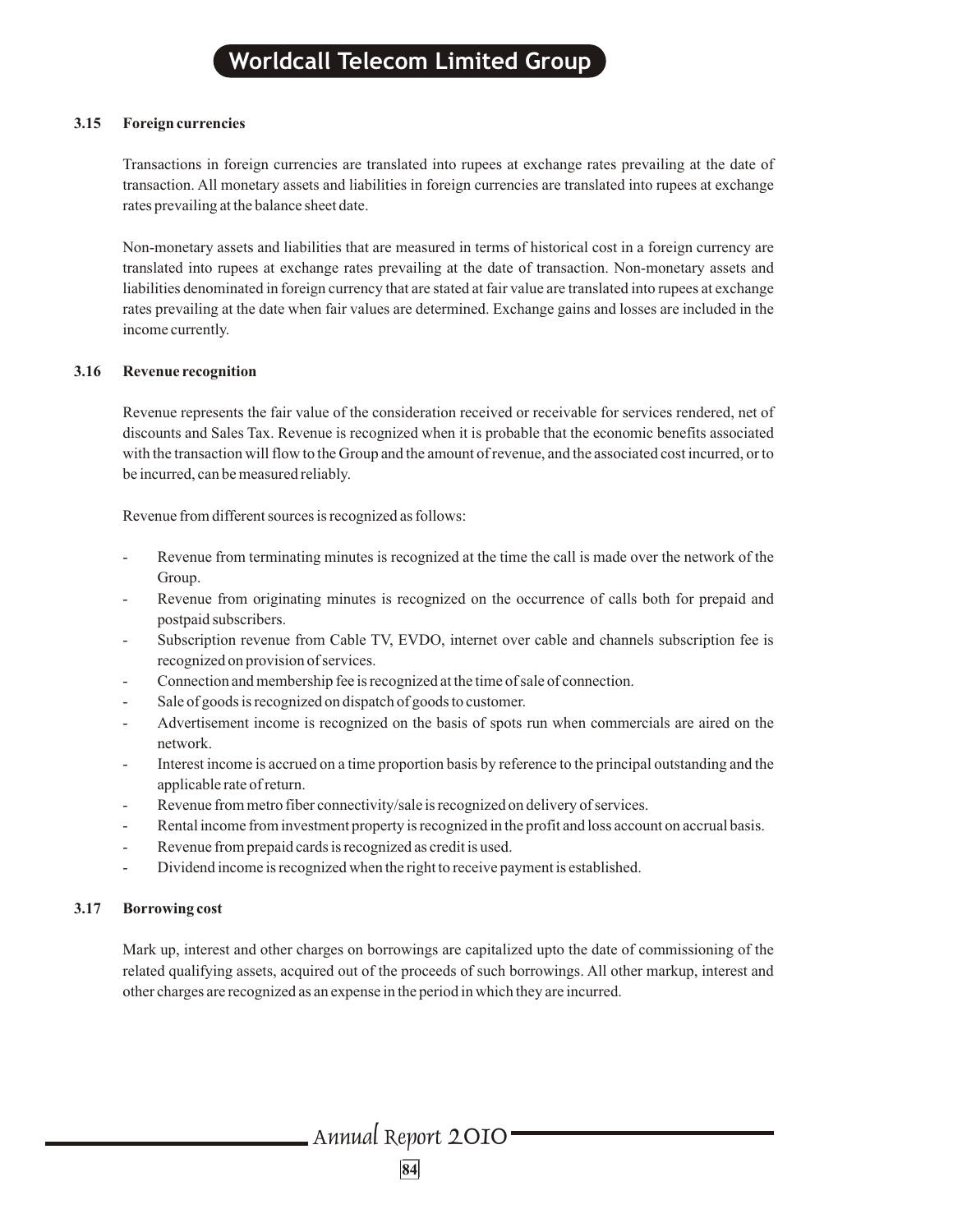### **3.18 Provisions**

Provisions are recognized in the balance sheet when the Group has a legal or constructive obligation as a result of past events and it is probable that outflow of economic benefits will be required to settle the obligation and a reliable estimate of the amount can be made. However, provisions are reviewed at each balance sheet date and adjusted to reflect current best estimate.

#### **3.19 Cash and bank balances**

Cash and cash equivalents are carried in the balance sheet at cost. Cash and cash equivalents comprise cash in hand and demand deposits.

### **3.20 Financial instruments**

All financial assets and liabilities are recognized at the time when the Group becomes a party to the contractual provisions of the instrument. Financial assets are de-recognized when the Group loses control of the contractual right that comprises the financial assets. Financial liabilities are de-recognized when they are extinguished i.e. when the obligation specified in the contract is discharged, cancelled or expired. Any gain or loss on derecognizing of the financial assets and financial liabilities is taken to profit and loss account currently. The particular measurement methods adopted are disclosed in the individual policy statements associated with each item.

#### **Offsetting of financial assets and financial liabilities**

A financial asset and a financial liability is offset and the net amount is reported in the balance sheet if the Group has a legally enforceable right to set-off the recognized amounts and intends either to settle on a net basis or to realize the asset and settle the liability simultaneously.

### **3.21 Related party transactions**

The Group enters into transactions with related parties on an arm's length basis. Prices for transactions with related parties are determined using admissible valuation methods, except in extremely rare circumstances where, subject to approval of the Board of Directors, it is in the interest of the Group to do so.

### **3.22 Dividend**

Dividend distribution to the Group's shareholders is recognized as a liability in the Group's financial statements in the period in which the dividends are approved.

#### **3.23 Discontinued operation**

A discontinued operation is a component of the Group's business that represents a separate major line of business or geographical area of operations that has been disposed off or is held for sale or a subsidiary acquired exclusively with a view to resell. Classification as a discontinued operation occurs upon disposal or when the operations meet the criteria to be classified as held for sale, if earlier. When an operation is classified as a discontinued operation, the comparative income statement is re-presented as if the operation has been discontinued from the start of the comparative period.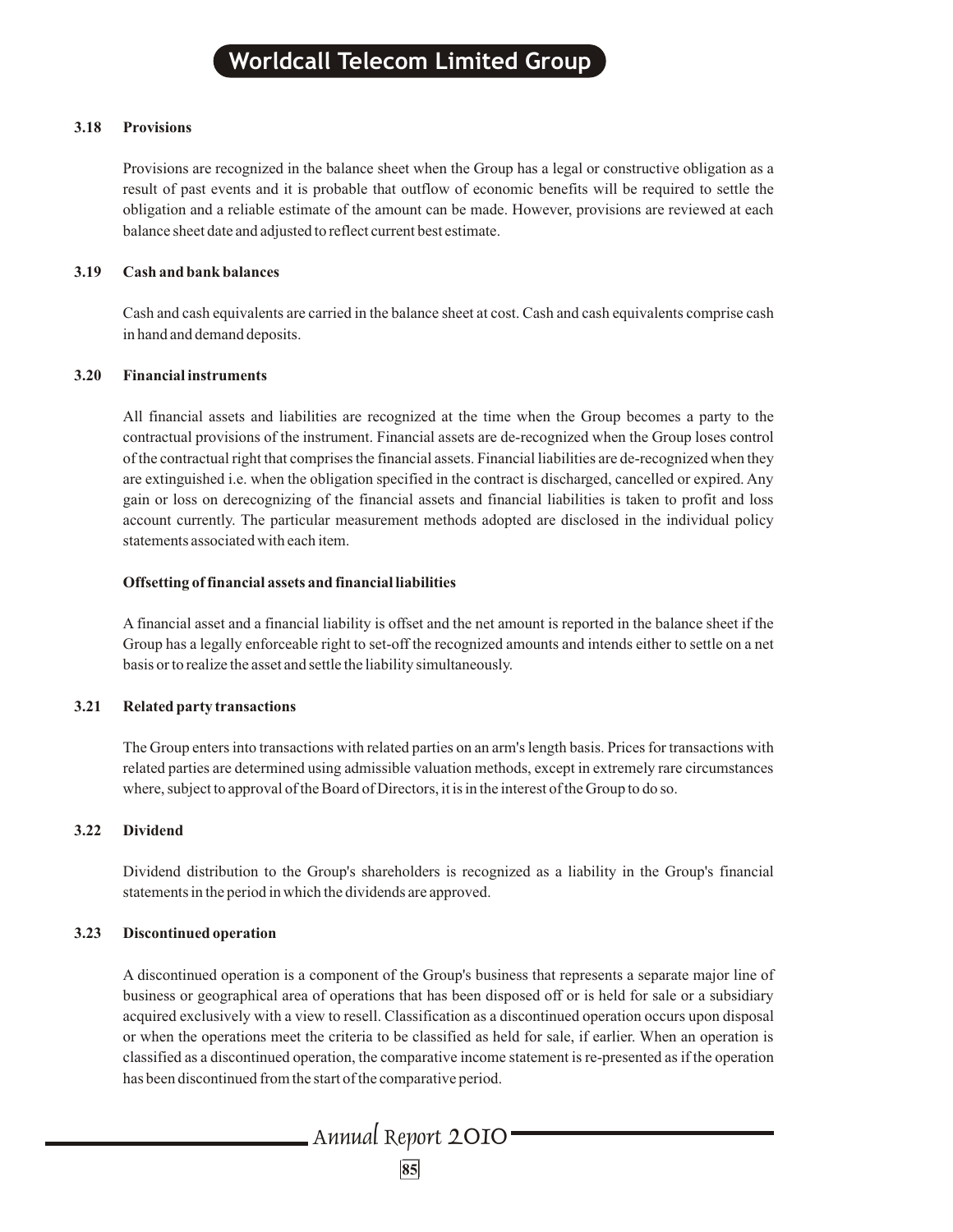|                         | amount as at<br>revalued<br>01 Jan<br>2010<br>Cost | Adjustments<br>Exchange | (impairment)<br>Revaluation<br>(deficit)/<br><b>Surplus</b> | (Disposals)<br>Additions/ | Adjustments<br><b>Transfers</b> | amount as at<br>revalued<br>31 Dec<br>Cost<br>2010 | Accumulated<br>depreciation<br>$01$ Jan<br>as at<br>2010 | Depreciation<br>(Disposals)<br>charge for<br>the year/ | Adjustments<br>Exchange | (impairment)<br>Revaluation<br>(deffcit)<br>Surplus/ | Adjustments<br><b>Transfers</b> | Accumulated<br>depreciation<br>31 Dec<br>as at<br>2010 | value as at Depreciation<br>Net book<br>31 Dec<br>2010 | rate $\%$       |
|-------------------------|----------------------------------------------------|-------------------------|-------------------------------------------------------------|---------------------------|---------------------------------|----------------------------------------------------|----------------------------------------------------------|--------------------------------------------------------|-------------------------|------------------------------------------------------|---------------------------------|--------------------------------------------------------|--------------------------------------------------------|-----------------|
| Owned assets            |                                                    |                         |                                                             |                           |                                 |                                                    | (Rupees in '000)-                                        |                                                        |                         |                                                      |                                 |                                                        |                                                        |                 |
| Freehold Land           | 19,800                                             | $\,$                    |                                                             | 5,760                     | (5,760)                         | 19,800                                             |                                                          | ï                                                      |                         |                                                      |                                 | J,                                                     | 19,800                                                 |                 |
| Leasehold improvements  | 115,385                                            | $\,$                    |                                                             | 1,141                     |                                 | 116,398                                            | 53,968                                                   | 12,874                                                 |                         |                                                      |                                 | 66,755                                                 | 49,643                                                 | $20 - 33$       |
| Plant and equipment     | 15,043,598                                         | $\mathbf{I}$            |                                                             | 2,128,219<br>(128)        | 293,741                         | 17,377,906                                         | 3,402,987                                                | 1,354,643<br>(87)                                      |                         |                                                      | 93,831                          | 4,819,556 12,558,350                                   |                                                        | $4 - 33.33$     |
|                         |                                                    |                         |                                                             | (4, 657)                  | (82,995)                        |                                                    |                                                          | (2,484)                                                |                         |                                                      | (29, 421)                       |                                                        |                                                        |                 |
| Office equipment        | 85,623                                             |                         |                                                             | 7,635<br>(3,485)          | 4,055                           | 93,828                                             | 20,576                                                   | 10,660<br>(2,346)                                      |                         |                                                      | 1,735                           | 30,625                                                 | 63,203                                                 | $\approx$       |
| Computers               | 91,032                                             |                         |                                                             | 8,908                     |                                 | 99,411                                             | 70,734                                                   | 16,544                                                 |                         |                                                      |                                 | 86,807                                                 | 12,604                                                 | 33              |
|                         |                                                    |                         |                                                             | (521)                     | $^\circledR$                    |                                                    | Î,                                                       | (463)                                                  |                         |                                                      | $^\circledR$                    |                                                        |                                                        |                 |
| Furniture and fixtures  | 24,966                                             |                         |                                                             | 552<br>(1,074)            |                                 | 24,444                                             | 9,080<br>J.                                              | 2,889<br>(866)                                         |                         |                                                      |                                 | 11,103                                                 | 13,341                                                 | $\overline{10}$ |
| Vehicles                | 111,490                                            |                         |                                                             | 35                        | 69,311                          | 139,136                                            | 82,421                                                   | 14,272                                                 |                         |                                                      | 47,286                          | 106,540                                                | 32,596                                                 | 20              |
|                         |                                                    |                         |                                                             | (26, 915)                 | (14,785)                        |                                                    |                                                          | (25, 419)                                              |                         |                                                      | (12, 020)                       |                                                        |                                                        |                 |
| Lab and other equipment | 17,074                                             |                         |                                                             | 3,165                     | 366                             | 20,605                                             | 11,458                                                   | 2,366                                                  |                         |                                                      | 366                             | 14,190                                                 | 6,415                                                  | $10 - 20$       |
|                         | 15,508,968                                         | $\blacksquare$          |                                                             | 2,155,415                 | 361,347                         | 17,891,528                                         | 3,651,224                                                | 1,414,248                                              |                         | ٠                                                    | 142,852                         | 5,135,576                                              | 12,755,952                                             |                 |
|                         |                                                    |                         |                                                             | (36,780)                  | (97, 422)                       |                                                    |                                                          | (31, 665)                                              | J,                      | J.                                                   | (41, 083)                       |                                                        |                                                        |                 |
| Leased assets           |                                                    |                         |                                                             |                           |                                 |                                                    |                                                          |                                                        |                         |                                                      |                                 |                                                        |                                                        |                 |
| Plant and equipment     | 279,173                                            | $\mathbf{I}$            |                                                             | 3,944                     | (293, 741)                      | 28,292                                             | 58,931                                                   | 9,162                                                  |                         |                                                      | (93, 831)                       | 2,861                                                  | 25,431                                                 | 5-33.33         |
|                         |                                                    |                         |                                                             |                           | 38,916                          |                                                    |                                                          |                                                        |                         |                                                      | 28,599                          |                                                        |                                                        |                 |
| Office equipment        | 4,055                                              | ï                       |                                                             |                           | (4,055)                         |                                                    | 1,554                                                    | 181                                                    |                         |                                                      | (1, 735)                        |                                                        |                                                        | $\supseteq$     |
| Vehicles                | 64,896                                             | ×,                      |                                                             | 9,300                     | (69,311)                        | 19,302                                             | 34,679                                                   | 6,596                                                  |                         |                                                      | (47, 286)                       | 5,641                                                  | 13,661                                                 | $20\,$          |
|                         |                                                    |                         |                                                             |                           | 14,417                          |                                                    |                                                          |                                                        |                         |                                                      | 11,652                          |                                                        |                                                        |                 |
|                         | 348,124                                            | ٠                       | J.                                                          | 13,244                    | (367, 107)                      | 47,594                                             | 95,164                                                   | 15,939                                                 |                         | J.                                                   | (142, 852)                      | 8,502                                                  | 39,092                                                 |                 |
|                         |                                                    | ٠                       |                                                             | f,                        | 53,333                          |                                                    |                                                          | í.                                                     |                         |                                                      | 40,251                          |                                                        |                                                        |                 |
|                         | 15,857,092                                         |                         |                                                             | 2,168,659<br>(36,780)     | (5,760)<br>(44,089)             | 17,939,122                                         | 3,746,388                                                | 1,430,187<br>(31,665)                                  | $\blacksquare$          | $\blacksquare$<br>٠                                  | (832)                           | 5,144,078 12,795,044                                   |                                                        |                 |
|                         |                                                    |                         |                                                             |                           |                                 |                                                    |                                                          |                                                        |                         |                                                      |                                 |                                                        |                                                        |                 |

Annual Report 2010

4 Property, plant and equipment **Property, plant and equipment**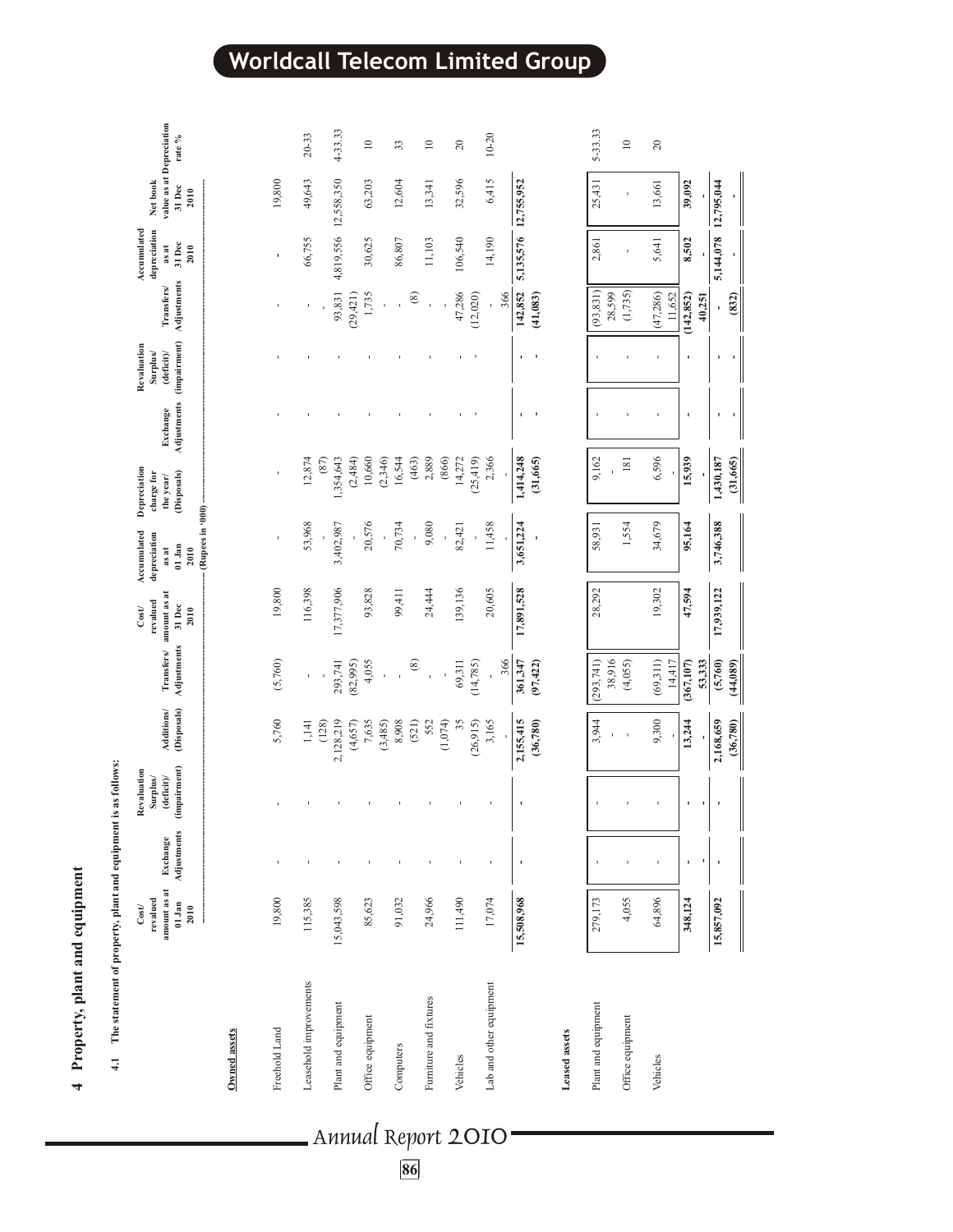

Annual Report 2010

 $4.2$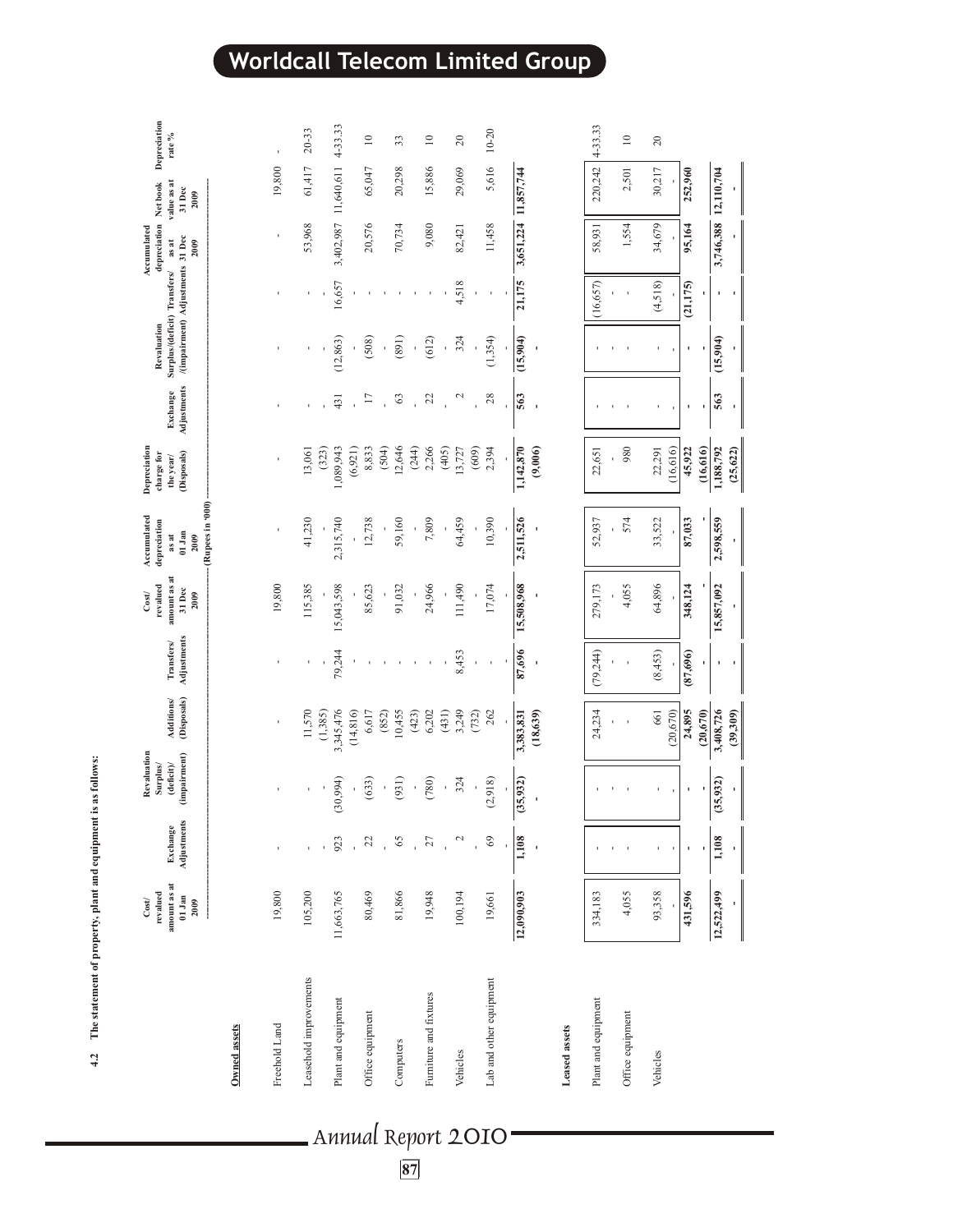**4.3** Subsequent to revaluation on 31 March 2007, which had resulted in a net surplus of Rs. 304.30 million, Plant and equipment were again revalued on 30 June 2008, resulting in revaluation decrease of Rs. 240.2 million. The valuation was conducted by an independent valuer, M/s. Surval. Basis of valuation for plant and equipment was the open market value of the asset based on estimated gross replacement cost, depreciated to reflect the residual service potential of the asset having paid due regard to age, condition and obsolescence.

Had there been no revaluation, the net book value of plant and equipment as at 31 December 2010 would have amounted to Rs. 12,412 million (31 December 2009: Rs. 11,732 million)

- **4.4** Carrying value of property, plant and equipment and current assets having charge against borrowings amount to Rs. 12,268 million (31 December 2009: Rs. 12,008 million)
- **4.5** Finance cost amounting to Rs. 45.345 million (31 December 2009: Rs. 402.87 million) was capitalized during the year in property, plant and equipment.

|                                                                               | <b>Note</b> | 31 December<br>2010 | 31 December<br>2009<br>$------(Runees in '000)$ |
|-------------------------------------------------------------------------------|-------------|---------------------|-------------------------------------------------|
| <b>4.6</b> Depreciation charge during the year has been allocated as follows: |             |                     |                                                 |
| Direct cost                                                                   | 35          | 1,363,805           | 1,110,074                                       |
| Operating cost                                                                | 36          | 66,382              | 75.761                                          |

**1,430,187** 1,185,835

#### **4.7 Property, plant and equipment sold during the year are as follows:**

| <b>Description</b>                | Cost   | <b>Accumulated Book</b><br>depreciation Value |       | <b>Sale</b><br>proceeds | Mode of<br>disposal | Sold to                    |
|-----------------------------------|--------|-----------------------------------------------|-------|-------------------------|---------------------|----------------------------|
|                                   |        | ------------- (Rupees in '000) -------------- |       |                         |                     |                            |
| Plant and equipment               |        |                                               |       |                         |                     |                            |
| Equipment                         | 2,266  | 1,306                                         | 960   | 2,139                   | Insurance claim     |                            |
| <b>Computers</b>                  |        |                                               |       |                         |                     |                            |
| Laptop                            | 95     | 37                                            | 58    | 58                      | Negotiation         | Hadia Zulfiqar-ex employee |
| <b>Office Equipment</b>           |        |                                               |       |                         |                     |                            |
| Generator                         | 342    | 191                                           | 151   | 151                     | Negotiation         | Vendor                     |
| Air conditioners                  | 623    | 432                                           | 191   | 191                     | Negotiation         | Vendor                     |
| <b>UPS 5 KVA</b>                  | 107    | 16                                            | 91    | 70                      | Insurance claim     |                            |
| <b>Attendance Machine</b>         | 149    | 31                                            | 118   | 110                     | Insurance claim     |                            |
| Generator                         | 105    | 8                                             | 97    | 93                      | Insurance claim     |                            |
| <b>Vehicles</b>                   |        |                                               |       |                         |                     |                            |
| Changan Chitral                   | 508    | 323                                           | 185   | 267                     | Negotiation         | Vendor                     |
| Changan Chitral                   | 508    | 323                                           | 185   | 267                     | Negotiation         | Vendor                     |
| Honda Civic                       | 1,371  | 845                                           | 526   | 1,300                   | Negotiation         | Shahid Mehmood-ex employee |
| Honda City                        | 879    | 601                                           | 278   | 800                     | Negotiation         | Salman Awan-ex employee    |
| <b>Items with book value less</b> |        |                                               |       |                         |                     |                            |
| than Rs. 50,000                   | 29,827 | 27,552                                        | 2,275 | 14,989                  |                     |                            |
| <b>Total</b>                      | 36,780 | 31,665                                        | 5,115 | 20,435                  |                     |                            |
|                                   |        | $\Lambda$                                     |       |                         |                     |                            |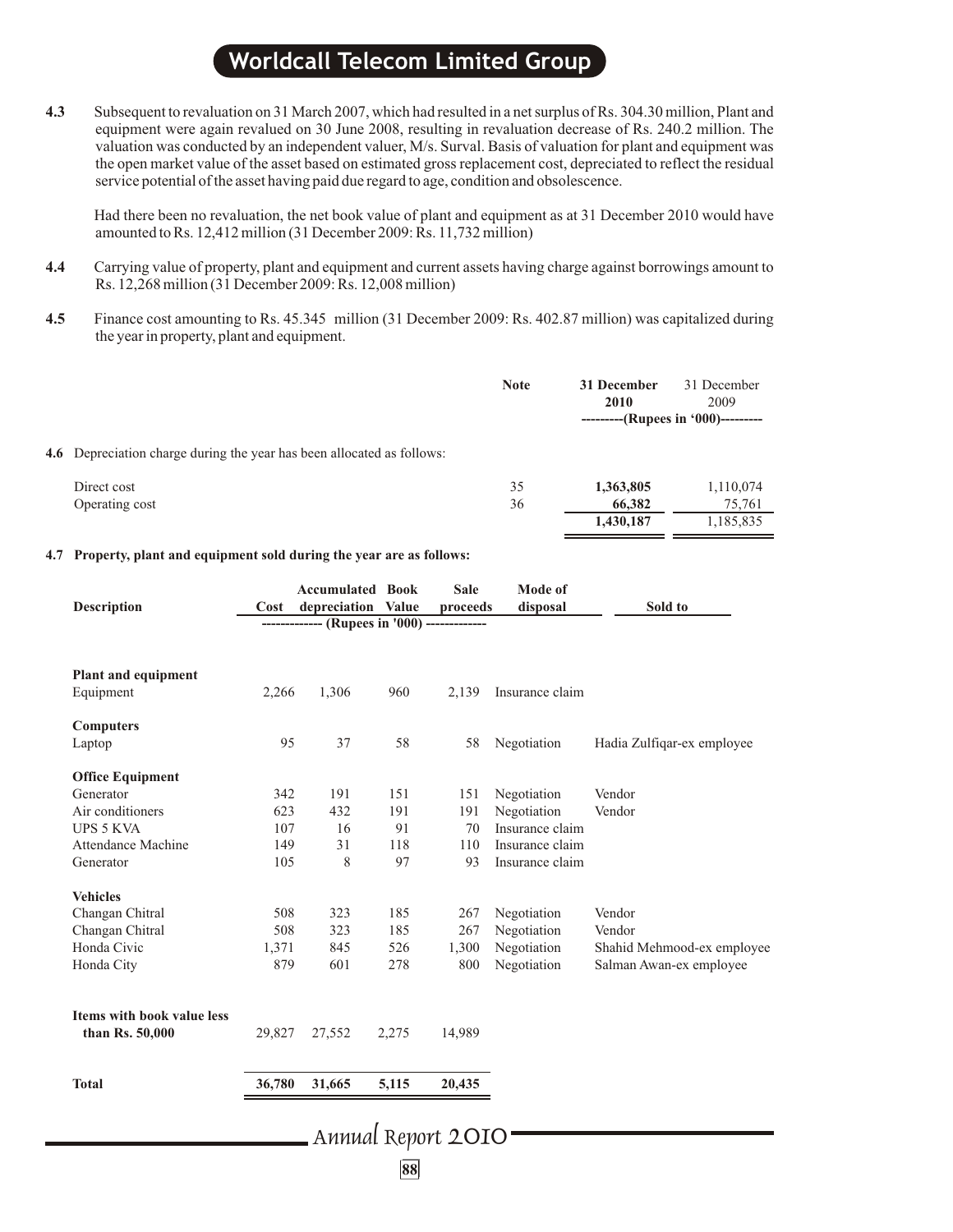|    |                                | 31 December | 31 December                         |
|----|--------------------------------|-------------|-------------------------------------|
|    |                                | 2010        | 2009                                |
| 5. | Capital work-in-progress       |             | ----------(Rupees in '000)--------- |
|    |                                |             |                                     |
|    | Owned                          |             |                                     |
|    | Civil works                    | 45,229      | 228,837                             |
|    | Plant and equipment            | 706,449     | 422,303                             |
|    |                                | 751,678     | 1,651,140                           |
|    | Less: provision for impairment | (300)       | (286)                               |
|    |                                | 751,378     | 1,650,854                           |

#### **6 Intangible assets**

|                           | Cost/revalued<br>amount as at<br>01 Jan<br>2010 | <b>Additions/</b><br>(adjustments) | Cost/revalued<br>amount as at<br>31 Dec<br>2010 | <b>Accumulated</b><br>amortization<br>as at 01 Jan<br>2010 | Amortization<br>for the year | Accumulated<br>amortization<br>as at 31 Dec<br>2010 | Net book<br>value as at<br>31 Dec<br>2010 | Rate<br>$\frac{0}{0}$ |
|---------------------------|-------------------------------------------------|------------------------------------|-------------------------------------------------|------------------------------------------------------------|------------------------------|-----------------------------------------------------|-------------------------------------------|-----------------------|
|                           |                                                 |                                    |                                                 | -(Rupees in '000)---                                       |                              |                                                     |                                           |                       |
|                           |                                                 |                                    |                                                 |                                                            |                              |                                                     |                                           |                       |
| Licenses                  | 2,893,290                                       |                                    | 2,893,290                                       | 683,496                                                    | 158,352                      | 841,848                                             | 2,051,442                                 | 5                     |
| Patents and<br>copyrights | 5,333                                           |                                    | 5,333                                           | 3,606                                                      | 801                          | 4,407                                               | 926                                       | 10                    |
| Softwares                 | 16,284                                          |                                    | 16,284                                          | 14,034                                                     | 1,800                        | 15,834                                              | 450                                       | 20                    |
| Goodwill                  | 2,690,403                                       |                                    | 2,690,403                                       | 136,909                                                    |                              | 136,909                                             | 2,553,494                                 |                       |
|                           | 5,605,310                                       | $\overline{a}$                     | 5,605,310                                       | 838,045                                                    | 160,953                      | 998,998                                             | 4,606,312                                 |                       |
|                           |                                                 |                                    |                                                 |                                                            |                              |                                                     |                                           |                       |
|                           | Cost/revalued                                   |                                    | Cost/revalued                                   | Accumulated                                                |                              | Accumulated                                         | Net book                                  |                       |
|                           | amount as at                                    |                                    | amount as at                                    | amortization                                               | Amortization                 | amortization                                        | value as at                               | Rate                  |
|                           | 01 Jan                                          | Additions/                         | 31 Dec                                          | as at 01 Jan                                               | for the year                 | as at 31 Dec                                        | 31 Dec                                    | $\%$                  |
|                           | 2009                                            | (adjustments)                      | 2009                                            | 2009                                                       |                              | 2009                                                | 2009                                      |                       |
|                           |                                                 |                                    |                                                 | -(Rupees in '000)---                                       |                              |                                                     |                                           |                       |
| Licenses                  | 2,893,290                                       |                                    | 2,893,290                                       | 525,192                                                    | 158,304                      | 683,496                                             | 2,209,794                                 | 5                     |
| Patents and<br>copyrights | 5,333                                           |                                    | 5,333                                           | 2,895                                                      | 711                          | 3,606                                               | 1,727                                     | 10                    |
| Softwares                 | 16,284                                          |                                    | 16,284                                          | 12,234                                                     | 1,800                        | 14,034                                              | 2,250                                     | 20                    |
| Goodwill                  | 2,690,403                                       |                                    | 2,690,403                                       | 136,909                                                    |                              | 136,909                                             | 2,553,494                                 |                       |
|                           | 5,605,310                                       | ÷,                                 | 5,605,310                                       | 677,230                                                    | 160,815                      | 838,045                                             | 4,767,265                                 |                       |

**6.1** The Company had revalued its licenses and software on 30 June 2008 resulting in a net surplus of Rs. 430.391 million. The valuation was conducted by an independent valuer, M/s. Surval. Valuation of licenses and software was based on the estimated gross replacement cost, earning potential amortized to reflect the current market value. Had there been no revaluation, the net book value of licenses and software as at 31 December 2010 would have amounted to Rs. 4,257 million (31 December 2009: 4,369 million).

**6.2** Licenses of the Company are assigned to IGI Investment Bank Limited, trustee of TFC III.

#### **6.3 Goodwill**

Goodwill represents the difference between the cost of the acquisition (fair value of consideration paid) and the fair value of the net identifiable assets acquired at the time of merger of Worldcall Telecom Limited with Worldcall Communications Limited, Worldcall Multimedia Limited and Worldcall Broadband Limited.

The Company assessed the recoverable amount at 31 December 2010 and determined that as of this date there is no indication of impairment of Goodwill. The recoverable amount was calculated on the basis of five year financial business plan which assumes substantial cash inflows from either investing or financing activities. The financing assumption is substantially covered through a resolution approved by the majority shareholders of the holding Company in their meeting held on 15 December 2010 in which the board of directors of the holding Company has been authorized to issue a written guarantee to a third party for providing funding to the Company equivalent to USD 35 million.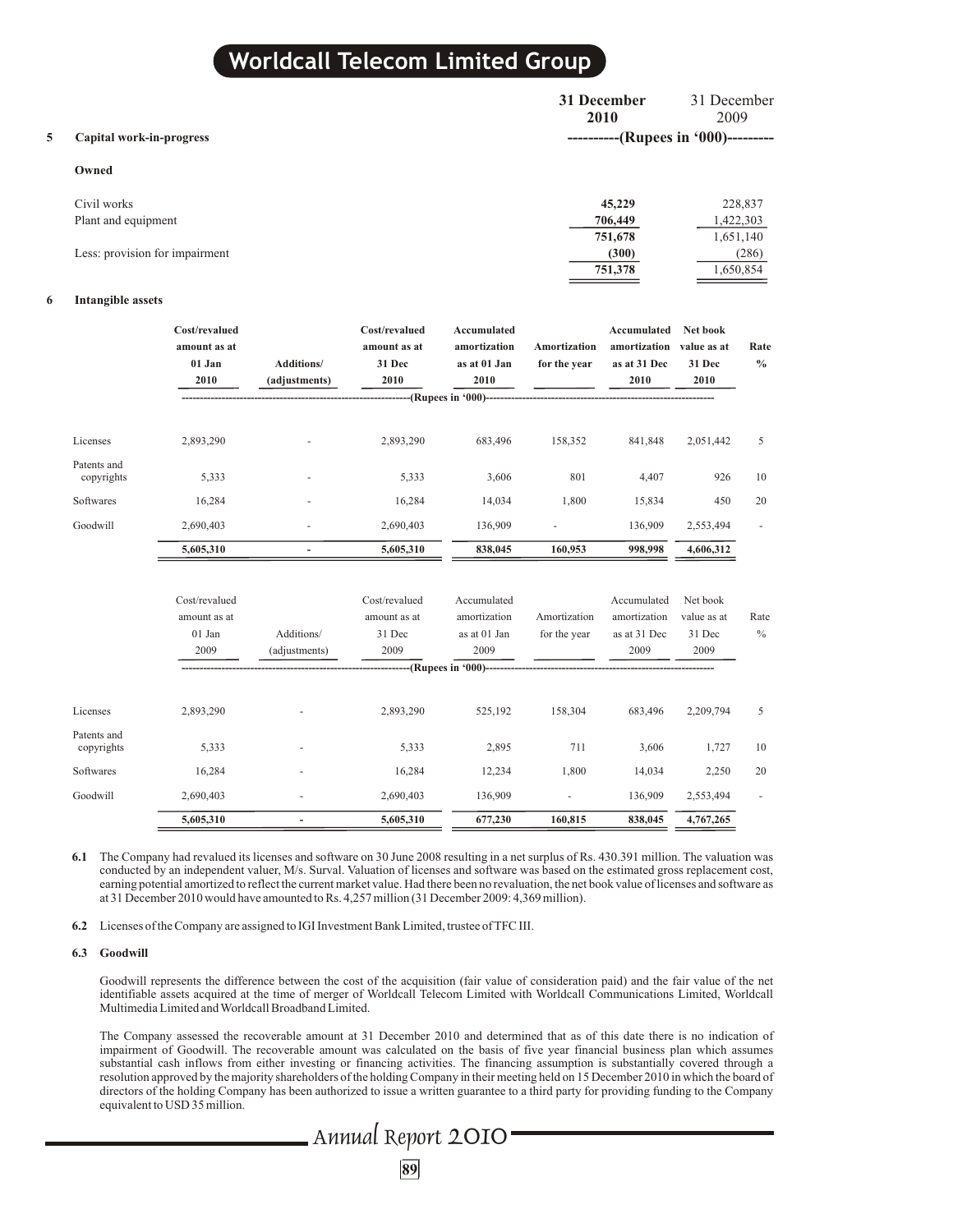The business plan also includes a comprehensive analysis of the existing operational deployments of the Company along with strategic direction of future investments and business growth. Discount rate of 16% was used for the calculation of net present value of future cash flows. The cash flows beyond the five years period have been extrapolated using a steady 5% growth rate which is consistent with the longterm average growth rate for the industry, whereas for impairment calculation no growth is considered in cash flows beyond five years as per International Accounting Standard 36 -Impairment of Assets.

|     |                                     | <b>Note</b> | 31 December<br>2010 | 31 December<br>2009                 |
|-----|-------------------------------------|-------------|---------------------|-------------------------------------|
| 6.4 | Amortization charge during the year |             |                     | ----------(Rupees in '000)--------- |
|     | has been allocated as follows:      |             |                     |                                     |
|     | Direct cost                         | 35          | 100,467             | 100,329                             |
|     | Capitalized during the year         |             | 60,486              | 60,486                              |
|     |                                     |             | 160,953             | 160,815                             |
| 7   | <b>Investment properties</b>        |             |                     |                                     |
|     | Opening balance                     |             | 76,162              | 76,162                              |
|     | Addition during the year            |             | 6,600               |                                     |
|     | Transferred from owned assets       |             | 5,760               |                                     |
|     | Fair value adjustment               |             | 1,378               |                                     |
|     | Closing balance                     |             | 89,900              | 76,162                              |

Investment property comprises of land and offices situated in Karachi, Pakistan.

Fair value of investment property was determined at 31 December 2010 by approved independent valuer M/s Gandhara Consultant. Fair value was determined giving due regard to recent market transactions for similar properties in the same location and condition as the Company's investment property.

During the year the Company acquired land under the arrangement of barter transaction with Legend World Advertising against the advertisement services.

### **8 Long term trade receivable**

This represents receivable from the sale of Optical Fiber Cable stated at amortized cost by using the discount rate of 16%. This amount is receivable over a period of two years.

| 9 | <b>Deferred taxation</b>                             | 31 December<br>2010 | 31 December<br>2009                 |
|---|------------------------------------------------------|---------------------|-------------------------------------|
|   |                                                      |                     | ----------(Rupees in '000)--------- |
|   | This is composed of:                                 |                     |                                     |
|   | Liability for deferred taxation comprising temporary |                     |                                     |
|   | differences related to:                              |                     |                                     |
|   | Accelerated tax depreciation                         | 2,646,604           | 2,359,522                           |
|   | Surplus on revaluation of plant and equipment        | 173,058             | 173,058                             |
|   | Others                                               | 687,530             | 572,608                             |
|   | Asset for deferred taxation comprising temporary     |                     |                                     |
|   | differences related to:                              |                     |                                     |
|   | Unused tax losses and tax credits                    | (3,099,464)         | (2,359,599)                         |
|   | Provision for doubtful debts and retirement benefits | (426, 681)          | (347, 467)                          |
|   |                                                      | (18,953)            | 398,122                             |
|   | Annual Report 2010                                   |                     |                                     |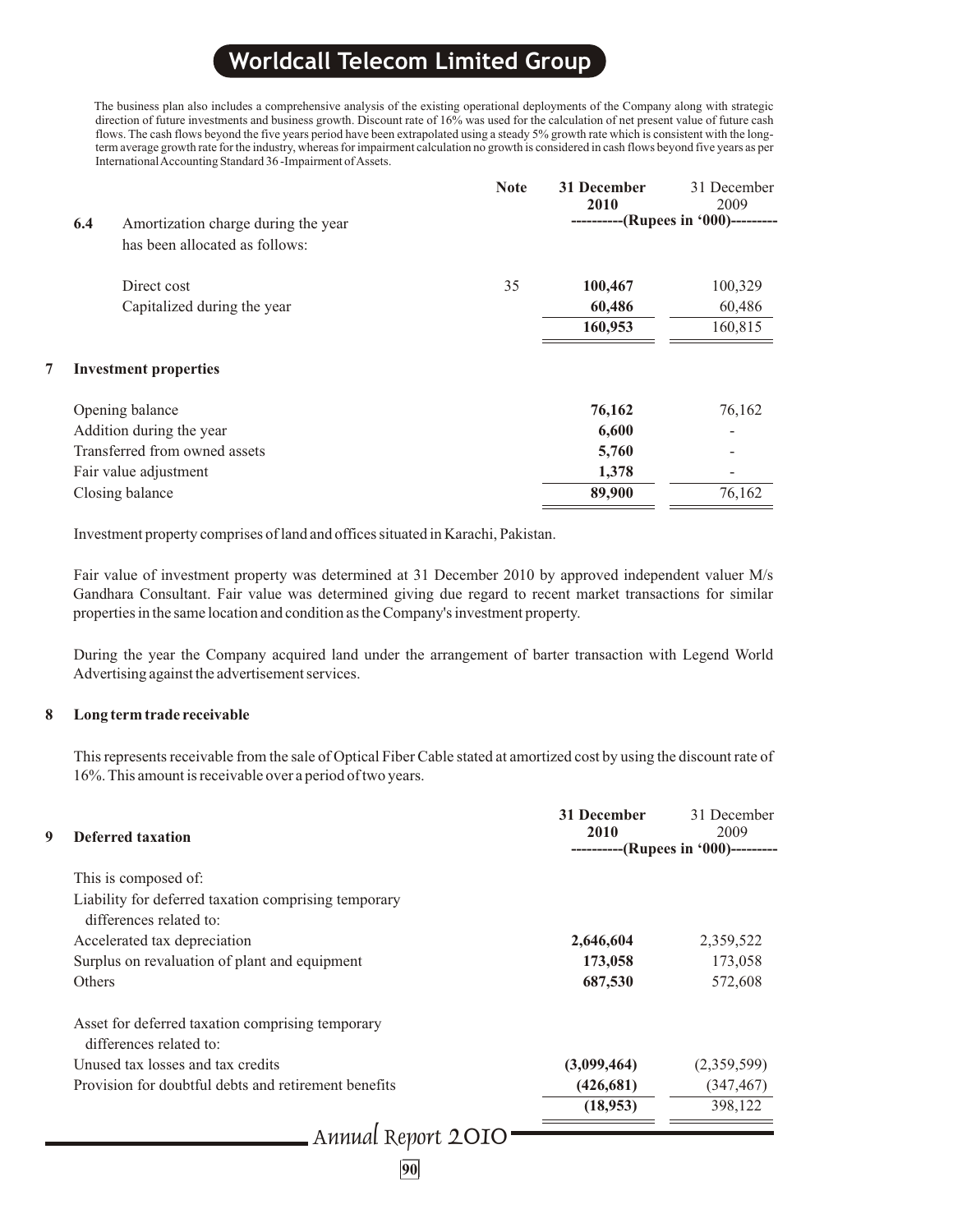|    |                                                                 | <b>Note</b> | 31 December<br>2010 | 31 December<br>2009              |
|----|-----------------------------------------------------------------|-------------|---------------------|----------------------------------|
|    |                                                                 |             |                     | ----------(Rupees in '000)------ |
|    | 10 Long term deposits                                           |             |                     |                                  |
|    |                                                                 |             |                     |                                  |
|    | Security deposit with PTCL                                      |             | 17,509              | 23,556                           |
|    | Deposits with financial institutions<br>Others                  |             | 6,056<br>41,278     | 18,414                           |
|    |                                                                 |             |                     | 41,699                           |
|    |                                                                 | 15          | 64,843              | 83,669                           |
|    | Less: Current maturity                                          |             | (1, 404)            | (14, 868)                        |
|    |                                                                 |             | 63,439              | 68,801                           |
| 11 | <b>Stores and spares</b>                                        |             |                     |                                  |
|    | Cost                                                            |             | 216,975             | 327,814                          |
|    | provision<br>Less:                                              |             |                     |                                  |
|    | Opening balance                                                 |             | (10, 200)           |                                  |
|    | Addition during the year                                        |             | (14,700)            | (10,200)                         |
|    | Closing balance                                                 |             | (24,900)            | (10,200)                         |
|    |                                                                 |             | 192,075             | 317,614                          |
| 12 | <b>Stock in trade</b>                                           |             |                     |                                  |
|    | Cost                                                            |             | 208,417             | 189,336                          |
|    | provision<br>Less:                                              |             |                     |                                  |
|    | Opening balance                                                 |             | (7, 231)            |                                  |
|    | Addition during the year                                        |             | (8,500)             | (7,223)                          |
|    | Exchange adjustment                                             |             |                     | (8)                              |
|    | Adjustment-discontinued operations                              |             | 231                 |                                  |
|    | Closing balance                                                 |             | (15,500)            | (7,231)                          |
|    |                                                                 |             | 192,917             | 182,105                          |
| 13 | <b>Trade debts</b>                                              |             |                     |                                  |
|    | Considered good - unsecured                                     | 13.1        | 2,016,418           | 2,116,744                        |
|    | Considered doubtful - unsecured                                 |             | 714,694             | 583,033                          |
|    |                                                                 |             | 2,731,112           | 2,699,777                        |
|    | Less: Provision for doubtful debts                              | 13.2        | (714, 694)          | (583, 033)                       |
|    |                                                                 |             | 2,016,418           | 2,116,744                        |
|    | 13.1<br>This includes due from associated companies as follows: |             |                     |                                  |
|    | Pace Wood Land (Private) Limited                                |             | 32,894              | 32,894                           |
|    | Pace Barka Properties Limited                                   |             | 47,781              | 47,781                           |
|    | Pace Gujrat (Private) Limited                                   |             | 12,138              | 12,138                           |
|    | Oman Telecommunications Company SAOG                            |             |                     | 200,199                          |
|    |                                                                 |             | 92,813              | 293,012                          |
|    |                                                                 |             |                     |                                  |

 $\_$ Annual Report 2010 $-$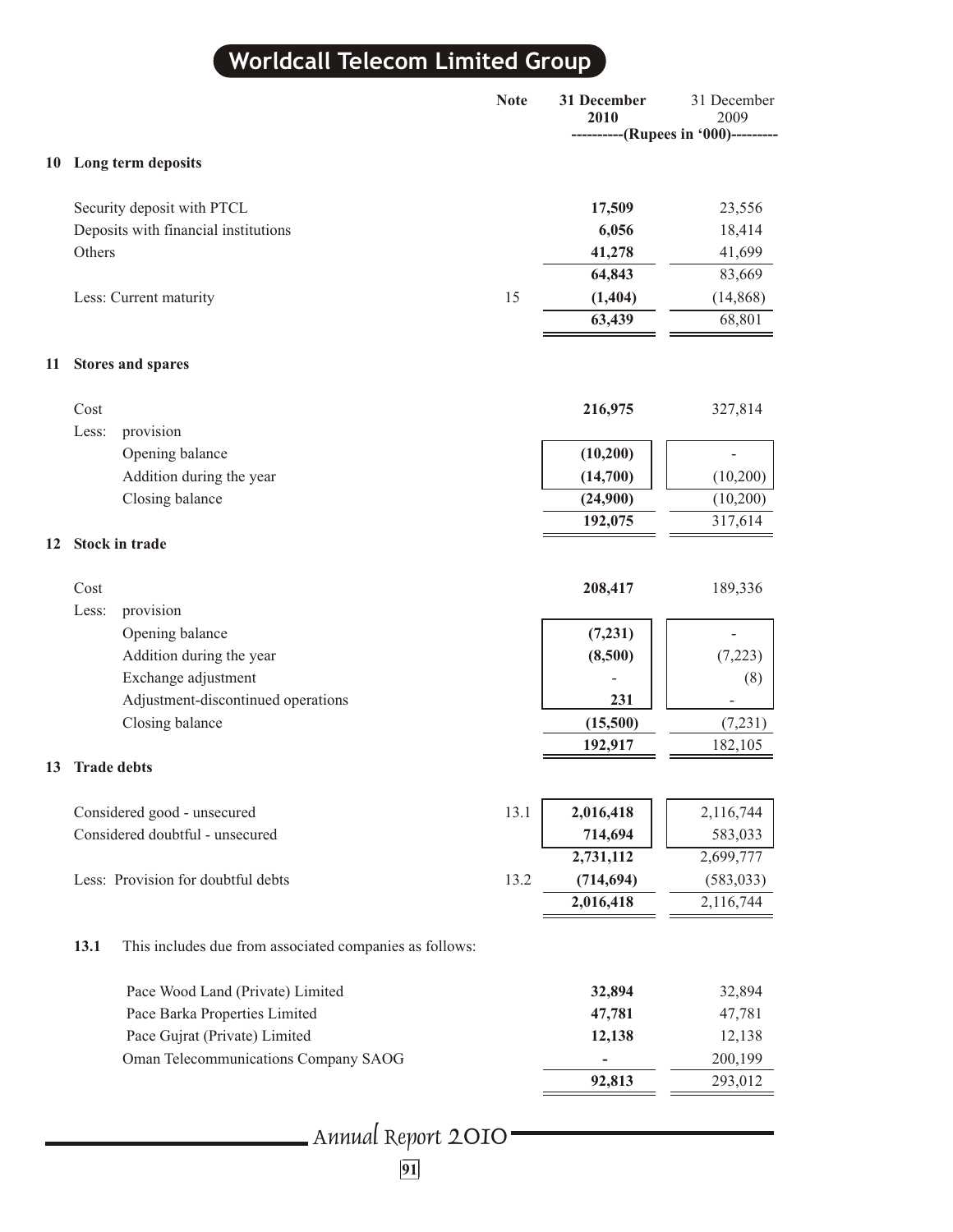|      |                                     | 31 December<br>2010      | 31 December<br>2009                 |
|------|-------------------------------------|--------------------------|-------------------------------------|
| 13.2 | <b>Provision for doubtful debts</b> |                          | ----------(Rupees in '000)--------- |
|      | Opening balance                     | 583,033                  | 488,512                             |
|      | Addition during the year            | 134,889                  | 94,352                              |
|      | Exchange rate adjustments           | $\overline{\phantom{0}}$ | 169                                 |
|      | Adjustment-discontinued operations  | (3,228)                  | -                                   |
|      | Closing balance                     | 714,694                  | 583,033                             |

**13.2.1** It includes provision of Rs. 92.81 million (31 December 2009: Rs.37.13 million) against receivable from Pace group companies, associated companies.

| 14 Loans and advances - considered good | <b>Note</b> | 31 December<br>2010      | 31 December<br>2009<br>----------(Rupees in '000)--------- |
|-----------------------------------------|-------------|--------------------------|------------------------------------------------------------|
| Loans and advances to employees         | 14.1        | 43,543                   | 39,144                                                     |
| Advances to suppliers                   |             | 300,573                  | 401,760                                                    |
| Advances to PTA                         | 14.2        | 40,000                   |                                                            |
| Advance to associated company           | 14.3        | $\overline{\phantom{a}}$ | 28,886                                                     |
|                                         |             | 384,116                  | 469,790                                                    |

**14.1** These loans and advances are unsecured and interest free and include advances given to executives of Rs. 24.184 million ( 31 December 2009 : Rs. 13.337 million).

- **14.2** It represents amount paid to Pakistan Telecommunication Authority (PTA) against demand on account of annual spectrum fee and other regulatory charges. PTA determined the demand vide its determination dated 22 February 2010. The Company filed an appeal bearing No. 147/2010 against the determination and the Honorable Lahore High Court granted stay against the recovery subject to payment of Rs. 40 million which was complied by the Company.
- **14.3** This represents unsecured advance given to Media Times Limited, carrying markup at the rate of 16.5% per annum (31 December 2009: 16.5-18% per annum). The loan has been settled during the year by the associated company.

| 15 | Deposits and prepayments                         | <b>Note</b> | 31 December<br>2010<br>-----------(Rupees in '000)------ | 31 December<br>2009 |
|----|--------------------------------------------------|-------------|----------------------------------------------------------|---------------------|
|    | Margin deposits                                  | 15.1        | 68,499                                                   | 75,487              |
|    | Prepayments                                      |             | 83,478                                                   | 73,805              |
|    | Current maturity of long term deposits           | 10          | 1,404                                                    | 14,868              |
|    | Short term deposits                              |             | 20,670                                                   | 17,994              |
|    | Less: provision for doubtful short term deposits | 15.2        | -                                                        | (236)               |
|    |                                                  |             | 174,051                                                  | 181,918             |
|    |                                                  |             |                                                          |                     |

**15.1** These include deposits placed with banks against various guarantees and letters of credit.

Annual Report 2010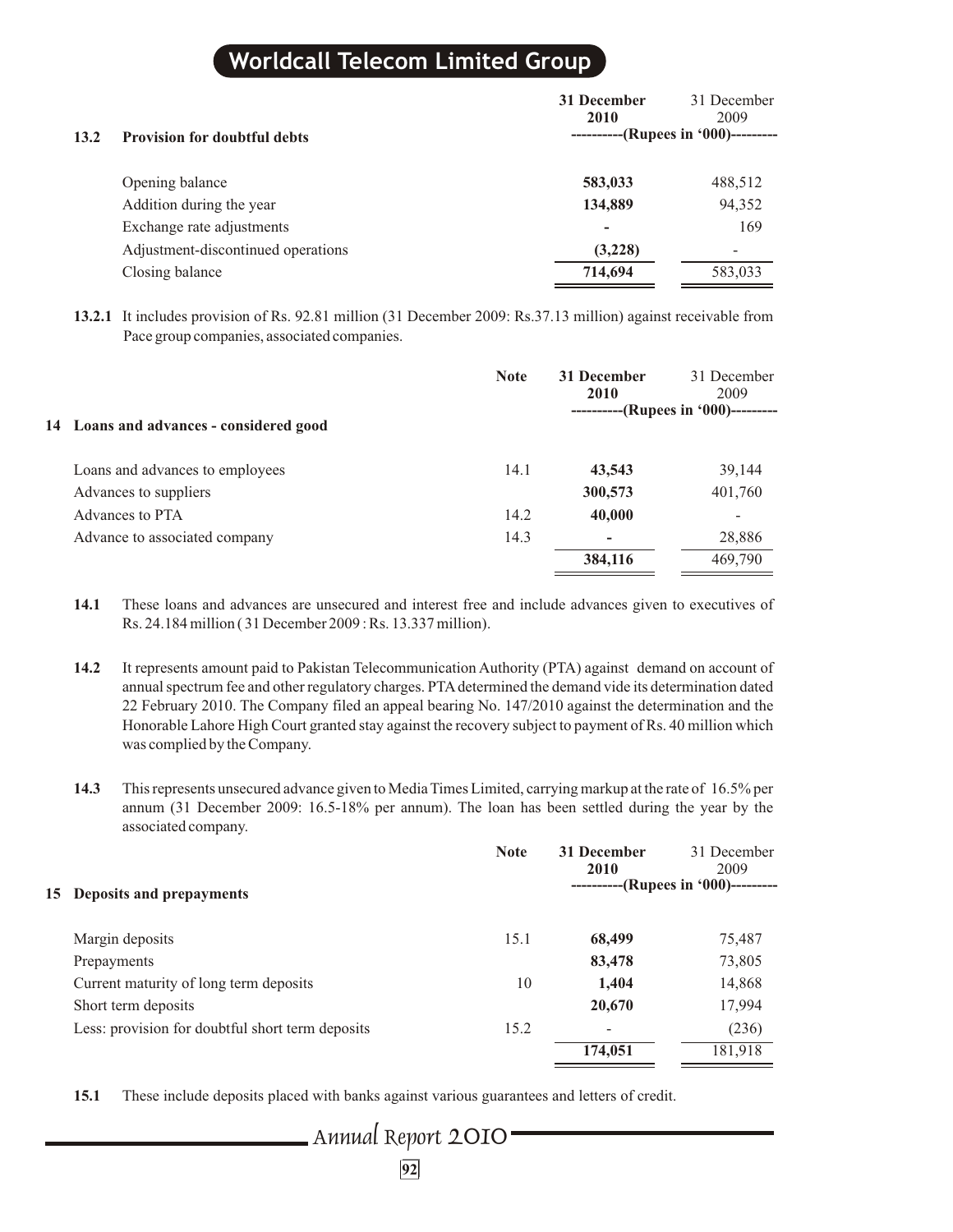|    |      |                                                      | <b>Note</b> | 31 December<br>2010 | 31 December<br>2009<br>----------(Rupees in '000)------ |
|----|------|------------------------------------------------------|-------------|---------------------|---------------------------------------------------------|
|    | 15.2 | Provision for doubtful short term deposits           |             |                     |                                                         |
|    |      |                                                      |             |                     |                                                         |
|    |      | Opening balance                                      |             | 236                 | 147                                                     |
|    |      | Charged during the year                              |             |                     | 76                                                      |
|    |      | Exchange rate adjustments                            |             |                     | 13                                                      |
|    |      | Adjustment-discontinued operations                   |             | (236)               |                                                         |
|    |      | Closing balance                                      |             |                     | 236                                                     |
| 16 |      | Other receivables                                    |             |                     |                                                         |
|    |      | Receivable from PTCL - unsecured considered doubtful |             | 196,919             | 196,919                                                 |
|    |      | Less: provision for doubtful receivables             |             | (196, 919)          | (196, 919)                                              |
|    |      |                                                      |             |                     |                                                         |
|    |      | Other receivables - considered good                  |             | 24,999              | 15,890                                                  |
|    |      | Other receivables - considered doubtful              |             | 40,096              | 45,609                                                  |
|    |      |                                                      |             | 65,095              | 61,499                                                  |
|    |      | Less: provision for doubtful receivables             | 16.1        | (40,096)            | (45,609)                                                |
|    |      |                                                      |             | 24,999              | 15,890                                                  |
|    |      |                                                      |             | 24,999              | 15,890                                                  |
|    | 16.1 | Provision for doubtful other receivables             |             |                     |                                                         |
|    |      | Opening balance                                      |             | 45,609              | 42,346                                                  |
|    |      | Charged during the year                              |             |                     | 3,000                                                   |
|    |      | Exchange rate adjustments                            |             |                     | 263                                                     |
|    |      | Adjustment-discontinued operations                   |             | (5,513)             |                                                         |
|    |      | Closing balance                                      |             | 40,096              | 45,609                                                  |
| 17 |      | Short term investments-available for sale            |             |                     |                                                         |
|    |      | Carrying value                                       | 17.1        | 85,461              | 188,216                                                 |
|    |      | Fair value adjustment                                |             | (31, 612)           | (102, 755)                                              |
|    |      |                                                      |             | 53,849              | 85,461                                                  |
|    |      | <b>Related parties</b>                               |             |                     |                                                         |
|    |      | Carrying value                                       | 17.2        | 292,978             | 155,856                                                 |
|    |      | Reclassified from long term investment               |             |                     | 41,448                                                  |
|    |      |                                                      |             | 292,978             | 197,304                                                 |
|    |      | Fair value adjustment                                |             | (36, 355)           | 95,674                                                  |
|    |      |                                                      |             | 256,623             | 292,978                                                 |
|    |      | Total carrying value                                 |             | 378,439             | 385,520                                                 |
|    |      | Total fair value adjustment                          |             | (67, 967)           | (7,081)                                                 |
|    |      |                                                      |             | 310,472             | 378,439                                                 |
|    |      |                                                      |             |                     |                                                         |

 $\_$ Annual Report 2010 $-$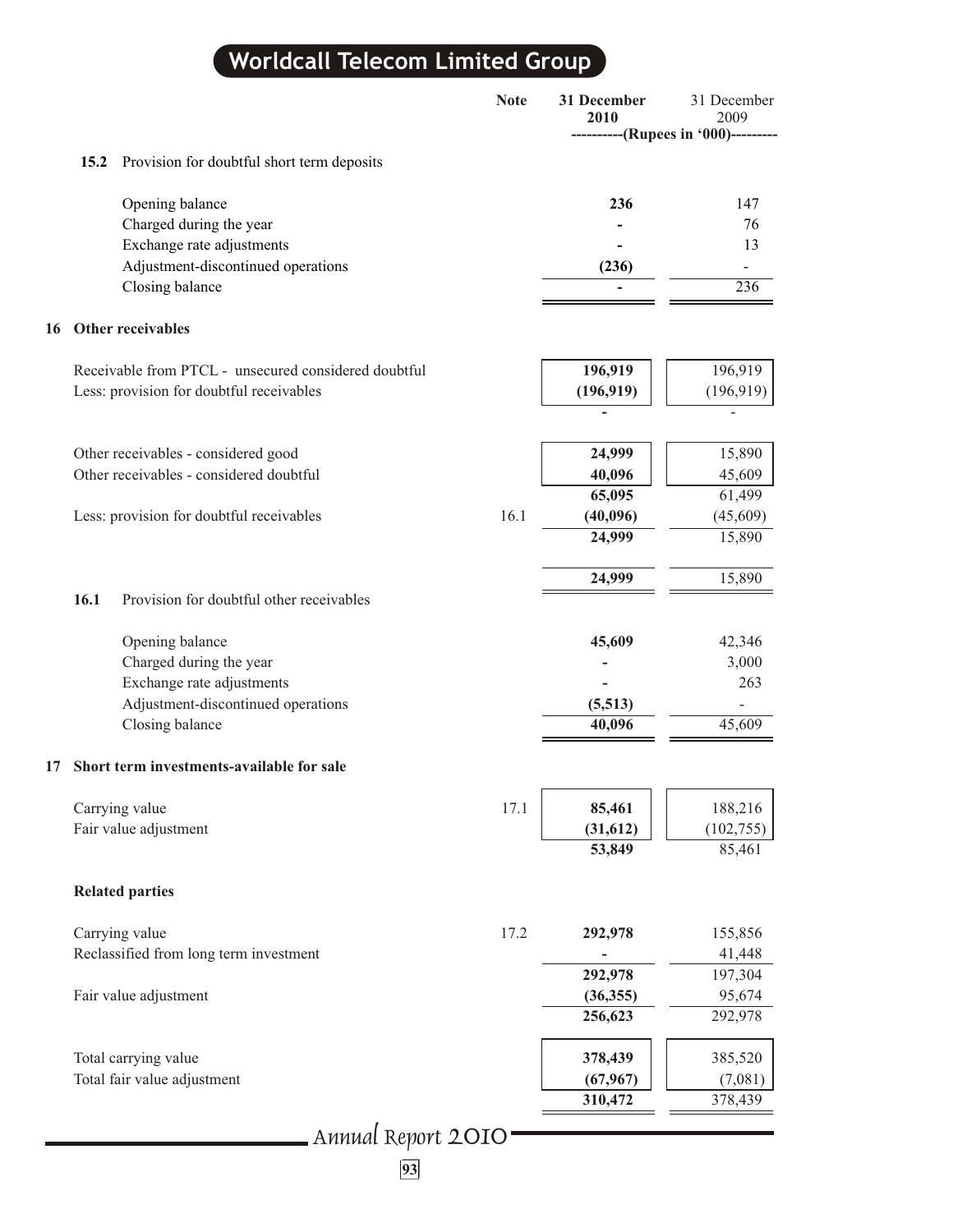## **17.1 Particulars of listed shares - At fair value**

All shares have face value of Rs. 10 each.

| Name                                      | No. of shares |             |              |             |                          |        |
|-------------------------------------------|---------------|-------------|--------------|-------------|--------------------------|--------|
|                                           | 31 Dec 2010   | 31 Dec 2009 |              | 31 Dec 2010 | 31 Dec 2009              |        |
|                                           |               |             | Carrying     | Market      | Carrying                 | Market |
|                                           |               |             | value        | value       | value                    | value  |
|                                           |               |             |              |             | $-$ (Rupees in '000) $-$ |        |
| <b>Commercial Banks</b>                   |               |             |              |             |                          |        |
| The Bank of Punjab                        | 10,528        | 10,528      | 205          | 103         | 139                      | 205    |
|                                           |               |             |              |             |                          |        |
| <b>Mutual Fund</b>                        |               |             |              |             |                          |        |
| First Dawood Mutual Fund                  | 580,750       | 580,750     | 981          | 1,162       | 1,254                    | 981    |
| Pak Oman Advantage Fund                   | 1,000,000     | 1,000,000   | 10,500       | 10,350      | 8,420                    | 10,500 |
|                                           |               |             |              |             |                          |        |
| <b>Electric Appliances</b>                |               |             |              |             |                          |        |
| Pak Elektron Limited                      | 9             | 102         | $\mathbf{2}$ |             | 2                        | 2      |
|                                           |               |             |              |             |                          |        |
| Leasing                                   |               |             |              |             |                          |        |
| <b>Standard Chartered Leasing Limited</b> | 70,000        | 70,000      | 180          | 199         | 123                      | 180    |
|                                           |               |             |              |             |                          |        |
| <b>Insurance</b>                          |               |             |              |             |                          |        |
| Shaheen Insurance Company Limited         | 3,136,963     | 3,136,963   | 73,593       | 42,035      | 178,278                  | 73,593 |
|                                           |               |             |              |             |                          |        |
|                                           |               |             | 85,461       | 53,849      | 188,216                  | 85,461 |
|                                           |               |             |              |             |                          |        |

### **17.2 Particulars of listed shares of related parties - At fair value**

All shares have face value of Rs. 10 each

| Name                                                                                    |             | No. of shares |          |               |             |         |
|-----------------------------------------------------------------------------------------|-------------|---------------|----------|---------------|-------------|---------|
|                                                                                         | 31 Dec 2010 | 31 Dec 2009   |          | 31 Dec 2010   | 31 Dec 2009 |         |
|                                                                                         |             |               | Carrying | <b>Market</b> | Carrying    | Market  |
|                                                                                         |             |               | value    | value         | value       | value   |
|                                                                                         |             |               |          |               |             |         |
| <b>First Capital Securities</b><br>Corporation Limited                                  | 3,991,754   | 3,628,867     | 34,438   | 14,211        | 95,728      | 34,438  |
| Percentage of equity held 1.27%<br>(31 December 2009: 1.27%)                            |             |               |          |               |             |         |
| Pace (Pakistan) Limited<br>Percentage of equity held 2.5%<br>$(31$ December 2009: 2.5%) | 6,959,290   | 6,959,290     | 40,712   | 18,999        | 60,128      | 40,712  |
| Media Times Limited<br>Percentage of equity held 3.13%<br>$(31$ December 2009: 3.13%)   | 4,199,500   | 4.199.500     | 217,828  | 223,413       | 41,448      | 217,828 |
|                                                                                         |             |               | 292,978  | 256,623       | 197.304     | 292,978 |

**17.3** Subsequent to the balance sheet date fair value of the Media Times Limited, an associated company, as on 25 January 2011 was Rs. 91.675 million.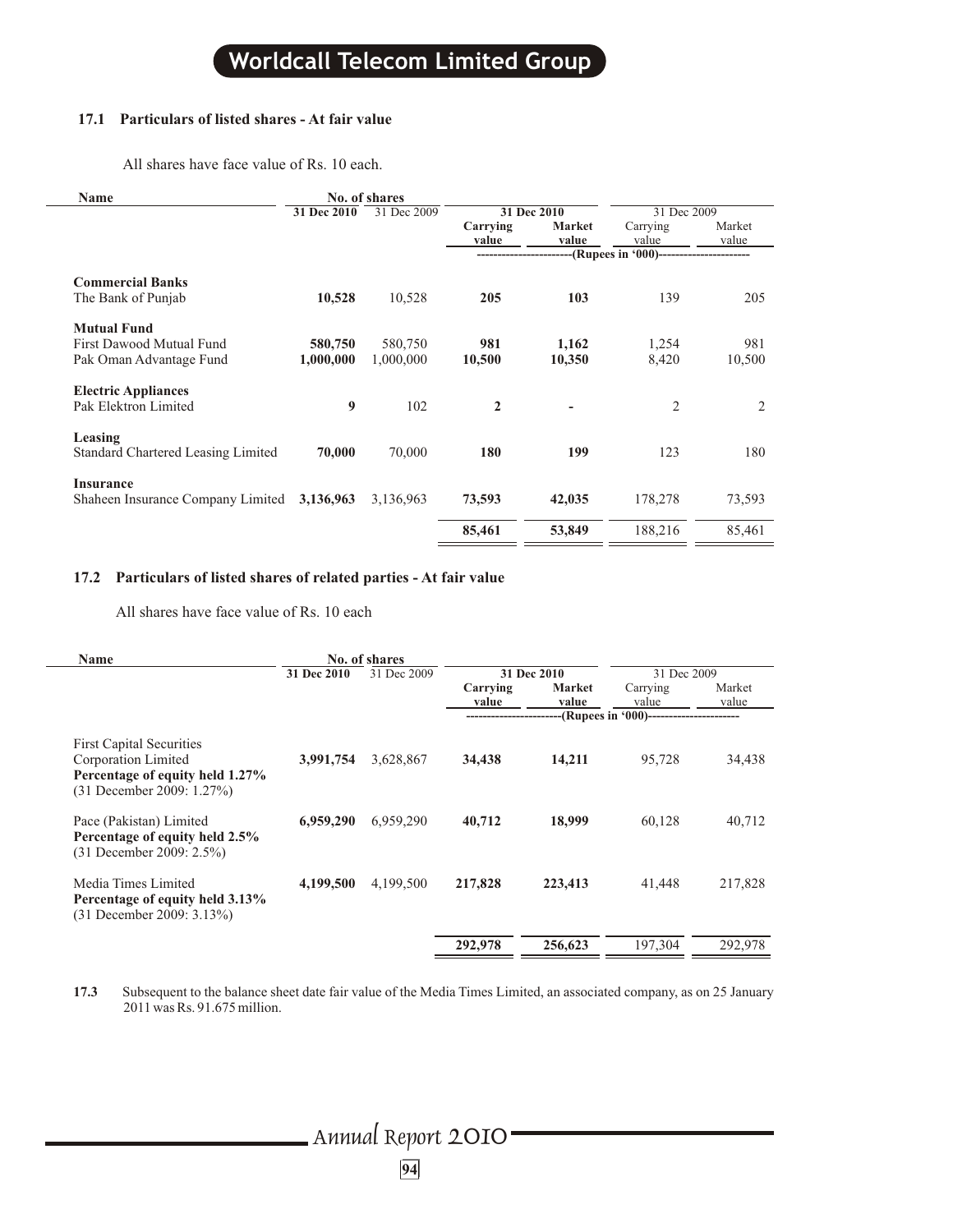|    |                                                                                     | <b>Note</b> | 31 December<br>2010          | 31 December<br>2009<br>----------(Rupees in '000)--------- |
|----|-------------------------------------------------------------------------------------|-------------|------------------------------|------------------------------------------------------------|
| 18 | <b>Cash and bank balances</b><br>At banks in<br>Current accounts<br>Saving accounts | 18.1        | 8,392<br>163,065             | 26,832<br>284,962                                          |
|    | Cash in hand                                                                        |             | 171,457<br>12,503<br>183,960 | 311,794<br>23,785<br>335,579                               |

**18.1** The balances in saving accounts bear mark up at the rate of 1.5% to 11% per annum (31 December 2009: 1.5% to 16% per annum). The balance includes Rs. 40 million (31 December 2009: Rs. 40 million) and interest accrued thereon deposited in Escrow account as stated in note 30.1.2.

#### **19 Non current assets and liabilities classified as held for sale**

The Group's foreign subsidiary namely Worldcall Telecommunications Lanka (Private) Limited has been suffering losses since many years as the demand for payphones in Sri Lanka has greatly diminished. Keeping in view the Sri Lankan market conditions and negative equity of the subsidiary, the management has decided and approved the winding up of the subsidiary. Long term investment in subsidiary has now been classified as discontinued operations.

The following are the results for the year ending 31 December 2010 and the comparative year of discontinued operations.

|                                                                | 31 December<br>2010                 | 31 December<br>2009 |
|----------------------------------------------------------------|-------------------------------------|---------------------|
|                                                                | ----------(Rupees in '000)--------- |                     |
| <b>Results of discontinued operations</b>                      |                                     |                     |
| Revenue                                                        | 3,528                               | 5,420               |
| Expenses                                                       | (10, 425)                           | (20,621)            |
| Results from operating activities                              | (6,897)                             | (15,201)            |
| Finance cost                                                   | (2,553)                             | (52)                |
| Impairment of fixed assets                                     |                                     | (20, 304)           |
| Other income                                                   | 49                                  | 98                  |
| Loss for the year                                              | (9, 401)                            | (35, 459)           |
| Cash flow used in discontinued operations                      |                                     |                     |
| Net cash used in operating activities                          | 1,045                               | (1,340)             |
| Net cash generated from investing activities                   |                                     |                     |
| Net cash generated from financing activities                   |                                     |                     |
| Net cash used in discontinued operations                       | 1,045                               | (1,340)             |
| Non current assets and liabilities classified as held for sale |                                     |                     |
| <b>Assets</b>                                                  |                                     |                     |
| Cash and bank balance                                          | 144                                 |                     |
| <b>Liabilities</b>                                             |                                     |                     |
| Trade and other payables                                       | 18,132                              |                     |
| Income tax payable                                             |                                     |                     |
|                                                                | 18,139                              |                     |
|                                                                |                                     |                     |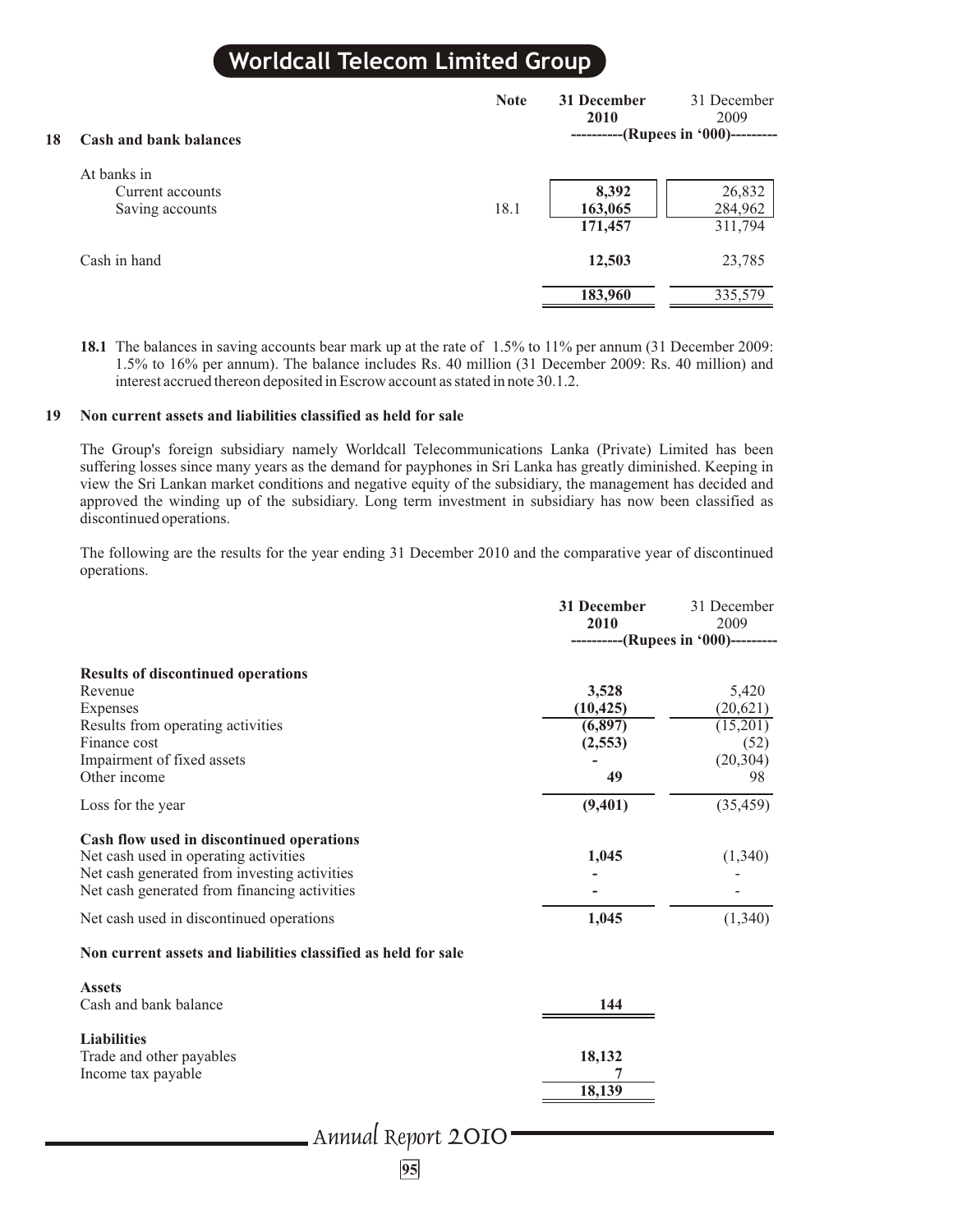|    |                                                      | <b>Note</b> | 31 December<br>2010 | 31 December<br>2009                 |
|----|------------------------------------------------------|-------------|---------------------|-------------------------------------|
| 20 | <b>Current maturities of non-current liabilities</b> |             |                     | ----------(Rupees in '000)--------- |
|    | Term finance certificates                            | 25          | 1,211,126           | 665,253                             |
|    | Long term finances Habib Bank Limited                | 20.1        | $\,$                | 37,494                              |
|    | License fee payable                                  | 29          | 1,021,500           | 1,100,781                           |
|    | Liabilities against assets subject to finance lease  | 27          | 13,545              | 55,063                              |
|    |                                                      |             | 2,246,171           | 1,858,591                           |

**20.1** The loan has been fully repaid during the period.

### **21 Running finance under markup arrangements-secured**

Short term running finances available from commercial banks under mark up arrangements amount to Rs. 1,181 million (31 December 2009: Rs. 1,131 million). Mark up is charged at rates ranging from 13.73% to 19% per annum (31 December 2009: 13.14% to 19.02% per annum). These are completely secured under joint pari passu hypothecation agreement with 25% security margin over the facility amount.

### **22 Short term borrowings**

This represents a bridge finance facility of Rs. 200 million obtained from Habib Bank Limited to retire the Letter of Credit. This carries mark up at three months KIBOR plus 3% per annum.This facility will be settled on or before 28 February 2011.This facility is secured by registered charge on current and fixed assets.

|     |                                        | <b>Note</b> | <b>31 December</b><br>2010 | 31 December<br>2009<br>----------(Rupees in '000)--------- |
|-----|----------------------------------------|-------------|----------------------------|------------------------------------------------------------|
| 23. | Trade and other payables               |             |                            |                                                            |
|     | Trade creditors                        |             |                            |                                                            |
|     | Related parties - associated companies | 23.1        | 1,145,191                  | 1,447                                                      |
|     | Others                                 |             | 2,887,444                  | 1,918,367                                                  |
|     |                                        |             | 4,032,635                  | 1,919,814                                                  |
|     | Accrued and other liabilities          |             | 234,151                    | 174,317                                                    |
|     | Advances from customers                |             | 216,180                    | 75,703                                                     |
|     | Retention money                        |             | 53,183                     | 49,806                                                     |
|     | Sales tax payable                      |             | 66,595                     | 279                                                        |
|     | Tax deducted at source                 |             | 39,644                     | 16,482                                                     |
|     | Un-claimed dividend                    |             | 1,807                      | 1,807                                                      |
|     |                                        |             | 4,644,195                  | 2,238,208                                                  |

**23.1** This includes trade payables to the holding company.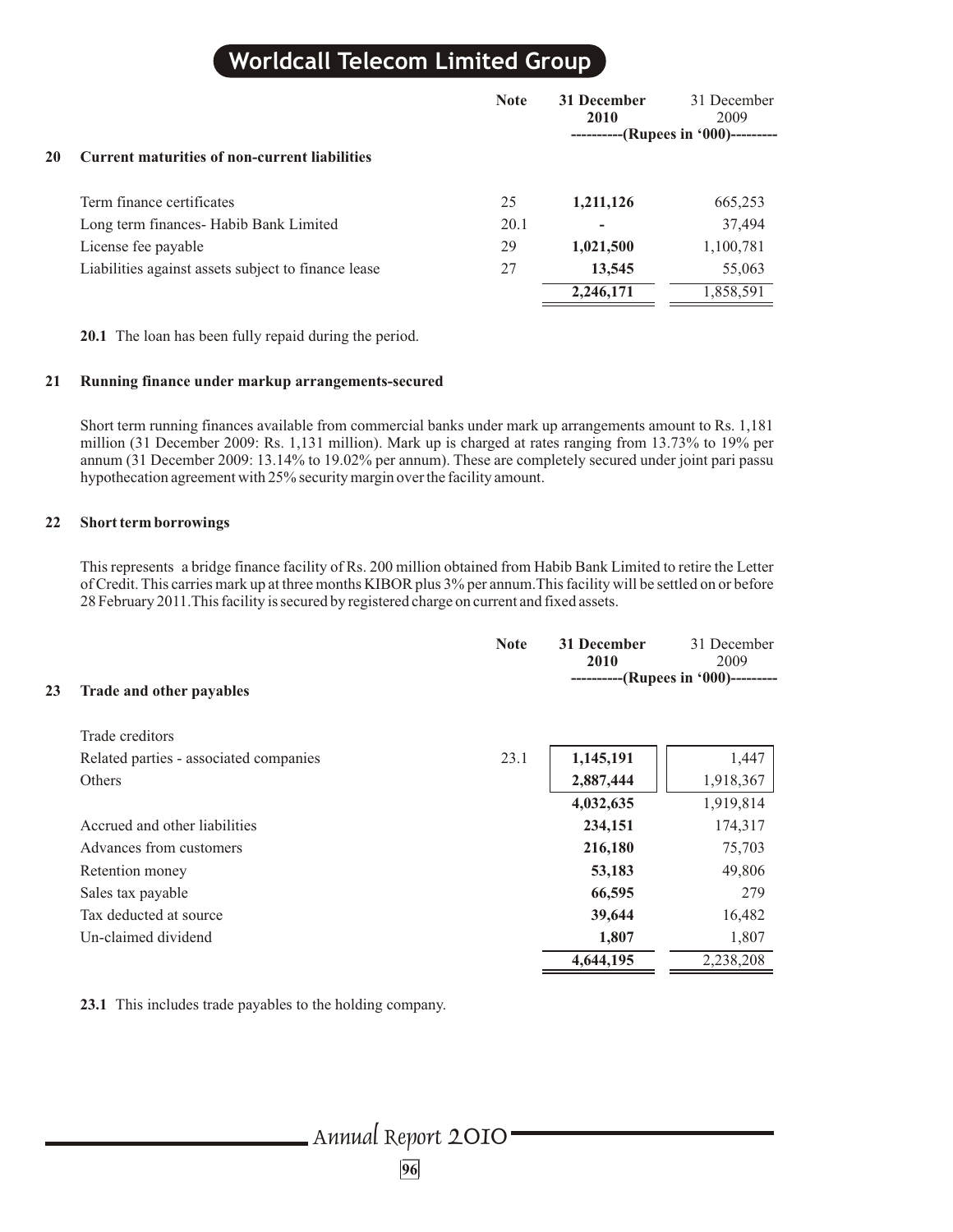|    |                                       | <b>Note</b> | 31 December<br>2010 | 31 December<br>2009                 |
|----|---------------------------------------|-------------|---------------------|-------------------------------------|
| 24 | Interest and mark-up accrued          |             |                     | ----------(Rupees in '000)--------- |
|    | Long term financing                   |             |                     | 1,670                               |
|    | Short term borrowings/running finance |             | 48,005              | 26,362                              |
|    | Share deposit money                   |             | 351                 | 351                                 |
|    | Finance lease                         |             |                     | 248                                 |
|    | Term finance certificates             |             | 122,213             | 137,974                             |
|    |                                       |             | 170,569             | 166,605                             |
| 25 | Term finance certificates - secured   |             |                     |                                     |
|    | Term Finance Certificates - II        | 25.1        | 116,572             | 233,146                             |
|    | Term Finance Certificates - III       | 25.2        | 3,287,473           | 3,836,153                           |
|    |                                       |             | 3,404,045           | 4,069,299                           |
|    | Less: initial transaction cost        |             | (60, 928)           | (60, 928)                           |
|    |                                       |             | 3,343,117           | 4,008,371                           |
|    | Amortization of transaction cost      |             | 34,088              | 21,743                              |
|    |                                       |             | 3,377,205           | 4,030,114                           |
|    | Less: current maturity                | 20          | (1,211,126)         | (665, 253)                          |
|    |                                       |             | 2,166,079           | 3,364,861                           |

Term Finance Certificates have a face value of Rs. 5,000 per certificate.

### **25.1 Term Finance Certificates - II**

These represent listed Term Finance Certificates amounting to Rs. 350 million issued during the year ended 30 June 2007. These TFCs are redeemable in six equal semi annual installments commencing May 2009. Profit rate is charged at six months average KIBOR plus 2.75% per annum. These are secured by way of first pari passu hypothecation charge on the present and future fixed assets of the Company amounting to Rs. 467 million.

If the Company fails to redeem any TFC-II on the redemption date, the obligation shall become immediately due. Maturity date of TFC-II is 27 November 2011.

### **25.2 Term Finance Certificates - III**

These represent listed Term Finance Certificates amounting to Rs. 4,000 million out of this Rs. 3,000 million has been received on account of Pre-IPO and Rs. 1,000 million was offered to public for subscription. These TFCs are redeemable in seven equal semi annual installments commencing October 2010. Profit rate is charged at six months average KIBOR plus 1.60% per annum. These are secured by way of first pari passu charge on the present and future fixed assets of the Company amounting to Rs. 5,333.33 million and assignment of licenses.

First Dawood Investment Bank Limited and Noman Abid Investment Management Limited ("the Underwriters") have defaulted to comply with their underwriting commitments of Rs. 162.312 million arising out of short subscription of IPO of TFC. The Securities and Exchange Commission of Pakistan (SECP) through its No Objection Certificate dated 04 November 2008 issued for 60 days had allowed the Company partial allotment to the extent of Rs 3,837.688 million out of total issue of Rs. 4,000 million. This NOC was subject to a condition that the Company recovers the remaining amount of Rs. 162.312 million from the defaulting underwriters. The Company through its letter dated 30 December 2008 issued before expiry of 60 days has requested SECP to reduce the size of TFC issue to Rs. 3,837.688 million due to the default made by above underwriters. The Company has issued legal notices to underwriters and requested SECP through its letter dated 19 March 2009 for just and equitable resolution of the matter.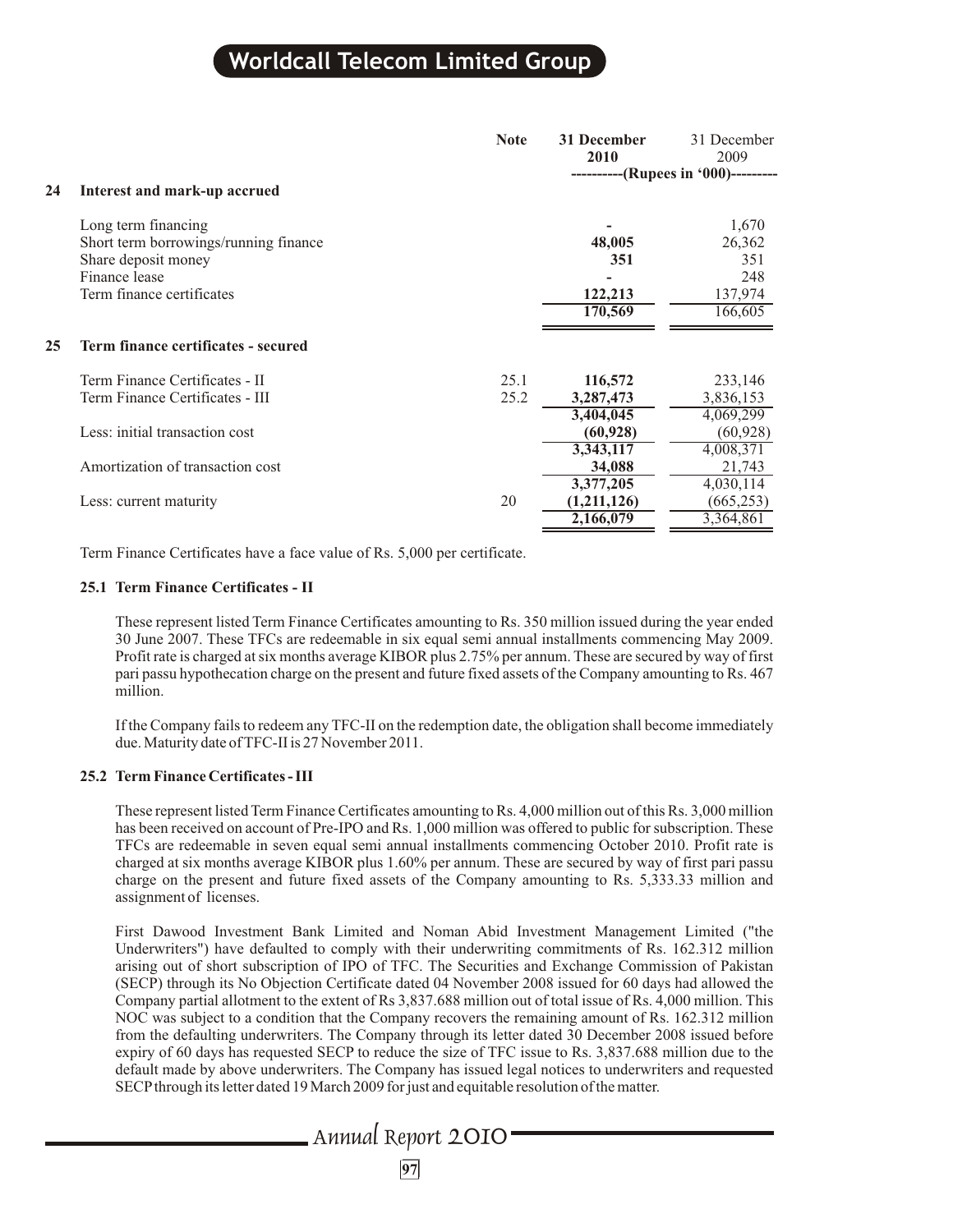If the Company fails to redeem any TFC-III on the redemption date, the obligation shall become immediately due. TFC-III will mature on 06 October 2013.

|    |                                                               | <b>Note</b> | 31 December<br>2010 | 31 December<br>2009<br>----------(Rupees in '000)--------- |
|----|---------------------------------------------------------------|-------------|---------------------|------------------------------------------------------------|
| 26 | <b>Retirement benefits</b>                                    |             |                     |                                                            |
|    | Company gratuity obligation<br>Subsidiary gratuity obligation | 26.1        | 208,819             | 169,336                                                    |
|    | Accumulated compensated absences                              | 26.2        | 18,160<br>226,979   | 6,606<br>175,942                                           |
|    | 26.1 Gratuity                                                 |             |                     |                                                            |
|    | The amount recognized in the balance sheet is as follows:     |             |                     |                                                            |
|    | Present value of defined benefit obligation                   |             | 185,500             | 173,153                                                    |
|    | Unrecognized actuarial losses                                 |             | 7,293               | (14,518)                                                   |
|    | Benefits due but not paid                                     |             | 16,026              | 10,701                                                     |
|    |                                                               |             | 208,819             | 169,336                                                    |
|    | Liability at beginning of the year                            |             | 169,336             | 156,957                                                    |
|    | Charge for the year                                           | 26.1.1      | 76,412              | 82,938                                                     |
|    | Paid during the year                                          |             | (36, 929)           | (70, 559)                                                  |
|    |                                                               |             | 208,819             | 169,336                                                    |
|    |                                                               |             |                     |                                                            |

**26.1.1** Salaries, wages, amenities and other benefits include the following in respect of retirement and other benefits:

| 31 December | 31 December                         |
|-------------|-------------------------------------|
| 2010        | 2009                                |
|             | ----------(Rupees in '000)--------- |
| 20,778      | 22,894                              |
| 55,628      | 53,874                              |
|             | 6,170                               |
|             |                                     |
| 76,412      | 82.938                              |
|             |                                     |

**26.1.2** Recent actuarial valuation of plan was carried out on 31 December 2010 by Nauman Associates.

Significant actuarial assumptions used for valuation of these plans are as follows:

|                                                           | 31 December<br>2010 | 31 December<br>2009 |
|-----------------------------------------------------------|---------------------|---------------------|
| Discount rate (per annum)                                 | 13%                 | $12\%$              |
| Expected rate of salary increase (per annum)              | $12\%$              | $11\%$              |
| Average expected remaining working life time of employees | 13 years            | 12 years            |

#### **26.1.3 Historical information for gratuity**

|                                                      | June 2007. | June 2008 Dec 2008 |         | Dec 2009<br>---------------------------(Rupees in '000)-------------------------- | Dec 2010  |  |
|------------------------------------------------------|------------|--------------------|---------|-----------------------------------------------------------------------------------|-----------|--|
| Present value of defined<br>benefit obligation       | 107,126    | 133.328            | 152,633 | 173.153                                                                           | 185,500   |  |
| Experience adjustment arising<br>on plan liabilities | (4, 461)   | (2,096)            | 5.042   | (8,883)                                                                           | (21, 811) |  |
| Annual Report 2010                                   |            |                    |         |                                                                                   |           |  |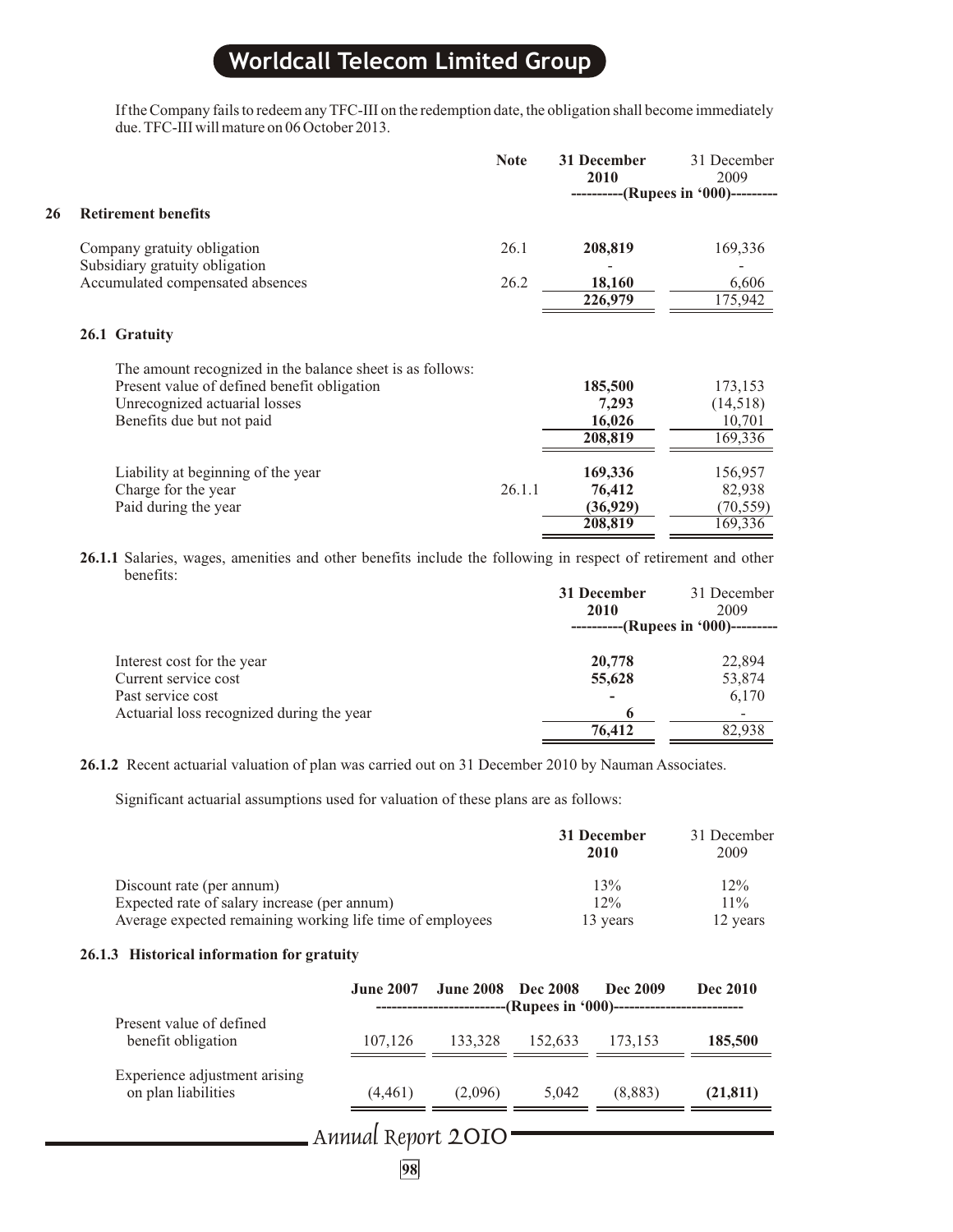|                                                                                                                                                                        | <b>Note</b> | 31 December<br>2010                        | 31 December<br>2009<br>----------(Rupees in '000)--------- |
|------------------------------------------------------------------------------------------------------------------------------------------------------------------------|-------------|--------------------------------------------|------------------------------------------------------------|
| 26.2 Accumulated compensated absences                                                                                                                                  |             |                                            |                                                            |
| The amount recognized in the balance sheet is as follows:<br>Present value of defined benefit obligation<br>Unrecognized actuarial losses<br>Benefits due but not paid |             | 26,603<br>(11, 391)<br>2,948<br>18,160     | 23,633<br>(18, 468)<br>1,441<br>6,606                      |
| Liability at beginning of the year<br>Charge for the year<br>Paid during the year                                                                                      | 26.2.1      | 6,606<br>18,452<br>(6,898)<br>18,160       | 1,257<br>17,519<br>(12, 170)<br>6,606                      |
| 26.2.1 Salaries, wages, amenities and other benefits include the<br>following in respect of retirement and other benefits:                                             |             |                                            |                                                            |
| Interest cost for the year<br>Current service cost<br>Past service cost<br>Actuarial loss recognized during the year                                                   |             | 2,836<br>5,562<br>7,077<br>2,977<br>18,452 | 3,475<br>4,243<br>9,234<br>567<br>17,519                   |

**26.2.2** Recent actuarial valuation of plan was carried out on 31 December 2010 by Nauman Associates.

Significant actuarial assumptions used for valuation of this plan are as follows:

|    |                                                                 | 31 December<br>2010 | 31 December<br>2009                 |
|----|-----------------------------------------------------------------|---------------------|-------------------------------------|
|    | Discount rate (per annum)                                       | 13%                 | $12\%$                              |
|    | Expected rate of salary increase (per annum)                    | 12%                 | $11\%$                              |
|    | Average number of leaves accumulated per annum by the employees | 10 days             | 10 days                             |
|    | Average number of leaves utilized per annum by the employees    | 10 days             | 10 days                             |
|    | <b>Note</b>                                                     | 31 December<br>2010 | 31 December<br>2009                 |
| 27 | Liabilities against assets subject to finance lease             |                     | ----------(Rupees in '000)--------- |
|    | Present value of minimum lease payments                         | 29,507              | 73,605                              |
|    | Less: Current portion shown under current liabilities<br>20     | (13, 545)           | (55,063)                            |
|    |                                                                 | 15,962              | 18,542                              |

Interest rate used as discounting factor is ranging from 12 % to 17.76% per annum (31 December 2009: 8% to 17.76% per annum)**.** Taxes, repairs, replacements and insurance costs are to be borne by lessee. Under the terms of the agreements, the Company has an option to acquire the assets at the end of the respective lease terms by adjusting the deposit amount against the residual value of the assets. The Company intends to exercise the option. In case of default in payment of installments, the Company will be liable to pay additional lease rental on overdue payment at the rate of 0.1% per day.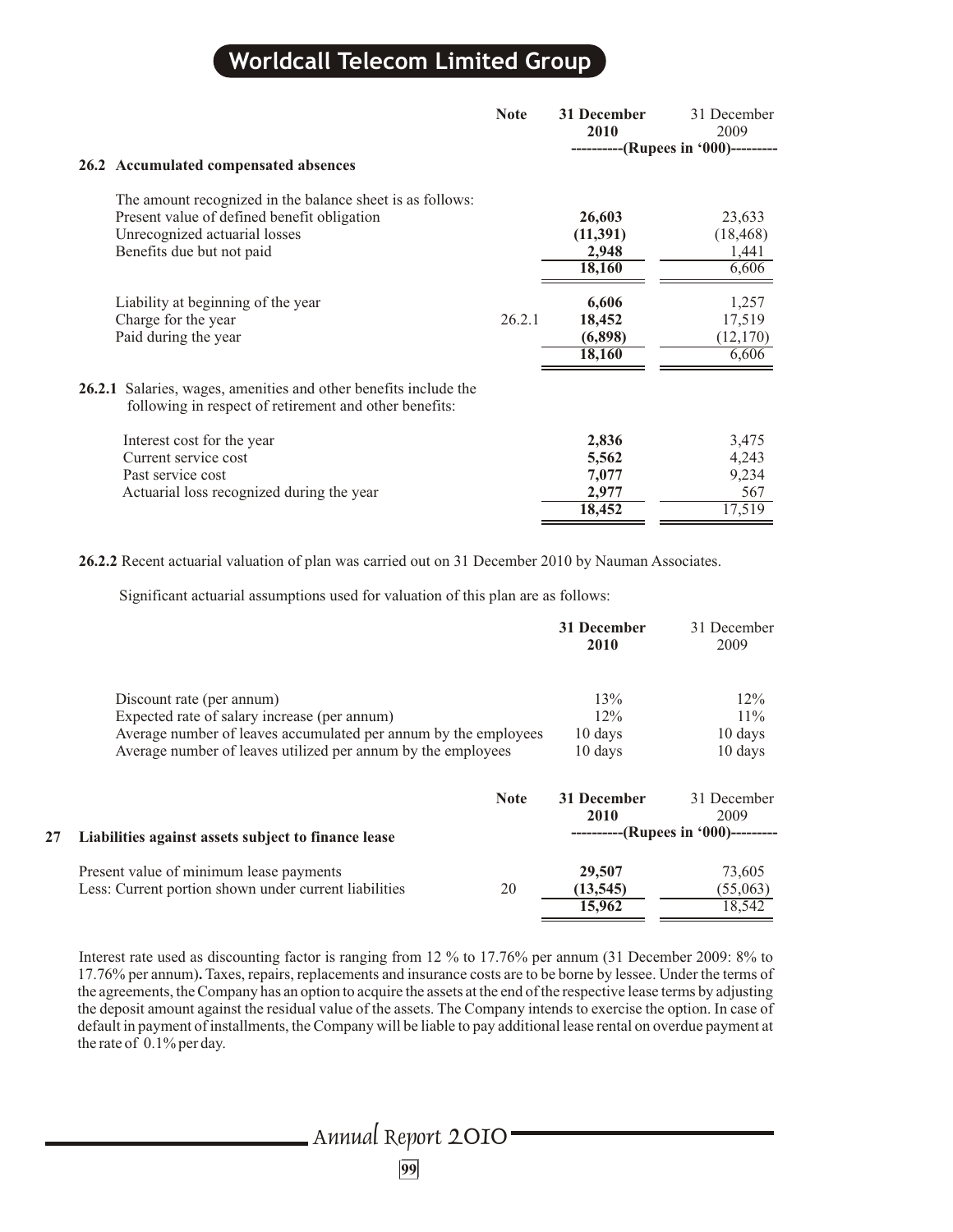|                                                                        | 31 December 2010                   |                                      |             |                  |                 |                                                                                                                                                                    |
|------------------------------------------------------------------------|------------------------------------|--------------------------------------|-------------|------------------|-----------------|--------------------------------------------------------------------------------------------------------------------------------------------------------------------|
|                                                                        | <b>Minimum</b><br>lease<br>payment | <b>Finance</b><br>cost               | Principal   | lease<br>payment | Finance<br>cost | Principal                                                                                                                                                          |
|                                                                        |                                    |                                      |             |                  |                 |                                                                                                                                                                    |
| Not later than one year                                                | 16,399                             | 2,854                                | 13,545      | 59,769           | 4,706           | 55,063                                                                                                                                                             |
| Later than one year but not<br>later than five years                   | 16,932                             | 970                                  | 15,962      | 20,694           | 2,152           | 18,542                                                                                                                                                             |
|                                                                        | 33,331                             | 3,824                                | 29,507      | 80,463           | 6,858           | 73,605                                                                                                                                                             |
|                                                                        |                                    |                                      | <b>Note</b> |                  |                 | 31 December<br>2009                                                                                                                                                |
| Long term payables                                                     |                                    |                                      |             |                  |                 |                                                                                                                                                                    |
| Universal Service Fund<br>Suppliers<br><b>Trade Payables</b><br>Others |                                    |                                      | 28.1        |                  |                 | 157,144<br>616,698<br>1,063,729<br>194,339<br>93,310<br>2,125,220                                                                                                  |
|                                                                        |                                    | Oman Telecommunications Company SAOG |             |                  | Minimum         | 31 December 2009<br>-(Rupees in '000)--------------------<br>31 December<br>2010<br>----------(Rupees in '000)---------<br>254,716<br>556,812<br>74,833<br>886,361 |

The amount of future payments of the lease and the period in which these payments will become due are as follows:

**28.1** It represents the amount received against contracts valuing Rs 786 million and 487 million for the deployment of network in MTR-I and GTR respectively awarded by Universal Service Fund(USF), a Company established for the purpose of increasing teledensity in Pakistan.

|    |                                                 | 31 December<br>2010<br>-----------(Rupees in '000)--- | 31 December<br>2009 |
|----|-------------------------------------------------|-------------------------------------------------------|---------------------|
| 29 | License fee payable                             |                                                       |                     |
|    | Carrying value of license fee payable to PTA    | 1,206,000                                             | 1,206,000           |
|    | Less: present value adjustment                  | (453, 107)                                            | (453, 107)          |
|    |                                                 | 752,893                                               | 752,893             |
|    | Accumulated interest charged to profit and loss | 453,107                                               | 418,888             |
|    | Less: payments                                  | (184, 500)                                            | (71,000)            |
|    |                                                 | 1,021,500                                             | 1,100,781           |
|    | Less: current maturity                          | (1,021,500)                                           | (1,100,781)         |
|    |                                                 |                                                       |                     |
|    |                                                 |                                                       |                     |

This represents interest free license fee payable to PTA for WLL licenses. As per the agreement with PTA, 50% of the license fee i.e. Rs. 1,135 million was payable by March 2010. The long term portion was discounted using the effective interest rate of 12.5%. During the year the Company has paid Rs. 113.5 million i.e. 10% of the outstanding balance.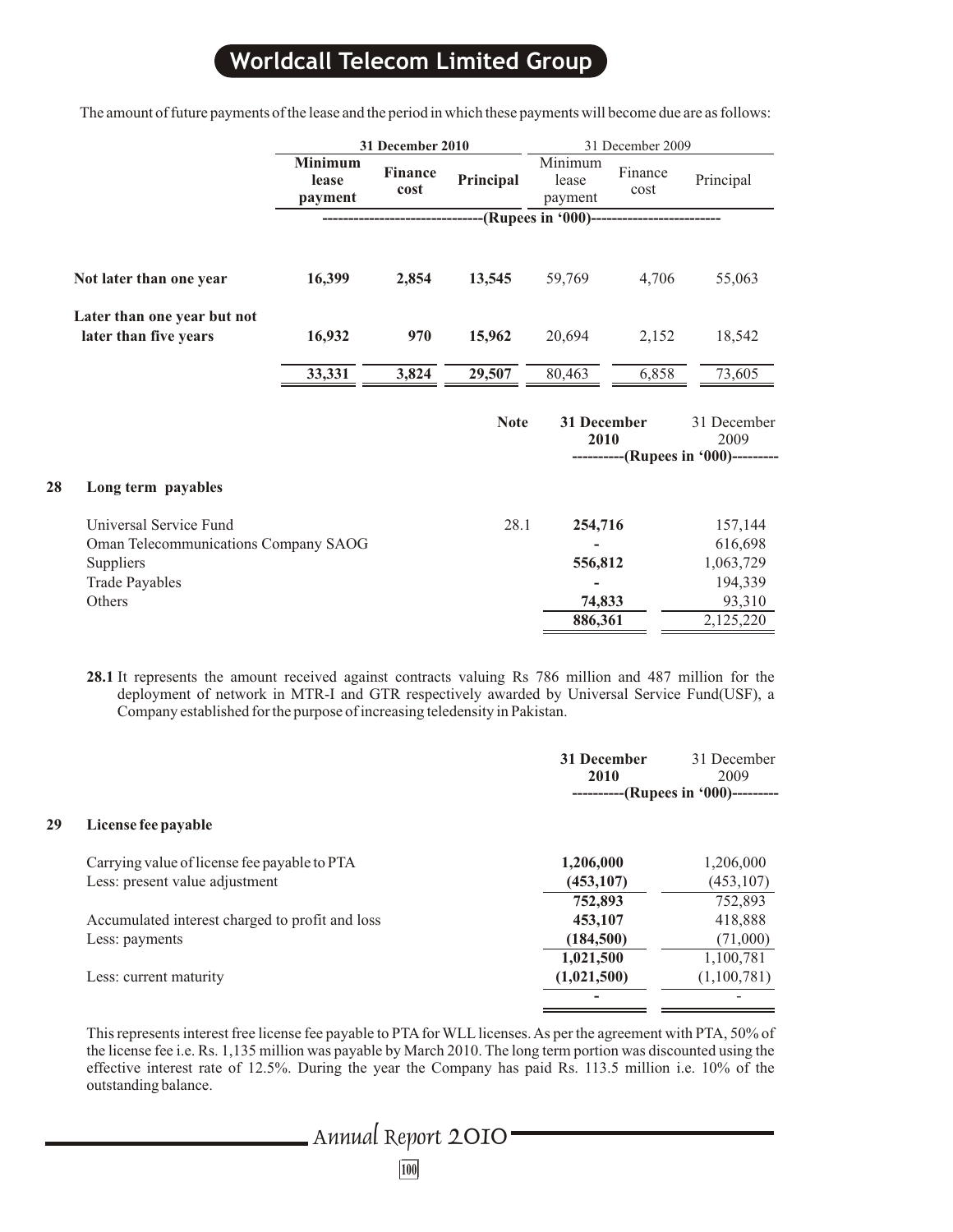#### **30 Contingencies and commitments**

### **The Company**

#### **30.1 Billing disputes with PTCL**

- **30.1.1** There is a dispute of Rs. 72.22 million (31 December 2009: Rs 70.23 million) with PTCL of non revenue time of prepaid calling cards and Rs. 32.13 million (31 December 2009: Rs 29.3 million) for excess minutes billed on account of interconnect and settlement charges. The management is hopeful that matter will be decided in favour of the company.
- **30.1.2** PTCL has charged the Company excess Domestic Private Lease Circuits (DPLC) and other media charges amounting to Rs. 140.07 million (31 December 2009: Rs.153.54 million) on account of difference in rates, distances and date of activation. Further, the Company has also deposited Rs. 40 million (31 December 2009: Rs. 40 million) in Escrow Account on account of dispute of charging of bandwidth charges from the date of activation of Digital Interface Units (DIUs) for commercial operation and in proportion to activation of DIUs related to each DPLC link and excess charging in respect of Karachi-Rawalpindi link which was never activated. The management is hopeful that matter will be decided in favour of the Company.

#### **30.2 Disputes with Pakistan Telecommunication Authority (PTA)**

- **30.2.1** There is a dispute with PTA on payment of annual microwave and BTS registration charges amounting to Rs.13 million (31 December 2009: Rs. 10.6 million). The matter is presently pending adjudication before the Honorable Lahore High Court Lahore. The Company is hopeful of a favorable decision.
- **30.2.2** There is a dispute with PTA on roll out of Company's 479 MHz and 3.5 GHz frequency bands licenses for allegedly not completing roll out within prescribed time. The dispute is pending adjudication at PTA. The Company is hopeful that the issue will be favorably resolved at the level of PTA in as much as Company has now started it roll out plan.
- **30.2.3** There is a dispute with PTA on payment of R&D Fund contribution amounting to Rs. 11.3 million (31 December 2009: Rs. 11.3 million). The legal validity of this fund is under challenge before the Honorable Supreme Court of Pakistan. The Company has also gone into appeal against the demand before the Honorable Lahore High Court Lahore. The Company is hopeful of a favorable decision.
- **30.2.4** There is a dispute with PTA on payment of contribution of APC for USF for the period prior to the valid formation of USF fund by the Federal Government amounting to Rs. 491 million (31 December 2009: Rs. 491 million). Out of this amount, Rs. 223 million has been deposited with PTA. The matter is pending adjudication before the Honorable Supreme Court of Pakistan. The Company is hopeful of a favorable decision.

#### **30.3 Taxation issues**

- **30.3.1** Income Tax Return for the tax year ended 30 June 2006 was filed under the self assessment scheme. Subsequently, the case was reopened by invoking the provisions of section 122 (5A). Additions were made on account of brought forward losses, gratuity and goodwill of Rs. 773 million. The Company filed an appeal before the Commissioner of Income Tax (Appeals). The Commissioner of Income Tax (Appeals) dismissed the appeal of the Company and now the Company has filed appeal in Income Tax Appellate Tribunal Lahore against the order of Commissioner of Income Tax (Appeals). The management is hopeful that the matter will be decided in favour of the Company.
- **30.3.2** Income Tax Returns for the tax year ended 30 June 2003 were filed under the self assessment scheme of Worldcall Communications Limited, Worldcall Multimedia Limited, Worldcall Broadband Limited and Worldcall Phonecards Limited, now merged into the Company. The Company has received orders under section 122(5A) against the said returns filed under self assessment on 02 January 2009. As per Orders, the Income Tax Department intends to amend the returns on certain issues such as depreciation, turnover tax adjustment, gratuity provision, share premium, allocation of expenses to capital gain, mark up from associates and share deposit money amounting to Rs. 29.9 million. An appeal has been filed by the Company against the orders before the Commissioner of Income Tax (Appeals). Commissioner of Income Tax (Appeals) has restored the original assessment order U/S 177 dated 17 May 2005 for Worldcall Broadband Limited. Remaining appeals were also decided and a partial relief was given by CIT (Appeals), while being aggrieved, the Company has filed appeals in Income Tax Appellate Tribunal Lahore. Based on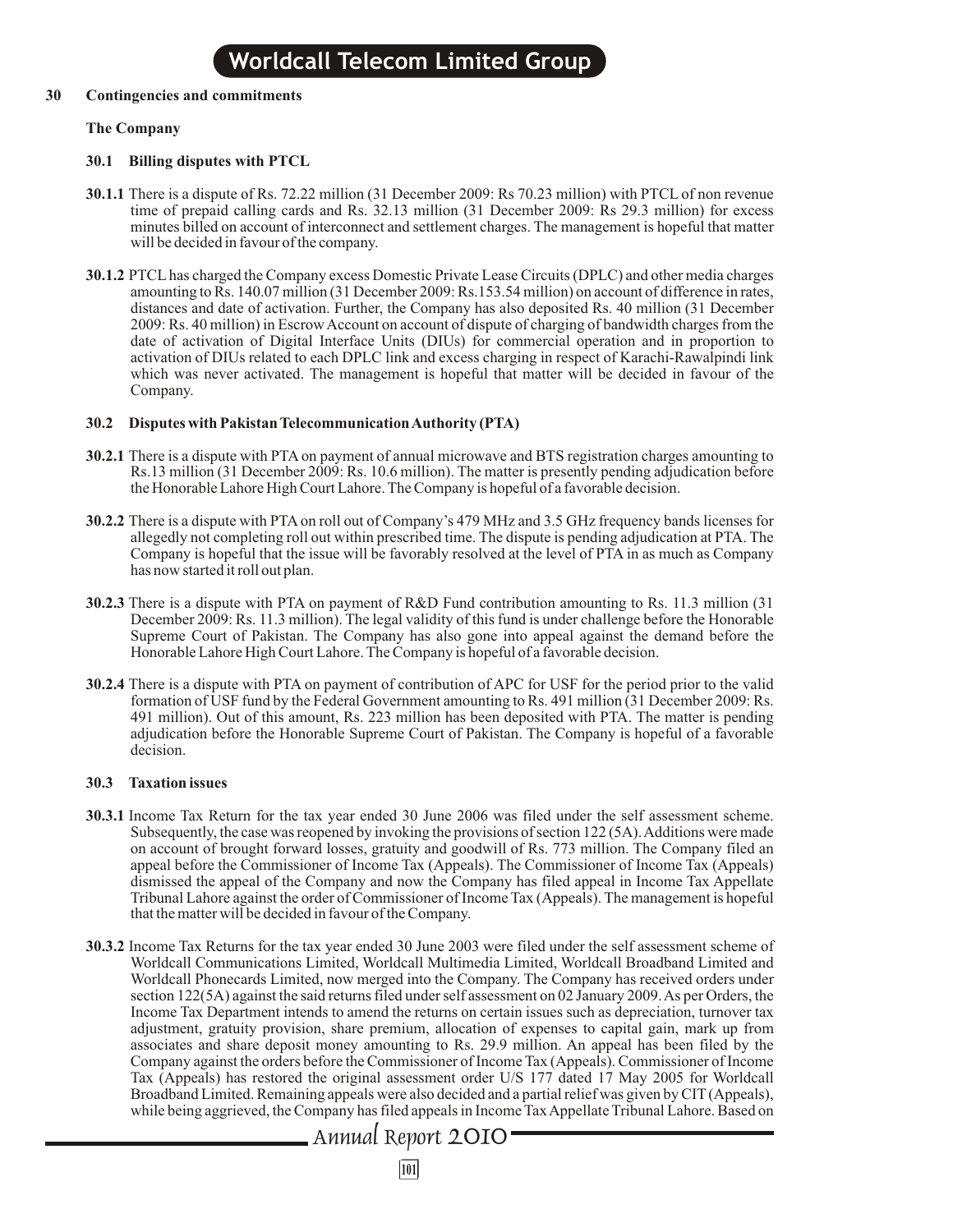**30.3.3** There is a dispute with sales tax authorities for payment of Rs.167 million claimed and obtained as sales tax refund in the year 2006 by the Company. The matter is presently being adjudicated by the Honorable Lahore High Court Lahore. An injunction currently holds field which precludes recovery from the Company. The Company has paid 20% of principal amount to date to the department against the said dispute. Moreover, this is an industrial issue and in case companies of other jurisdiction the Inland Revenue Tribunal has dismissed the case of sales tax authorities. It is therefore Company is hopeful of a favorable decision.

**31 December**

31 December

|    |      |                                                                                                             |                 | эт ресенюет<br>2010                         | ----------(Rupees in '000)--------           | эт песенноет<br>2009 |
|----|------|-------------------------------------------------------------------------------------------------------------|-----------------|---------------------------------------------|----------------------------------------------|----------------------|
|    | 30.4 | Outstanding guarantees                                                                                      |                 | 1,012,853                                   |                                              | 799,755              |
|    | 30.5 | Commitments in respect of capital expenditure                                                               |                 | 757,484                                     |                                              | 647,197              |
|    | 30.6 | Outstanding letters of credit                                                                               |                 | 75,800                                      |                                              | 12,870               |
|    |      |                                                                                                             | 31 Dec.<br>2010 | 31 Dec.<br>2009<br>-----(No of shares)----- | 31 Dec.<br>2010<br>-----(Rupees in '000)---- | 31 Dec.<br>2009      |
| 31 |      | Issued, subscribed and paid up capital                                                                      |                 |                                             |                                              |                      |
|    |      | Ordinary shares of Rs. 10 each as fully paid in cash<br>Ordinary shares of Rs. 10 each issued in accordance | 344,000,000     | 344,000,000                                 | 3,440,000                                    | 3,440,000            |
|    |      | with the scheme of merger                                                                                   | 309,965,789     | 309,965,789                                 | 3,099,658                                    | 3,099,658            |
|    |      | Ordinary shares of Rs. 10 each issued as fully paid<br>bonus shares                                         | 98,094,868      | 98,094,868                                  | 980,949                                      | 980,949              |
|    |      | Ordinary shares of Rs. 10 each issued against<br>convertible loan                                           | 108,510,856     | 108,510,856                                 | 1,085,109                                    | 1,085,109            |
|    |      |                                                                                                             | 860,571,513     | 860, 571, 513                               | 8,605,716                                    | 8,605,716            |

**31.1** As at 31 December 2010, Oman Telecommunications Company SAOG the holding company, holds 488,839,429 ordinary shares (31 December 2009: 488,839,429) of the Company. In addition 78,541,360 ordinary shares (31 December 2009: 77,136,650 ordinary shares) are held by the following related parties as at 31 December 2010:

|                                                                         | 31 December<br>2010        | 31 December<br>2009      |
|-------------------------------------------------------------------------|----------------------------|--------------------------|
| <b>Related parties</b>                                                  | $---(Number of shares)---$ |                          |
| First Capital Securities Corporation Limited<br>Pace (Pakistan) Limited | 4,221,207<br>912           | 4,221,207<br>912         |
| Arif Habib Securities Limited                                           | 74,319,241<br>78,541,360   | 72.914.531<br>77,136,650 |

### **32 Share premium**

This reserve can be utilized by the Group only for the purposes specified in section 83(2) of the Companies Ordinance, 1984.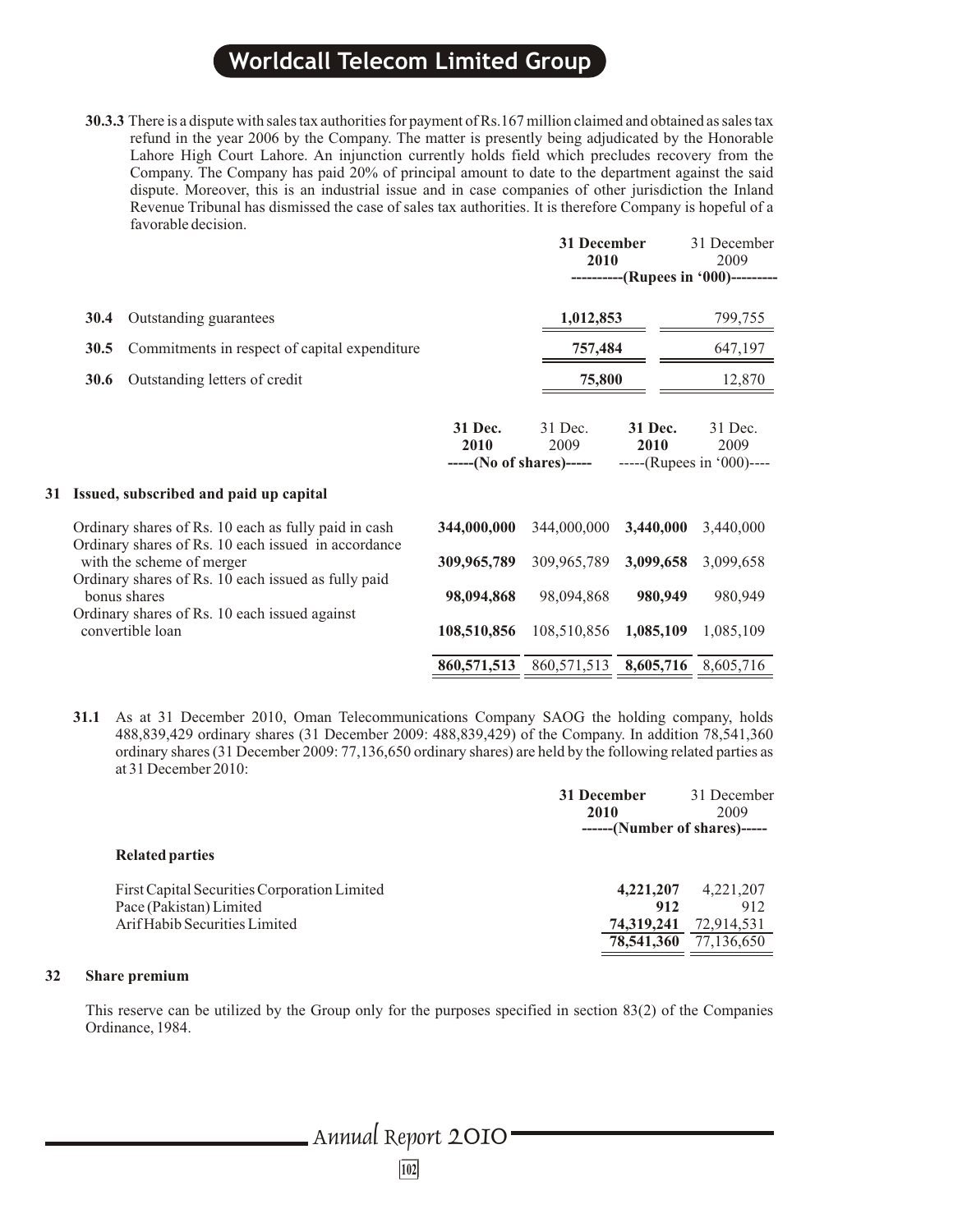|    |                                                               | 31 December<br>2010 | 31 December<br>2009<br>----------(Rupees in '000)--------- |
|----|---------------------------------------------------------------|---------------------|------------------------------------------------------------|
| 33 | <b>Surplus on revaluation</b>                                 |                     |                                                            |
|    | Revaluation surplus on:                                       |                     |                                                            |
|    | Plant and equipment                                           | 64,059              | 64,059                                                     |
|    | Intangible assets                                             | 430,393             | 430,393                                                    |
|    |                                                               | 494,452             | 494,452                                                    |
|    | Less: Related deferred tax liability                          | (173, 058)          | (173, 058)                                                 |
|    | Less: Transfer to retained earning in respect of incremental  |                     |                                                            |
|    | amortization net of deferred tax                              | (52, 993)           | (31,796)                                                   |
|    | Add: Transfer from retained earning in respect of decremental |                     |                                                            |
|    | depreciation net of deferred tax                              | 69,959              | 41,976                                                     |
|    |                                                               | 16,966              | 10,180                                                     |
|    |                                                               | 338,360             | 331,574                                                    |

**33.1** The surplus on revaluation shall not be utilized directly or indirectly by way of dividend or bonus shares as per Section 235 of the Companies Ordinance, 1984.

|    |                                            | <b>Note</b> | 31 December<br>2010 | 31 December<br>2009                 |
|----|--------------------------------------------|-------------|---------------------|-------------------------------------|
| 34 | <b>Revenue</b> -net                        |             |                     | ----------(Rupees in '000)--------- |
|    | Gross revenue                              |             | 7,937,527           | 8,845,485                           |
|    | Less:                                      |             |                     |                                     |
|    | Sales tax                                  |             | 294,895             | 235,332                             |
|    | Discount and commission                    |             | 178,228             | 201,878                             |
|    |                                            |             | 473,123             | 437,210                             |
|    |                                            |             | 7,464,404           | 8,408,275                           |
| 35 | <b>Direct cost</b>                         |             |                     |                                     |
|    | Interconnect, settlement and other charges |             | 3,619,710           | 4,825,698                           |
|    | Bandwidth and other PTCL charges           |             | 537,913             | 364,520                             |
|    | Depreciation                               | 4.6         | 1,363,805           | 1,110,074                           |
|    | Amortization of intangible assets          | 6.4         | 100,467             | 100,329                             |
|    | Power consumption and pole rent            |             | 434,075             | 305,545                             |
|    | Security services                          |             | 37,149              | 30,745                              |
|    | PTA charges                                | 35.1        | 48,935              | 65,131                              |
|    | Cable license fee                          |             | 30,649              | 32,607                              |
|    | Inventory consumed                         |             | 16,302              | 11,501                              |
|    | Stores and spares consumed                 |             | 47,325              | 57,752                              |
|    | Annual spectrum fee<br>Content cost        |             | 35,883              | 23,883                              |
|    | Network maintenance and insurance          |             | 55,785<br>201,553   | 62,152<br>18,614                    |
|    | Amortization cost of receivables           |             | 18,437              |                                     |
|    | Others                                     |             | 52,023              | 28,052                              |
|    |                                            |             | 6,600,011           | 7,036,603                           |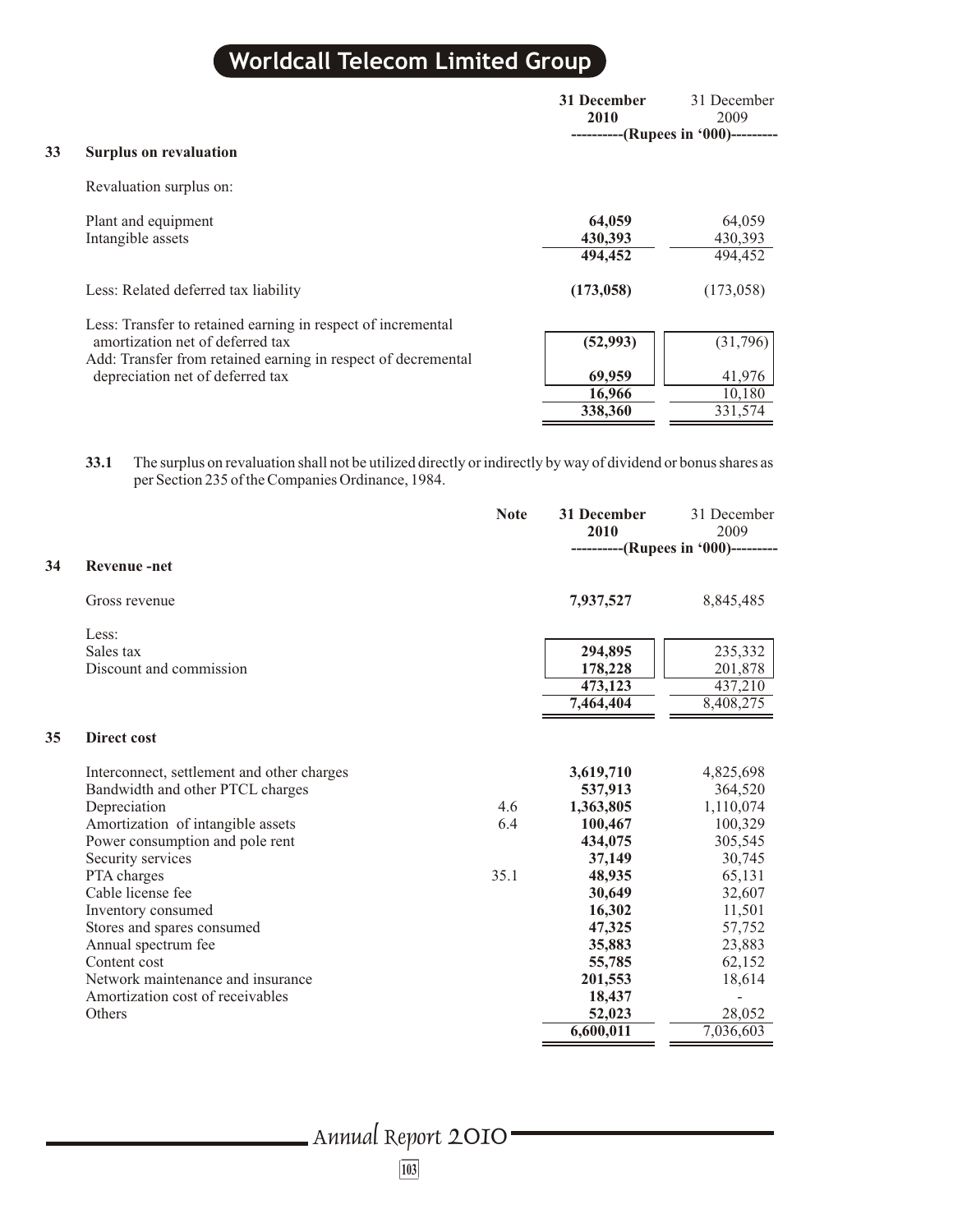|           |                                                                               | <b>Note</b> | 31 December<br>2010 | 31 December<br>2009                 |
|-----------|-------------------------------------------------------------------------------|-------------|---------------------|-------------------------------------|
|           |                                                                               |             |                     | ----------(Rupees in '000)--------- |
| 35.1      | <b>PTA Charges</b>                                                            |             |                     |                                     |
|           | LDI License                                                                   | 35.1.1      | 30,977              | 41,411                              |
|           | <b>WLL</b> License                                                            | 35.1.2      | 10,676              | 18,795                              |
|           | <b>Broadband License</b>                                                      |             | 4,009               | 4,213                               |
|           | <b>Telephony License</b>                                                      | 35.1.3      | 313                 | 407                                 |
|           | Annual numbering charges                                                      |             | 2,960               | 12                                  |
|           | Testing and other charges                                                     |             |                     | 293                                 |
|           |                                                                               |             | 48,935              | 65,131                              |
|           | 35.1.1 LDI License                                                            |             |                     |                                     |
|           | Universal service fund                                                        |             | 18,587              | 21,000                              |
|           | Research and development fund                                                 |             | 6,195               | 13,411                              |
|           | Annual regulatory fee                                                         |             | 6,195               | 7,000                               |
|           |                                                                               |             | 30,977              | $\overline{41,411}$                 |
|           | 35.1.2 WLL License                                                            |             |                     |                                     |
|           | Universal service fund                                                        |             | 4,614               | 8,693                               |
|           | Research and development fund                                                 |             | 1,538               | 5,642                               |
|           | Annual regulatory fee                                                         |             | 1,538               | 2,900                               |
|           | Royalty fee                                                                   |             | 2,986               | 1,560                               |
|           |                                                                               |             | 10,676              | 18,795                              |
|           | 35.1.3 Telephony License                                                      |             |                     |                                     |
|           | Universal service fund                                                        |             | 187                 | 203                                 |
|           | Research and development fund                                                 |             | 63                  | 136                                 |
|           | Annual regulatory fee                                                         |             | 63                  | 68                                  |
|           |                                                                               |             | 313                 | 407                                 |
|           | <b>Operating cost</b>                                                         |             |                     |                                     |
|           | Salaries, wages and benefits                                                  |             | 699,240             | 626,012                             |
|           | Marketing, advertisement and selling expenses                                 |             | 158,112             | 109,314                             |
|           | Rent, rates and taxes                                                         |             | 113,519             | 92,374                              |
|           | Communications                                                                |             | 18,595              | 17,459                              |
|           | Transportation                                                                |             | 65,408              | 62,108                              |
|           | Legal and professional                                                        |             | 30,885              | 50,075                              |
| Insurance |                                                                               |             | 46,847              | 45,114                              |
| Utilities |                                                                               |             | 66,481              | 45,575                              |
|           | Printing and stationery                                                       |             | 9,132               | 10,681                              |
|           | Entertainment                                                                 |             | 18,942              | 18,350                              |
|           | Travel and conveyance                                                         |             | 94,192              | 76,656                              |
|           | Repairs and maintenance<br>Provision for doubtful debts and other receivables |             | 24,817<br>134,889   | 23,651<br>56,537                    |
| Donations |                                                                               | 36.1        | 2,756               | 37                                  |
|           | Fees and subscriptions                                                        |             | 8,806               | 3,343                               |
|           | Directors meeting fee                                                         |             | 2,529               | 5,624                               |
|           | Postage and courier                                                           |             | 2,116               | 2,639                               |
|           | Newspapers and periodicals                                                    |             | 809                 | 428                                 |
|           | Auditor's remuneration                                                        | 36.2        | 7,750               | 6,675                               |
|           | Depreciation                                                                  | 4.6         | 66,382              | 75,761                              |
|           | Miscellaneous                                                                 |             | 53,807              | 27,904                              |
|           |                                                                               |             | 1,626,014           | 1,356,317                           |

**36 Operating cost**

 $\_$ Annual Report 2010 $-$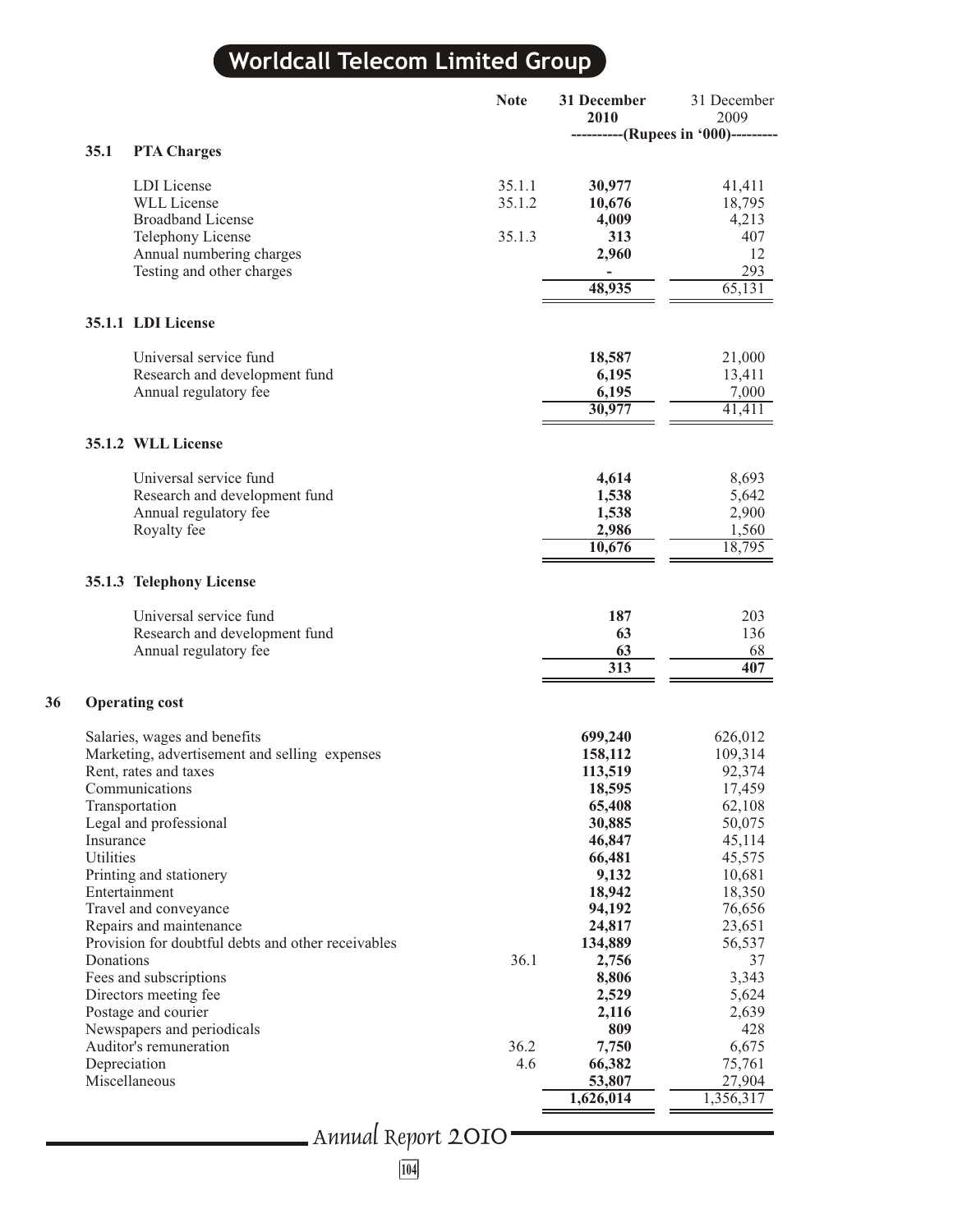**36.1** None of the Directors of the Group or any of their spouses have any interest in or otherwise associated with any of the recipients of donations made by the Group during the year.

|                                             | <b>Note</b> | 31 December<br>2010 | 31 December<br>2009                 |
|---------------------------------------------|-------------|---------------------|-------------------------------------|
| 36.2<br><b>Auditor's remuneration</b>       |             |                     | ----------(Rupees in '000)--------- |
| Statutory audit                             |             | 3,750               | 3,750                               |
| Half year review                            |             | 1,000               | 1,000                               |
| International reporting                     |             | 2,750               | 1,750                               |
| Out of pocket expenses                      |             | 250                 | 175                                 |
|                                             |             | 7,750               | 6,675                               |
| <b>Finance cost</b>                         |             |                     |                                     |
| Mark-up on long term loans                  |             | 965                 | 30,346                              |
| Mark-up on short term loans/running finance |             | 165,037             | 99,119                              |
| Interest on PTA license fee                 |             | 34,219              | 128,656                             |
| Financial charge on leased liabilities      |             | 6,138               | 15,892                              |
| Mark up on Term Finance Certificates        | 37.1        | 523,422             | 242,377                             |
| Bank charges and commission                 |             | 13,632              | 6,635                               |
|                                             |             | 743,413             | 523,025                             |

**37 Finance cost**

**37.1** These include amortization of initial transaction cost of Rs. 11.431 million (31 December 2009: Rs. 9.916 million).

| 38 | Other operating income                                                                                                                                                                           | <b>Note</b> | 31 December<br>2010                         | 31 December<br>2009<br>----------(Rupees in '000)--------- |
|----|--------------------------------------------------------------------------------------------------------------------------------------------------------------------------------------------------|-------------|---------------------------------------------|------------------------------------------------------------|
|    | Income from financial assets<br>Income on deposit and saving accounts<br>Dividend income<br>Mark-up on advance to associated company<br>Exchange gain/(loss)<br>Income from non-financial assets |             | 19,476<br>934<br>1,698<br>5,052<br>27,160   | 35,556<br>961<br>5,090<br>(29, 480)<br>12,127              |
|    | Rental income from investment property<br>Scrap sales<br>Gain on sale of property, plant and equipment<br>Miscellaneous                                                                          |             | 161<br>15,320<br>15,456<br>30,937<br>58,097 | 5,158<br>577<br>6,224<br>79,907<br>91,866<br>103,993       |
| 39 | <b>Taxation</b>                                                                                                                                                                                  |             |                                             |                                                            |
|    | Current<br>Deferred                                                                                                                                                                              | 39.1        | 52,628<br>(417,075)<br>(364,447             | 22,573<br>(155, 277)<br>(132, 704)                         |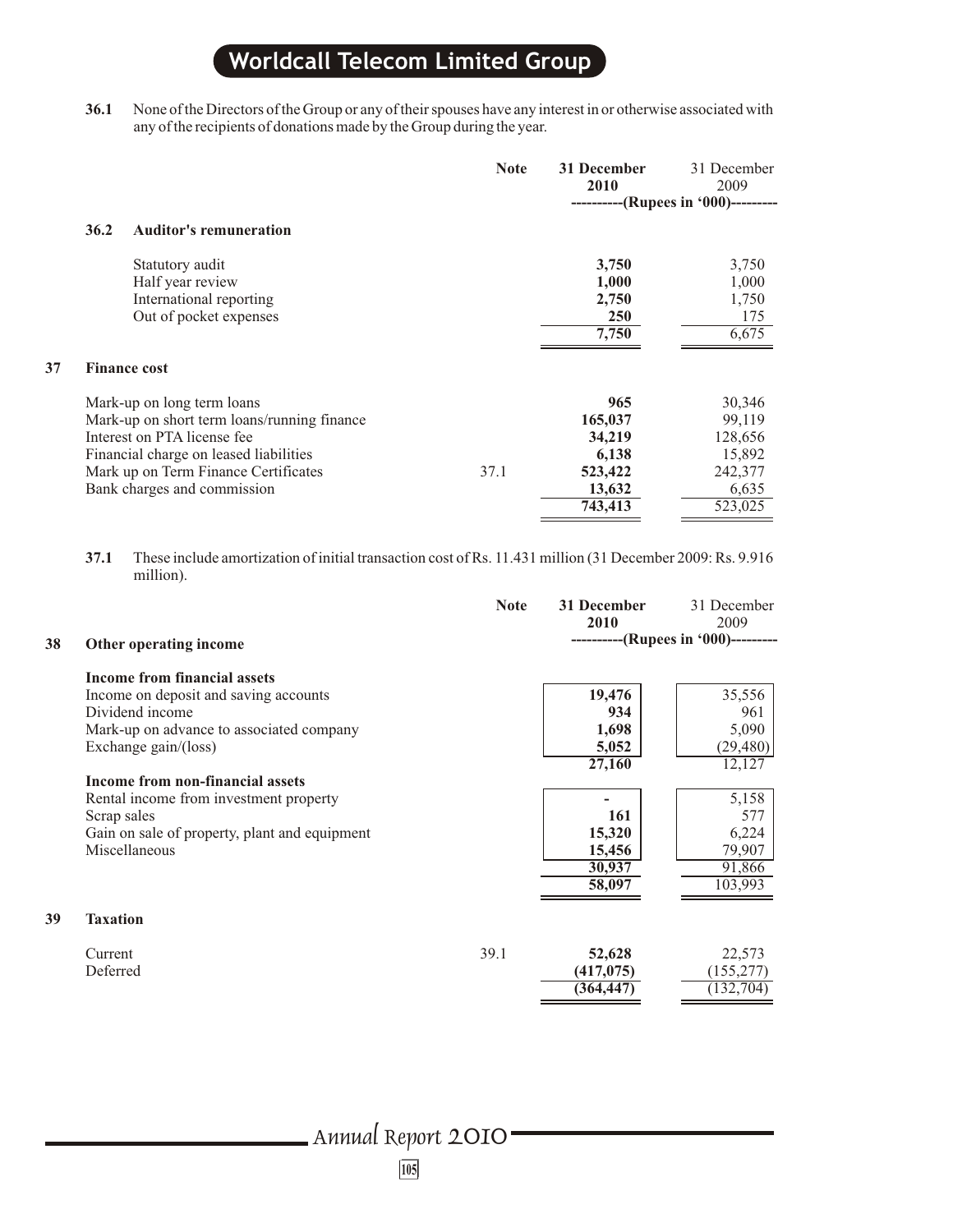**39.1** It includes tax on income covered under presumptive tax regime under Section 113 of the Income Tax Ordinance, 2001 and minimum turnover tax.

### **39.2 Tax charge reconciliation**

Numerical reconciliation between the average effective tax rate and the applicable tax rate.

|    |      |                                                                            |                | 31 December<br>2010<br>$\frac{0}{0}$ | 31 December<br>2009<br>$\frac{0}{0}$ |
|----|------|----------------------------------------------------------------------------|----------------|--------------------------------------|--------------------------------------|
|    |      | Applicable tax rate                                                        |                | 35.00                                | 35.00                                |
|    |      | Tax effect of amounts:                                                     |                |                                      |                                      |
|    |      | Not deductible for tax purposes                                            |                | (15.53)                              | (21.58)                              |
|    |      | Admissible for tax purposes                                                |                | 1.17                                 | 6.63                                 |
|    |      | Chargeable to tax at different rates                                       |                | 3.48                                 | 3.64                                 |
|    |      | Covered under presumptive tax regime                                       |                |                                      | 0.22                                 |
|    |      | Loss of subsidiary                                                         |                |                                      | (2.04)                               |
|    |      | Average effective tax rate (tax expense divided                            |                |                                      |                                      |
|    |      | by profit before tax)                                                      |                | 24.11                                | 21.86                                |
| 40 |      | Loss per share-basic and diluted                                           |                | 31 December<br>2010                  | 31 December<br>2009                  |
|    | 40.1 | From continuing and discontinued operations                                |                |                                      |                                      |
|    |      | Loss after taxation available for distribution to<br>ordinary shareholders | Rupees in '000 | (1, 153, 648)                        | (463, 890)                           |
|    |      | Weighted average number of ordinary shares                                 | Number in '000 | 860,572                              | 860,572                              |
|    |      | Basic and diluted loss per share                                           | Rupees         | (1.34)                               | (0.54)                               |
|    | 40.2 | From continuing operations                                                 |                |                                      |                                      |
|    |      | Loss after taxation available for distribution to<br>ordinary shareholders | Rupees in '000 | (1,147,006)                          | (438, 838)                           |
|    |      | Weighted average number of ordinary shares                                 | Number in '000 | 860,572                              | 860,572                              |
|    |      | Basic and diluted loss per share                                           | Rupees         | (1.33)                               | (0.51)                               |
|    |      |                                                                            |                |                                      |                                      |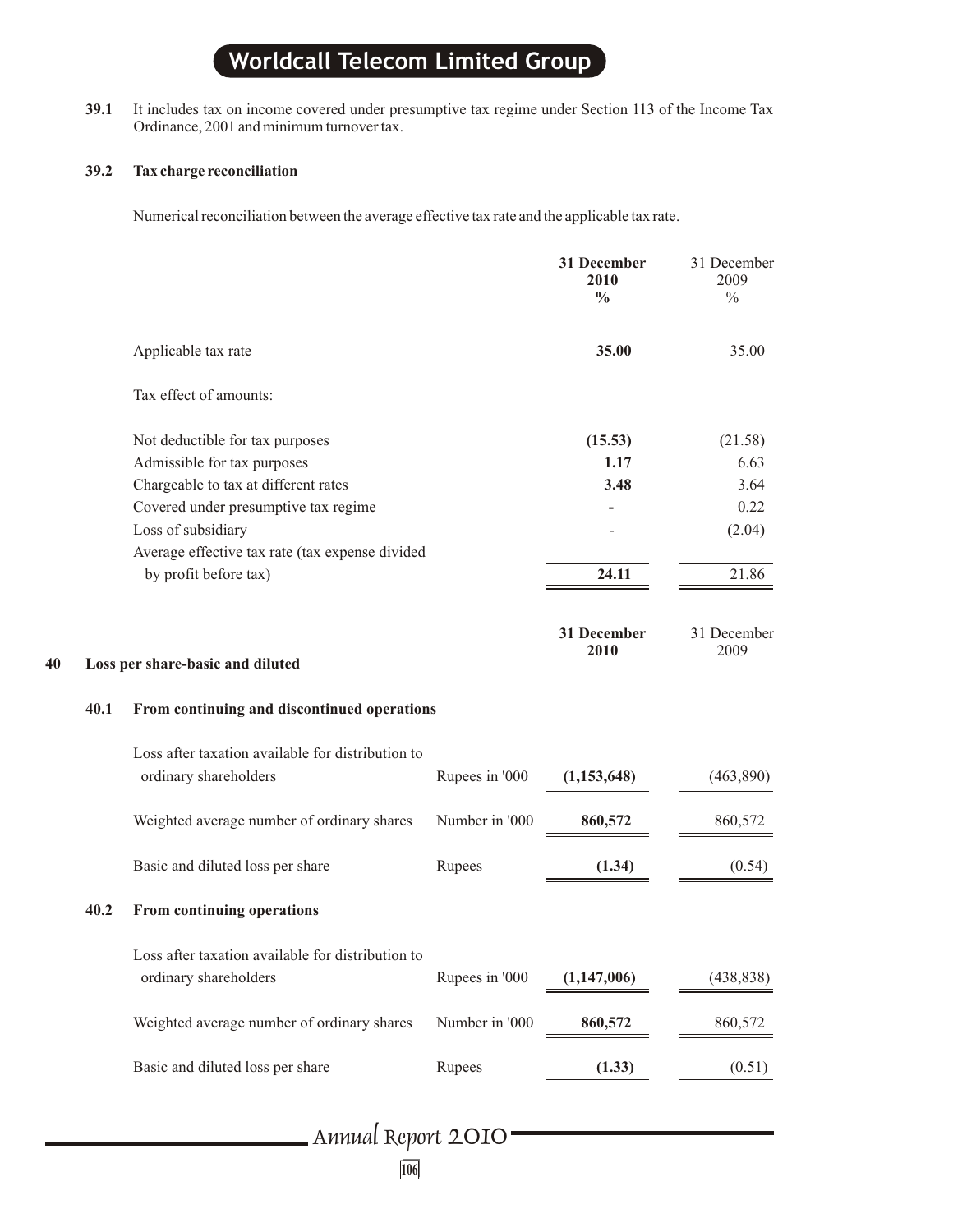## **41 Related party transactions**

The related parties comprise associated companies, related group companies, directors of the Company, companies where directors also hold directorship and key management personnel. Significant transactions with related parties are summarized as follows:

|   |                                      |                                | 31 December<br>2010 | 31 December<br>2009<br>----------(Rupees in '000)--------- |
|---|--------------------------------------|--------------------------------|---------------------|------------------------------------------------------------|
|   |                                      | <b>Nature of transactions</b>  |                     |                                                            |
|   | <b>Relationship with the Company</b> |                                |                     |                                                            |
| 1 | Parent Company                       | Purchase of goods and services | 500,677             | 597,996                                                    |
|   |                                      | Sale of goods and services     | 389,204             | 343,532                                                    |
|   | Other related parties                | Purchase of goods and services | 14,586              | 37,779                                                     |
|   |                                      | Purchase of property           | 30,000              | 85,000                                                     |
|   |                                      | Sale of goods and services     | 277                 | 6,763                                                      |
|   |                                      | Interest on advance            | 1,698               | 5,090                                                      |
|   |                                      | Provision for doubtful debts   | 54,648              | 37,125                                                     |
| 3 | Key management personnel             | Salaries and other employee    |                     |                                                            |
|   |                                      | benefits                       | 290,510             | 263,157                                                    |

All transactions with related parties have been carried out on commercial terms and conditions.

|                                                               | 31 December<br>2010  | 31 December<br>2009<br>----------(Rupees in '000)--------- |
|---------------------------------------------------------------|----------------------|------------------------------------------------------------|
| <b>Year end balances</b>                                      |                      |                                                            |
| Receivable from related parties<br>Payable to related parties | 207,814<br>1,156,250 | 378,012<br>621,915                                         |

These are in normal course of business and are interest free.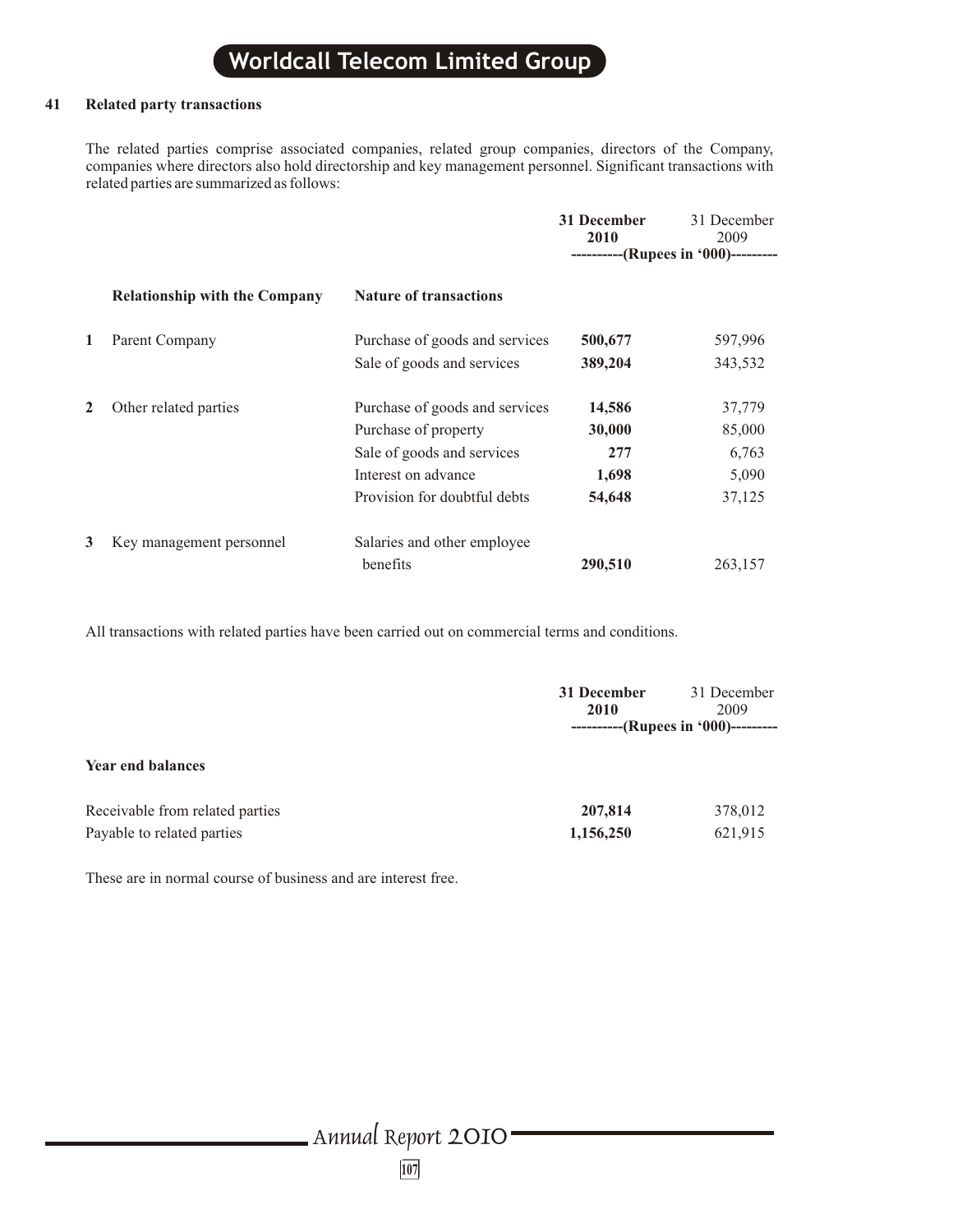|    |                                                             | 31 December<br>2010                 | 31 December<br>2009 |
|----|-------------------------------------------------------------|-------------------------------------|---------------------|
|    |                                                             | ----------(Rupees in '000)--------- |                     |
| 42 | Cash generated from operations                              |                                     |                     |
|    | Loss before taxation                                        | (1,520,854)                         | (607,001)           |
|    | Adjustment for:                                             |                                     |                     |
|    | Depreciation                                                | 1,430,187                           | 1,188,792           |
|    | Amortization of intangible assets                           | 100,467                             | 100,329             |
|    | Amortization of transaction cost                            | 11,431                              | 9,916               |
|    | Amortization cost of receivables                            | 18,437                              |                     |
|    | Interest on PTA license fee                                 | 34,219                              | 128,656             |
|    | Provision for doubtful receivables                          | 134,889                             | 97,428              |
|    | Provision for stock in trade and stores $\&$ spares         | 23,200                              | 17,486              |
|    | Exchange translation difference                             | (1,970)                             | (1,632)             |
|    | Profit on disposal of property, plant and equipment         | (15,320)                            | (6,224)             |
|    | Impairment of assets                                        |                                     | 20,304              |
|    | Gain on re-measurement of investment property at fair value | (1,378)                             |                     |
|    | Impairment loss on available for sale financial assets      | 65,894                              | 167,865             |
|    | Retirement benefits                                         | 94,865                              | 100,458             |
|    | Finance costs                                               | 700,316                             | 384,504             |
|    | Profit before working capital changes                       | 1,074,382                           | 1,600,881           |
|    |                                                             |                                     |                     |

Effect on cash flow due to working capital changes:

### *(Increase)/decrease in the current assets*

| Stores and spares                   | 110,826   | 90,761      |
|-------------------------------------|-----------|-------------|
| Stock in trade                      | (19, 323) | (45,860)    |
| Trade debts                         | (39,773)  | (1,232,814) |
| Loans and advances                  | 85,674    | (148,605)   |
| Deposits and prepayments            | 7,856     | 49,868      |
| Other receivables                   | (9, 381)  | 165,288     |
| Increase in the current liabilities |           |             |
| Trade and other payables            | 1,807,070 | 339,220     |
|                                     | 1,942,948 | (782, 142)  |
|                                     | 3,017,330 | 818,739     |

n e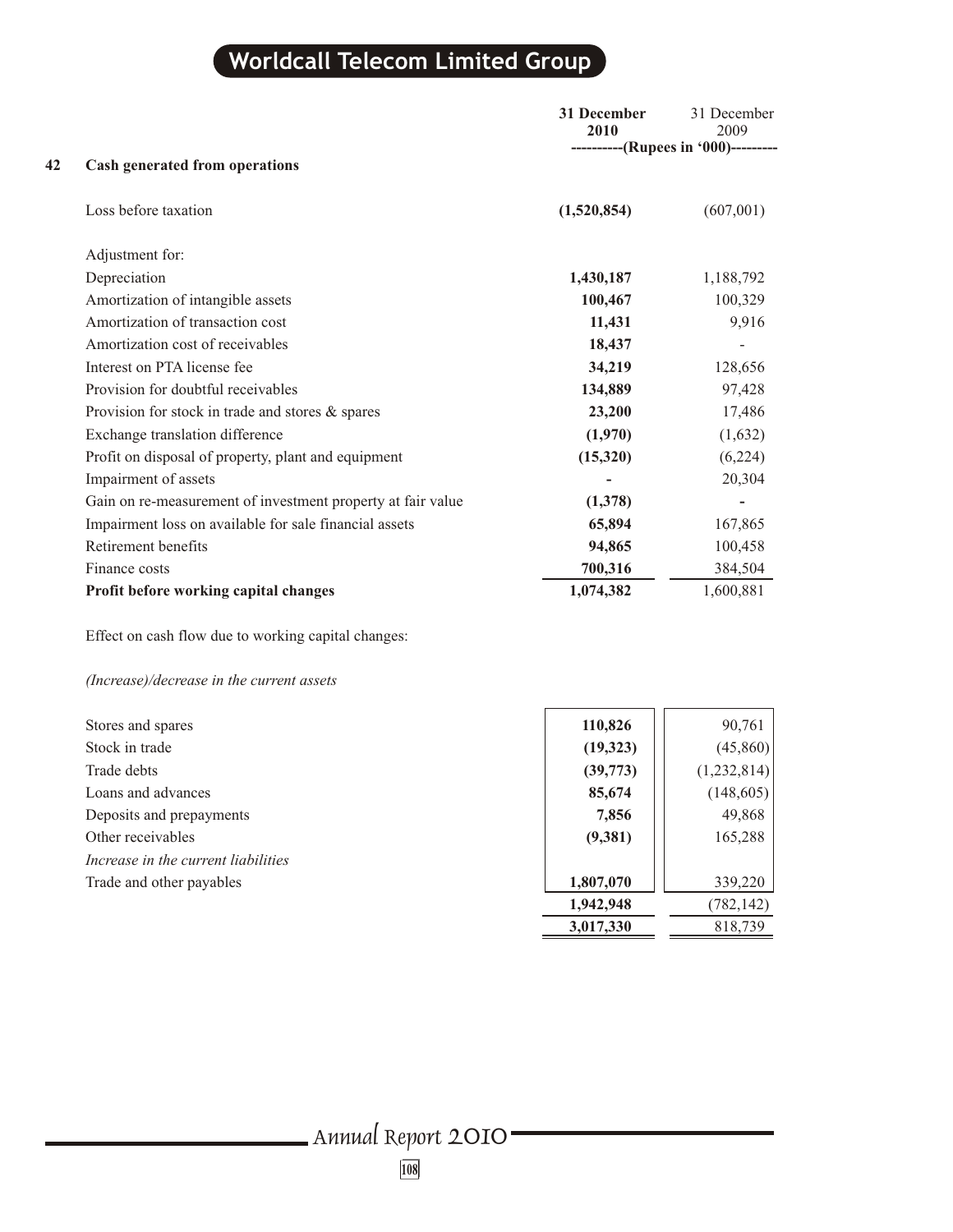### **43 Remuneration of chief executive, directors and executives of the Company**

The aggregate amount charged in the financial statements for the year for remuneration, including certain benefits, to the chief executive, directors and executives of the Company are as follows:

|                          |         | <b>Chief Executive</b> |         | <b>Directors</b>         |                                                  | <b>Executives</b> |  |
|--------------------------|---------|------------------------|---------|--------------------------|--------------------------------------------------|-------------------|--|
|                          | 31 Dec. | 31 Dec.                | 31 Dec. | 31 Dec.                  | 31 Dec.                                          | 31 Dec.           |  |
|                          | 2010    | 2009                   | 2010    | 2009                     | 2010                                             | 2009              |  |
|                          |         |                        |         |                          | --(Rupees in '000)------------------------------ |                   |  |
| Managerial remuneration  | 16,000  | 9,398                  | ۰       | ۰                        | 157,856                                          | 153,303           |  |
| Retirement benefits      | 2,667   | 2,000                  | -       | $\overline{\phantom{0}}$ | 27,059                                           | 17,106            |  |
| Housing                  | 6,400   | 3,759                  |         |                          | 63,142                                           | 61,321            |  |
| <b>Utilities</b>         | 1,600   | 940                    |         |                          | 15,786                                           | 15,330            |  |
|                          | 26,667  | 16,097                 |         |                          | 263,843                                          | 247,060           |  |
| <b>Number of persons</b> | 1       | 1                      |         |                          | 136                                              | 150               |  |

The chief executive and certain executives of the Group are provided with Group maintained vehicles and residential telephones.

Meeting fee Rs. 2.529 million (31 December 2009: Rs. 5.624 million) was paid to directors during the year .

#### **44 Financial risk management**

The Company finances its operations through equity, borrowings and management of working capital with a view to obtain a reasonable mix between the various sources of finance to minimize the risk. Taken as a whole, risk arising from the Company's financial instruments is limited as there is no significant exposure to market risk in respect of such instruments.

The Company has exposure to the following risks from its use of financial instruments

- Credit risk
- Liquidity risk
- Market risk

#### **44.1 Credit risk**

Credit risk represents the accounting loss that would be recognized at the reporting date if counter parties failed completely to perform as contracted. The Company's credit risk is primarily attributable to its trade debts and loans and advances. The Company has no significant concentration of credit risk as exposure is spread over a large number of counter parties in the case of trade debts. To manage exposure to credit risk, the Company applies credit limits to its customers and obtains advances from certain customers.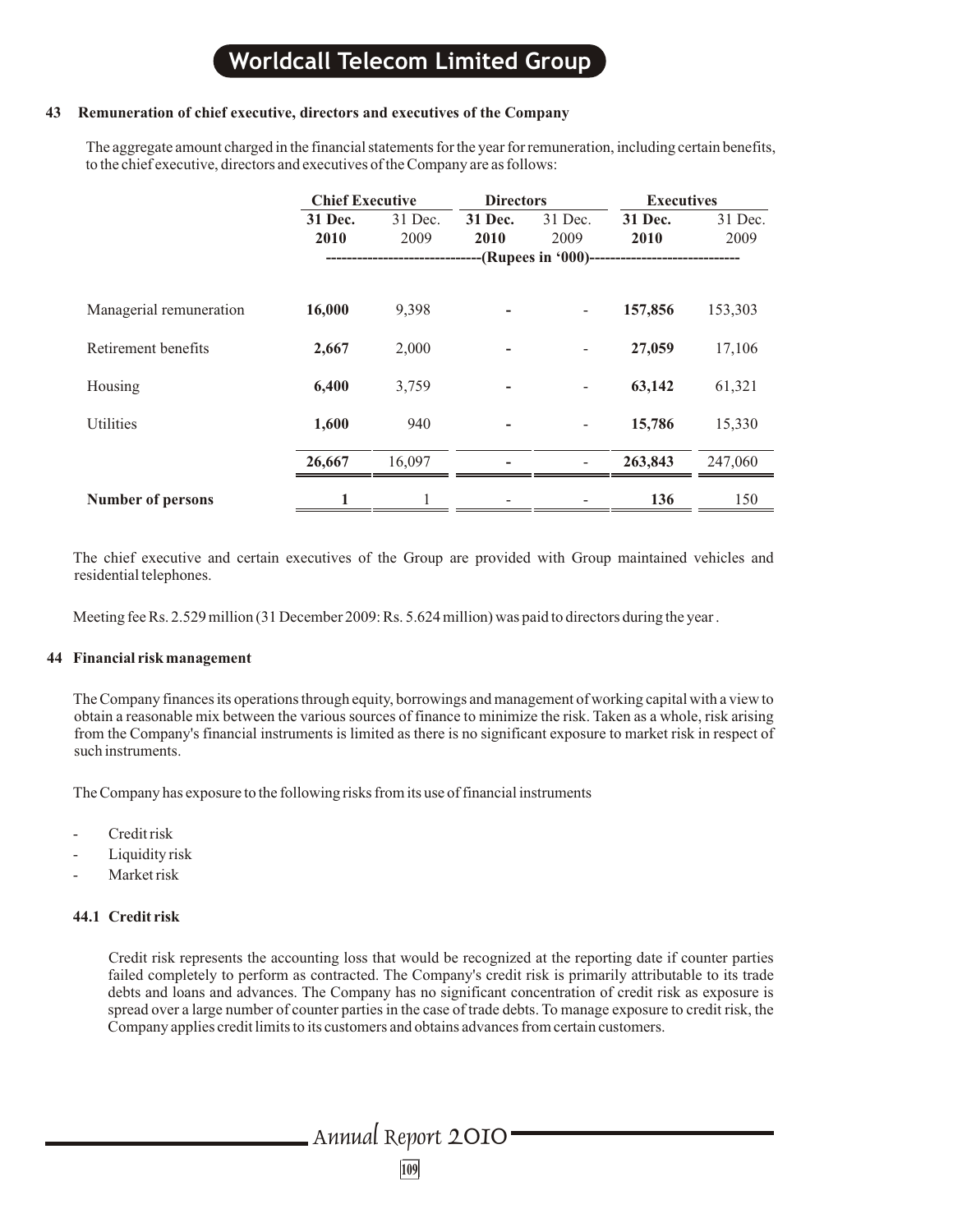### **44.1.1 Exposure to credit risk**

The carrying amount of financial assets represents the maximum credit exposure. The maximum exposure to credit risk at the balance sheet date was:

|                                      | 31 December<br>2010                 | 31 December<br>2009 |
|--------------------------------------|-------------------------------------|---------------------|
|                                      | ----------(Rupees in '000)--------- |                     |
| Long term deposits                   | 64,843                              | 83,669              |
| Long term trade receivable           | 46,805                              |                     |
| Trade debts                          | 2,731,112                           | 2,699,777           |
| Loans and advances - considered good | 83,543                              | 68,030              |
| Short term deposits                  | 89,169                              | 93,481              |
| Other receivables                    | 262,014                             | 258,418             |
| Short term investments               | 310,472                             | 378,439             |
| Cash and bank balances               | 183,960                             | 335,579             |
|                                      | 3,771,918                           | 3,917,393           |

**44.1.2** The age of trade receivables and related impairment loss at the balance sheet date was:

|                                                                         | 31 December | 31 December                         |
|-------------------------------------------------------------------------|-------------|-------------------------------------|
|                                                                         | 2010        | 2009                                |
|                                                                         |             | ----------(Rupees in '000)--------- |
| The age of trade receivables                                            |             |                                     |
| Not past due                                                            | 359,348     | 848,045                             |
| Past due 0 - 180 days                                                   | 1,587,137   | 1,109,701                           |
| Past due 181 - 365 days                                                 | 119,079     | 117,867                             |
| Past due 1 - 2 years                                                    | 119,172     | 218,335                             |
| More than 2 years                                                       | 593,181     | 405,829                             |
|                                                                         | 2,777,917   | 2,699,777                           |
| The age of impairment loss against trade receivables                    |             |                                     |
| Not past due                                                            |             |                                     |
| Past due 0 - 180 days                                                   | 30,597      | 11,081                              |
| Past due 181 - 365 days                                                 | 37,211      | 21,569                              |
| Past due 1 - 2 years                                                    | 53,705      | 144,554                             |
| More than 2 years                                                       | 593,181     | 405,829                             |
|                                                                         | 714,694     | 583,033                             |
| The movement in provision for impairment of receivables is as follows : |             |                                     |
| Opening balance                                                         | 583,033     | 488,512                             |
| Charge for the year                                                     | 134,889     | 94,352                              |
| Exchange adjustment                                                     |             | 169                                 |
| Adjustment-discontinued operations                                      | (3,228)     |                                     |
| Closing balance                                                         | 714,694     | 583,033                             |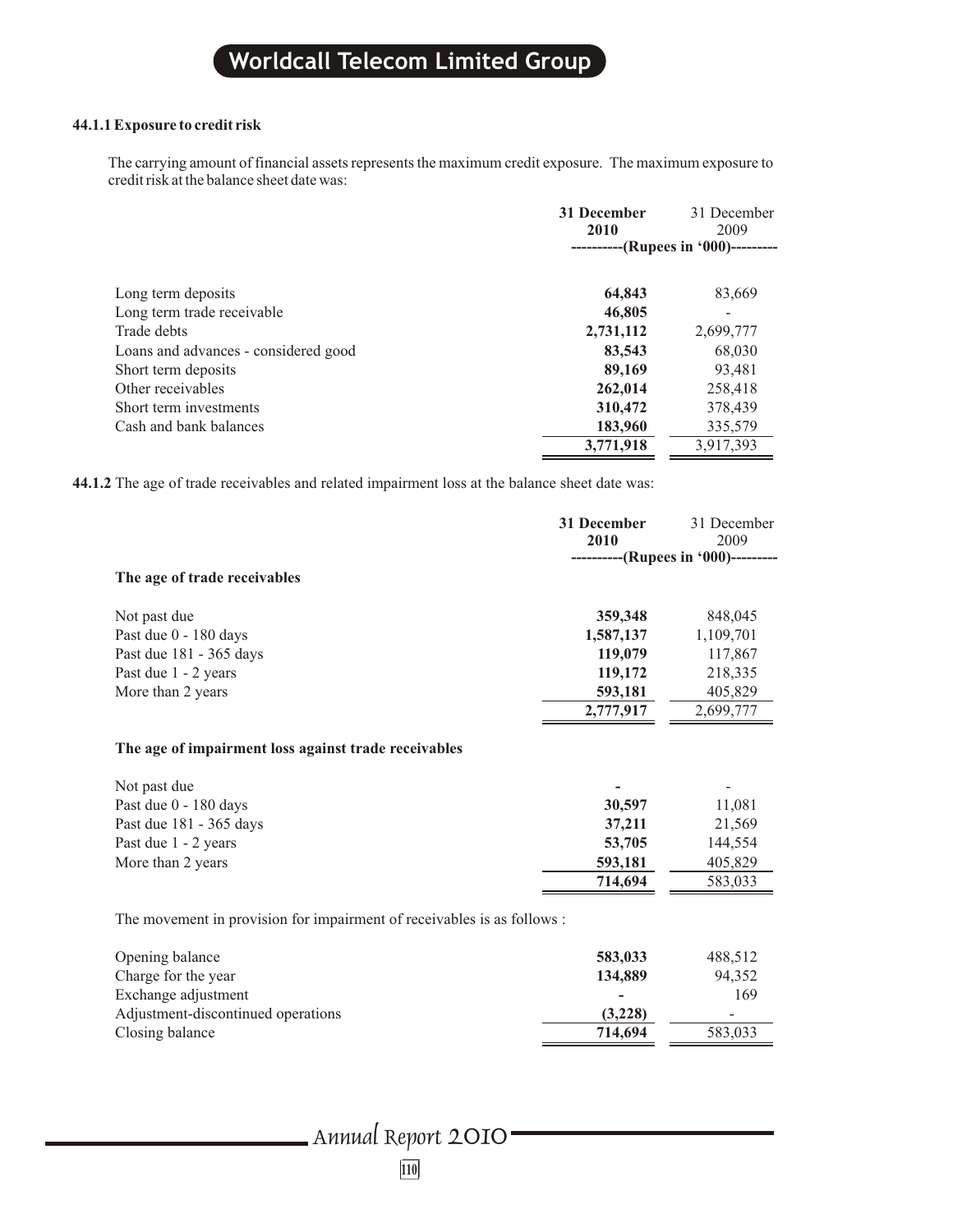### **44.2 Liquidity risk**

Liquidity risk reflects an enterprise's inability in raising funds to meet commitments. The Group follows an effective cash management and planning policy and maintains flexibility in funding by keeping committed credit lines available.

The following are the contractual maturities of financial liabilities as on 31 December 2010:

|                                       | Carrying<br>Amount | 6 months<br>or less | 6-12 months | $1-2$ year | More than<br>2 years |
|---------------------------------------|--------------------|---------------------|-------------|------------|----------------------|
|                                       |                    |                     |             |            |                      |
| Term finance certificates - secured   | 3,377,205          | 606,199             | 604,927     | 1,095,825  | 1,070,254            |
| Liabilities against assets subject to |                    |                     |             |            |                      |
| to finance lease                      | 29,507             | 7,789               | 5,756       | 12,863     | 3,099                |
| Long term payables                    | 886,361            |                     |             | 886,361    |                      |
| Long term deposits                    | 43,208             |                     |             |            | 43,208               |
| License fee payable                   | 1,021,500          | 1,021,500           |             |            |                      |
| Running finance under markup          |                    |                     |             |            |                      |
| arrangements-secured                  | 1,170,964          | 1,170,964           |             |            |                      |
| Short term borrowings                 | 200,000            | 200,000             |             |            |                      |
| Trade and other payables              | 4,321,776          | 3,986,799           | 334,977     |            |                      |
| Interest and mark up accrued          | 170,569            | 170,569             |             |            |                      |
|                                       | 11,221,090         | 7,163,820           | 945,660     | 1,995,049  | 1,116,561            |

The following are the contractual maturities of financial liabilities as on 31 December 2009:

|                                       | Carrying<br>Amount | 6 months<br>or less | 6-12 months | 1-2 year  | More than<br>2 years |
|---------------------------------------|--------------------|---------------------|-------------|-----------|----------------------|
|                                       |                    |                     |             |           |                      |
|                                       |                    |                     |             |           |                      |
| Term finance certificates - secured   | 4,030,114          | 59,054              | 606,199     | 1,209,739 | 2,155,122            |
| Long term finances-secured            | 37,494             | 37,494              |             |           |                      |
| Liabilities against assets subject to |                    |                     |             |           |                      |
| finance lease                         | 73,605             | 42,046              | 13,017      | 9,769     | 8,773                |
| Long term payables                    | 2,125,220          |                     |             | 2,125,220 |                      |
| Long term deposits                    | 44,160             |                     |             |           | 44,160               |
| License fee payable                   | 1,100,781          | 1,100,781           |             |           |                      |
| Running finance under markup          |                    |                     |             |           |                      |
| arrangements-secured                  | 1,045,660          | 1,045,660           |             |           |                      |
| Trade and other payables              | 2,145,744          | 1,866,029           | 279,715     |           |                      |
| Interest and mark up accrued          | 166,605            | 166,605             |             |           |                      |
|                                       | 10,769,383         | 4,317,669           | 898.931     | 3,344,728 | 2.208.055            |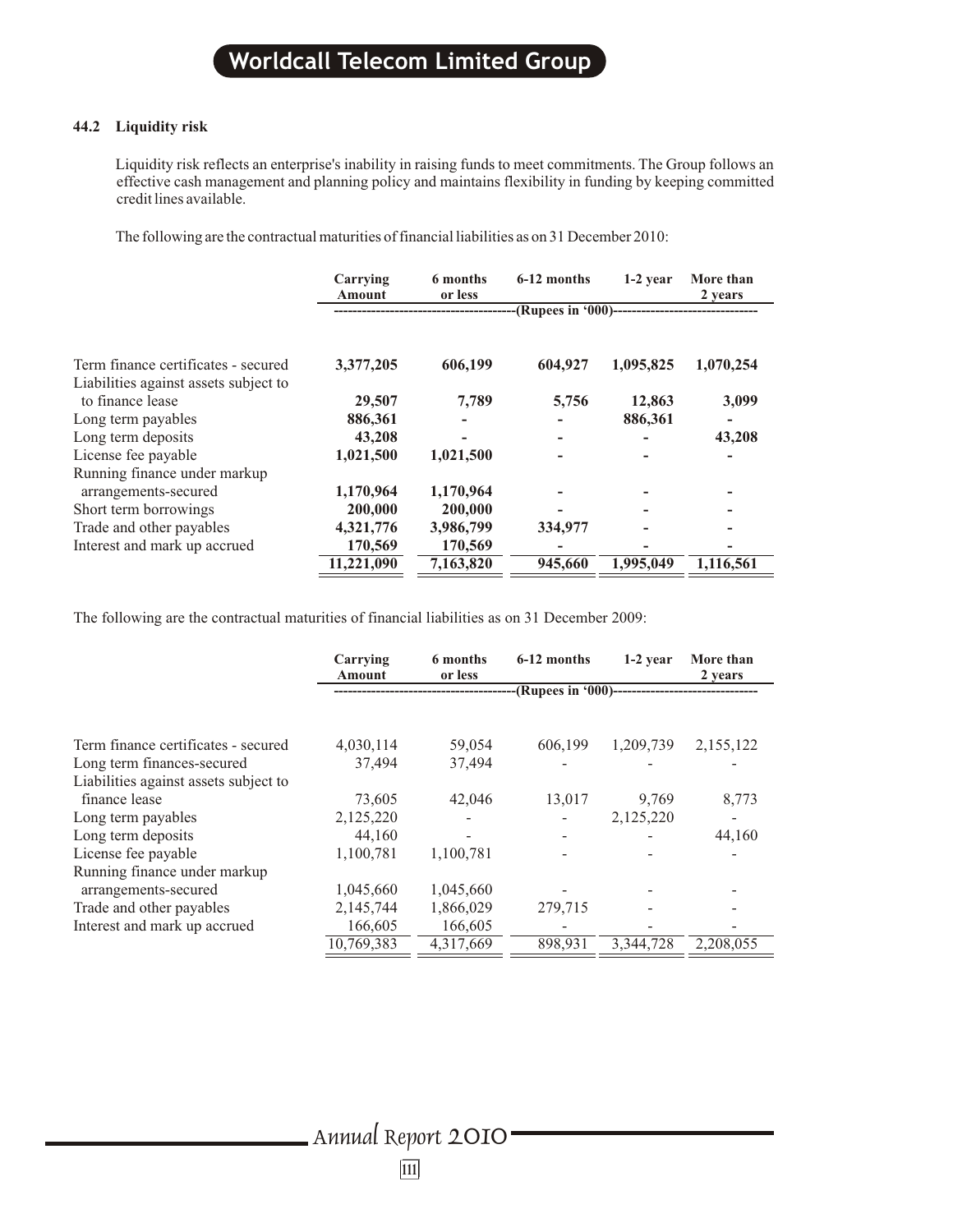### **44.3 Market risk**

### **44.3.1 Currency risk**

Foreign currency risk arises mainly where receivables and payables exist due to transactions entered into foreign currency. The Group is exposed to foreign currency's risk on sales and purchases that are entered in a currency other than functional currency. The Group's foreign currency payables are substantially hedged against foreign currency receivables.

The Group exposure to foreign currency risk was as follows:

|                   | 31 December              | 31 December |
|-------------------|--------------------------|-------------|
|                   | 2010                     | 2009        |
|                   | $------(USD '000)------$ |             |
| Trade receivables | 23,283                   | 16,843      |
| Trade payables    | (19, 464)                | (7,686)     |
| Suppliers         | (11,950)                 | (14,957)    |
| Net exposure      | (8,131)                  | (5,800)     |
|                   |                          |             |

The following significant exchange rates were applied during the year

|                                           | 31 December<br>2010 | 31 December<br>2009 |
|-------------------------------------------|---------------------|---------------------|
| Average rate -rupees per US Dollar        | 85.00               | 81.58               |
| Reporting date rate -Rupees per US Dollar | 85.80               | 84.20               |

A 5% strengthening of Pak Rupees against the above currency would have increased equity and profit and loss account by Rs. 34.882 million (31 December 2009: 24.418 million). This analysis assumes that all other variables, in particular interest rates remain constant.

A 5% weakening of Pak Rupees would have equal but opposite effect.

### **44.3.2 Interest rate risk**

Interest rate risk is the risk that the value of a financial instrument will fluctuate due to changes in market interest rates. The Company has adopted appropriate policies to cover interest rate risk.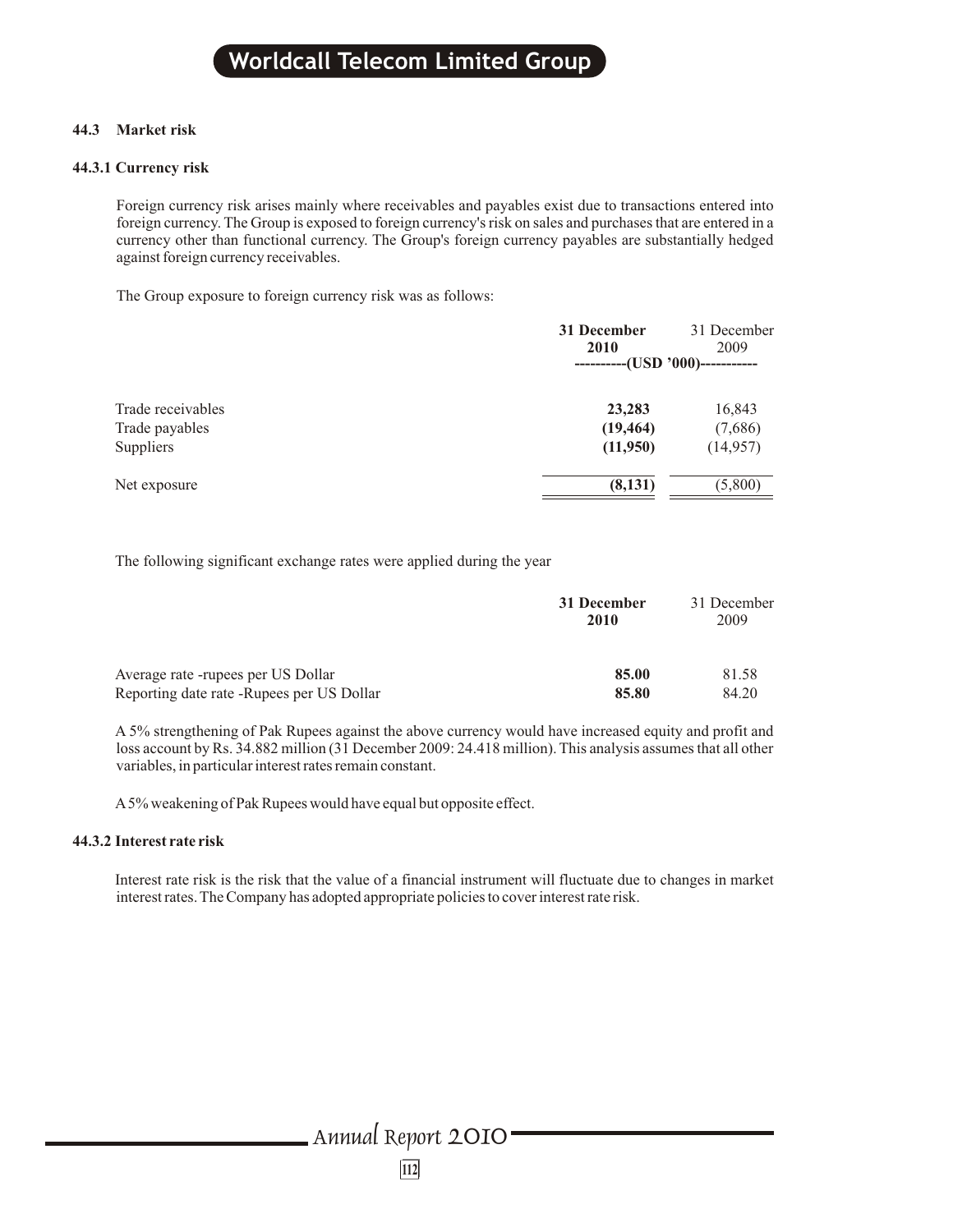At the balance sheet date the interest rate profile of the Company's interest bearing financial instruments was:

|                                                     | 31 December<br>2010 | 31 December<br>2009<br>--------(Rupees in '000)------- |
|-----------------------------------------------------|---------------------|--------------------------------------------------------|
| <b>Fixed rate instruments</b>                       |                     |                                                        |
| Financial assets                                    |                     |                                                        |
| <b>Floating rate instruments</b>                    |                     |                                                        |
| <b>Financial assets</b>                             |                     |                                                        |
| Loans and advances - considered good                |                     | 28,886                                                 |
| Cash and bank balances-saving accounts              | 163,065             | 284,962                                                |
| <b>Financial liabilities</b>                        |                     |                                                        |
| Term finance certificates - secured                 | 3,404,045           | 4,069,299                                              |
| Long term finances-secured                          |                     | 37,494                                                 |
| Liabilities against assets subject to finance lease | 29,507              | 73,605                                                 |
| Short term borrowings                               | 200,000             |                                                        |
| Running finance under markup arrangements-secured   | 1,170,964           | 1,045,660                                              |
|                                                     | (4,641,451)         | (4,912,210)                                            |

#### **Fair value sensitivity analysis for fixed rate instruments**

The Company does not account for any fixed rate financial assets and liabilities at fair value through profit or loss. Therefore a change in interest rates at the balance sheet date would not affect profit or loss.

#### **Cash flow sensitivity analysis for variable rate instruments**

An increase of 1% in interest rate at the reporting date would have increased markup by Rs. 46.415 million. Similarly a decrease of 1% in interest rate would have decreased markup by similar amount. This analysis assumes that all other variables remain constant.

### **44.3.3 Other market price risk**

Equity price risk arises from investments at fair value through profit or loss. The primary goal of the company investment strategy is to maximise investments return on the surplus cash balance. In accordance with this strategy certain investments are designated at fair value through profit or loss because their performance is actively monitored and they are managed on a fair value basis.

Since the investment amount is less than 2% of company's total assets, the performance of the investments will not have any material impact on the Group's performance.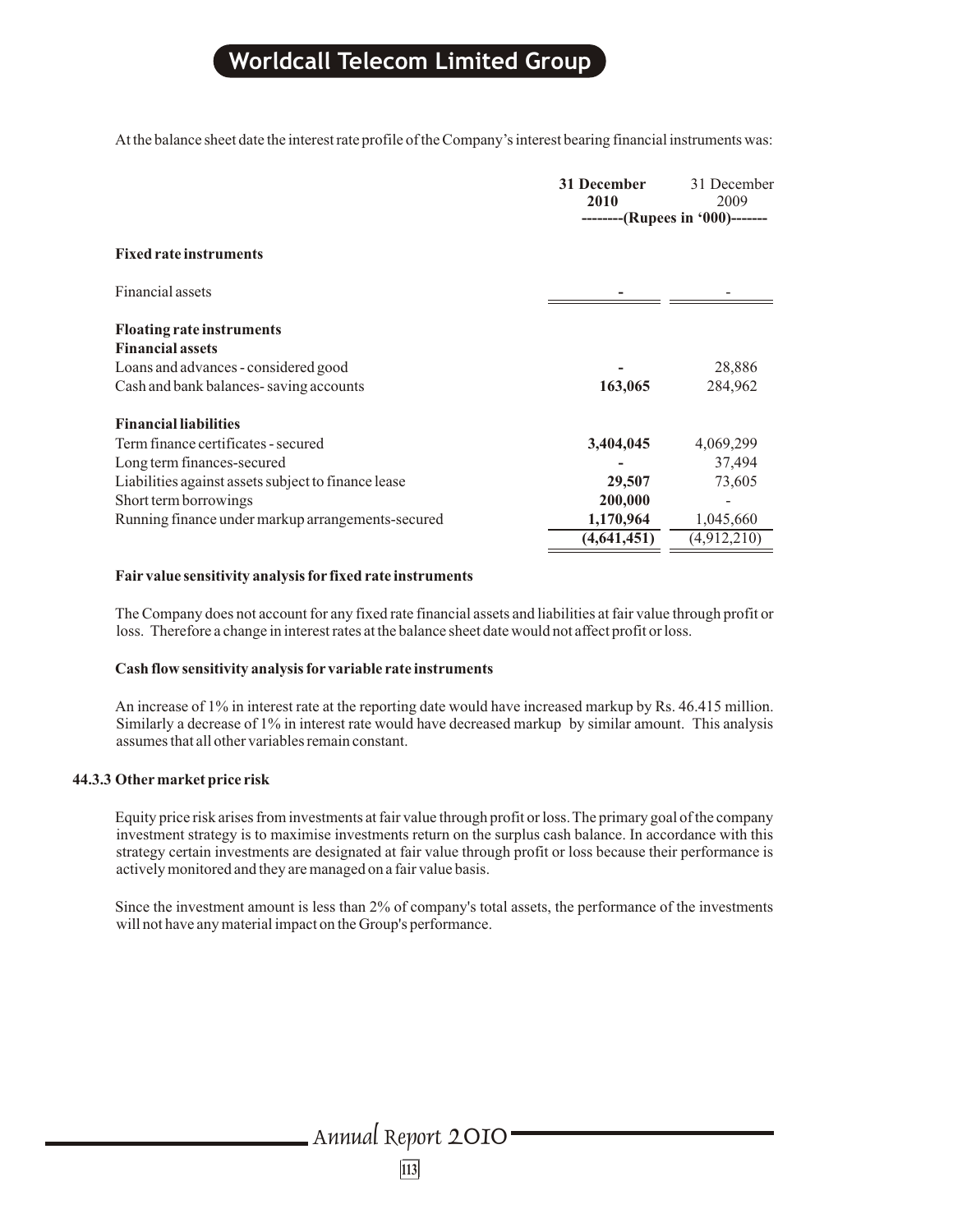### **44.4 Fair values of financial assets and liabilities**

The carrying values of all financial assets and liabilities reflected in consolidated financial statements approximate their fair values. Fair value is determined on the basis of objective evidence at each reporting date.

#### **44.5 Capital management**

The Company board's policy is to maintain an efficient capital base so as to maintain investor, creditor and market confidence and to sustain the future development of Company's business. The Board of Directors monitors the return on capital employed, which the Company defines as operating income divided by total capital employed. The Board of Directors also monitors the level of dividends to ordinary shareholders.

The Company's objectives when managing capital are:

- a) to safeguard the entity's ability to continue as a going concern, so that it can continue to provide returns for shareholders and benefits for other stakeholders, and
- b) to provide an adequate return to shareholders.

The Company manages the capital structure in the context of economic conditions and the risk characteristics of the underlying assets. In order to maintain or adjust the capital structure, the Company may, for example, adjust the amount of dividends paid to shareholders, issue new shares, or sell assets to reduce debt. The Company monitors capital on the basis of the debt-to-equity ratio calculated as a ratio of total debt to equity and total debt.

The debt-to-equity ratio is as follows:

|                       | 31 December<br>2010 | 31 December<br>2009                 |
|-----------------------|---------------------|-------------------------------------|
|                       |                     | ----------(Rupees in '000)--------- |
| Total debt            | 4,577,676           | 5,186,873                           |
| Total equity and debt | 14,460,683          | 16,234,357                          |
| Debt-to-equity ratio  | 32:68               | 32:68                               |

There is no major change in debt-to-equity ratio at 31 December 2010 as compared to last year.

There were no changes in the Group's approach to capital management during the year and the Group is not subject to externally imposed capital requirements.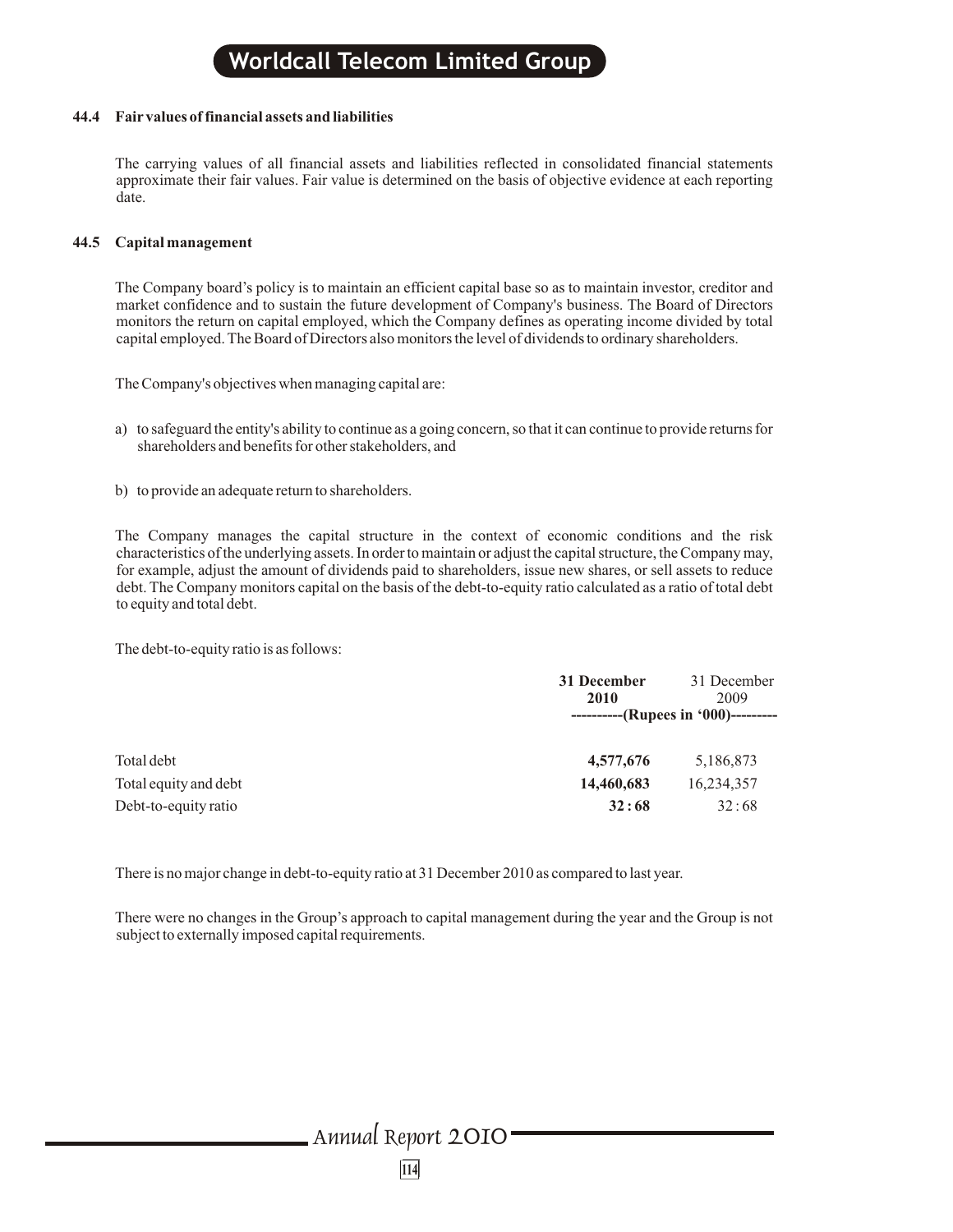### **45 Date of authorization for issue**

These financial statements were authorized for issue on 25 January 2011 by the Board of Directors.

### **46 Standards, interpretations and amendments to published approved accounting standards that are yet not effective**

The following standards, amendments and interpretations of approved accounting standards are effective from the dates specified below and are either not relevant to Company's operations or are not expected to have significant impact on the Company's financial statements other than certain increased disclosures:

- IFRS 2 (amendment)-Share-based payments and withdrawal of IFRIC 8- Scope of IFRS 2 and IFRIC 11- Group and Treasury Share Transactions (effective for annual periods beginning on or after 1 January 2010). Amendment provides guidance on the accounting for share based payment transactions among group entities.
- International Accounting Standard (IAS) 24 (revised): Related Party Disclosures (effective for annual period beginning on or after 1 January 2011). The amendments to IAS 24 simplify the disclosure requirements for entities that are controlled, jointly controlled or significantly influenced by a government (referred to as government-related entities) and clarify the definition of a related party.
- Amendments to IAS 32: Classification of Rights Issues (effective for period beginning on or after 1 February 2010). Under the amendment to IAS 32 rights, options and warrants – otherwise meeting the definition of equity instruments in IAS 32.11 – issued to acquire a fixed number of an entity's own non-derivative equity instruments for a fixed amount in any currency are classified as equity instruments, provided the offer is made pro-rata to all existing owners of the same class of the entity's own non-derivative equity instruments.
- IFRIC 19 Extinguishing Financial Liabilities with Equity Instruments (effective for period beginning on or after 1 July 2010). IFRIC 19 clarifies the accounting when an entity extinguish the liability by issuing its own equity instruments to the creditor.
- Amendments to IFRIC 14: Prepayment of a Minimum Funding Requirement (effective for period beginning on or after 1 July 2011). IFRIC 14, IAS 19 –The Limit on a Defined Benefit Asset, Minimum Funding Requirements and their Interaction has been amended to remedy an unintended consequence of IFRIC 14 where entities are in some circumstances not permitted to recognize prepayments of minimum funding contributions, as an asset.
- The International Accounting Standards Board made certain amendments to existing standards as part of its Second and third annual improvements project. The effective dates for these amendments vary by standards.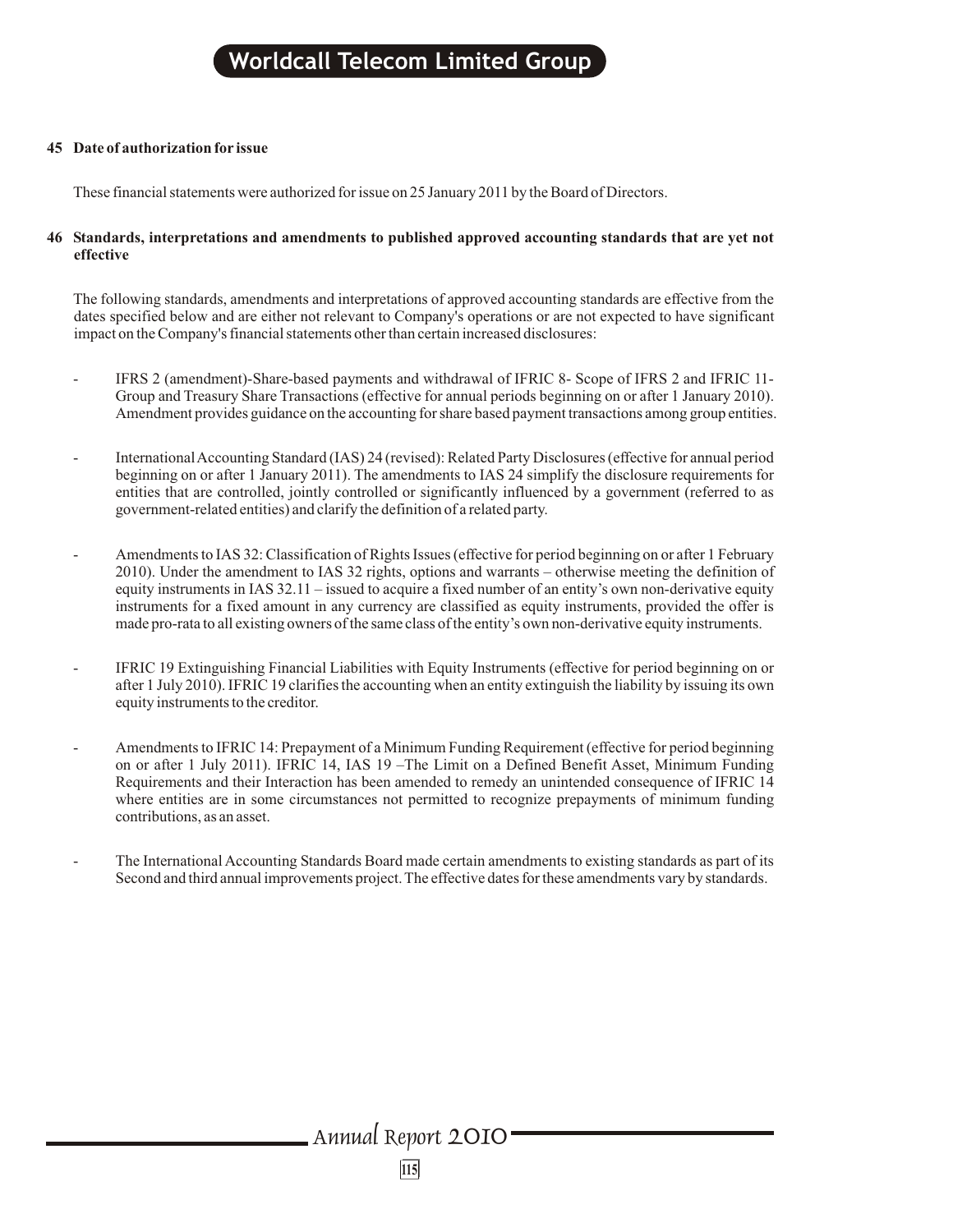### **47 General**

- **47.1** Figures have been rounded off to the nearest thousand of rupee.
- **47.2** Certain Comparatives amounts have been reclassified to conform to current year presentation. Material reclassification is summarized below:
- **-** Advances to suppliers amounting to Rs. 120 million previously grouped in loans and advances have now been grouped in capital work in progress.

**Muscat:** 25 January 2011

Babandity

**CHIEF EXECUTIVE OFFICER DIRECTOR** Annual Report 2010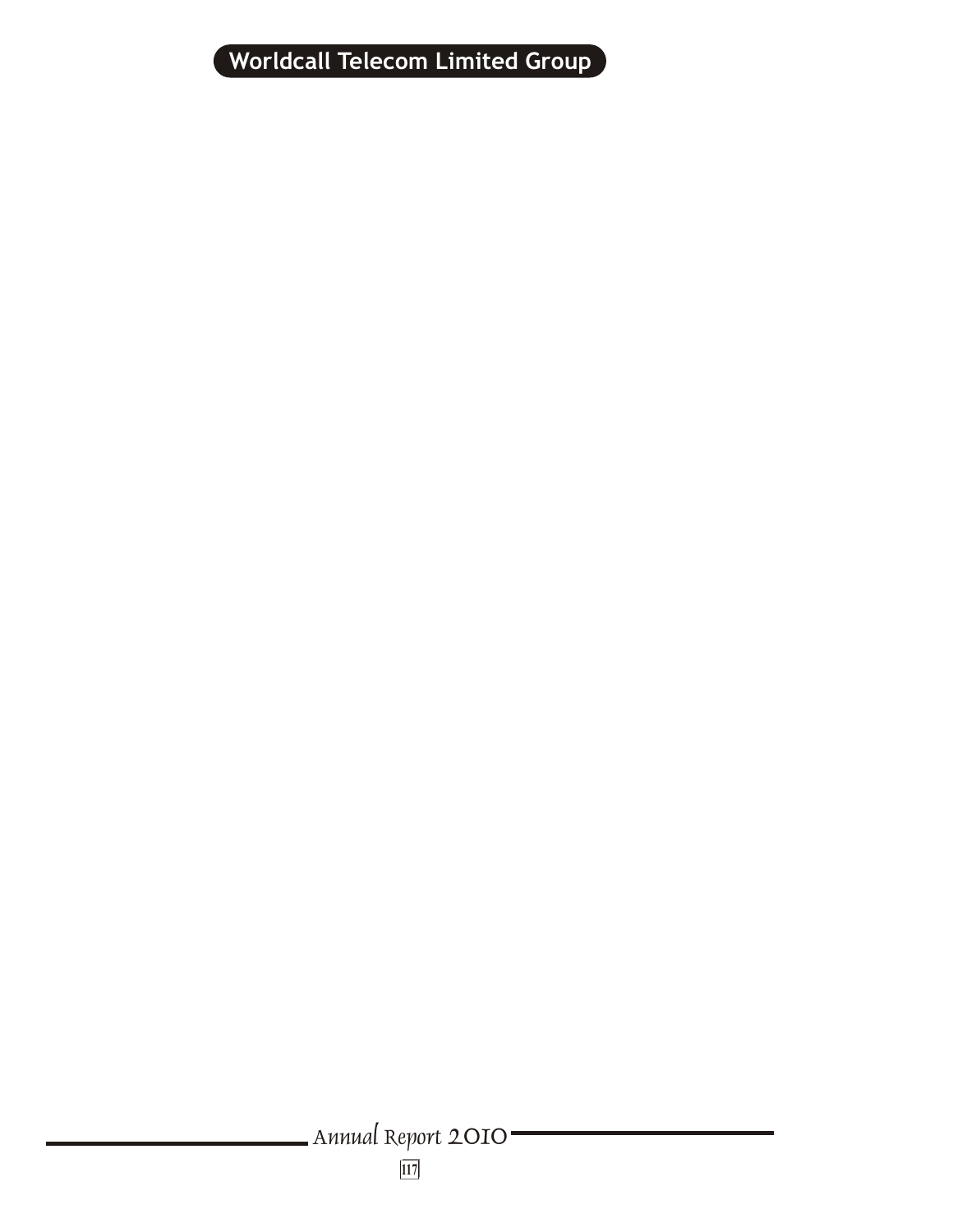### **PATTERN OF SHAREHOLDING AS AT 31 DECEMBER 2010**

#### **No. of Shareholders Shareholdings From To Shares Held - - - - - - - - - - - - - - - - - - - - - - - - - - - - - - - - - - - -** 568 1408 3491 2575 822 297 250 200 111 70 43 37 114 37 27 15 15 21 9 3 11 5 61 6 8 6 4 12 6 3 1 4 16 3 3 4 1 101 501 1001 5001 10001 15001 20001 25001 30001 35001 40001 45001 50001 55001 60001 65001 70001 75001 80001 85001 90001 95001 100001 105001 110001 115001 120001 125001 130001 135001 140001 145001 150001 155001 160001 100 500 1000 5000 10000 15000 20000 25000 30000 35000 40000 45000 50000 55000 60000 65000 70000 75000 80000 85000 90000 95000 100000 105000 110000 115000 120000 125000 130000 135000 140000 145000 150000 155000 160000 165000 26,581 454,552 2,438,611 7,250,508 6,864,716 3,886,782 4,687,144 4,733,805 3,149,397 2,335,981 1,661,127 1,607,113 5,649,760 1,939,726 1,589,285 956,816 1,031,867 1,564,924 714,707 251,000 962,021 468,232 6,088,606 615,341 875,862 673,210 471,720 1,480,274 772,855 398,036 136,931 568,912 2,389,191 460,514 477,500 652,500

### *INCORPORATION NUMBER: 0042200 of 15-03-2001*

Annual Report 2010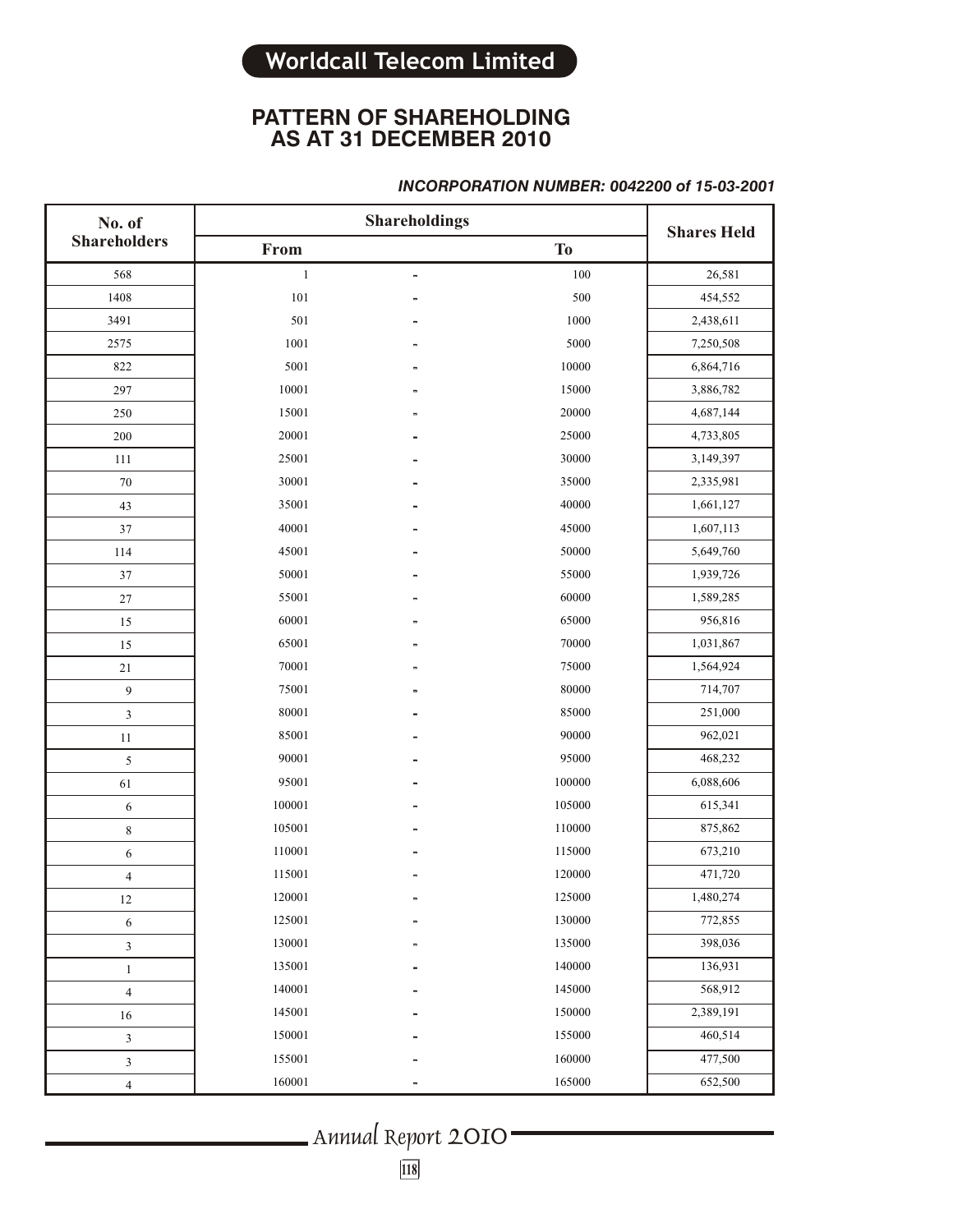| No. of                   | <b>Shareholdings</b> |   |                | <b>Shares Held</b> |  |
|--------------------------|----------------------|---|----------------|--------------------|--|
| <b>Shareholders</b>      | From                 |   | T <sub>o</sub> |                    |  |
| 2                        | 165001               | ۰ | 170000         | 334,740            |  |
| 5                        | 170001               |   | 175000         | 866,534            |  |
| $\mathbf{1}$             | 175001               |   | 180000         | 177,500            |  |
| $\sqrt{3}$               | 180001               |   | 185000         | 547,133            |  |
| $\overline{\mathbf{4}}$  | 185001               |   | 190000         | 750,657            |  |
| $\mathfrak{Z}$           | 190001               |   | 195000         | 579,000            |  |
| 23                       | 195001               |   | 200000         | 4,595,615          |  |
| 6                        | 200001               |   | 205000         | 1,217,458          |  |
| $\overline{\mathcal{L}}$ | 205001               |   | 210000         | 834,110            |  |
| $\sqrt{2}$               | 210001               |   | 215000         | 428,121            |  |
| $\sqrt{2}$               | 215001               |   | 220000         | 432,904            |  |
| $\boldsymbol{2}$         | 220001               |   | 225000         | 450,000            |  |
| $\mathfrak{Z}$           | 225001               |   | 230000         | 685,359            |  |
| $\sqrt{2}$               | 230001               |   | 235000         | 463,300            |  |
| $\mathbf{1}$             | 235001               |   | 240000         | 238,899            |  |
| $\sqrt{2}$               | 240001               |   | 245000         | 486,893            |  |
| $\sqrt{5}$               | 245001               |   | 250000         | 1,238,199          |  |
| $\mathbf{1}$             | 250001               |   | 255000         | 255,000            |  |
| $\overline{4}$           | 255001               |   | 260000         | 1,032,053          |  |
| $\overline{\mathcal{A}}$ | 260001               |   | 265000         | 1,052,576          |  |
| $\overline{2}$           | 265001               |   | 270000         | 540,000            |  |
| $\sqrt{3}$               | 270001               |   | 275000         | 822,656            |  |
| $\mathfrak{Z}$           | 275001               |   | 280000         | 835,262            |  |
| $\sqrt{2}$               | 290001               |   | 295000         | 589,000            |  |
| $10\,$                   | 295001               |   | 300000         | 2,996,100          |  |
| $\mathbf{1}$             | 300001               |   | 305000         | 301,001            |  |
| $\mathbf{1}$             | 310001               |   | 315000         | 310,591            |  |
| $\mathbf{1}$             | 320001               |   | 325000         | 321,846            |  |
| $\mathbf{1}$             | 350001               |   | 355000         | 352,000            |  |
| $\mathbf{1}$             | 360001               |   | 365000         | 363,000            |  |
| $\,1$                    | 365001               |   | 370000         | 366,041            |  |
| $\mathbf{1}$             | 370001               |   | 375000         | 372,000            |  |
| $\sqrt{2}$               | 385001               |   | 390000         | 779,632            |  |
| $\,$ 8 $\,$              | 395001               |   | 400000         | 3,197,506          |  |
| $\mathbf{1}$             | 400001               |   | 405000         | 400,004            |  |
| $\mathbf{1}$             | 405001               |   | 410000         | 406,926            |  |
| $\sqrt{2}$               | 410001               |   | 415000         | 824,965            |  |
| $\mathbf{1}$             | 430001               |   | 435000         | 430,100            |  |
| $\mathfrak z$            | 445001               |   | 450000         | 1,350,000          |  |
| $\mathbf{1}$             | 470001               |   | 475000         | 475,000            |  |
| $\overline{\mathcal{A}}$ | 495001               |   | 500000         | 1,997,501          |  |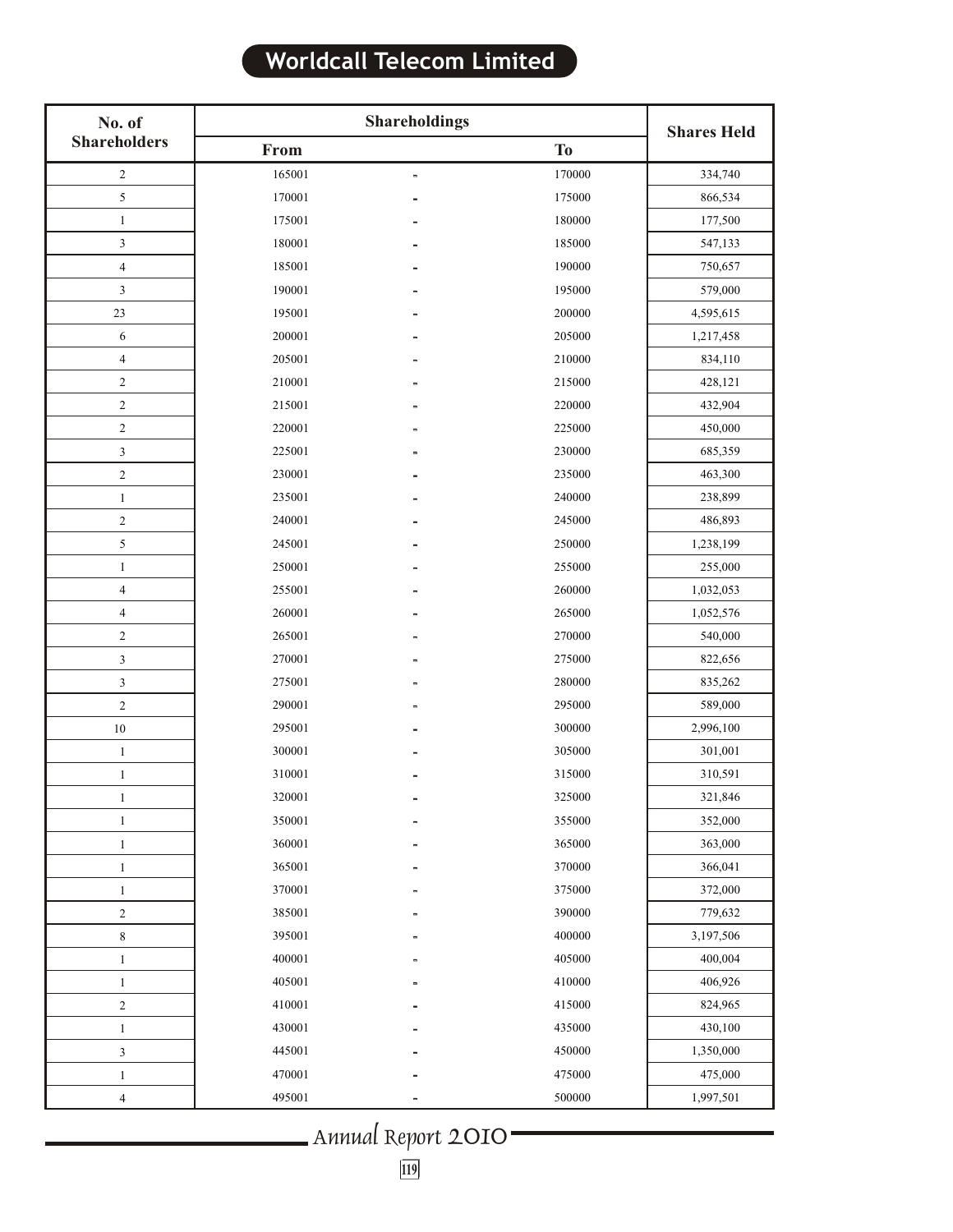| No. of              | <b>Shareholdings</b> |   |           | <b>Shares Held</b> |
|---------------------|----------------------|---|-----------|--------------------|
| <b>Shareholders</b> | From                 |   | <b>To</b> |                    |
| $\mathbf{1}$        | 500001               | ÷ | 505000    | 505,000            |
| $\sqrt{2}$          | 515001               |   | 520000    | 1,035,457          |
| $\mathbf{1}$        | 520001               |   | 525000    | 525,000            |
| $\mathbf{1}$        | 545001               |   | 550000    | 550,000            |
| $\mathbf{1}$        | 570001               |   | 575000    | 575,000            |
| $\mathbf{1}$        | 580001               |   | 585000    | 584,900            |
| $\mathbf{1}$        | 590001               |   | 595000    | 594,000            |
| $\mathbf{1}$        | 605001               |   | 610000    | 605,943            |
| $\mathbf{1}$        | 615001               |   | 620000    | 617,500            |
| $\mathbf{1}$        | 635001               |   | 640000    | 638,901            |
| $\mathbf{1}$        | 645001               |   | 650000    | 650,000            |
| $\mathbf{1}$        | 675001               |   | 680000    | 680,000            |
| $\sqrt{2}$          | 695001               |   | 700000    | 1,400,000          |
| $\mathfrak{Z}$      | 795001               |   | 800000    | 2,400,000          |
| $\mathbf{1}$        | 855001               |   | 860000    | 856,100            |
| $\mathbf{1}$        | 860001               |   | 865000    | 861,500            |
| $\mathbf{1}$        | 895001               |   | 900000    | 900,000            |
| $\mathbf{1}$        | 910001               |   | 915000    | 912,200            |
| $\mathbf{1}$        | 915001               |   | 920000    | 916,200            |
| $\mathbf{1}$        | 925001               |   | 930000    | 925,821            |
| $\mathbf{1}$        | 950001               |   | 955000    | 955,000            |
| 3                   | 995001               |   | 1000000   | 3,000,000          |
| $\mathbf{1}$        | 1040001              |   | 1045000   | 1,043,557          |
| $\mathbf{1}$        | 1050001              |   | 1055000   | 1,053,686          |
| $\mathbf{1}$        | 1120001              |   | 1125000   | 1,123,930          |
| $\mathbf{1}$        | 1125001              |   | 1130000   | 1,126,362          |
| $\mathbf{1}$        | 1235001              |   | 1240000   | 1,237,408          |
| 1                   | 1450001              |   | 1455000   | 1,450,129          |
| $\mathbf{1}$        | 1500001              |   | 1505000   | 1,500,507          |
| $\mathbf{1}$        | 1855001              |   | 1860000   | 1,860,000          |
| $\mathbf{1}$        | 1940001              |   | 1945000   | 1,942,000          |
| $\mathbf{1}$        | 2240001              |   | 2245000   | 2,244,779          |
| $\mathbf{1}$        | 2365001              |   | 2370000   | 2,365,100          |
| $\mathbf{1}$        | 2760001              |   | 2765000   | 2,763,268          |
| $\mathbf{1}$        | 2795001              |   | 2800000   | 2,800,000          |
| $\mathbf{1}$        | 3300001              |   | 3305000   | 3,302,000          |
| $\mathbf{1}$        | 3920001              |   | 3925000   | 3,925,000          |
| $\mathbf{1}$        | 4045001              |   | 4050000   | 4,050,000          |
| $\mathbf{1}$        | 4220001              |   | 4225000   | 4,220,677          |
| $\mathbf{1}$        | 6335001              |   | 6340000   | 6,339,901          |
| $\mathbf{1}$        | 7115001              |   | 7120000   | 7,120,000          |

Annual Report 2010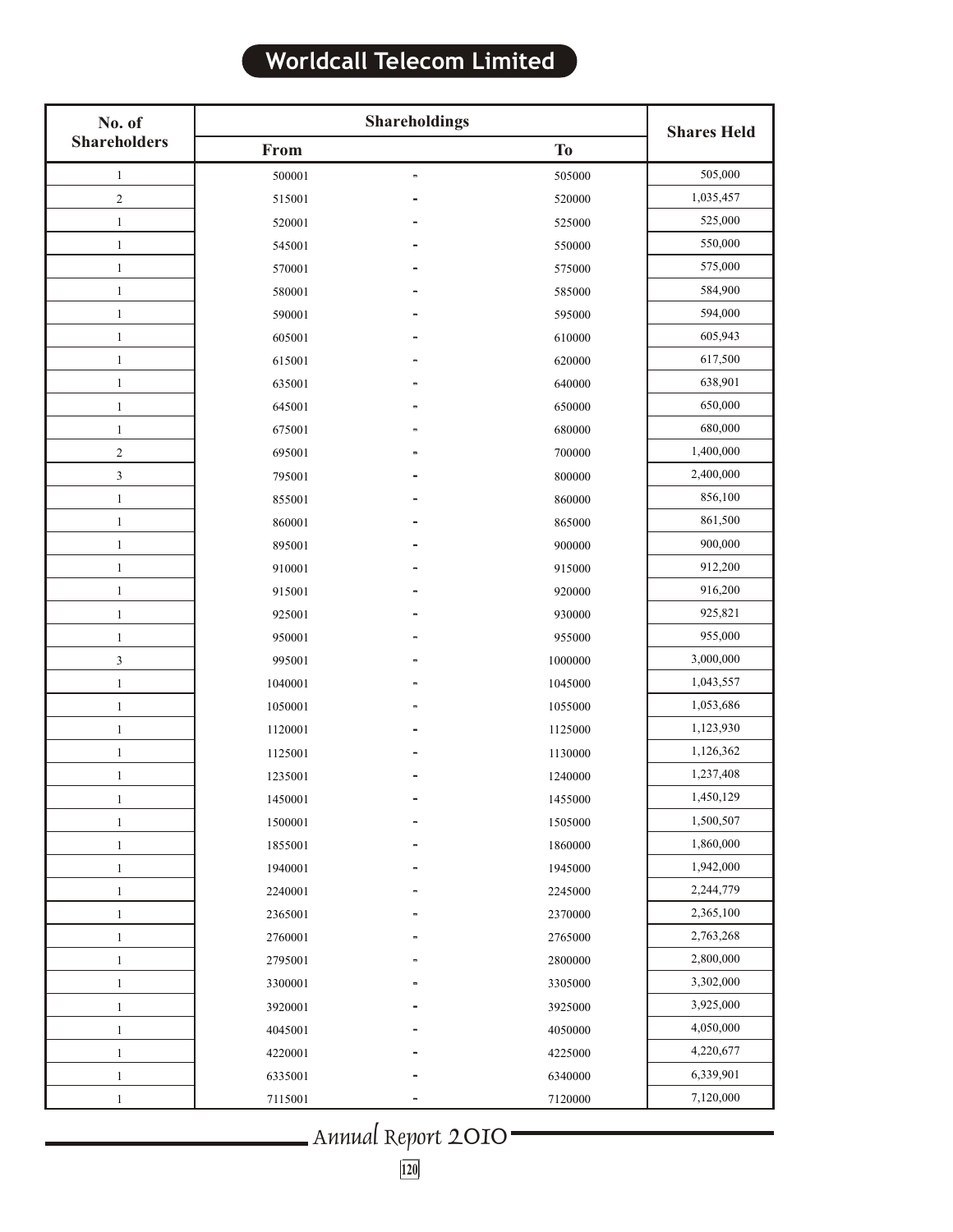| No. of              | <b>Shareholdings</b> |   |           | <b>Shares Held</b> |
|---------------------|----------------------|---|-----------|--------------------|
| <b>Shareholders</b> | From                 |   | <b>To</b> |                    |
|                     | 8935001              |   | 8940000   | 8,936,659          |
|                     | 9995001              |   | 10000000  | 10,000,000         |
|                     | 10045001             |   | 10050000  | 10,050,000         |
|                     | 10210001             |   | 10215000  | 10,213,350         |
|                     | 13495001             |   | 13500000  | 13,500,000         |
|                     | 13795001             |   | 13800000  | 13,800,000         |
|                     | 15845001             |   | 15850000  | 15,849,000         |
|                     | 19085001             |   | 19090000  | 19,087,864         |
|                     | 21595001             |   | 21600000  | 21,599,123         |
|                     | 71555001             |   | 71560000  | 71,555,973         |
|                     | 488835001            | ۰ | 488840000 | 488,839,429        |
| 10453               |                      |   |           | 860,571,513        |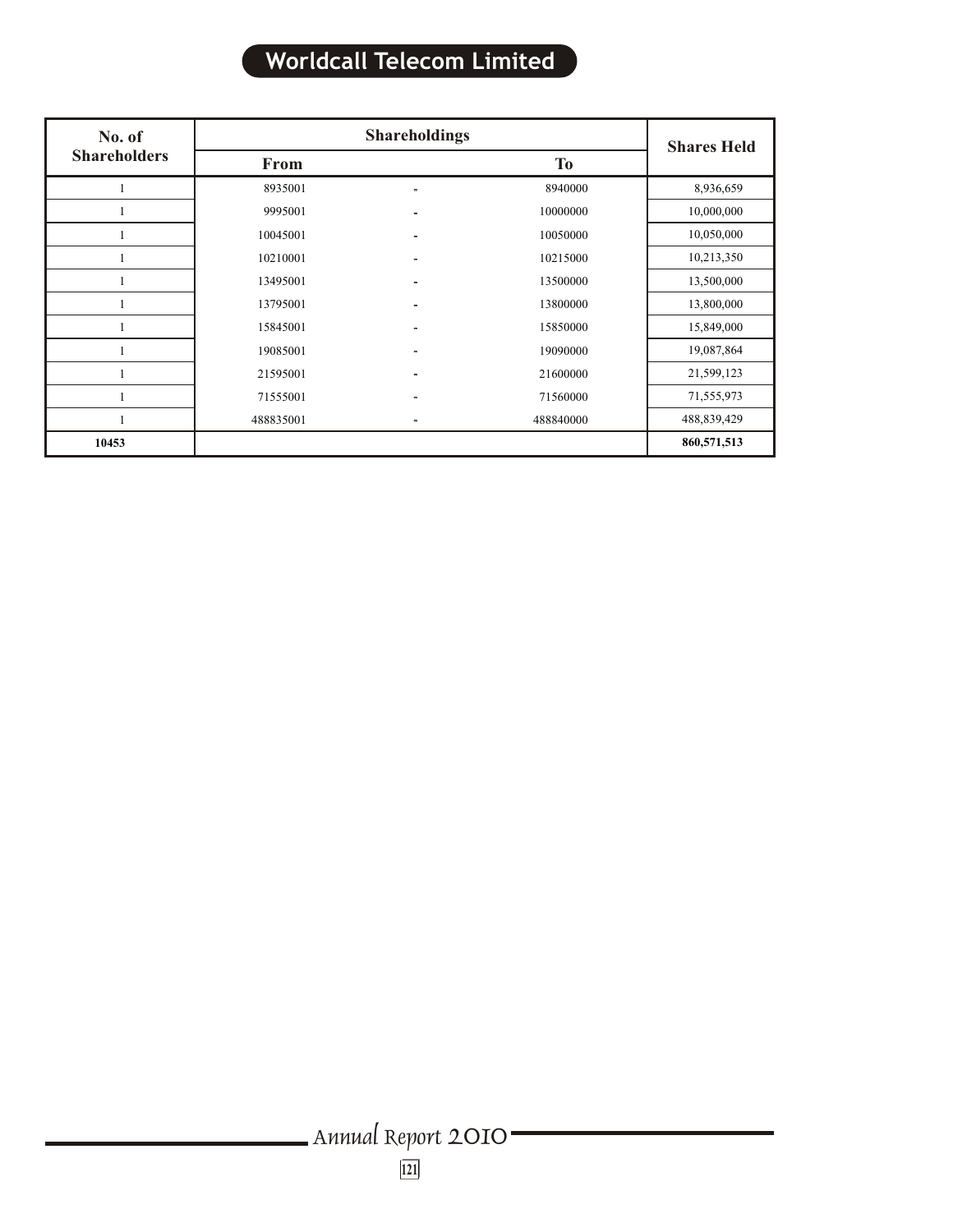### **PATTERN OF SHAREHOLDING AS AT 31 DECEMBER 2010**

| <b>Categories of Shareholders</b>                                           | <b>Shares</b> held        | Percentage      |  |  |
|-----------------------------------------------------------------------------|---------------------------|-----------------|--|--|
| Directors, Chief Executive Officer,<br>their spouses and minor children     | 160,177                   | $0.02\%$        |  |  |
| Associated Companies, undertakings and related parties                      | 567,380,789               | 65.93%          |  |  |
| NIT and ICP                                                                 | 318,655                   | $0.04\%$        |  |  |
| Banks, Development Financial Institutions,<br>Non-Banking Finance Companies | 56,985,264                | 6.62%           |  |  |
| <b>Insurance Companies</b>                                                  | 286,124                   | $0.03\%$        |  |  |
| Modarabas and Mutual Funds                                                  | 2,870,805                 | $0.33\%$        |  |  |
| Shareholders holding 10% or more                                            | 488,839,429               | 56.80%          |  |  |
| General Public                                                              |                           |                 |  |  |
| a. Local<br>b. Foreign                                                      | 164,075,047<br>33,236,918 | 19.07%<br>3.86% |  |  |
| Others<br>- Joint Stock Companies<br>- Foreign Companies                    | 35, 101, 878<br>155,856   | 4.08%<br>0.02%  |  |  |

**Note:-** Some of the shareholders are reflected in more than one category.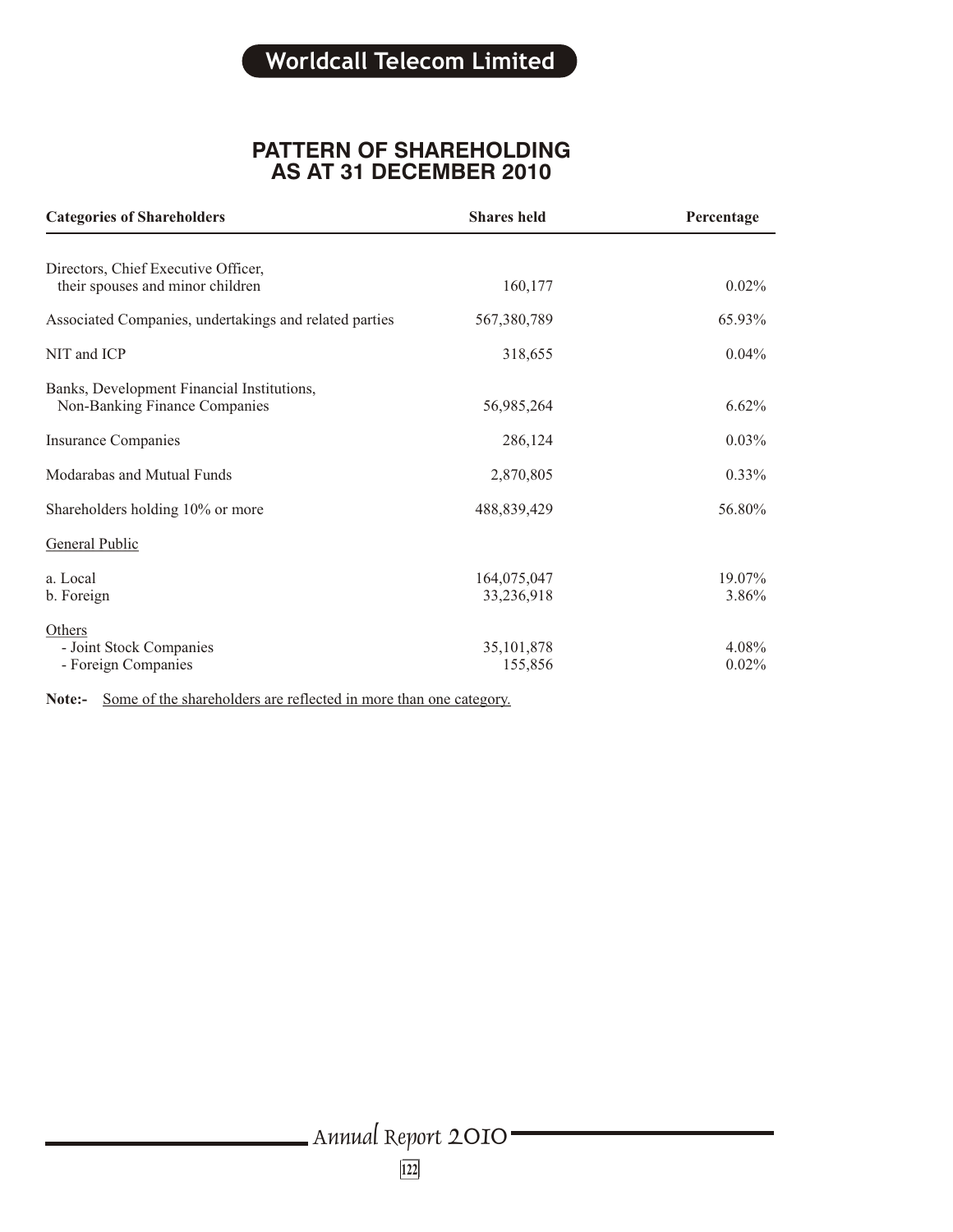### **PATTERN OF SHAREHOLDING AS PER LISTING REGULATIONS AS AT 31 DECEMBER 2010**

| <b>Shareholders' Category</b>                                          | Number of<br><b>Shares</b> held | $%$ of<br>shareholding |
|------------------------------------------------------------------------|---------------------------------|------------------------|
| Associated Companies, undertaking and related parties                  |                                 |                        |
| Arif Habib Securities Limited                                          | 74,319,241                      | 8.64%                  |
| First Capital Securities Corporation Limited                           | 4,221,207                       | 0.49%                  |
| Oman Telecommunications Company (S.A.O.G.)                             | 488,839,429                     | 56.80%                 |
| Pace (Pakistan) Ltd.                                                   | 912                             | $0.00\%$               |
| <b>NIT and ICP</b>                                                     | 318,655                         | $0.04\%$               |
| Directors, Chief Executive Officer and their Spouse and Minor Children |                                 |                        |
| Mr. Mehdi Mohammed Al-Abduwani                                         | 20,500                          | $0.00\%$               |
| Mr. Salmaan Taseer                                                     | 35,281                          | $0.00\%$               |
| Mr. Talal Said Marhoon Al-Mamari                                       | 500                             | $0.00\%$               |
| Mr. Saud bin Ahmed Al-Nahari                                           | 500                             | $0.00\%$               |
| Mr. Bernhard Heinichen                                                 | 500                             | $0.00\%$               |
| Mr. Samy Ahmed Abdulqadir Al-Ghassany                                  | 500                             | $0.00\%$               |
| Mr. Aimen bin Ahmed Al-Hosni                                           | 575                             | $0.00\%$               |
| Mr. Zafar Iqbal                                                        | 500                             | $0.00\%$               |
| Mr. Asadullah Khawaja (Nominee: Arif Habib Securities Ltd.)            | 100,000                         | 0.01%                  |
| Mr. Babar Ali Syed (CEO)                                               | 75                              | $0.00\%$               |
| <b>Spouse &amp; Minor Children</b>                                     |                                 |                        |
| Mrs. Aamna Taseer                                                      | 1,246                           | $0.00\%$               |
| <b>Executives</b>                                                      |                                 | $0.00\%$               |
| <b>Public Sector Companies and Corporations</b>                        | 35,101,878                      | 4.08%                  |
| <b>Banks, Development Financial Institutions,</b>                      |                                 |                        |
| <b>Non-Banking Finance Institutions</b>                                | 56,985,264                      | 6.62%                  |
| <b>Insurance Companies,</b>                                            | 286,124                         | 0.03%                  |
| <b>Modarabas and Mutual Funds etc.</b>                                 | 2,870,805                       | 0.33%                  |
| <b>Foreign Companies</b>                                               | 155,856                         | 0.02%                  |
| <b>General Public</b>                                                  | 197,311,965                     | 22.93%                 |
| Shareholders holding 10% or more voting interest in the Company        |                                 |                        |
| Oman Telecommunications Company (SAOG)                                 | 488,839,429                     | 56.80%                 |

 $\_$ Annual Report 2010 $\blacksquare$